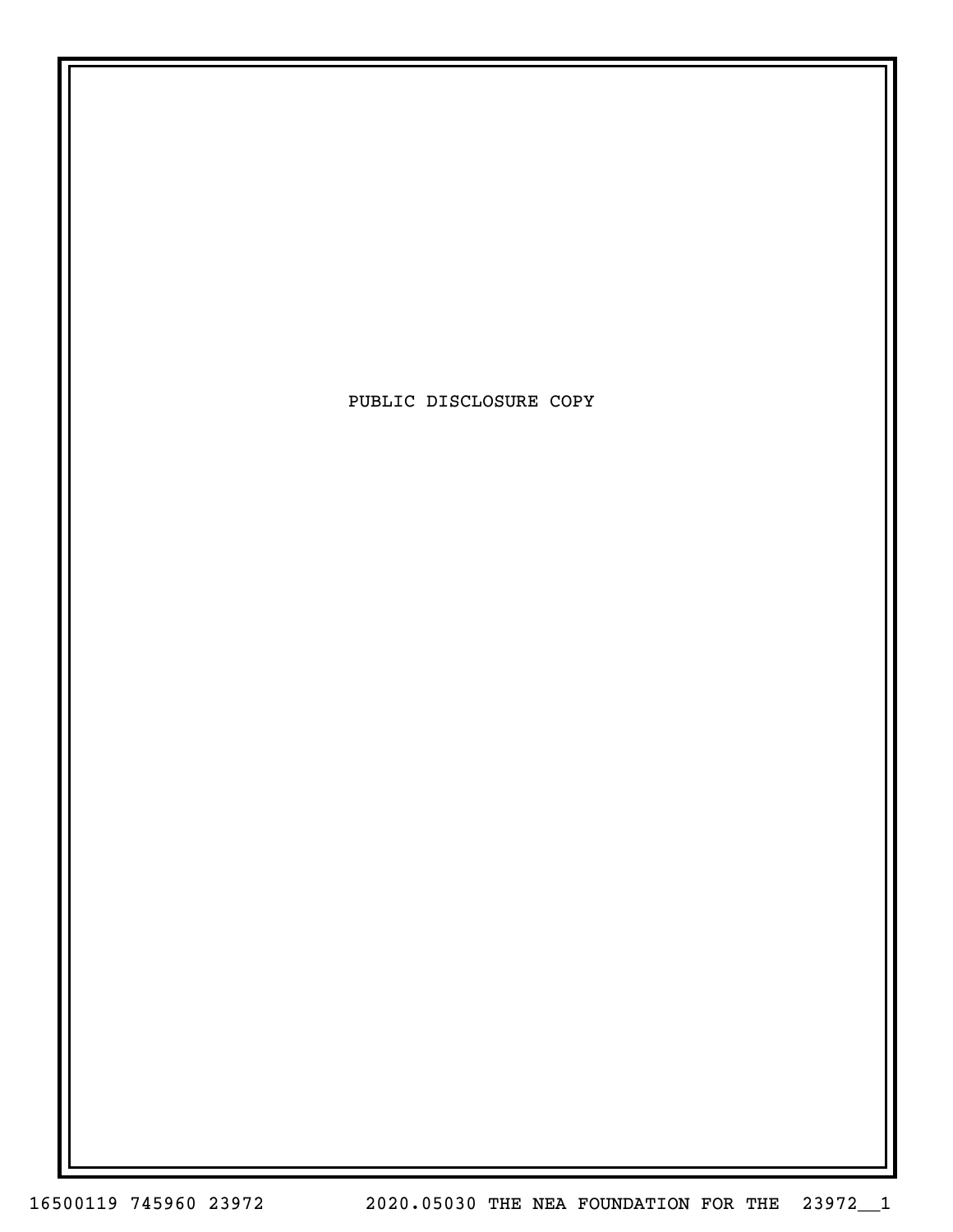|                                |                               |                                                                   | ** PUBLIC DISCLOSURE COPY **                                                                                                                                               |                                                           |                                          |
|--------------------------------|-------------------------------|-------------------------------------------------------------------|----------------------------------------------------------------------------------------------------------------------------------------------------------------------------|-----------------------------------------------------------|------------------------------------------|
|                                |                               |                                                                   | <b>Return of Organization Exempt From Income Tax</b>                                                                                                                       |                                                           | OMB No. 1545-0047                        |
|                                |                               | Form 990                                                          | Under section 501(c), 527, or 4947(a)(1) of the Internal Revenue Code (except private foundations)                                                                         |                                                           |                                          |
|                                |                               | Department of the Treasury                                        | Do not enter social security numbers on this form as it may be made public.                                                                                                |                                                           | <b>Open to Public</b>                    |
|                                |                               | Internal Revenue Service                                          | Go to www.irs.gov/Form990 for instructions and the latest information.                                                                                                     |                                                           | Inspection                               |
|                                |                               |                                                                   | SEP 1, 2020<br>A For the 2020 calendar year, or tax year beginning                                                                                                         | and ending AUG 31, 2021                                   |                                          |
|                                | <b>B</b> Check if applicable: |                                                                   | <b>C</b> Name of organization                                                                                                                                              | D Employer identification number                          |                                          |
|                                | Address                       |                                                                   | THE NEA FOUNDATION FOR THE IMPROVEMENT                                                                                                                                     |                                                           |                                          |
|                                | change<br>Name                |                                                                   | OF EDUCATION                                                                                                                                                               |                                                           |                                          |
|                                | change<br>Ilnitial            |                                                                   | Doing business as                                                                                                                                                          | 23-7035089                                                |                                          |
|                                | return<br> Final              |                                                                   | Number and street (or P.O. box if mail is not delivered to street address)<br>Room/suite<br>416<br>1201 16TH STREET, NW                                                    | E Telephone number<br>$(202)822 - 7840$                   |                                          |
|                                | return/<br>termin-            |                                                                   |                                                                                                                                                                            | G Gross receipts \$                                       | 4,055,886.                               |
|                                | ated<br>Amended               |                                                                   | City or town, state or province, country, and ZIP or foreign postal code<br>WASHINGTON, DC<br>20036                                                                        | H(a) Is this a group return                               |                                          |
|                                | Ireturn<br>Applica-<br>Ition  |                                                                   | F Name and address of principal officer: SARA A. SNEED                                                                                                                     | for subordinates?                                         | $\Box$ Yes $\Box X$ No                   |
|                                | pending                       |                                                                   | SAME AS C ABOVE                                                                                                                                                            | $H(b)$ Are all subordinates included? $\Box$ Yes          | ⊥No                                      |
|                                |                               |                                                                   | Tax-exempt status: $X \over 301(c)(3)$<br>∫ 501(c) (<br>$\sqrt{\bullet}$ (insert no.)<br>$4947(a)(1)$ or                                                                   | 527                                                       | If "No," attach a list. See instructions |
|                                |                               |                                                                   | J Website: WWW.NEAFOUNDATION.ORG                                                                                                                                           | $H(c)$ Group exemption number $\blacktriangleright$       |                                          |
|                                |                               |                                                                   | <b>K</b> Form of organization: $\boxed{\mathbf{X}}$ Corporation<br>Association<br>Other $\blacktriangleright$<br>Trust                                                     | L Year of formation: $1969$ M State of legal domicile: DC |                                          |
|                                | Part I                        | <b>Summary</b>                                                    |                                                                                                                                                                            |                                                           |                                          |
|                                | 1.                            |                                                                   | Briefly describe the organization's mission or most significant activities: THE FOUNDATION WORKS IN                                                                        |                                                           |                                          |
|                                |                               |                                                                   | PARTNERSHIP W/ OTHERS TO PROMOTE THE VERY BEST IN PUBLIC EDUCATION.                                                                                                        |                                                           |                                          |
| Governance                     | 2                             |                                                                   | Check this box $\blacktriangleright$ $\Box$ if the organization discontinued its operations or disposed of more than 25% of its net assets.                                |                                                           |                                          |
|                                | з                             | Number of voting members of the governing body (Part VI, line 1a) | 24                                                                                                                                                                         |                                                           |                                          |
|                                | 4                             |                                                                   | $\overline{23}$                                                                                                                                                            |                                                           |                                          |
|                                | 5                             |                                                                   | 5                                                                                                                                                                          | $\overline{13}$                                           |                                          |
| <b>Activities &amp;</b>        | 6                             |                                                                   | Total number of volunteers (estimate if necessary)                                                                                                                         | 6                                                         | $\overline{35}$<br>$\overline{0}$ .      |
|                                |                               |                                                                   |                                                                                                                                                                            | 7a                                                        | 32,819.                                  |
|                                |                               |                                                                   |                                                                                                                                                                            | 7b                                                        |                                          |
|                                |                               |                                                                   |                                                                                                                                                                            | <b>Prior Year</b><br>2,655,770.                           | <b>Current Year</b><br>2,078,883.        |
|                                | 8<br>9                        |                                                                   | Program service revenue (Part VIII, line 2g)                                                                                                                               | 0.                                                        |                                          |
| Revenue                        | 10                            |                                                                   |                                                                                                                                                                            | 2,198,764.                                                | 872, 397.                                |
|                                |                               |                                                                   | 11 Other revenue (Part VIII, column (A), lines 5, 6d, 8c, 9c, 10c, and 11e)                                                                                                | 0.                                                        |                                          |
|                                | 12                            |                                                                   | Total revenue - add lines 8 through 11 (must equal Part VIII, column (A), line 12)                                                                                         | 4,854,534.                                                | 2,951,280.                               |
|                                | 13                            |                                                                   | Grants and similar amounts paid (Part IX, column (A), lines 1-3)                                                                                                           | 1,051,046.                                                | 1,862,171.                               |
|                                |                               |                                                                   |                                                                                                                                                                            | $\overline{0}$ .                                          | 0.                                       |
|                                |                               |                                                                   | Salaries, other compensation, employee benefits (Part IX, column (A), lines 5-10)                                                                                          | 1,693,892.                                                | 1,828,250.                               |
| Expenses                       |                               |                                                                   |                                                                                                                                                                            | σ.                                                        | $\overline{0}$ .                         |
|                                |                               |                                                                   |                                                                                                                                                                            |                                                           |                                          |
|                                |                               |                                                                   |                                                                                                                                                                            | 1,450,627.                                                | 1,038,014.                               |
|                                | 18                            |                                                                   | Total expenses. Add lines 13-17 (must equal Part IX, column (A), line 25)                                                                                                  | 4, 195, 565.                                              | 4,728,435.                               |
|                                | 19                            |                                                                   |                                                                                                                                                                            | 658,969.                                                  | $-1, 777, 155.$                          |
| Net Assets or<br>Fund Balances |                               |                                                                   |                                                                                                                                                                            | <b>Beginning of Current Year</b>                          | <b>End of Year</b>                       |
|                                | 20                            | Total assets (Part X, line 16)                                    |                                                                                                                                                                            | 47, 174, 635.<br>670, 721.                                | 54,448,457.                              |
|                                | 21                            |                                                                   | Total liabilities (Part X, line 26)                                                                                                                                        | 46,503,914.                                               | 1,699,272.<br>52,749,185.                |
|                                | 22<br>Part II                 | <b>Signature Block</b>                                            |                                                                                                                                                                            |                                                           |                                          |
|                                |                               |                                                                   | Under penalties of perjury, I declare that I have examined this return, including accompanying schedules and statements, and to the best of my knowledge and belief, it is |                                                           |                                          |
|                                |                               |                                                                   | true, correct, and complete. Declaration of preparer (other than officer) is based on all information of which preparer has any knowledge.                                 |                                                           |                                          |
|                                |                               |                                                                   |                                                                                                                                                                            |                                                           |                                          |

| Sign<br>Here     | Signature of officer<br>SNEED,<br>PRESIDENT & CEO<br>SARA A.<br>Type or print name and title                                                                                                                                                                                                                     | Date                                                                               |
|------------------|------------------------------------------------------------------------------------------------------------------------------------------------------------------------------------------------------------------------------------------------------------------------------------------------------------------|------------------------------------------------------------------------------------|
| Paid<br>Preparer | Date<br>Print/Type preparer's name<br>'Preparer's sicviature/<br>01/19/2022<br>olast<br>RICHARD J. LOCASTRO<br>CPA/d<br>ROSENBERG & FREEDMAN<br>GELMAN,<br>Firm's name $\blacksquare$                                                                                                                            | PIIN<br>Check<br>P00288314<br>self-emploved<br>Firm's EIN $\frac{52 - 1392008}{ }$ |
| Use Only         | 4550 MONTGOMERY AVE SUITE 800N<br>Firm's address<br>BETHESDA, MD 20814-2930                                                                                                                                                                                                                                      | Phone no. $(301)$ 951-9090                                                         |
|                  | May the IRS discuss this return with the preparer shown above? See instructions<br>the company of the company of the company of the company of the company of the company of the company of the company of the company of the company of the company of the company of the company of the company of the company | ΧI<br><b>No</b><br>Yes<br>$F = 000 (000)$                                          |

032001 12-23-20 LHA **For Paperwork Reduction Act Notice, see the separate instructions.** Form 990 (2020)

Form **990** (2020)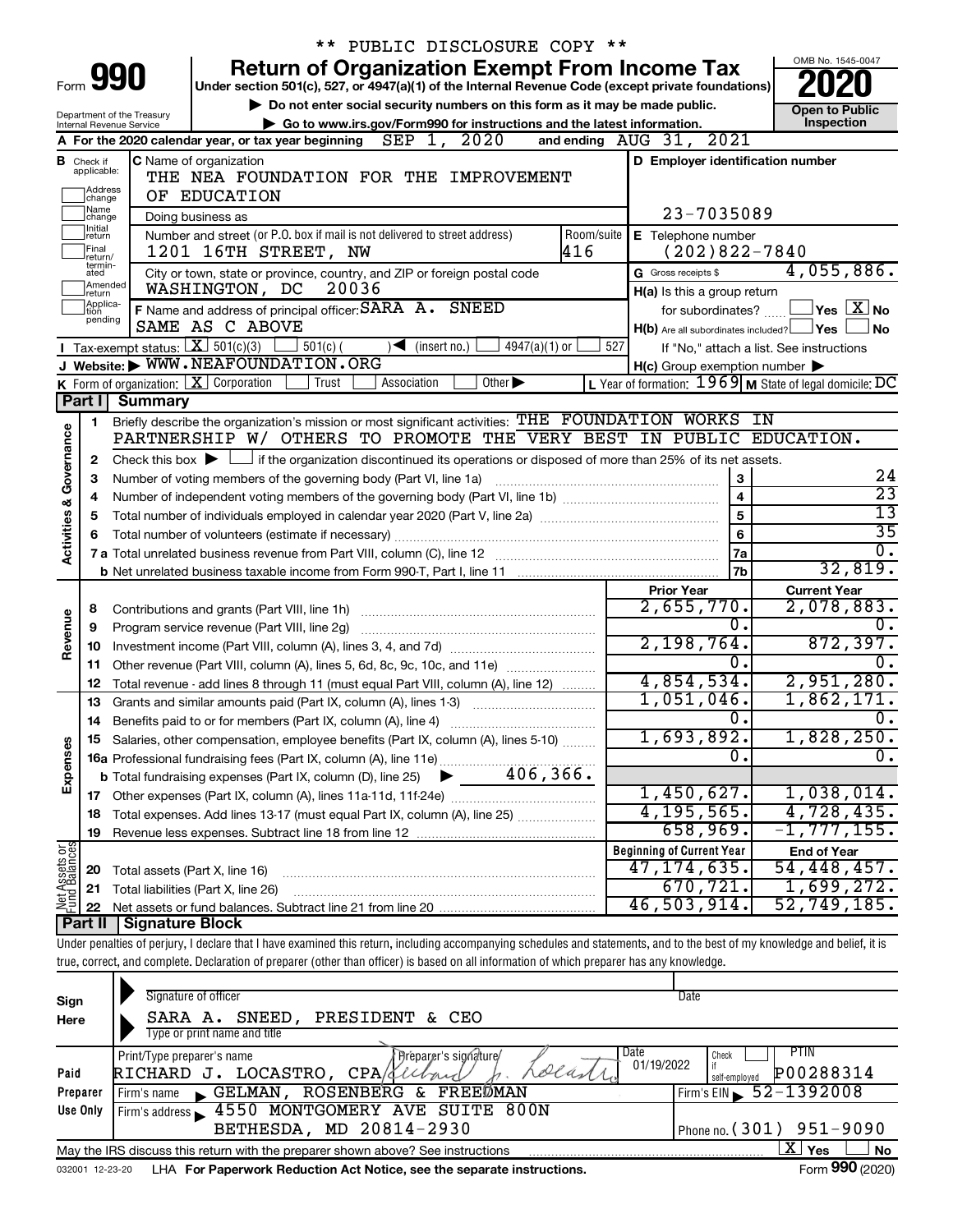|              | Part III   Statement of Program Service Accomplishments                                                                                                                             |
|--------------|-------------------------------------------------------------------------------------------------------------------------------------------------------------------------------------|
|              | $\boxed{\textbf{X}}$                                                                                                                                                                |
| $\mathbf{1}$ | Briefly describe the organization's mission:                                                                                                                                        |
|              | THE NEA FOUNDATION (THE FOUNDATION), WORKS IN PARTNERSHIP WITH OTHERS                                                                                                               |
|              | TO PROMOTE THE VERY BEST IN PUBLIC EDUCATION.                                                                                                                                       |
|              |                                                                                                                                                                                     |
|              |                                                                                                                                                                                     |
| 2            | Did the organization undertake any significant program services during the year which were not listed on the<br>$\gamma$ es $\boxed{\text{X}}$ No<br>prior Form 990 or 990-EZ?      |
|              | If "Yes," describe these new services on Schedule O.                                                                                                                                |
| З            | $ {\mathsf Y}{\mathsf e}{\mathsf s}^\top\overline{{\mathsf X}} $ No<br>Did the organization cease conducting, or make significant changes in how it conducts, any program services? |
|              | If "Yes," describe these changes on Schedule O.                                                                                                                                     |
| 4            | Describe the organization's program service accomplishments for each of its three largest program services, as measured by expenses.                                                |
|              | Section 501(c)(3) and 501(c)(4) organizations are required to report the amount of grants and allocations to others, the total expenses, and                                        |
|              | revenue, if any, for each program service reported                                                                                                                                  |
| 4a           | $415, 117.$ (Revenue \$<br>$\overline{450}$ , $224$ . including grants of \$<br>(Expenses \$<br>(Code:                                                                              |
|              | GRANTS TO EDUCATORS - TO IMPROVE STUDENT LEARNING, THE FOUNDATION                                                                                                                   |
|              | PROVIDES GRANTS TO INDIVIDUALS AND TEAMS OF EDUCATORS TO SUPPORT<br>INSTRUCTIONAL PRACTICE AND PROFESSIONAL DEVELOPMENT ACROSS ALL SUBJECT                                          |
|              | AREAS AND GRADE LEVELS. BY DIRECTLY FUNDING EDUCATOR-CONCEIVED AND LED                                                                                                              |
|              | PROJECTS, THE FOUNDATION ENABLES EDUCATORS TO CHART THEIR OWN COURSE TO                                                                                                             |
|              | SOLVE TEACHING AND LEARNING CHALLENGES. THE FOUNDATION GLEANS KNOWLEDGE                                                                                                             |
|              | FROM THESE GRANTS TO SHARE WHAT WORKS WITH THE FIELD AND TO INFORM OUR                                                                                                              |
|              | BROADER BODY OF WORK.                                                                                                                                                               |
|              |                                                                                                                                                                                     |
|              |                                                                                                                                                                                     |
|              |                                                                                                                                                                                     |
|              | 80,000. Revenue \$<br>190,969. including grants of \$                                                                                                                               |
| 4b.          | (Code:<br>) (Expenses \$<br>AWARDS FOR TEACHING EXCELLENCE/GALA - THE FOUNDATION PRESENTS THE                                                                                       |
|              | AWARDS FOR TEACHING EXCELLENCE AT OUR ANNUAL GALA TO HONOR THE CRITICAL                                                                                                             |
|              | WORK THAT PUBLIC SCHOOL EDUCATORS DO EVERY DAY. IN 2021, WE CELEBRATED                                                                                                              |
|              | 46 EXEMPLARY EDUCATORS, ALL FROM DIFFERENT STATES,<br>IN FRONT OF AN                                                                                                                |
|              | AUDIENCE OF THOUSANDS OF PEOPLE ONLINE.                                                                                                                                             |
|              |                                                                                                                                                                                     |
|              |                                                                                                                                                                                     |
|              |                                                                                                                                                                                     |
|              |                                                                                                                                                                                     |
|              |                                                                                                                                                                                     |
|              |                                                                                                                                                                                     |
|              |                                                                                                                                                                                     |
| 4с           | $631, 100.$ (Revenue \$<br>(Expenses \$<br>(Code:                                                                                                                                   |
|              | $\overline{697}$ , $971$ . including grants of \$<br>NEW PROGRAM DEVELOPMENT & RESPONSIVE GRANTMAKING: RESPONSIVE                                                                   |
|              | GRANTMAKING ALLOWS THE FOUNDATION TO RESPOND TO GRANTMAKING REQUESTS,                                                                                                               |
|              |                                                                                                                                                                                     |
|              | FOUNDATION DURING THE FISCAL YEAR.                                                                                                                                                  |
|              |                                                                                                                                                                                     |
|              |                                                                                                                                                                                     |
|              |                                                                                                                                                                                     |
|              |                                                                                                                                                                                     |
|              |                                                                                                                                                                                     |
|              |                                                                                                                                                                                     |
|              |                                                                                                                                                                                     |
|              | THAT ARE UNANTICIPATED WHEN THE BUDGET IS CREATED, BUT PRESENTED TO THE<br>4d Other program services (Describe on Schedule O.)                                                      |
|              | 2, 191, 911. including grants of \$<br>735,954.) (Revenue \$<br>(Expenses \$                                                                                                        |
| 4е           | 3,531,075.<br>Total program service expenses                                                                                                                                        |
|              | Form 990 (2020)<br>032002 12-23-20                                                                                                                                                  |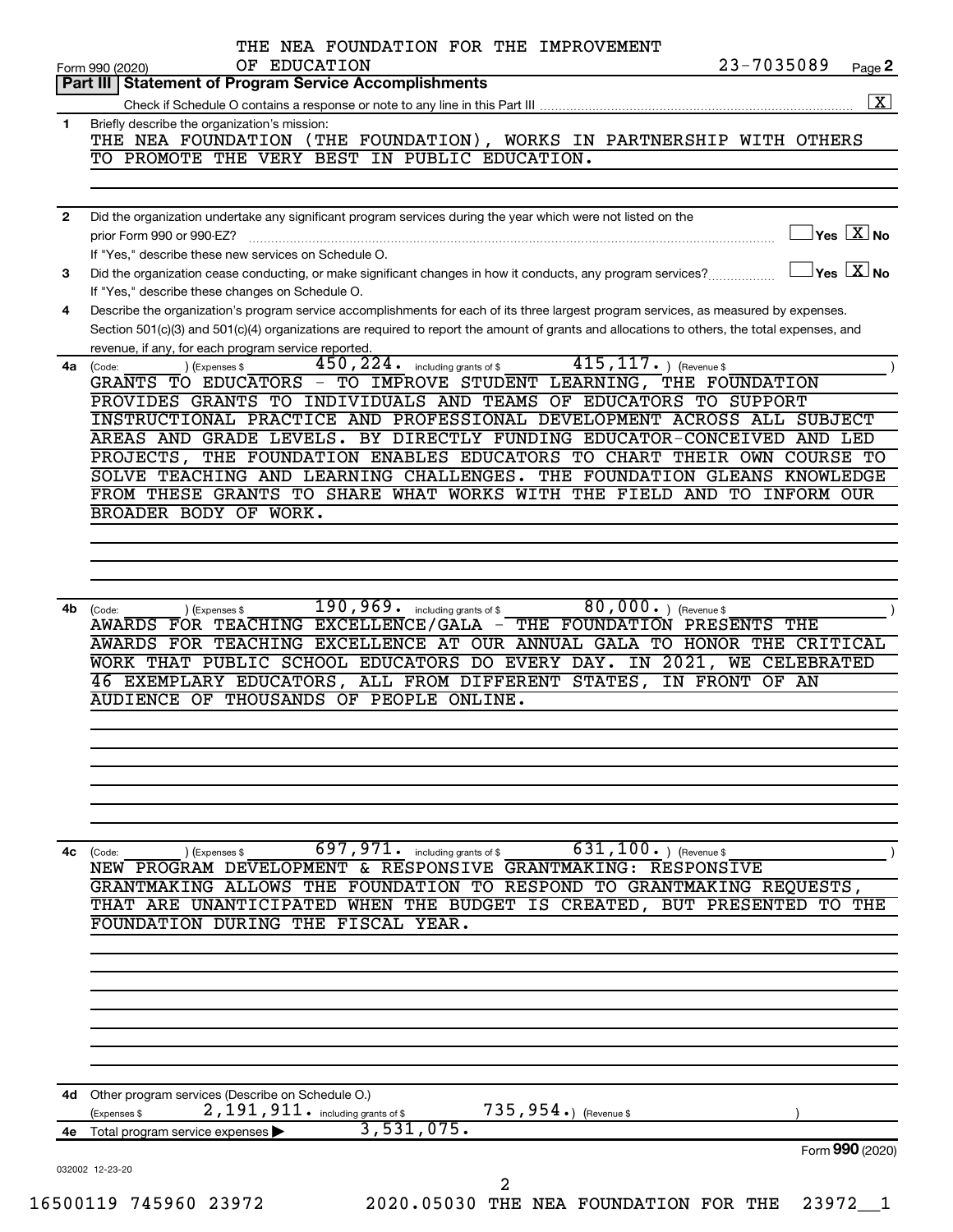**Part IV Checklist of Required Schedules**

OF EDUCATION

|          |                                                                                                                                                                                          |                 | Yes | No                         |
|----------|------------------------------------------------------------------------------------------------------------------------------------------------------------------------------------------|-----------------|-----|----------------------------|
| 1        | Is the organization described in section $501(c)(3)$ or $4947(a)(1)$ (other than a private foundation)?                                                                                  |                 |     |                            |
|          |                                                                                                                                                                                          | 1               | х   |                            |
| 2        |                                                                                                                                                                                          | $\mathbf{2}$    | х   |                            |
| 3        | Did the organization engage in direct or indirect political campaign activities on behalf of or in opposition to candidates for                                                          |                 |     | x                          |
|          | public office? If "Yes," complete Schedule C, Part I<br>Section 501(c)(3) organizations. Did the organization engage in lobbying activities, or have a section 501(h) election in effect | 3               |     |                            |
| 4        |                                                                                                                                                                                          | 4               |     | х                          |
| 5        | Is the organization a section 501(c)(4), 501(c)(5), or 501(c)(6) organization that receives membership dues, assessments, or                                                             |                 |     |                            |
|          |                                                                                                                                                                                          | 5               |     | х                          |
| 6        | Did the organization maintain any donor advised funds or any similar funds or accounts for which donors have the right to                                                                |                 |     |                            |
|          | provide advice on the distribution or investment of amounts in such funds or accounts? If "Yes," complete Schedule D, Part I                                                             | 6               |     | х                          |
| 7        | Did the organization receive or hold a conservation easement, including easements to preserve open space,                                                                                |                 |     |                            |
|          |                                                                                                                                                                                          | $\overline{7}$  |     | x                          |
| 8        | Did the organization maintain collections of works of art, historical treasures, or other similar assets? If "Yes," complete                                                             |                 |     |                            |
|          |                                                                                                                                                                                          | 8               |     | х                          |
| 9        | Did the organization report an amount in Part X, line 21, for escrow or custodial account liability, serve as a custodian for                                                            |                 |     |                            |
|          | amounts not listed in Part X; or provide credit counseling, debt management, credit repair, or debt negotiation services?                                                                | 9               | x   |                            |
| 10       | Did the organization, directly or through a related organization, hold assets in donor-restricted endowments                                                                             |                 |     |                            |
|          |                                                                                                                                                                                          | 10              |     | x                          |
| 11       | If the organization's answer to any of the following questions is "Yes," then complete Schedule D, Parts VI, VII, VIII, IX, or X                                                         |                 |     |                            |
|          | as applicable.                                                                                                                                                                           |                 |     |                            |
| а        | Did the organization report an amount for land, buildings, and equipment in Part X, line 10? If "Yes," complete Schedule D,                                                              |                 |     |                            |
|          | Part VI                                                                                                                                                                                  | 11a             | х   |                            |
| b        | Did the organization report an amount for investments - other securities in Part X, line 12, that is 5% or more of its total                                                             |                 |     |                            |
|          | assets reported in Part X, line 16? If "Yes," complete Schedule D, Part VII [11] [11] [12] [12] [12] [12] [12] [                                                                         | 11 <sub>b</sub> | х   |                            |
|          | c Did the organization report an amount for investments - program related in Part X, line 13, that is 5% or more of its total                                                            |                 |     | х                          |
|          | d Did the organization report an amount for other assets in Part X, line 15, that is 5% or more of its total assets reported in                                                          | 11c             |     |                            |
|          |                                                                                                                                                                                          | 11d             |     | х                          |
| е        |                                                                                                                                                                                          | 11e             | X   |                            |
| f        | Did the organization's separate or consolidated financial statements for the tax year include a footnote that addresses                                                                  |                 |     |                            |
|          | the organization's liability for uncertain tax positions under FIN 48 (ASC 740)? If "Yes," complete Schedule D, Part X                                                                   | 11f             | х   |                            |
|          | 12a Did the organization obtain separate, independent audited financial statements for the tax year? If "Yes," complete                                                                  |                 |     |                            |
|          |                                                                                                                                                                                          | 12a             | х   |                            |
| b        | Was the organization included in consolidated, independent audited financial statements for the tax year?                                                                                |                 |     |                            |
|          | If "Yes," and if the organization answered "No" to line 12a, then completing Schedule D, Parts XI and XII is optional                                                                    | 12 <sub>b</sub> |     | х<br>$\overline{\text{x}}$ |
| 13       |                                                                                                                                                                                          | 13<br>14a       |     | х                          |
| 14a<br>b | Did the organization have aggregate revenues or expenses of more than \$10,000 from grantmaking, fundraising, business,                                                                  |                 |     |                            |
|          | investment, and program service activities outside the United States, or aggregate foreign investments valued at \$100,000                                                               |                 |     |                            |
|          |                                                                                                                                                                                          | 14b             |     | х                          |
| 15       | Did the organization report on Part IX, column (A), line 3, more than \$5,000 of grants or other assistance to or for any                                                                |                 |     |                            |
|          |                                                                                                                                                                                          | 15              |     | х                          |
| 16       | Did the organization report on Part IX, column (A), line 3, more than \$5,000 of aggregate grants or other assistance to                                                                 |                 |     |                            |
|          |                                                                                                                                                                                          | 16              |     | х                          |
| 17       | Did the organization report a total of more than \$15,000 of expenses for professional fundraising services on Part IX,                                                                  |                 |     | х                          |
| 18       | Did the organization report more than \$15,000 total of fundraising event gross income and contributions on Part VIII, lines                                                             | 17              |     |                            |
|          |                                                                                                                                                                                          | 18              | х   |                            |
| 19       | Did the organization report more than \$15,000 of gross income from gaming activities on Part VIII, line 9a? If "Yes,"                                                                   |                 |     |                            |
|          |                                                                                                                                                                                          | 19              |     | х                          |
| 20a      |                                                                                                                                                                                          | 20a             |     | X                          |
| b        |                                                                                                                                                                                          | 20 <sub>b</sub> |     |                            |
| 21       | Did the organization report more than \$5,000 of grants or other assistance to any domestic organization or                                                                              |                 |     |                            |
|          |                                                                                                                                                                                          | 21              | х   |                            |
|          | 032003 12-23-20<br>3                                                                                                                                                                     |                 |     | Form 990 (2020)            |
|          |                                                                                                                                                                                          |                 |     |                            |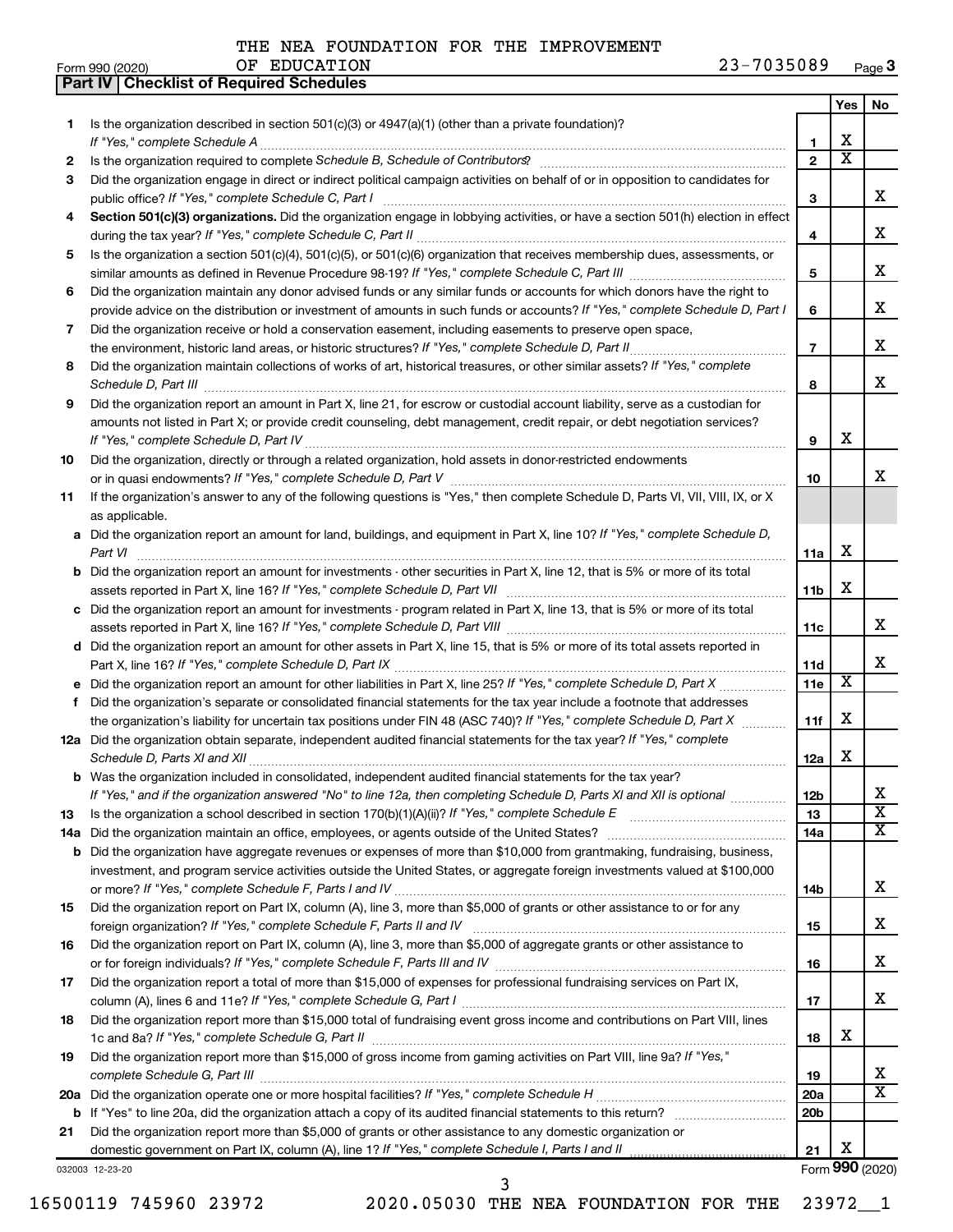*(continued)*

**Part IV Checklist of Required Schedules**

| Form 990 (2020) | ΟF | <b>EDUCATION</b> | 7035089<br>າ ຊ _ | Page 4 |
|-----------------|----|------------------|------------------|--------|
|-----------------|----|------------------|------------------|--------|

| 22     | Did the organization report more than \$5,000 of grants or other assistance to or for domestic individuals on                                                                                                                                                                      |                 | Yes     | No                      |
|--------|------------------------------------------------------------------------------------------------------------------------------------------------------------------------------------------------------------------------------------------------------------------------------------|-----------------|---------|-------------------------|
|        |                                                                                                                                                                                                                                                                                    | 22              | x       |                         |
| 23     | Did the organization answer "Yes" to Part VII, Section A, line 3, 4, or 5 about compensation of the organization's current                                                                                                                                                         |                 |         |                         |
|        | and former officers, directors, trustees, key employees, and highest compensated employees? If "Yes," complete<br>Schedule J <b>Martin Communication Communication</b> Contract of Technical Communication Communication Communication                                             | 23              | х       |                         |
|        | 24a Did the organization have a tax-exempt bond issue with an outstanding principal amount of more than \$100,000 as of the                                                                                                                                                        |                 |         |                         |
|        | last day of the year, that was issued after December 31, 2002? If "Yes," answer lines 24b through 24d and complete                                                                                                                                                                 |                 |         |                         |
|        |                                                                                                                                                                                                                                                                                    | 24a             |         | x                       |
|        |                                                                                                                                                                                                                                                                                    | 24b             |         |                         |
|        | c Did the organization maintain an escrow account other than a refunding escrow at any time during the year to defease                                                                                                                                                             |                 |         |                         |
|        |                                                                                                                                                                                                                                                                                    | 24c             |         |                         |
|        |                                                                                                                                                                                                                                                                                    | 24d             |         |                         |
|        | 25a Section 501(c)(3), 501(c)(4), and 501(c)(29) organizations. Did the organization engage in an excess benefit                                                                                                                                                                   |                 |         |                         |
|        |                                                                                                                                                                                                                                                                                    | 25a             |         | x                       |
|        | <b>b</b> Is the organization aware that it engaged in an excess benefit transaction with a disqualified person in a prior year, and<br>that the transaction has not been reported on any of the organization's prior Forms 990 or 990-EZ? If "Yes," complete<br>Schedule L, Part I | 25b             |         | x                       |
| 26     | Did the organization report any amount on Part X, line 5 or 22, for receivables from or payables to any current                                                                                                                                                                    |                 |         |                         |
|        | or former officer, director, trustee, key employee, creator or founder, substantial contributor, or 35%                                                                                                                                                                            |                 |         |                         |
|        | controlled entity or family member of any of these persons? If "Yes," complete Schedule L, Part II [11] [11] [11] [12] [12] [12] [12] [13] [13] controlled entity or family member of any of these persons? If "Yes," complete                                                     | 26              |         | x                       |
| 27     | Did the organization provide a grant or other assistance to any current or former officer, director, trustee, key employee,                                                                                                                                                        |                 |         |                         |
|        | creator or founder, substantial contributor or employee thereof, a grant selection committee member, or to a 35% controlled                                                                                                                                                        |                 |         |                         |
|        | entity (including an employee thereof) or family member of any of these persons? If "Yes," complete Schedule L, Part III                                                                                                                                                           | 27              |         | x                       |
| 28     | Was the organization a party to a business transaction with one of the following parties (see Schedule L, Part IV                                                                                                                                                                  |                 |         |                         |
|        | instructions, for applicable filing thresholds, conditions, and exceptions):                                                                                                                                                                                                       |                 |         |                         |
|        | a A current or former officer, director, trustee, key employee, creator or founder, or substantial contributor? If                                                                                                                                                                 | 28a             |         | х                       |
|        |                                                                                                                                                                                                                                                                                    | 28b             |         | $\overline{\texttt{x}}$ |
|        | c A 35% controlled entity of one or more individuals and/or organizations described in lines 28a or 28b?/f                                                                                                                                                                         |                 |         |                         |
|        |                                                                                                                                                                                                                                                                                    | 28c             |         | х                       |
| 29     |                                                                                                                                                                                                                                                                                    | 29              |         | $\overline{\texttt{x}}$ |
| 30     | Did the organization receive contributions of art, historical treasures, or other similar assets, or qualified conservation                                                                                                                                                        | 30              |         | х                       |
| 31     | Did the organization liquidate, terminate, or dissolve and cease operations? If "Yes," complete Schedule N, Part I                                                                                                                                                                 | 31              |         | $\overline{\mathbf{x}}$ |
| 32     | Did the organization sell, exchange, dispose of, or transfer more than 25% of its net assets? If "Yes," complete                                                                                                                                                                   | 32              |         | x                       |
| 33     | Did the organization own 100% of an entity disregarded as separate from the organization under Regulations                                                                                                                                                                         |                 |         |                         |
|        |                                                                                                                                                                                                                                                                                    | 33              |         | x                       |
| 34     | Was the organization related to any tax-exempt or taxable entity? If "Yes," complete Schedule R, Part II, III, or IV, and                                                                                                                                                          |                 |         |                         |
|        | Part V, line 1                                                                                                                                                                                                                                                                     | 34              |         | x                       |
|        | 35a Did the organization have a controlled entity within the meaning of section 512(b)(13)?                                                                                                                                                                                        | 35a             |         | $\overline{\texttt{x}}$ |
|        | b If "Yes" to line 35a, did the organization receive any payment from or engage in any transaction with a controlled entity                                                                                                                                                        |                 |         |                         |
|        |                                                                                                                                                                                                                                                                                    | 35 <sub>b</sub> |         |                         |
| 36     | Section 501(c)(3) organizations. Did the organization make any transfers to an exempt non-charitable related organization?                                                                                                                                                         |                 |         |                         |
|        |                                                                                                                                                                                                                                                                                    | 36              |         | x                       |
|        | Did the organization conduct more than 5% of its activities through an entity that is not a related organization                                                                                                                                                                   |                 |         |                         |
| 37     |                                                                                                                                                                                                                                                                                    | 37              |         | x                       |
|        |                                                                                                                                                                                                                                                                                    |                 |         |                         |
| 38     | Did the organization complete Schedule O and provide explanations in Schedule O for Part VI, lines 11b and 19?                                                                                                                                                                     |                 |         |                         |
|        |                                                                                                                                                                                                                                                                                    | 38              | X       |                         |
| Part V | <b>Statements Regarding Other IRS Filings and Tax Compliance</b>                                                                                                                                                                                                                   |                 |         |                         |
|        |                                                                                                                                                                                                                                                                                    |                 |         |                         |
|        | 80                                                                                                                                                                                                                                                                                 |                 | Yes $ $ |                         |
|        | Ō<br>1 <sub>b</sub>                                                                                                                                                                                                                                                                |                 |         |                         |
|        | c Did the organization comply with backup withholding rules for reportable payments to vendors and reportable gaming                                                                                                                                                               |                 |         | No                      |
|        |                                                                                                                                                                                                                                                                                    | 1c              | х       |                         |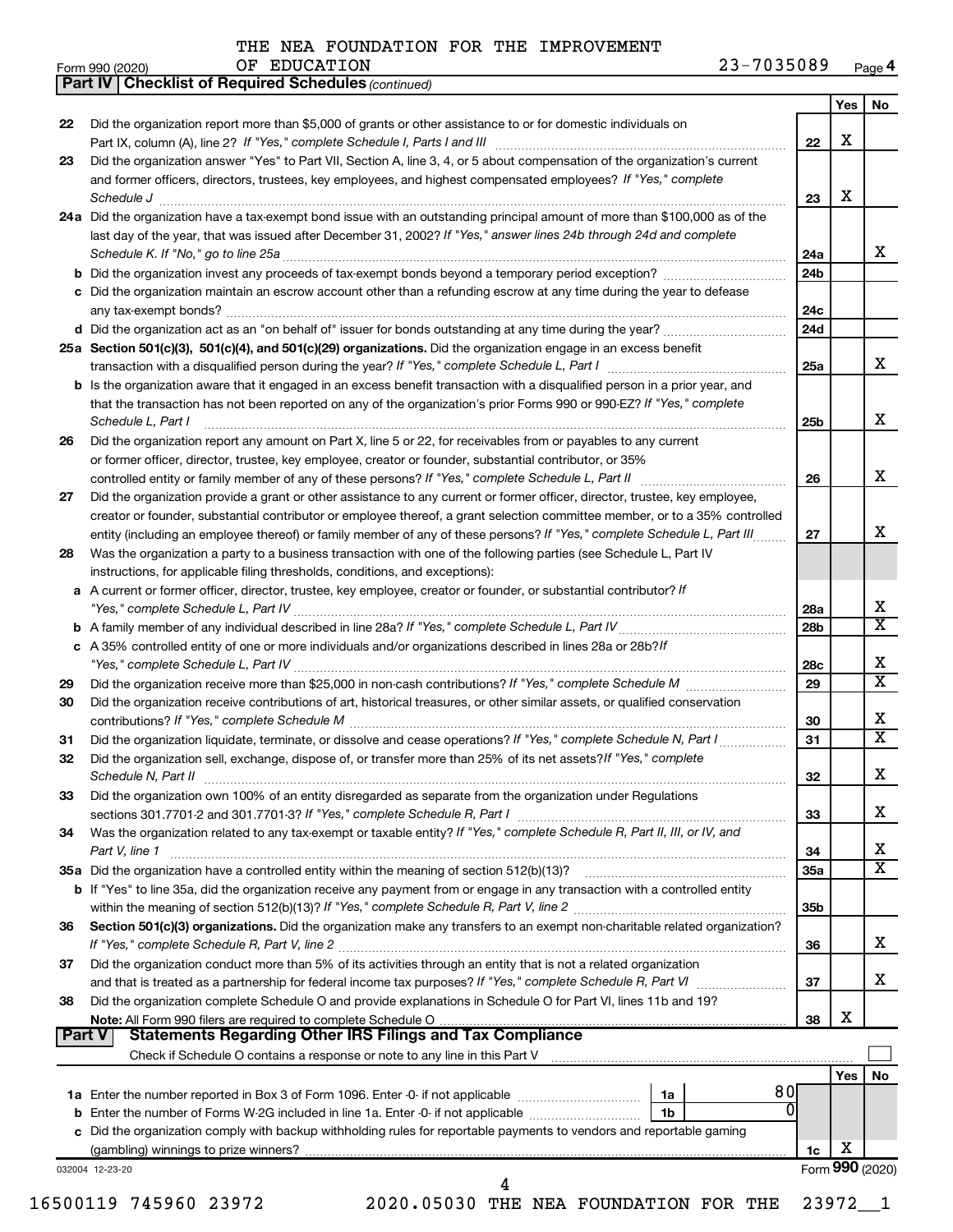| Form 990 (2020) | <b>EDUCATION</b><br>ΟF | 7035089<br>$23 -$<br>Page 5 |  |
|-----------------|------------------------|-----------------------------|--|
|-----------------|------------------------|-----------------------------|--|

| <b>Part V</b> | Statements Regarding Other IRS Filings and Tax Compliance (continued)                                                                           |                |                         |                              |  |  |  |  |
|---------------|-------------------------------------------------------------------------------------------------------------------------------------------------|----------------|-------------------------|------------------------------|--|--|--|--|
|               |                                                                                                                                                 |                | Yes                     | No                           |  |  |  |  |
|               | 2a Enter the number of employees reported on Form W-3, Transmittal of Wage and Tax Statements,                                                  |                |                         |                              |  |  |  |  |
|               | 13<br>filed for the calendar year ending with or within the year covered by this return<br>2a                                                   |                |                         |                              |  |  |  |  |
| b             | If at least one is reported on line 2a, did the organization file all required federal employment tax returns?                                  | 2 <sub>b</sub> | X                       |                              |  |  |  |  |
|               |                                                                                                                                                 |                |                         |                              |  |  |  |  |
| За            | Did the organization have unrelated business gross income of \$1,000 or more during the year?                                                   | 3a             | х                       |                              |  |  |  |  |
|               |                                                                                                                                                 | 3b             | $\overline{\textbf{x}}$ |                              |  |  |  |  |
| 4а            | At any time during the calendar year, did the organization have an interest in, or a signature or other authority over, a                       |                |                         |                              |  |  |  |  |
|               | financial account in a foreign country (such as a bank account, securities account, or other financial account)?                                |                |                         |                              |  |  |  |  |
|               | <b>b</b> If "Yes," enter the name of the foreign country                                                                                        |                |                         |                              |  |  |  |  |
|               | See instructions for filing requirements for FinCEN Form 114, Report of Foreign Bank and Financial Accounts (FBAR).                             |                |                         |                              |  |  |  |  |
| 5а            |                                                                                                                                                 | 5a             |                         | х                            |  |  |  |  |
| b             |                                                                                                                                                 | 5 <sub>b</sub> |                         | $\overline{\mathbf{X}}$      |  |  |  |  |
| c             |                                                                                                                                                 | 5c             |                         |                              |  |  |  |  |
| 6а            | Does the organization have annual gross receipts that are normally greater than \$100,000, and did the organization solicit                     |                |                         |                              |  |  |  |  |
|               |                                                                                                                                                 | 6a             |                         | х                            |  |  |  |  |
| b             | If "Yes," did the organization include with every solicitation an express statement that such contributions or gifts                            |                |                         |                              |  |  |  |  |
|               |                                                                                                                                                 | 6b             |                         |                              |  |  |  |  |
| 7             | Organizations that may receive deductible contributions under section 170(c).                                                                   |                |                         |                              |  |  |  |  |
| a             | Did the organization receive a payment in excess of \$75 made partly as a contribution and partly for goods and services provided to the payor? | 7a             | х                       |                              |  |  |  |  |
| b             |                                                                                                                                                 | 7b             | х                       |                              |  |  |  |  |
|               | Did the organization sell, exchange, or otherwise dispose of tangible personal property for which it was required                               |                |                         |                              |  |  |  |  |
|               |                                                                                                                                                 | 7c             |                         | х                            |  |  |  |  |
| d             | 7d                                                                                                                                              |                |                         |                              |  |  |  |  |
| е             | Did the organization receive any funds, directly or indirectly, to pay premiums on a personal benefit contract?                                 | 7е             |                         | х<br>$\overline{\mathbf{X}}$ |  |  |  |  |
| f             |                                                                                                                                                 |                |                         |                              |  |  |  |  |
|               | If the organization received a contribution of qualified intellectual property, did the organization file Form 8899 as required?                |                |                         |                              |  |  |  |  |
| h             | If the organization received a contribution of cars, boats, airplanes, or other vehicles, did the organization file a Form 1098-C?              |                |                         |                              |  |  |  |  |
| 8             | Sponsoring organizations maintaining donor advised funds. Did a donor advised fund maintained by the                                            |                |                         |                              |  |  |  |  |
|               | N/A                                                                                                                                             | 8              |                         |                              |  |  |  |  |
| 9             | Sponsoring organizations maintaining donor advised funds.                                                                                       |                |                         |                              |  |  |  |  |
| а             | N/A<br>Did the sponsoring organization make any taxable distributions under section 4966?                                                       | <b>9a</b>      |                         |                              |  |  |  |  |
| b             | N/A                                                                                                                                             | 9b             |                         |                              |  |  |  |  |
| 10            | Section 501(c)(7) organizations. Enter:                                                                                                         |                |                         |                              |  |  |  |  |
|               | 10a                                                                                                                                             |                |                         |                              |  |  |  |  |
|               | 10 <sub>b</sub><br>Gross receipts, included on Form 990, Part VIII, line 12, for public use of club facilities                                  |                |                         |                              |  |  |  |  |
| 11            | Section 501(c)(12) organizations. Enter:<br>N/A<br>11a                                                                                          |                |                         |                              |  |  |  |  |
|               | Gross income from other sources (Do not net amounts due or paid to other sources against                                                        |                |                         |                              |  |  |  |  |
|               | 11b                                                                                                                                             |                |                         |                              |  |  |  |  |
|               | 12a Section 4947(a)(1) non-exempt charitable trusts. Is the organization filing Form 990 in lieu of Form 1041?                                  | 12a            |                         |                              |  |  |  |  |
| b             | If "Yes," enter the amount of tax-exempt interest received or accrued during the year $\ldots$ $N/A$<br>  12b                                   |                |                         |                              |  |  |  |  |
| 13            | Section 501(c)(29) qualified nonprofit health insurance issuers.                                                                                |                |                         |                              |  |  |  |  |
| а             | N/A<br>Is the organization licensed to issue qualified health plans in more than one state?                                                     | 1За            |                         |                              |  |  |  |  |
|               | <b>Note:</b> See the instructions for additional information the organization must report on Schedule O.                                        |                |                         |                              |  |  |  |  |
| b             | Enter the amount of reserves the organization is required to maintain by the states in which the                                                |                |                         |                              |  |  |  |  |
|               | 13b                                                                                                                                             |                |                         |                              |  |  |  |  |
| с             | 13с                                                                                                                                             |                |                         |                              |  |  |  |  |
| 14a           | Did the organization receive any payments for indoor tanning services during the tax year?                                                      | 14a            |                         | Х                            |  |  |  |  |
|               | <b>b</b> If "Yes," has it filed a Form 720 to report these payments? If "No," provide an explanation on Schedule O                              | 14b            |                         |                              |  |  |  |  |
| 15            | Is the organization subject to the section 4960 tax on payment(s) of more than \$1,000,000 in remuneration or                                   |                |                         |                              |  |  |  |  |
|               | excess parachute payment(s) during the year?                                                                                                    | 15             |                         | х                            |  |  |  |  |
|               | If "Yes," see instructions and file Form 4720, Schedule N.                                                                                      |                |                         |                              |  |  |  |  |
| 16            | Is the organization an educational institution subject to the section 4968 excise tax on net investment income?                                 | 16             |                         | x                            |  |  |  |  |
|               | If "Yes," complete Form 4720, Schedule O.                                                                                                       |                |                         |                              |  |  |  |  |

Form (2020) **990**

032005 12-23-20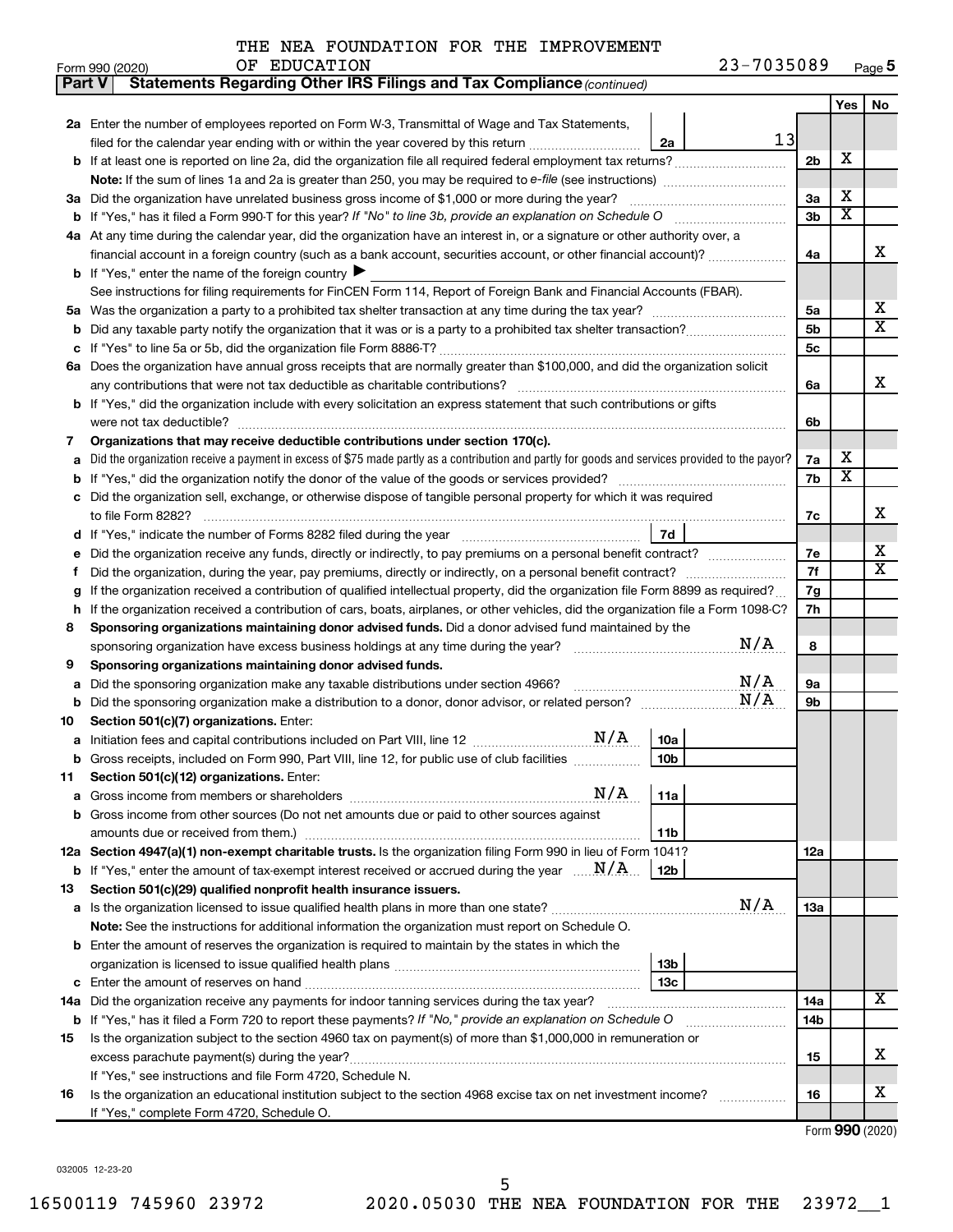# THE NEA FOUNDATION FOR THE IMPROVEMENT OF EDUCATION

Form 990 (2020) Page **6**

| <b>Section A. Governing Body and Management</b><br>Yes<br>24<br>1a Enter the number of voting members of the governing body at the end of the tax year <i>manumum</i><br>1a<br>If there are material differences in voting rights among members of the governing body, or if the governing<br>body delegated broad authority to an executive committee or similar committee, explain on Schedule O.<br>23<br>Enter the number of voting members included on line 1a, above, who are independent<br>1b<br>Did any officer, director, trustee, or key employee have a family relationship or a business relationship with any other<br>2<br>$\mathbf{2}$<br>Did the organization delegate control over management duties customarily performed by or under the direct supervision<br>3<br>3<br>4<br>Did the organization make any significant changes to its governing documents since the prior Form 990 was filed?<br>4<br>5<br>5<br>6<br>6<br>Did the organization have members, stockholders, or other persons who had the power to elect or appoint one or<br>7a<br>7a<br><b>b</b> Are any governance decisions of the organization reserved to (or subject to approval by) members, stockholders, or<br>persons other than the governing body?<br>7b<br>Did the organization contemporaneously document the meetings held or written actions undertaken during the year by the following:<br>8<br>х<br>8а<br>a<br>$\overline{\mathbf{x}}$<br>8b<br>Is there any officer, director, trustee, or key employee listed in Part VII, Section A, who cannot be reached at the<br>9<br>9<br>Section B. Policies (This Section B requests information about policies not required by the Internal Revenue Code.)<br>Yes<br>10a<br>b If "Yes," did the organization have written policies and procedures governing the activities of such chapters, affiliates,<br>10b<br>X<br>11a<br>11a Has the organization provided a complete copy of this Form 990 to all members of its governing body before filing the form?<br><b>b</b> Describe in Schedule O the process, if any, used by the organization to review this Form 990.<br>х<br>12a<br>$\overline{\textbf{x}}$<br><b>b</b> Were officers, directors, or trustees, and key employees required to disclose annually interests that could give rise to conflicts?<br>12 <sub>b</sub><br>c Did the organization regularly and consistently monitor and enforce compliance with the policy? If "Yes," describe<br>х<br>in Schedule O how this was done manufactured and continuum and contact the state of the state of the state of<br>12c<br>$\overline{\mathbf{X}}$<br>13<br>13<br>$\overline{\text{x}}$<br>Did the organization have a written document retention and destruction policy? [111] [12] manument contains an<br>14<br>14<br>Did the process for determining compensation of the following persons include a review and approval by independent<br>15<br>persons, comparability data, and contemporaneous substantiation of the deliberation and decision?<br>X<br>15a<br>a<br>15b<br>If "Yes" to line 15a or 15b, describe the process in Schedule O (see instructions).<br>16a Did the organization invest in, contribute assets to, or participate in a joint venture or similar arrangement with a<br>taxable entity during the year?<br>16a<br><b>b</b> If "Yes," did the organization follow a written policy or procedure requiring the organization to evaluate its participation<br>in joint venture arrangements under applicable federal tax law, and take steps to safeguard the organization's<br>16b<br>exempt status with respect to such arrangements?<br><b>Section C. Disclosure</b><br>List the states with which a copy of this Form 990 is required to be filed SEE SCHEDULE O<br>17<br>Section 6104 requires an organization to make its Forms 1023 (1024 or 1024-A, if applicable), 990, and 990-T (Section 501(c)(3)s only) available<br>18<br>for public inspection. Indicate how you made these available. Check all that apply.<br>$\lfloor x \rfloor$ Upon request<br><b>X</b> Own website<br>」 Another's website<br>Other (explain on Schedule O)<br>Describe on Schedule O whether (and if so, how) the organization made its governing documents, conflict of interest policy, and financial<br>19<br>statements available to the public during the tax year.<br>State the name, address, and telephone number of the person who possesses the organization's books and records $\blacktriangleright$<br>20<br>PAMELA PINKETT - (202)822-7843<br>20036<br>1201 16TH STREET,<br>NW, NO. 416, WASHINGTON,<br>DC<br>Form 990 (2020)<br>032006 12-23-20 |  |  |  | $\overline{\mathbf{x}}$ |
|--------------------------------------------------------------------------------------------------------------------------------------------------------------------------------------------------------------------------------------------------------------------------------------------------------------------------------------------------------------------------------------------------------------------------------------------------------------------------------------------------------------------------------------------------------------------------------------------------------------------------------------------------------------------------------------------------------------------------------------------------------------------------------------------------------------------------------------------------------------------------------------------------------------------------------------------------------------------------------------------------------------------------------------------------------------------------------------------------------------------------------------------------------------------------------------------------------------------------------------------------------------------------------------------------------------------------------------------------------------------------------------------------------------------------------------------------------------------------------------------------------------------------------------------------------------------------------------------------------------------------------------------------------------------------------------------------------------------------------------------------------------------------------------------------------------------------------------------------------------------------------------------------------------------------------------------------------------------------------------------------------------------------------------------------------------------------------------------------------------------------------------------------------------------------------------------------------------------------------------------------------------------------------------------------------------------------------------------------------------------------------------------------------------------------------------------------------------------------------------------------------------------------------------------------------------------------------------------------------------------------------------------------------------------------------------------------------------------------------------------------------------------------------------------------------------------------------------------------------------------------------------------------------------------------------------------------------------------------------------------------------------------------------------------------------------------------------------------------------------------------------------------------------------------------------------------------------------------------------------------------------------------------------------------------------------------------------------------------------------------------------------------------------------------------------------------------------------------------------------------------------------------------------------------------------------------------------------------------------------------------------------------------------------------------------------------------------------------------------------------------------------------------------------------------------------------------------------------------------------------------------------------------------------------------------------------------------------------------------------------------------------------------------------------------------------------------------------------------------------------------------------------------------------------------------------------------------------------------------------------------------------------------------------------------------------------------------------------------------------------------------------------------------------------------------------------------------------------------------------------------------------------------------------------------------------------------------------------------------------------------------------------------|--|--|--|-------------------------|
|                                                                                                                                                                                                                                                                                                                                                                                                                                                                                                                                                                                                                                                                                                                                                                                                                                                                                                                                                                                                                                                                                                                                                                                                                                                                                                                                                                                                                                                                                                                                                                                                                                                                                                                                                                                                                                                                                                                                                                                                                                                                                                                                                                                                                                                                                                                                                                                                                                                                                                                                                                                                                                                                                                                                                                                                                                                                                                                                                                                                                                                                                                                                                                                                                                                                                                                                                                                                                                                                                                                                                                                                                                                                                                                                                                                                                                                                                                                                                                                                                                                                                                                                                                                                                                                                                                                                                                                                                                                                                                                                                                                                                                                  |  |  |  |                         |
|                                                                                                                                                                                                                                                                                                                                                                                                                                                                                                                                                                                                                                                                                                                                                                                                                                                                                                                                                                                                                                                                                                                                                                                                                                                                                                                                                                                                                                                                                                                                                                                                                                                                                                                                                                                                                                                                                                                                                                                                                                                                                                                                                                                                                                                                                                                                                                                                                                                                                                                                                                                                                                                                                                                                                                                                                                                                                                                                                                                                                                                                                                                                                                                                                                                                                                                                                                                                                                                                                                                                                                                                                                                                                                                                                                                                                                                                                                                                                                                                                                                                                                                                                                                                                                                                                                                                                                                                                                                                                                                                                                                                                                                  |  |  |  | No                      |
|                                                                                                                                                                                                                                                                                                                                                                                                                                                                                                                                                                                                                                                                                                                                                                                                                                                                                                                                                                                                                                                                                                                                                                                                                                                                                                                                                                                                                                                                                                                                                                                                                                                                                                                                                                                                                                                                                                                                                                                                                                                                                                                                                                                                                                                                                                                                                                                                                                                                                                                                                                                                                                                                                                                                                                                                                                                                                                                                                                                                                                                                                                                                                                                                                                                                                                                                                                                                                                                                                                                                                                                                                                                                                                                                                                                                                                                                                                                                                                                                                                                                                                                                                                                                                                                                                                                                                                                                                                                                                                                                                                                                                                                  |  |  |  |                         |
|                                                                                                                                                                                                                                                                                                                                                                                                                                                                                                                                                                                                                                                                                                                                                                                                                                                                                                                                                                                                                                                                                                                                                                                                                                                                                                                                                                                                                                                                                                                                                                                                                                                                                                                                                                                                                                                                                                                                                                                                                                                                                                                                                                                                                                                                                                                                                                                                                                                                                                                                                                                                                                                                                                                                                                                                                                                                                                                                                                                                                                                                                                                                                                                                                                                                                                                                                                                                                                                                                                                                                                                                                                                                                                                                                                                                                                                                                                                                                                                                                                                                                                                                                                                                                                                                                                                                                                                                                                                                                                                                                                                                                                                  |  |  |  |                         |
|                                                                                                                                                                                                                                                                                                                                                                                                                                                                                                                                                                                                                                                                                                                                                                                                                                                                                                                                                                                                                                                                                                                                                                                                                                                                                                                                                                                                                                                                                                                                                                                                                                                                                                                                                                                                                                                                                                                                                                                                                                                                                                                                                                                                                                                                                                                                                                                                                                                                                                                                                                                                                                                                                                                                                                                                                                                                                                                                                                                                                                                                                                                                                                                                                                                                                                                                                                                                                                                                                                                                                                                                                                                                                                                                                                                                                                                                                                                                                                                                                                                                                                                                                                                                                                                                                                                                                                                                                                                                                                                                                                                                                                                  |  |  |  |                         |
|                                                                                                                                                                                                                                                                                                                                                                                                                                                                                                                                                                                                                                                                                                                                                                                                                                                                                                                                                                                                                                                                                                                                                                                                                                                                                                                                                                                                                                                                                                                                                                                                                                                                                                                                                                                                                                                                                                                                                                                                                                                                                                                                                                                                                                                                                                                                                                                                                                                                                                                                                                                                                                                                                                                                                                                                                                                                                                                                                                                                                                                                                                                                                                                                                                                                                                                                                                                                                                                                                                                                                                                                                                                                                                                                                                                                                                                                                                                                                                                                                                                                                                                                                                                                                                                                                                                                                                                                                                                                                                                                                                                                                                                  |  |  |  |                         |
|                                                                                                                                                                                                                                                                                                                                                                                                                                                                                                                                                                                                                                                                                                                                                                                                                                                                                                                                                                                                                                                                                                                                                                                                                                                                                                                                                                                                                                                                                                                                                                                                                                                                                                                                                                                                                                                                                                                                                                                                                                                                                                                                                                                                                                                                                                                                                                                                                                                                                                                                                                                                                                                                                                                                                                                                                                                                                                                                                                                                                                                                                                                                                                                                                                                                                                                                                                                                                                                                                                                                                                                                                                                                                                                                                                                                                                                                                                                                                                                                                                                                                                                                                                                                                                                                                                                                                                                                                                                                                                                                                                                                                                                  |  |  |  |                         |
|                                                                                                                                                                                                                                                                                                                                                                                                                                                                                                                                                                                                                                                                                                                                                                                                                                                                                                                                                                                                                                                                                                                                                                                                                                                                                                                                                                                                                                                                                                                                                                                                                                                                                                                                                                                                                                                                                                                                                                                                                                                                                                                                                                                                                                                                                                                                                                                                                                                                                                                                                                                                                                                                                                                                                                                                                                                                                                                                                                                                                                                                                                                                                                                                                                                                                                                                                                                                                                                                                                                                                                                                                                                                                                                                                                                                                                                                                                                                                                                                                                                                                                                                                                                                                                                                                                                                                                                                                                                                                                                                                                                                                                                  |  |  |  |                         |
|                                                                                                                                                                                                                                                                                                                                                                                                                                                                                                                                                                                                                                                                                                                                                                                                                                                                                                                                                                                                                                                                                                                                                                                                                                                                                                                                                                                                                                                                                                                                                                                                                                                                                                                                                                                                                                                                                                                                                                                                                                                                                                                                                                                                                                                                                                                                                                                                                                                                                                                                                                                                                                                                                                                                                                                                                                                                                                                                                                                                                                                                                                                                                                                                                                                                                                                                                                                                                                                                                                                                                                                                                                                                                                                                                                                                                                                                                                                                                                                                                                                                                                                                                                                                                                                                                                                                                                                                                                                                                                                                                                                                                                                  |  |  |  |                         |
|                                                                                                                                                                                                                                                                                                                                                                                                                                                                                                                                                                                                                                                                                                                                                                                                                                                                                                                                                                                                                                                                                                                                                                                                                                                                                                                                                                                                                                                                                                                                                                                                                                                                                                                                                                                                                                                                                                                                                                                                                                                                                                                                                                                                                                                                                                                                                                                                                                                                                                                                                                                                                                                                                                                                                                                                                                                                                                                                                                                                                                                                                                                                                                                                                                                                                                                                                                                                                                                                                                                                                                                                                                                                                                                                                                                                                                                                                                                                                                                                                                                                                                                                                                                                                                                                                                                                                                                                                                                                                                                                                                                                                                                  |  |  |  |                         |
|                                                                                                                                                                                                                                                                                                                                                                                                                                                                                                                                                                                                                                                                                                                                                                                                                                                                                                                                                                                                                                                                                                                                                                                                                                                                                                                                                                                                                                                                                                                                                                                                                                                                                                                                                                                                                                                                                                                                                                                                                                                                                                                                                                                                                                                                                                                                                                                                                                                                                                                                                                                                                                                                                                                                                                                                                                                                                                                                                                                                                                                                                                                                                                                                                                                                                                                                                                                                                                                                                                                                                                                                                                                                                                                                                                                                                                                                                                                                                                                                                                                                                                                                                                                                                                                                                                                                                                                                                                                                                                                                                                                                                                                  |  |  |  |                         |
|                                                                                                                                                                                                                                                                                                                                                                                                                                                                                                                                                                                                                                                                                                                                                                                                                                                                                                                                                                                                                                                                                                                                                                                                                                                                                                                                                                                                                                                                                                                                                                                                                                                                                                                                                                                                                                                                                                                                                                                                                                                                                                                                                                                                                                                                                                                                                                                                                                                                                                                                                                                                                                                                                                                                                                                                                                                                                                                                                                                                                                                                                                                                                                                                                                                                                                                                                                                                                                                                                                                                                                                                                                                                                                                                                                                                                                                                                                                                                                                                                                                                                                                                                                                                                                                                                                                                                                                                                                                                                                                                                                                                                                                  |  |  |  |                         |
|                                                                                                                                                                                                                                                                                                                                                                                                                                                                                                                                                                                                                                                                                                                                                                                                                                                                                                                                                                                                                                                                                                                                                                                                                                                                                                                                                                                                                                                                                                                                                                                                                                                                                                                                                                                                                                                                                                                                                                                                                                                                                                                                                                                                                                                                                                                                                                                                                                                                                                                                                                                                                                                                                                                                                                                                                                                                                                                                                                                                                                                                                                                                                                                                                                                                                                                                                                                                                                                                                                                                                                                                                                                                                                                                                                                                                                                                                                                                                                                                                                                                                                                                                                                                                                                                                                                                                                                                                                                                                                                                                                                                                                                  |  |  |  |                         |
|                                                                                                                                                                                                                                                                                                                                                                                                                                                                                                                                                                                                                                                                                                                                                                                                                                                                                                                                                                                                                                                                                                                                                                                                                                                                                                                                                                                                                                                                                                                                                                                                                                                                                                                                                                                                                                                                                                                                                                                                                                                                                                                                                                                                                                                                                                                                                                                                                                                                                                                                                                                                                                                                                                                                                                                                                                                                                                                                                                                                                                                                                                                                                                                                                                                                                                                                                                                                                                                                                                                                                                                                                                                                                                                                                                                                                                                                                                                                                                                                                                                                                                                                                                                                                                                                                                                                                                                                                                                                                                                                                                                                                                                  |  |  |  |                         |
|                                                                                                                                                                                                                                                                                                                                                                                                                                                                                                                                                                                                                                                                                                                                                                                                                                                                                                                                                                                                                                                                                                                                                                                                                                                                                                                                                                                                                                                                                                                                                                                                                                                                                                                                                                                                                                                                                                                                                                                                                                                                                                                                                                                                                                                                                                                                                                                                                                                                                                                                                                                                                                                                                                                                                                                                                                                                                                                                                                                                                                                                                                                                                                                                                                                                                                                                                                                                                                                                                                                                                                                                                                                                                                                                                                                                                                                                                                                                                                                                                                                                                                                                                                                                                                                                                                                                                                                                                                                                                                                                                                                                                                                  |  |  |  |                         |
|                                                                                                                                                                                                                                                                                                                                                                                                                                                                                                                                                                                                                                                                                                                                                                                                                                                                                                                                                                                                                                                                                                                                                                                                                                                                                                                                                                                                                                                                                                                                                                                                                                                                                                                                                                                                                                                                                                                                                                                                                                                                                                                                                                                                                                                                                                                                                                                                                                                                                                                                                                                                                                                                                                                                                                                                                                                                                                                                                                                                                                                                                                                                                                                                                                                                                                                                                                                                                                                                                                                                                                                                                                                                                                                                                                                                                                                                                                                                                                                                                                                                                                                                                                                                                                                                                                                                                                                                                                                                                                                                                                                                                                                  |  |  |  |                         |
|                                                                                                                                                                                                                                                                                                                                                                                                                                                                                                                                                                                                                                                                                                                                                                                                                                                                                                                                                                                                                                                                                                                                                                                                                                                                                                                                                                                                                                                                                                                                                                                                                                                                                                                                                                                                                                                                                                                                                                                                                                                                                                                                                                                                                                                                                                                                                                                                                                                                                                                                                                                                                                                                                                                                                                                                                                                                                                                                                                                                                                                                                                                                                                                                                                                                                                                                                                                                                                                                                                                                                                                                                                                                                                                                                                                                                                                                                                                                                                                                                                                                                                                                                                                                                                                                                                                                                                                                                                                                                                                                                                                                                                                  |  |  |  |                         |
|                                                                                                                                                                                                                                                                                                                                                                                                                                                                                                                                                                                                                                                                                                                                                                                                                                                                                                                                                                                                                                                                                                                                                                                                                                                                                                                                                                                                                                                                                                                                                                                                                                                                                                                                                                                                                                                                                                                                                                                                                                                                                                                                                                                                                                                                                                                                                                                                                                                                                                                                                                                                                                                                                                                                                                                                                                                                                                                                                                                                                                                                                                                                                                                                                                                                                                                                                                                                                                                                                                                                                                                                                                                                                                                                                                                                                                                                                                                                                                                                                                                                                                                                                                                                                                                                                                                                                                                                                                                                                                                                                                                                                                                  |  |  |  |                         |
|                                                                                                                                                                                                                                                                                                                                                                                                                                                                                                                                                                                                                                                                                                                                                                                                                                                                                                                                                                                                                                                                                                                                                                                                                                                                                                                                                                                                                                                                                                                                                                                                                                                                                                                                                                                                                                                                                                                                                                                                                                                                                                                                                                                                                                                                                                                                                                                                                                                                                                                                                                                                                                                                                                                                                                                                                                                                                                                                                                                                                                                                                                                                                                                                                                                                                                                                                                                                                                                                                                                                                                                                                                                                                                                                                                                                                                                                                                                                                                                                                                                                                                                                                                                                                                                                                                                                                                                                                                                                                                                                                                                                                                                  |  |  |  |                         |
|                                                                                                                                                                                                                                                                                                                                                                                                                                                                                                                                                                                                                                                                                                                                                                                                                                                                                                                                                                                                                                                                                                                                                                                                                                                                                                                                                                                                                                                                                                                                                                                                                                                                                                                                                                                                                                                                                                                                                                                                                                                                                                                                                                                                                                                                                                                                                                                                                                                                                                                                                                                                                                                                                                                                                                                                                                                                                                                                                                                                                                                                                                                                                                                                                                                                                                                                                                                                                                                                                                                                                                                                                                                                                                                                                                                                                                                                                                                                                                                                                                                                                                                                                                                                                                                                                                                                                                                                                                                                                                                                                                                                                                                  |  |  |  |                         |
|                                                                                                                                                                                                                                                                                                                                                                                                                                                                                                                                                                                                                                                                                                                                                                                                                                                                                                                                                                                                                                                                                                                                                                                                                                                                                                                                                                                                                                                                                                                                                                                                                                                                                                                                                                                                                                                                                                                                                                                                                                                                                                                                                                                                                                                                                                                                                                                                                                                                                                                                                                                                                                                                                                                                                                                                                                                                                                                                                                                                                                                                                                                                                                                                                                                                                                                                                                                                                                                                                                                                                                                                                                                                                                                                                                                                                                                                                                                                                                                                                                                                                                                                                                                                                                                                                                                                                                                                                                                                                                                                                                                                                                                  |  |  |  |                         |
|                                                                                                                                                                                                                                                                                                                                                                                                                                                                                                                                                                                                                                                                                                                                                                                                                                                                                                                                                                                                                                                                                                                                                                                                                                                                                                                                                                                                                                                                                                                                                                                                                                                                                                                                                                                                                                                                                                                                                                                                                                                                                                                                                                                                                                                                                                                                                                                                                                                                                                                                                                                                                                                                                                                                                                                                                                                                                                                                                                                                                                                                                                                                                                                                                                                                                                                                                                                                                                                                                                                                                                                                                                                                                                                                                                                                                                                                                                                                                                                                                                                                                                                                                                                                                                                                                                                                                                                                                                                                                                                                                                                                                                                  |  |  |  |                         |
|                                                                                                                                                                                                                                                                                                                                                                                                                                                                                                                                                                                                                                                                                                                                                                                                                                                                                                                                                                                                                                                                                                                                                                                                                                                                                                                                                                                                                                                                                                                                                                                                                                                                                                                                                                                                                                                                                                                                                                                                                                                                                                                                                                                                                                                                                                                                                                                                                                                                                                                                                                                                                                                                                                                                                                                                                                                                                                                                                                                                                                                                                                                                                                                                                                                                                                                                                                                                                                                                                                                                                                                                                                                                                                                                                                                                                                                                                                                                                                                                                                                                                                                                                                                                                                                                                                                                                                                                                                                                                                                                                                                                                                                  |  |  |  |                         |
|                                                                                                                                                                                                                                                                                                                                                                                                                                                                                                                                                                                                                                                                                                                                                                                                                                                                                                                                                                                                                                                                                                                                                                                                                                                                                                                                                                                                                                                                                                                                                                                                                                                                                                                                                                                                                                                                                                                                                                                                                                                                                                                                                                                                                                                                                                                                                                                                                                                                                                                                                                                                                                                                                                                                                                                                                                                                                                                                                                                                                                                                                                                                                                                                                                                                                                                                                                                                                                                                                                                                                                                                                                                                                                                                                                                                                                                                                                                                                                                                                                                                                                                                                                                                                                                                                                                                                                                                                                                                                                                                                                                                                                                  |  |  |  |                         |
|                                                                                                                                                                                                                                                                                                                                                                                                                                                                                                                                                                                                                                                                                                                                                                                                                                                                                                                                                                                                                                                                                                                                                                                                                                                                                                                                                                                                                                                                                                                                                                                                                                                                                                                                                                                                                                                                                                                                                                                                                                                                                                                                                                                                                                                                                                                                                                                                                                                                                                                                                                                                                                                                                                                                                                                                                                                                                                                                                                                                                                                                                                                                                                                                                                                                                                                                                                                                                                                                                                                                                                                                                                                                                                                                                                                                                                                                                                                                                                                                                                                                                                                                                                                                                                                                                                                                                                                                                                                                                                                                                                                                                                                  |  |  |  |                         |
|                                                                                                                                                                                                                                                                                                                                                                                                                                                                                                                                                                                                                                                                                                                                                                                                                                                                                                                                                                                                                                                                                                                                                                                                                                                                                                                                                                                                                                                                                                                                                                                                                                                                                                                                                                                                                                                                                                                                                                                                                                                                                                                                                                                                                                                                                                                                                                                                                                                                                                                                                                                                                                                                                                                                                                                                                                                                                                                                                                                                                                                                                                                                                                                                                                                                                                                                                                                                                                                                                                                                                                                                                                                                                                                                                                                                                                                                                                                                                                                                                                                                                                                                                                                                                                                                                                                                                                                                                                                                                                                                                                                                                                                  |  |  |  |                         |
|                                                                                                                                                                                                                                                                                                                                                                                                                                                                                                                                                                                                                                                                                                                                                                                                                                                                                                                                                                                                                                                                                                                                                                                                                                                                                                                                                                                                                                                                                                                                                                                                                                                                                                                                                                                                                                                                                                                                                                                                                                                                                                                                                                                                                                                                                                                                                                                                                                                                                                                                                                                                                                                                                                                                                                                                                                                                                                                                                                                                                                                                                                                                                                                                                                                                                                                                                                                                                                                                                                                                                                                                                                                                                                                                                                                                                                                                                                                                                                                                                                                                                                                                                                                                                                                                                                                                                                                                                                                                                                                                                                                                                                                  |  |  |  |                         |
|                                                                                                                                                                                                                                                                                                                                                                                                                                                                                                                                                                                                                                                                                                                                                                                                                                                                                                                                                                                                                                                                                                                                                                                                                                                                                                                                                                                                                                                                                                                                                                                                                                                                                                                                                                                                                                                                                                                                                                                                                                                                                                                                                                                                                                                                                                                                                                                                                                                                                                                                                                                                                                                                                                                                                                                                                                                                                                                                                                                                                                                                                                                                                                                                                                                                                                                                                                                                                                                                                                                                                                                                                                                                                                                                                                                                                                                                                                                                                                                                                                                                                                                                                                                                                                                                                                                                                                                                                                                                                                                                                                                                                                                  |  |  |  |                         |
|                                                                                                                                                                                                                                                                                                                                                                                                                                                                                                                                                                                                                                                                                                                                                                                                                                                                                                                                                                                                                                                                                                                                                                                                                                                                                                                                                                                                                                                                                                                                                                                                                                                                                                                                                                                                                                                                                                                                                                                                                                                                                                                                                                                                                                                                                                                                                                                                                                                                                                                                                                                                                                                                                                                                                                                                                                                                                                                                                                                                                                                                                                                                                                                                                                                                                                                                                                                                                                                                                                                                                                                                                                                                                                                                                                                                                                                                                                                                                                                                                                                                                                                                                                                                                                                                                                                                                                                                                                                                                                                                                                                                                                                  |  |  |  |                         |
|                                                                                                                                                                                                                                                                                                                                                                                                                                                                                                                                                                                                                                                                                                                                                                                                                                                                                                                                                                                                                                                                                                                                                                                                                                                                                                                                                                                                                                                                                                                                                                                                                                                                                                                                                                                                                                                                                                                                                                                                                                                                                                                                                                                                                                                                                                                                                                                                                                                                                                                                                                                                                                                                                                                                                                                                                                                                                                                                                                                                                                                                                                                                                                                                                                                                                                                                                                                                                                                                                                                                                                                                                                                                                                                                                                                                                                                                                                                                                                                                                                                                                                                                                                                                                                                                                                                                                                                                                                                                                                                                                                                                                                                  |  |  |  |                         |
|                                                                                                                                                                                                                                                                                                                                                                                                                                                                                                                                                                                                                                                                                                                                                                                                                                                                                                                                                                                                                                                                                                                                                                                                                                                                                                                                                                                                                                                                                                                                                                                                                                                                                                                                                                                                                                                                                                                                                                                                                                                                                                                                                                                                                                                                                                                                                                                                                                                                                                                                                                                                                                                                                                                                                                                                                                                                                                                                                                                                                                                                                                                                                                                                                                                                                                                                                                                                                                                                                                                                                                                                                                                                                                                                                                                                                                                                                                                                                                                                                                                                                                                                                                                                                                                                                                                                                                                                                                                                                                                                                                                                                                                  |  |  |  |                         |
|                                                                                                                                                                                                                                                                                                                                                                                                                                                                                                                                                                                                                                                                                                                                                                                                                                                                                                                                                                                                                                                                                                                                                                                                                                                                                                                                                                                                                                                                                                                                                                                                                                                                                                                                                                                                                                                                                                                                                                                                                                                                                                                                                                                                                                                                                                                                                                                                                                                                                                                                                                                                                                                                                                                                                                                                                                                                                                                                                                                                                                                                                                                                                                                                                                                                                                                                                                                                                                                                                                                                                                                                                                                                                                                                                                                                                                                                                                                                                                                                                                                                                                                                                                                                                                                                                                                                                                                                                                                                                                                                                                                                                                                  |  |  |  |                         |
|                                                                                                                                                                                                                                                                                                                                                                                                                                                                                                                                                                                                                                                                                                                                                                                                                                                                                                                                                                                                                                                                                                                                                                                                                                                                                                                                                                                                                                                                                                                                                                                                                                                                                                                                                                                                                                                                                                                                                                                                                                                                                                                                                                                                                                                                                                                                                                                                                                                                                                                                                                                                                                                                                                                                                                                                                                                                                                                                                                                                                                                                                                                                                                                                                                                                                                                                                                                                                                                                                                                                                                                                                                                                                                                                                                                                                                                                                                                                                                                                                                                                                                                                                                                                                                                                                                                                                                                                                                                                                                                                                                                                                                                  |  |  |  |                         |
|                                                                                                                                                                                                                                                                                                                                                                                                                                                                                                                                                                                                                                                                                                                                                                                                                                                                                                                                                                                                                                                                                                                                                                                                                                                                                                                                                                                                                                                                                                                                                                                                                                                                                                                                                                                                                                                                                                                                                                                                                                                                                                                                                                                                                                                                                                                                                                                                                                                                                                                                                                                                                                                                                                                                                                                                                                                                                                                                                                                                                                                                                                                                                                                                                                                                                                                                                                                                                                                                                                                                                                                                                                                                                                                                                                                                                                                                                                                                                                                                                                                                                                                                                                                                                                                                                                                                                                                                                                                                                                                                                                                                                                                  |  |  |  |                         |
|                                                                                                                                                                                                                                                                                                                                                                                                                                                                                                                                                                                                                                                                                                                                                                                                                                                                                                                                                                                                                                                                                                                                                                                                                                                                                                                                                                                                                                                                                                                                                                                                                                                                                                                                                                                                                                                                                                                                                                                                                                                                                                                                                                                                                                                                                                                                                                                                                                                                                                                                                                                                                                                                                                                                                                                                                                                                                                                                                                                                                                                                                                                                                                                                                                                                                                                                                                                                                                                                                                                                                                                                                                                                                                                                                                                                                                                                                                                                                                                                                                                                                                                                                                                                                                                                                                                                                                                                                                                                                                                                                                                                                                                  |  |  |  |                         |
|                                                                                                                                                                                                                                                                                                                                                                                                                                                                                                                                                                                                                                                                                                                                                                                                                                                                                                                                                                                                                                                                                                                                                                                                                                                                                                                                                                                                                                                                                                                                                                                                                                                                                                                                                                                                                                                                                                                                                                                                                                                                                                                                                                                                                                                                                                                                                                                                                                                                                                                                                                                                                                                                                                                                                                                                                                                                                                                                                                                                                                                                                                                                                                                                                                                                                                                                                                                                                                                                                                                                                                                                                                                                                                                                                                                                                                                                                                                                                                                                                                                                                                                                                                                                                                                                                                                                                                                                                                                                                                                                                                                                                                                  |  |  |  |                         |
|                                                                                                                                                                                                                                                                                                                                                                                                                                                                                                                                                                                                                                                                                                                                                                                                                                                                                                                                                                                                                                                                                                                                                                                                                                                                                                                                                                                                                                                                                                                                                                                                                                                                                                                                                                                                                                                                                                                                                                                                                                                                                                                                                                                                                                                                                                                                                                                                                                                                                                                                                                                                                                                                                                                                                                                                                                                                                                                                                                                                                                                                                                                                                                                                                                                                                                                                                                                                                                                                                                                                                                                                                                                                                                                                                                                                                                                                                                                                                                                                                                                                                                                                                                                                                                                                                                                                                                                                                                                                                                                                                                                                                                                  |  |  |  |                         |
|                                                                                                                                                                                                                                                                                                                                                                                                                                                                                                                                                                                                                                                                                                                                                                                                                                                                                                                                                                                                                                                                                                                                                                                                                                                                                                                                                                                                                                                                                                                                                                                                                                                                                                                                                                                                                                                                                                                                                                                                                                                                                                                                                                                                                                                                                                                                                                                                                                                                                                                                                                                                                                                                                                                                                                                                                                                                                                                                                                                                                                                                                                                                                                                                                                                                                                                                                                                                                                                                                                                                                                                                                                                                                                                                                                                                                                                                                                                                                                                                                                                                                                                                                                                                                                                                                                                                                                                                                                                                                                                                                                                                                                                  |  |  |  |                         |
|                                                                                                                                                                                                                                                                                                                                                                                                                                                                                                                                                                                                                                                                                                                                                                                                                                                                                                                                                                                                                                                                                                                                                                                                                                                                                                                                                                                                                                                                                                                                                                                                                                                                                                                                                                                                                                                                                                                                                                                                                                                                                                                                                                                                                                                                                                                                                                                                                                                                                                                                                                                                                                                                                                                                                                                                                                                                                                                                                                                                                                                                                                                                                                                                                                                                                                                                                                                                                                                                                                                                                                                                                                                                                                                                                                                                                                                                                                                                                                                                                                                                                                                                                                                                                                                                                                                                                                                                                                                                                                                                                                                                                                                  |  |  |  |                         |
|                                                                                                                                                                                                                                                                                                                                                                                                                                                                                                                                                                                                                                                                                                                                                                                                                                                                                                                                                                                                                                                                                                                                                                                                                                                                                                                                                                                                                                                                                                                                                                                                                                                                                                                                                                                                                                                                                                                                                                                                                                                                                                                                                                                                                                                                                                                                                                                                                                                                                                                                                                                                                                                                                                                                                                                                                                                                                                                                                                                                                                                                                                                                                                                                                                                                                                                                                                                                                                                                                                                                                                                                                                                                                                                                                                                                                                                                                                                                                                                                                                                                                                                                                                                                                                                                                                                                                                                                                                                                                                                                                                                                                                                  |  |  |  |                         |
|                                                                                                                                                                                                                                                                                                                                                                                                                                                                                                                                                                                                                                                                                                                                                                                                                                                                                                                                                                                                                                                                                                                                                                                                                                                                                                                                                                                                                                                                                                                                                                                                                                                                                                                                                                                                                                                                                                                                                                                                                                                                                                                                                                                                                                                                                                                                                                                                                                                                                                                                                                                                                                                                                                                                                                                                                                                                                                                                                                                                                                                                                                                                                                                                                                                                                                                                                                                                                                                                                                                                                                                                                                                                                                                                                                                                                                                                                                                                                                                                                                                                                                                                                                                                                                                                                                                                                                                                                                                                                                                                                                                                                                                  |  |  |  |                         |
|                                                                                                                                                                                                                                                                                                                                                                                                                                                                                                                                                                                                                                                                                                                                                                                                                                                                                                                                                                                                                                                                                                                                                                                                                                                                                                                                                                                                                                                                                                                                                                                                                                                                                                                                                                                                                                                                                                                                                                                                                                                                                                                                                                                                                                                                                                                                                                                                                                                                                                                                                                                                                                                                                                                                                                                                                                                                                                                                                                                                                                                                                                                                                                                                                                                                                                                                                                                                                                                                                                                                                                                                                                                                                                                                                                                                                                                                                                                                                                                                                                                                                                                                                                                                                                                                                                                                                                                                                                                                                                                                                                                                                                                  |  |  |  |                         |
|                                                                                                                                                                                                                                                                                                                                                                                                                                                                                                                                                                                                                                                                                                                                                                                                                                                                                                                                                                                                                                                                                                                                                                                                                                                                                                                                                                                                                                                                                                                                                                                                                                                                                                                                                                                                                                                                                                                                                                                                                                                                                                                                                                                                                                                                                                                                                                                                                                                                                                                                                                                                                                                                                                                                                                                                                                                                                                                                                                                                                                                                                                                                                                                                                                                                                                                                                                                                                                                                                                                                                                                                                                                                                                                                                                                                                                                                                                                                                                                                                                                                                                                                                                                                                                                                                                                                                                                                                                                                                                                                                                                                                                                  |  |  |  |                         |
|                                                                                                                                                                                                                                                                                                                                                                                                                                                                                                                                                                                                                                                                                                                                                                                                                                                                                                                                                                                                                                                                                                                                                                                                                                                                                                                                                                                                                                                                                                                                                                                                                                                                                                                                                                                                                                                                                                                                                                                                                                                                                                                                                                                                                                                                                                                                                                                                                                                                                                                                                                                                                                                                                                                                                                                                                                                                                                                                                                                                                                                                                                                                                                                                                                                                                                                                                                                                                                                                                                                                                                                                                                                                                                                                                                                                                                                                                                                                                                                                                                                                                                                                                                                                                                                                                                                                                                                                                                                                                                                                                                                                                                                  |  |  |  |                         |
|                                                                                                                                                                                                                                                                                                                                                                                                                                                                                                                                                                                                                                                                                                                                                                                                                                                                                                                                                                                                                                                                                                                                                                                                                                                                                                                                                                                                                                                                                                                                                                                                                                                                                                                                                                                                                                                                                                                                                                                                                                                                                                                                                                                                                                                                                                                                                                                                                                                                                                                                                                                                                                                                                                                                                                                                                                                                                                                                                                                                                                                                                                                                                                                                                                                                                                                                                                                                                                                                                                                                                                                                                                                                                                                                                                                                                                                                                                                                                                                                                                                                                                                                                                                                                                                                                                                                                                                                                                                                                                                                                                                                                                                  |  |  |  |                         |
|                                                                                                                                                                                                                                                                                                                                                                                                                                                                                                                                                                                                                                                                                                                                                                                                                                                                                                                                                                                                                                                                                                                                                                                                                                                                                                                                                                                                                                                                                                                                                                                                                                                                                                                                                                                                                                                                                                                                                                                                                                                                                                                                                                                                                                                                                                                                                                                                                                                                                                                                                                                                                                                                                                                                                                                                                                                                                                                                                                                                                                                                                                                                                                                                                                                                                                                                                                                                                                                                                                                                                                                                                                                                                                                                                                                                                                                                                                                                                                                                                                                                                                                                                                                                                                                                                                                                                                                                                                                                                                                                                                                                                                                  |  |  |  |                         |
|                                                                                                                                                                                                                                                                                                                                                                                                                                                                                                                                                                                                                                                                                                                                                                                                                                                                                                                                                                                                                                                                                                                                                                                                                                                                                                                                                                                                                                                                                                                                                                                                                                                                                                                                                                                                                                                                                                                                                                                                                                                                                                                                                                                                                                                                                                                                                                                                                                                                                                                                                                                                                                                                                                                                                                                                                                                                                                                                                                                                                                                                                                                                                                                                                                                                                                                                                                                                                                                                                                                                                                                                                                                                                                                                                                                                                                                                                                                                                                                                                                                                                                                                                                                                                                                                                                                                                                                                                                                                                                                                                                                                                                                  |  |  |  |                         |
|                                                                                                                                                                                                                                                                                                                                                                                                                                                                                                                                                                                                                                                                                                                                                                                                                                                                                                                                                                                                                                                                                                                                                                                                                                                                                                                                                                                                                                                                                                                                                                                                                                                                                                                                                                                                                                                                                                                                                                                                                                                                                                                                                                                                                                                                                                                                                                                                                                                                                                                                                                                                                                                                                                                                                                                                                                                                                                                                                                                                                                                                                                                                                                                                                                                                                                                                                                                                                                                                                                                                                                                                                                                                                                                                                                                                                                                                                                                                                                                                                                                                                                                                                                                                                                                                                                                                                                                                                                                                                                                                                                                                                                                  |  |  |  |                         |
|                                                                                                                                                                                                                                                                                                                                                                                                                                                                                                                                                                                                                                                                                                                                                                                                                                                                                                                                                                                                                                                                                                                                                                                                                                                                                                                                                                                                                                                                                                                                                                                                                                                                                                                                                                                                                                                                                                                                                                                                                                                                                                                                                                                                                                                                                                                                                                                                                                                                                                                                                                                                                                                                                                                                                                                                                                                                                                                                                                                                                                                                                                                                                                                                                                                                                                                                                                                                                                                                                                                                                                                                                                                                                                                                                                                                                                                                                                                                                                                                                                                                                                                                                                                                                                                                                                                                                                                                                                                                                                                                                                                                                                                  |  |  |  |                         |
|                                                                                                                                                                                                                                                                                                                                                                                                                                                                                                                                                                                                                                                                                                                                                                                                                                                                                                                                                                                                                                                                                                                                                                                                                                                                                                                                                                                                                                                                                                                                                                                                                                                                                                                                                                                                                                                                                                                                                                                                                                                                                                                                                                                                                                                                                                                                                                                                                                                                                                                                                                                                                                                                                                                                                                                                                                                                                                                                                                                                                                                                                                                                                                                                                                                                                                                                                                                                                                                                                                                                                                                                                                                                                                                                                                                                                                                                                                                                                                                                                                                                                                                                                                                                                                                                                                                                                                                                                                                                                                                                                                                                                                                  |  |  |  |                         |
|                                                                                                                                                                                                                                                                                                                                                                                                                                                                                                                                                                                                                                                                                                                                                                                                                                                                                                                                                                                                                                                                                                                                                                                                                                                                                                                                                                                                                                                                                                                                                                                                                                                                                                                                                                                                                                                                                                                                                                                                                                                                                                                                                                                                                                                                                                                                                                                                                                                                                                                                                                                                                                                                                                                                                                                                                                                                                                                                                                                                                                                                                                                                                                                                                                                                                                                                                                                                                                                                                                                                                                                                                                                                                                                                                                                                                                                                                                                                                                                                                                                                                                                                                                                                                                                                                                                                                                                                                                                                                                                                                                                                                                                  |  |  |  |                         |
|                                                                                                                                                                                                                                                                                                                                                                                                                                                                                                                                                                                                                                                                                                                                                                                                                                                                                                                                                                                                                                                                                                                                                                                                                                                                                                                                                                                                                                                                                                                                                                                                                                                                                                                                                                                                                                                                                                                                                                                                                                                                                                                                                                                                                                                                                                                                                                                                                                                                                                                                                                                                                                                                                                                                                                                                                                                                                                                                                                                                                                                                                                                                                                                                                                                                                                                                                                                                                                                                                                                                                                                                                                                                                                                                                                                                                                                                                                                                                                                                                                                                                                                                                                                                                                                                                                                                                                                                                                                                                                                                                                                                                                                  |  |  |  |                         |
|                                                                                                                                                                                                                                                                                                                                                                                                                                                                                                                                                                                                                                                                                                                                                                                                                                                                                                                                                                                                                                                                                                                                                                                                                                                                                                                                                                                                                                                                                                                                                                                                                                                                                                                                                                                                                                                                                                                                                                                                                                                                                                                                                                                                                                                                                                                                                                                                                                                                                                                                                                                                                                                                                                                                                                                                                                                                                                                                                                                                                                                                                                                                                                                                                                                                                                                                                                                                                                                                                                                                                                                                                                                                                                                                                                                                                                                                                                                                                                                                                                                                                                                                                                                                                                                                                                                                                                                                                                                                                                                                                                                                                                                  |  |  |  |                         |
|                                                                                                                                                                                                                                                                                                                                                                                                                                                                                                                                                                                                                                                                                                                                                                                                                                                                                                                                                                                                                                                                                                                                                                                                                                                                                                                                                                                                                                                                                                                                                                                                                                                                                                                                                                                                                                                                                                                                                                                                                                                                                                                                                                                                                                                                                                                                                                                                                                                                                                                                                                                                                                                                                                                                                                                                                                                                                                                                                                                                                                                                                                                                                                                                                                                                                                                                                                                                                                                                                                                                                                                                                                                                                                                                                                                                                                                                                                                                                                                                                                                                                                                                                                                                                                                                                                                                                                                                                                                                                                                                                                                                                                                  |  |  |  |                         |
|                                                                                                                                                                                                                                                                                                                                                                                                                                                                                                                                                                                                                                                                                                                                                                                                                                                                                                                                                                                                                                                                                                                                                                                                                                                                                                                                                                                                                                                                                                                                                                                                                                                                                                                                                                                                                                                                                                                                                                                                                                                                                                                                                                                                                                                                                                                                                                                                                                                                                                                                                                                                                                                                                                                                                                                                                                                                                                                                                                                                                                                                                                                                                                                                                                                                                                                                                                                                                                                                                                                                                                                                                                                                                                                                                                                                                                                                                                                                                                                                                                                                                                                                                                                                                                                                                                                                                                                                                                                                                                                                                                                                                                                  |  |  |  |                         |
|                                                                                                                                                                                                                                                                                                                                                                                                                                                                                                                                                                                                                                                                                                                                                                                                                                                                                                                                                                                                                                                                                                                                                                                                                                                                                                                                                                                                                                                                                                                                                                                                                                                                                                                                                                                                                                                                                                                                                                                                                                                                                                                                                                                                                                                                                                                                                                                                                                                                                                                                                                                                                                                                                                                                                                                                                                                                                                                                                                                                                                                                                                                                                                                                                                                                                                                                                                                                                                                                                                                                                                                                                                                                                                                                                                                                                                                                                                                                                                                                                                                                                                                                                                                                                                                                                                                                                                                                                                                                                                                                                                                                                                                  |  |  |  |                         |
|                                                                                                                                                                                                                                                                                                                                                                                                                                                                                                                                                                                                                                                                                                                                                                                                                                                                                                                                                                                                                                                                                                                                                                                                                                                                                                                                                                                                                                                                                                                                                                                                                                                                                                                                                                                                                                                                                                                                                                                                                                                                                                                                                                                                                                                                                                                                                                                                                                                                                                                                                                                                                                                                                                                                                                                                                                                                                                                                                                                                                                                                                                                                                                                                                                                                                                                                                                                                                                                                                                                                                                                                                                                                                                                                                                                                                                                                                                                                                                                                                                                                                                                                                                                                                                                                                                                                                                                                                                                                                                                                                                                                                                                  |  |  |  |                         |
|                                                                                                                                                                                                                                                                                                                                                                                                                                                                                                                                                                                                                                                                                                                                                                                                                                                                                                                                                                                                                                                                                                                                                                                                                                                                                                                                                                                                                                                                                                                                                                                                                                                                                                                                                                                                                                                                                                                                                                                                                                                                                                                                                                                                                                                                                                                                                                                                                                                                                                                                                                                                                                                                                                                                                                                                                                                                                                                                                                                                                                                                                                                                                                                                                                                                                                                                                                                                                                                                                                                                                                                                                                                                                                                                                                                                                                                                                                                                                                                                                                                                                                                                                                                                                                                                                                                                                                                                                                                                                                                                                                                                                                                  |  |  |  |                         |
|                                                                                                                                                                                                                                                                                                                                                                                                                                                                                                                                                                                                                                                                                                                                                                                                                                                                                                                                                                                                                                                                                                                                                                                                                                                                                                                                                                                                                                                                                                                                                                                                                                                                                                                                                                                                                                                                                                                                                                                                                                                                                                                                                                                                                                                                                                                                                                                                                                                                                                                                                                                                                                                                                                                                                                                                                                                                                                                                                                                                                                                                                                                                                                                                                                                                                                                                                                                                                                                                                                                                                                                                                                                                                                                                                                                                                                                                                                                                                                                                                                                                                                                                                                                                                                                                                                                                                                                                                                                                                                                                                                                                                                                  |  |  |  |                         |
|                                                                                                                                                                                                                                                                                                                                                                                                                                                                                                                                                                                                                                                                                                                                                                                                                                                                                                                                                                                                                                                                                                                                                                                                                                                                                                                                                                                                                                                                                                                                                                                                                                                                                                                                                                                                                                                                                                                                                                                                                                                                                                                                                                                                                                                                                                                                                                                                                                                                                                                                                                                                                                                                                                                                                                                                                                                                                                                                                                                                                                                                                                                                                                                                                                                                                                                                                                                                                                                                                                                                                                                                                                                                                                                                                                                                                                                                                                                                                                                                                                                                                                                                                                                                                                                                                                                                                                                                                                                                                                                                                                                                                                                  |  |  |  |                         |
|                                                                                                                                                                                                                                                                                                                                                                                                                                                                                                                                                                                                                                                                                                                                                                                                                                                                                                                                                                                                                                                                                                                                                                                                                                                                                                                                                                                                                                                                                                                                                                                                                                                                                                                                                                                                                                                                                                                                                                                                                                                                                                                                                                                                                                                                                                                                                                                                                                                                                                                                                                                                                                                                                                                                                                                                                                                                                                                                                                                                                                                                                                                                                                                                                                                                                                                                                                                                                                                                                                                                                                                                                                                                                                                                                                                                                                                                                                                                                                                                                                                                                                                                                                                                                                                                                                                                                                                                                                                                                                                                                                                                                                                  |  |  |  |                         |
|                                                                                                                                                                                                                                                                                                                                                                                                                                                                                                                                                                                                                                                                                                                                                                                                                                                                                                                                                                                                                                                                                                                                                                                                                                                                                                                                                                                                                                                                                                                                                                                                                                                                                                                                                                                                                                                                                                                                                                                                                                                                                                                                                                                                                                                                                                                                                                                                                                                                                                                                                                                                                                                                                                                                                                                                                                                                                                                                                                                                                                                                                                                                                                                                                                                                                                                                                                                                                                                                                                                                                                                                                                                                                                                                                                                                                                                                                                                                                                                                                                                                                                                                                                                                                                                                                                                                                                                                                                                                                                                                                                                                                                                  |  |  |  |                         |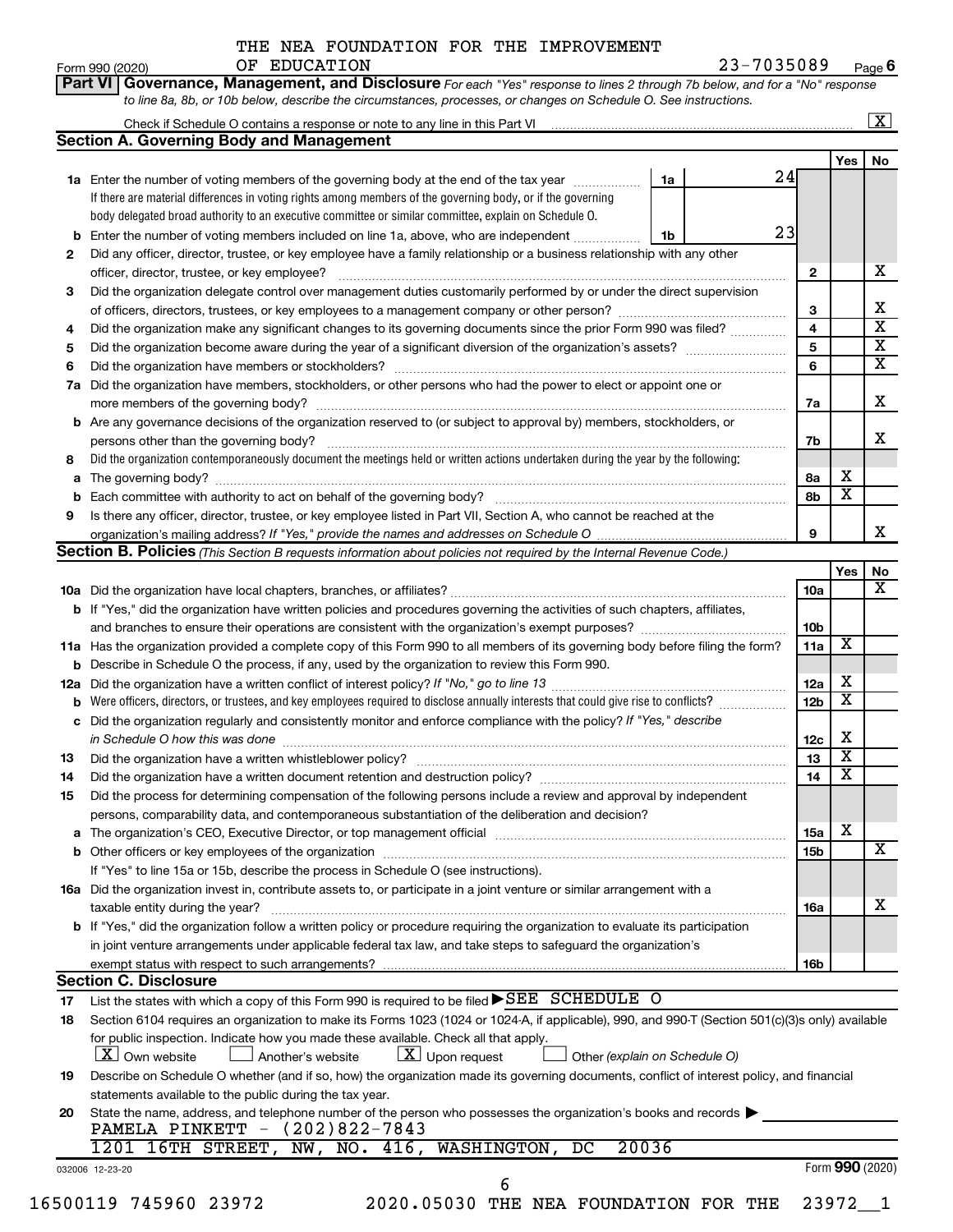| THE NEA FOUNDATION FOR THE IMPROVEMENT |  |  |  |  |  |  |
|----------------------------------------|--|--|--|--|--|--|
|----------------------------------------|--|--|--|--|--|--|

 $\Box$ 

| Part VII Compensation of Officers, Directors, Trustees, Key Employees, Highest Compensated |
|--------------------------------------------------------------------------------------------|
| <b>Employees, and Independent Contractors</b>                                              |

Check if Schedule O contains a response or note to any line in this Part VII

**Section A. Officers, Directors, Trustees, Key Employees, and Highest Compensated Employees**

**1a**  Complete this table for all persons required to be listed. Report compensation for the calendar year ending with or within the organization's tax year.  $\bullet$  List all of the organization's current officers, directors, trustees (whether individuals or organizations), regardless of amount of compensation.

Enter -0- in columns (D), (E), and (F) if no compensation was paid.

**•** List all of the organization's current key employees, if any. See instructions for definition of "key employee."

• List the organization's five *current* highest compensated employees (other than an officer, director, trustee, or key employee) who received reportable compensation (Box 5 of Form W-2 and/or Box 7 of Form 1099-MISC) of more than \$100,000 from the organization and any related organizations.

 $\bullet$  List all of the organization's former officers, key employees, and highest compensated employees who received more than \$100,000 of reportable compensation from the organization and any related organizations.

**•** List all of the organization's former directors or trustees that received, in the capacity as a former director or trustee of the organization, more than \$10,000 of reportable compensation from the organization and any related organizations.

See instructions for the order in which to list the persons above.

Check this box if neither the organization nor any related organization compensated any current officer, director, or trustee.  $\Box$ 

| (A)                           | (B)                      |                                |                                 | (C)         |              |                                   |        | (D)             | (E)             | (F)                         |
|-------------------------------|--------------------------|--------------------------------|---------------------------------|-------------|--------------|-----------------------------------|--------|-----------------|-----------------|-----------------------------|
| Name and title                | Average                  |                                | (do not check more than one     | Position    |              |                                   |        | Reportable      | Reportable      | Estimated                   |
|                               | hours per                |                                | box, unless person is both an   |             |              |                                   |        | compensation    | compensation    | amount of                   |
|                               | week                     |                                | officer and a director/trustee) |             |              |                                   |        | from            | from related    | other                       |
|                               | (list any                |                                |                                 |             |              |                                   |        | the             | organizations   | compensation                |
|                               | hours for                |                                |                                 |             |              |                                   |        | organization    | (W-2/1099-MISC) | from the                    |
|                               | related<br>organizations |                                |                                 |             |              |                                   |        | (W-2/1099-MISC) |                 | organization<br>and related |
|                               | below                    |                                |                                 |             |              |                                   |        |                 |                 | organizations               |
|                               | line)                    | Individual trustee or director | Institutional trustee           | Officer     | Key employee | Highest compensated<br>  employee | Former |                 |                 |                             |
| SARA SNEED<br>(1)             | 37.50                    |                                |                                 |             |              |                                   |        |                 |                 |                             |
| PRESIDENT & CEO               |                          | $\mathbf X$                    |                                 | $\mathbf X$ |              |                                   |        | 244,055.        | 0.              | 39,670.                     |
| MARGARET PORTA<br>(2)         | 37.50                    |                                |                                 |             |              |                                   |        |                 |                 |                             |
| COO                           |                          |                                |                                 | $\mathbf X$ |              |                                   |        | 165,212.        | $\mathbf 0$ .   | 40,930.                     |
| ERIC JAMES<br>(3)             | 37.50                    |                                |                                 |             |              |                                   |        |                 |                 |                             |
| CFO                           |                          |                                |                                 | X           |              |                                   |        | 163,842.        | $\mathbf 0$ .   | 16,730.                     |
| <b>ANDREW GRABEL</b><br>(4)   | 37.50                    |                                |                                 |             |              |                                   |        |                 |                 |                             |
| VP OF COMMUNICATIONS          |                          |                                |                                 |             |              | $\mathbf X$                       |        | 120,984.        | $\mathbf 0$ .   | 13,226.                     |
| KEVIN ANDERSON<br>(5)         | 10.00                    |                                |                                 |             |              |                                   |        |                 |                 |                             |
| CHAIR                         |                          | $\mathbf X$                    |                                 | $\mathbf X$ |              |                                   |        | $\mathbf 0$ .   | $\mathbf 0$ .   | $\mathbf 0$ .               |
| VALERIA LASSITER<br>(6)       | 2.00                     |                                |                                 |             |              |                                   |        |                 |                 |                             |
| VICE-CHAIR                    |                          | $\mathbf X$                    |                                 | $\mathbf X$ |              |                                   |        | $\mathbf 0$ .   | $\mathbf 0$ .   | $\mathbf 0$ .               |
| JOY WHITLOW<br>(7)            | 2.00                     |                                |                                 |             |              |                                   |        |                 |                 |                             |
| SECRETARY-TREASURER           |                          | $\mathbf X$                    |                                 | $\mathbf X$ |              |                                   |        | $\mathbf 0$ .   | $\mathbf 0$ .   | 0.                          |
| (8)<br>NICK ARCHULETA         | 1.00                     |                                |                                 |             |              |                                   |        |                 |                 |                             |
| <b>DIRECTOR</b>               |                          | $\mathbf X$                    |                                 |             |              |                                   |        | $\mathbf 0$ .   | $\mathbf 0$ .   | $\mathbf 0$ .               |
| (9)<br>DAAIYAH BILAL-THREATS  | 1.00                     |                                |                                 |             |              |                                   |        |                 |                 |                             |
| <b>DIRECTOR</b>               |                          | $\mathbf X$                    |                                 |             |              |                                   |        | 0.              | $\mathbf 0$ .   | $\mathbf 0$ .               |
| (10) BRET CONKLIN             | 1.00                     |                                |                                 |             |              |                                   |        |                 |                 |                             |
| <b>DIRECTOR</b>               |                          | X                              |                                 |             |              |                                   |        | 0.              | $\mathbf 0$ .   | $\mathbf 0$ .               |
| (11) PEDRO DEJESUS, JR.       | 1.00                     |                                |                                 |             |              |                                   |        |                 |                 |                             |
| <b>DIRECTOR</b>               |                          | $\mathbf X$                    |                                 |             |              |                                   |        | 0.              | $\mathbf 0$     | $\boldsymbol{0}$ .          |
| (12) TED DINTERSMITH          | 1.00                     |                                |                                 |             |              |                                   |        |                 |                 |                             |
| <b>DIRECTOR</b>               |                          | $\mathbf X$                    |                                 |             |              |                                   |        | $\mathbf 0$ .   | $\mathbf 0$ .   | $\mathbf 0$ .               |
| (13) BERTIS DOWNS             | 1.00                     |                                |                                 |             |              |                                   |        |                 |                 |                             |
| <b>DIRECTOR</b>               |                          | $\mathbf X$                    |                                 |             |              |                                   |        | 0.              | $\mathbf 0$ .   | $\mathbf 0$ .               |
| (14) LAURA ENGEL              | 1.00                     |                                |                                 |             |              |                                   |        |                 |                 |                             |
| <b>DIRECTOR</b>               |                          | $\mathbf X$                    |                                 |             |              |                                   |        | $\mathbf 0$ .   | $\mathbf 0$ .   | $\mathbf 0$ .               |
| (15) OLETA GARRETT FITZGERALD | 1.00                     |                                |                                 |             |              |                                   |        |                 |                 |                             |
| <b>DIRECTOR</b>               |                          | $\mathbf X$                    |                                 |             |              |                                   |        | $\mathbf 0$ .   | $\mathbf 0$ .   | 0.                          |
| (16) JEFFREY FREUND           | 1.00                     |                                |                                 |             |              |                                   |        |                 |                 |                             |
| <b>DIRECTOR</b>               |                          | $\mathbf X$                    |                                 |             |              |                                   |        | 0.              | $\mathbf 0$ .   | $\mathbf 0$ .               |
| (17) STACEY HERNDON           | 1.00                     |                                |                                 |             |              |                                   |        |                 |                 |                             |
| <b>DIRECTOR</b>               |                          | $\mathbf X$                    |                                 |             |              |                                   |        | 0.              | $\mathbf 0$ .   | $0$ .                       |
| 032007 12-23-20               |                          |                                |                                 |             |              |                                   |        |                 |                 | Form 990 (2020)             |

7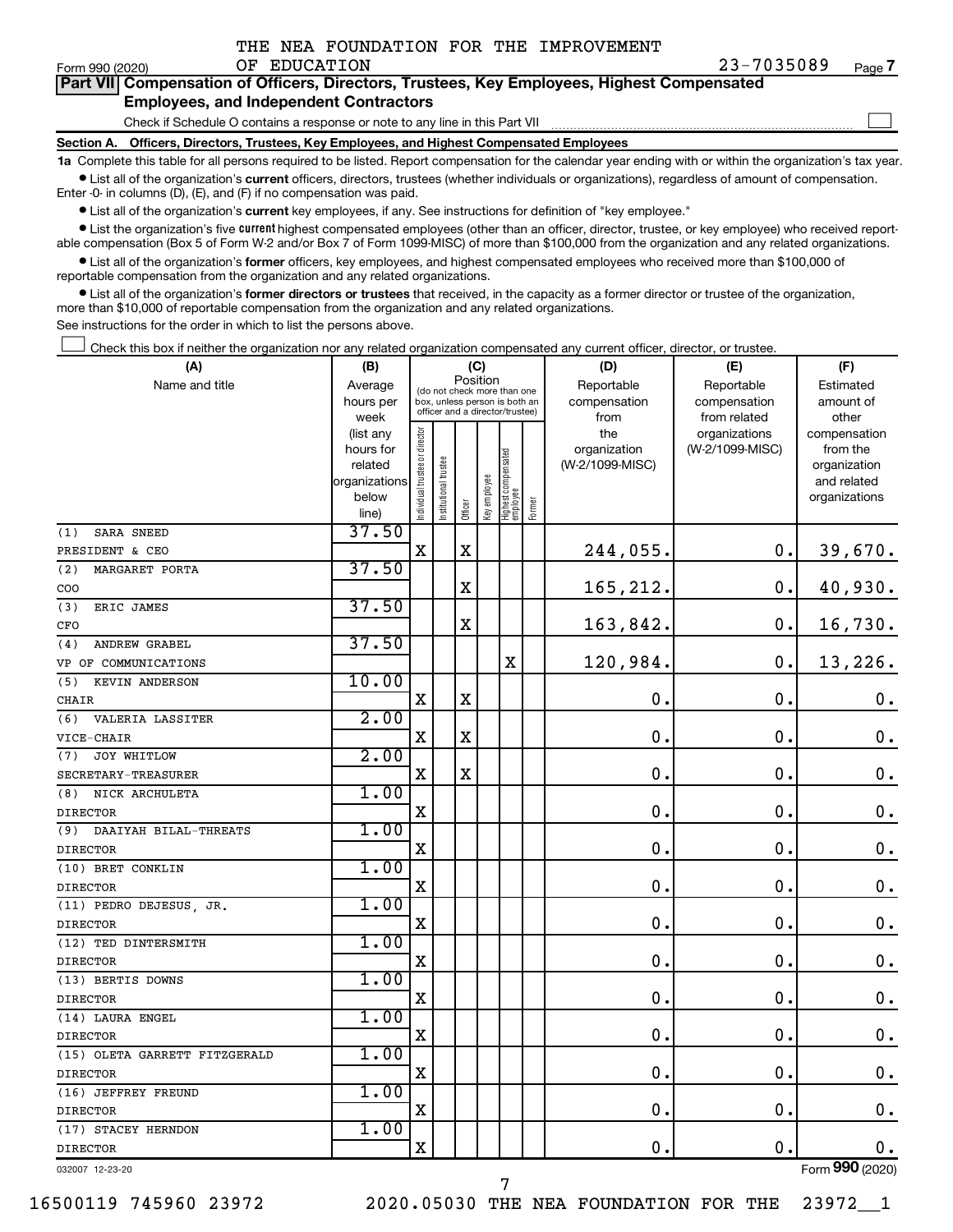|  |  | THE NEA FOUNDATION FOR THE IMPROVEMENT |
|--|--|----------------------------------------|
|  |  |                                        |

23-7035089 Page 8

| OF EDUCATION<br>Form 990 (2020)                                                                                                                                                                                                        |                                                                      |                               |                                                                                                 |          |              |                                   |        |                                                    | 23-7035089                                        |   | Page 8                                                                   |
|----------------------------------------------------------------------------------------------------------------------------------------------------------------------------------------------------------------------------------------|----------------------------------------------------------------------|-------------------------------|-------------------------------------------------------------------------------------------------|----------|--------------|-----------------------------------|--------|----------------------------------------------------|---------------------------------------------------|---|--------------------------------------------------------------------------|
| <b>Part VII</b><br>Section A. Officers, Directors, Trustees, Key Employees, and Highest Compensated Employees (continued)                                                                                                              |                                                                      |                               |                                                                                                 |          |              |                                   |        |                                                    |                                                   |   |                                                                          |
| (A)<br>Name and title                                                                                                                                                                                                                  | (B)<br>Average<br>hours per<br>week                                  |                               | (do not check more than one<br>box, unless person is both an<br>officer and a director/trustee) | Position | (C)          |                                   |        | (D)<br>Reportable<br>compensation<br>from          | (E)<br>Reportable<br>compensation<br>from related |   | (F)<br>Estimated<br>amount of<br>other                                   |
|                                                                                                                                                                                                                                        | (list any<br>hours for<br>related<br>organizations<br>below<br>line) | ndividual trustee or director | Institutional trustee                                                                           | Officer  | Key employee | Highest compensated<br>  employee | Former | the<br>organization<br>(W-2/1099-MISC)             | organizations<br>(W-2/1099-MISC)                  |   | compensation<br>from the<br>organization<br>and related<br>organizations |
| (18) JOANNE KRELL<br><b>DIRECTOR</b>                                                                                                                                                                                                   | 1.00                                                                 | X                             |                                                                                                 |          |              |                                   |        | 0.                                                 | 0.                                                |   | 0.                                                                       |
| (19) BRENT MCKIM<br><b>DIRECTOR</b>                                                                                                                                                                                                    | 1.00                                                                 | X                             |                                                                                                 |          |              |                                   |        | 0.                                                 | $\mathbf 0$ .                                     |   | $\mathbf 0$ .                                                            |
| (20) PEDRO NOGUERA                                                                                                                                                                                                                     | 1.00                                                                 |                               |                                                                                                 |          |              |                                   |        |                                                    |                                                   |   |                                                                          |
| <b>DIRECTOR</b><br>(21) BECKY PRINGLE                                                                                                                                                                                                  | 1.00                                                                 | X                             |                                                                                                 |          |              |                                   |        | 0.                                                 | $\mathbf 0$ .                                     |   | $\mathbf 0$ .                                                            |
| <b>DIRECTOR</b><br>(22) JANE QUIN                                                                                                                                                                                                      | 1.00                                                                 | X                             |                                                                                                 |          |              |                                   |        | 0.                                                 | $\mathbf 0$ .                                     |   | $\mathbf 0$ .                                                            |
| <b>DIRECTOR</b>                                                                                                                                                                                                                        | 1.00                                                                 | X                             |                                                                                                 |          |              |                                   |        | 0.                                                 | $\mathbf 0$ .                                     |   | $\mathbf 0$ .                                                            |
| (23) MARCY SINGER-GABELLA<br><b>DIRECTOR</b>                                                                                                                                                                                           |                                                                      | X                             |                                                                                                 |          |              |                                   |        | 0.                                                 | $\mathbf 0$ .                                     |   | $\mathbf 0$ .                                                            |
| (24) TAMMY SMITH<br><b>DIRECTOR</b>                                                                                                                                                                                                    | 1.00                                                                 | X                             |                                                                                                 |          |              |                                   |        | 0.                                                 | $\mathbf 0$ .                                     |   | $\mathbf 0$ .                                                            |
| (25) MONICA WASHINGTON<br><b>DIRECTOR</b>                                                                                                                                                                                              | 1.00                                                                 | X                             |                                                                                                 |          |              |                                   |        | 0.                                                 | $\mathbf 0$ .                                     |   | $\mathbf 0$ .                                                            |
| (26) ROSS WIENER                                                                                                                                                                                                                       | 1.00                                                                 |                               |                                                                                                 |          |              |                                   |        |                                                    |                                                   |   |                                                                          |
| <b>DIRECTOR</b><br>1b Subtotal                                                                                                                                                                                                         |                                                                      | X                             |                                                                                                 |          |              |                                   |        | 0.<br>694,093.                                     | 0.<br>σ.                                          |   | $\mathbf 0$ .<br>110, 556.                                               |
| c Total from continuation sheets to Part VII, Section A manuscription of                                                                                                                                                               |                                                                      |                               |                                                                                                 |          |              |                                   |        | О.<br>694,093.                                     | σ.<br>σ.                                          |   | 110, 556.                                                                |
| Total number of individuals (including but not limited to those listed above) who received more than \$100,000 of reportable<br>$\mathbf{2}$                                                                                           |                                                                      |                               |                                                                                                 |          |              |                                   |        |                                                    |                                                   |   |                                                                          |
| compensation from the organization $\blacktriangleright$                                                                                                                                                                               |                                                                      |                               |                                                                                                 |          |              |                                   |        |                                                    |                                                   |   | No<br>Yes                                                                |
| 3<br>Did the organization list any former officer, director, trustee, key employee, or highest compensated employee on                                                                                                                 |                                                                      |                               |                                                                                                 |          |              |                                   |        |                                                    |                                                   | 3 | X                                                                        |
| For any individual listed on line 1a, is the sum of reportable compensation and other compensation from the organization                                                                                                               |                                                                      |                               |                                                                                                 |          |              |                                   |        |                                                    |                                                   |   | х                                                                        |
| and related organizations greater than \$150,000? If "Yes," complete Schedule J for such individual<br>Did any person listed on line 1a receive or accrue compensation from any unrelated organization or individual for services<br>5 |                                                                      |                               |                                                                                                 |          |              |                                   |        |                                                    |                                                   | 4 |                                                                          |
| <b>Section B. Independent Contractors</b>                                                                                                                                                                                              |                                                                      |                               |                                                                                                 |          |              |                                   |        |                                                    |                                                   | 5 | X                                                                        |
| Complete this table for your five highest compensated independent contractors that received more than \$100,000 of compensation from<br>1.                                                                                             |                                                                      |                               |                                                                                                 |          |              |                                   |        |                                                    |                                                   |   |                                                                          |
| the organization. Report compensation for the calendar year ending with or within the organization's tax year.<br>(A)                                                                                                                  |                                                                      |                               |                                                                                                 |          |              |                                   |        | (B)                                                |                                                   |   | (C)                                                                      |
| Name and business address<br>SHOREHAM HOTEL<br><b>OMNI</b>                                                                                                                                                                             |                                                                      |                               |                                                                                                 |          |              |                                   |        | Description of services<br><b>GALA VENUE &amp;</b> |                                                   |   | Compensation                                                             |
| 2500 CALVERT ST. NW, WASHINGTON, DC 20008<br>SHOCKING ORANGE PRODUCTIONS                                                                                                                                                               |                                                                      |                               |                                                                                                 |          |              |                                   |        | CATERING<br>EVENT PRODUCTION                       |                                                   |   | 195,719.                                                                 |
| P.O. BOX 1565, REHOBOTH BEACH, DE 19971                                                                                                                                                                                                |                                                                      |                               |                                                                                                 |          |              |                                   |        | MANAGEMENT                                         |                                                   |   | 108,621.                                                                 |
|                                                                                                                                                                                                                                        |                                                                      |                               |                                                                                                 |          |              |                                   |        |                                                    |                                                   |   |                                                                          |
|                                                                                                                                                                                                                                        |                                                                      |                               |                                                                                                 |          |              |                                   |        |                                                    |                                                   |   |                                                                          |
| Total number of independent contractors (including but not limited to those listed above) who received more than<br>$\mathbf{2}$<br>\$100,000 of compensation from the organization                                                    |                                                                      |                               |                                                                                                 |          |              | 2                                 |        |                                                    |                                                   |   |                                                                          |
| SEE PART VII, SECTION A CONTINUATION SHEETS<br>032008 12-23-20                                                                                                                                                                         |                                                                      |                               |                                                                                                 |          |              |                                   |        |                                                    |                                                   |   | Form 990 (2020)                                                          |

8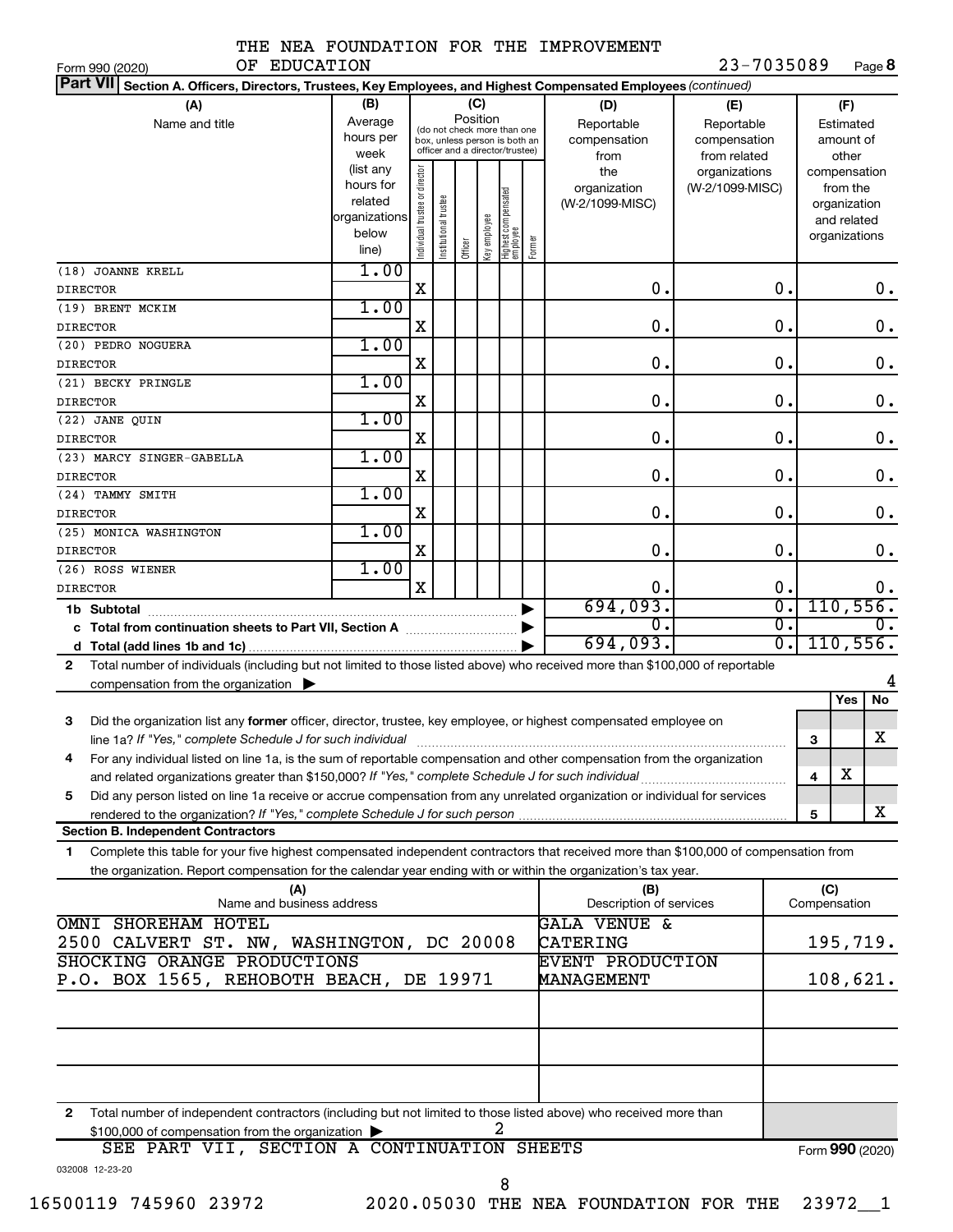|                                                 |                                                                                                                                       |                                |                                    |         |              |                              |           | THE NEA FOUNDATION FOR THE IMPROVEMENT |                 |                             |  |
|-------------------------------------------------|---------------------------------------------------------------------------------------------------------------------------------------|--------------------------------|------------------------------------|---------|--------------|------------------------------|-----------|----------------------------------------|-----------------|-----------------------------|--|
| OF EDUCATION<br>Form 990<br>Part VII Section A. |                                                                                                                                       |                                |                                    |         |              |                              |           |                                        | 23-7035089      |                             |  |
|                                                 | Officers, Directors, Trustees, Key Employees, and Highest Compensated Employees (continued)<br>(A)<br>(B)<br>(C)<br>(D)<br>(F)<br>(E) |                                |                                    |         |              |                              |           |                                        |                 |                             |  |
| Name and title                                  | Average                                                                                                                               |                                |                                    |         |              |                              |           | Reportable                             | Reportable      | Estimated                   |  |
|                                                 | hours                                                                                                                                 |                                | Position<br>(check all that apply) |         | compensation | compensation                 | amount of |                                        |                 |                             |  |
|                                                 | per                                                                                                                                   |                                |                                    |         |              |                              |           | from                                   | from related    | other                       |  |
|                                                 | week                                                                                                                                  |                                |                                    |         |              |                              |           | the                                    | organizations   | compensation                |  |
|                                                 | (list any                                                                                                                             |                                |                                    |         |              |                              |           | organization<br>(W-2/1099-MISC)        | (W-2/1099-MISC) | from the                    |  |
|                                                 | hours for<br>related                                                                                                                  |                                |                                    |         |              |                              |           |                                        |                 | organization<br>and related |  |
|                                                 | organizations                                                                                                                         |                                |                                    |         |              |                              |           |                                        |                 | organizations               |  |
|                                                 | below                                                                                                                                 | Individual trustee or director | Institutional trustee              |         | Key employee | Highest compensated employee | Former    |                                        |                 |                             |  |
|                                                 | line)                                                                                                                                 |                                |                                    | Officer |              |                              |           |                                        |                 |                             |  |
| (27) MARYANN WOODS-MURPHY                       | 1.00                                                                                                                                  |                                |                                    |         |              |                              |           |                                        |                 |                             |  |
| <b>DIRECTOR</b>                                 |                                                                                                                                       | $\mathbf X$                    |                                    |         |              |                              |           | 0.                                     | $0$ .           | 0.                          |  |
|                                                 |                                                                                                                                       |                                |                                    |         |              |                              |           |                                        |                 |                             |  |
|                                                 |                                                                                                                                       |                                |                                    |         |              |                              |           |                                        |                 |                             |  |
|                                                 |                                                                                                                                       |                                |                                    |         |              |                              |           |                                        |                 |                             |  |
|                                                 |                                                                                                                                       |                                |                                    |         |              |                              |           |                                        |                 |                             |  |
|                                                 |                                                                                                                                       |                                |                                    |         |              |                              |           |                                        |                 |                             |  |
|                                                 |                                                                                                                                       |                                |                                    |         |              |                              |           |                                        |                 |                             |  |
|                                                 |                                                                                                                                       |                                |                                    |         |              |                              |           |                                        |                 |                             |  |
|                                                 |                                                                                                                                       |                                |                                    |         |              |                              |           |                                        |                 |                             |  |
|                                                 |                                                                                                                                       |                                |                                    |         |              |                              |           |                                        |                 |                             |  |
|                                                 |                                                                                                                                       |                                |                                    |         |              |                              |           |                                        |                 |                             |  |
|                                                 |                                                                                                                                       |                                |                                    |         |              |                              |           |                                        |                 |                             |  |
|                                                 |                                                                                                                                       |                                |                                    |         |              |                              |           |                                        |                 |                             |  |
|                                                 |                                                                                                                                       |                                |                                    |         |              |                              |           |                                        |                 |                             |  |
|                                                 |                                                                                                                                       |                                |                                    |         |              |                              |           |                                        |                 |                             |  |
|                                                 |                                                                                                                                       |                                |                                    |         |              |                              |           |                                        |                 |                             |  |
|                                                 |                                                                                                                                       |                                |                                    |         |              |                              |           |                                        |                 |                             |  |
|                                                 |                                                                                                                                       |                                |                                    |         |              |                              |           |                                        |                 |                             |  |
|                                                 |                                                                                                                                       |                                |                                    |         |              |                              |           |                                        |                 |                             |  |
|                                                 |                                                                                                                                       |                                |                                    |         |              |                              |           |                                        |                 |                             |  |
|                                                 |                                                                                                                                       |                                |                                    |         |              |                              |           |                                        |                 |                             |  |
|                                                 |                                                                                                                                       |                                |                                    |         |              |                              |           |                                        |                 |                             |  |
|                                                 |                                                                                                                                       |                                |                                    |         |              |                              |           |                                        |                 |                             |  |
|                                                 |                                                                                                                                       |                                |                                    |         |              |                              |           |                                        |                 |                             |  |
|                                                 |                                                                                                                                       |                                |                                    |         |              |                              |           |                                        |                 |                             |  |
|                                                 |                                                                                                                                       |                                |                                    |         |              |                              |           |                                        |                 |                             |  |
|                                                 |                                                                                                                                       |                                |                                    |         |              |                              |           |                                        |                 |                             |  |

032201 04-01-20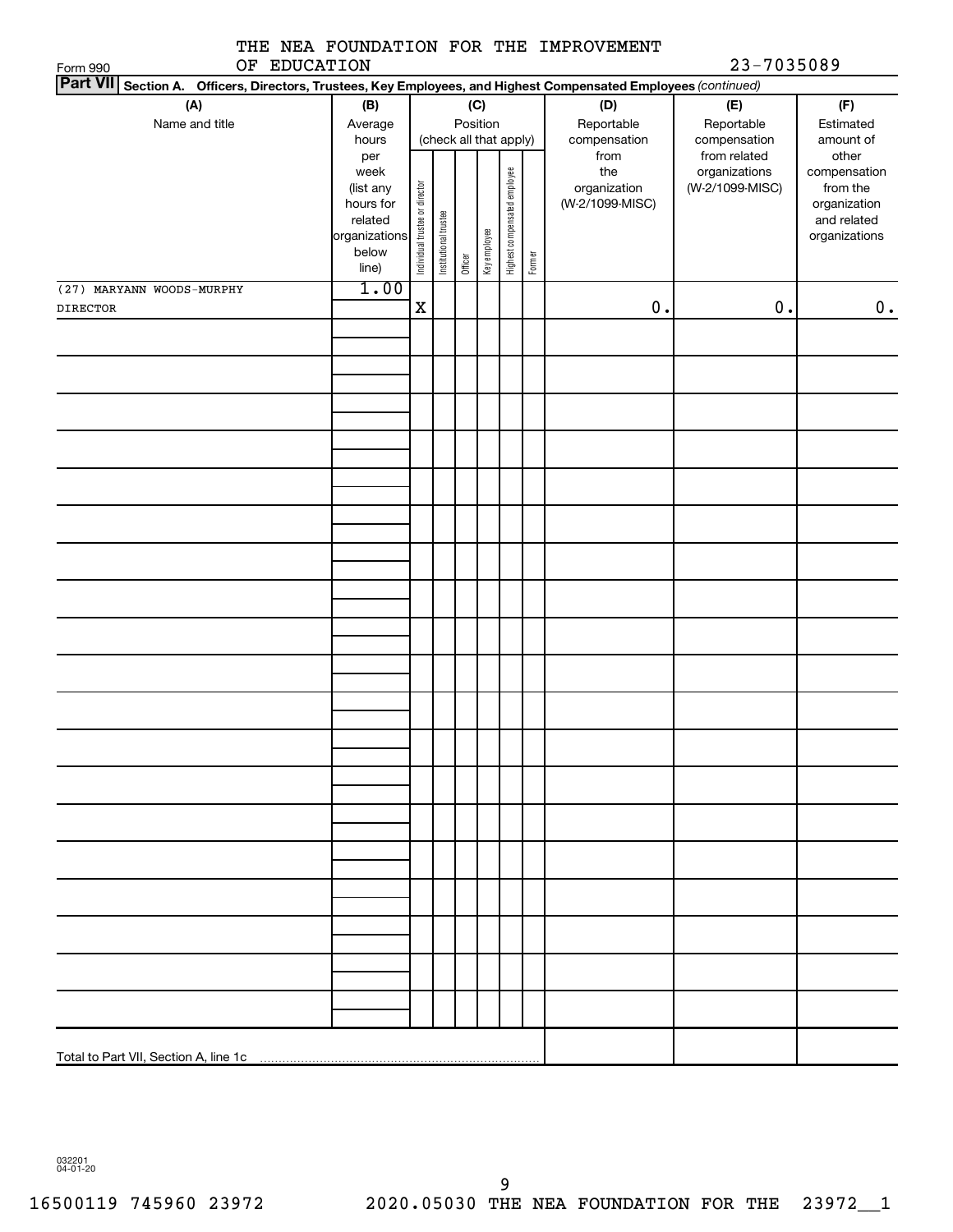| <b>Part VIII</b><br><b>Statement of Revenue</b><br>(B)<br>(C)<br>(D)<br>(A)<br>Revenue excluded<br>Related or exempt<br>Unrelated<br>Total revenue<br>from tax under<br>function revenue business revenue<br>sections 512 - 514<br>Contributions, Gifts, Grants<br>and Other Similar Amounts<br><b>1 a</b> Federated campaigns<br>1a<br>1 <sub>b</sub><br><b>b</b> Membership dues<br>1 <sub>c</sub><br>c Fundraising events<br>1d<br>d Related organizations<br>e Government grants (contributions)<br>1e<br>f All other contributions, gifts, grants, and<br>similar amounts not included above<br>2,078,883.<br>1f<br> 1g <br>g Noncash contributions included in lines 1a-1f<br>2,078,883.<br><b>Business Code</b><br>Program Service<br>Revenue<br>2a<br><u> 1989 - Johann Stein, mars et al. (b. 1989)</u><br>b<br>с<br>the control of the control of the control of the control of the control of<br>d<br>the control of the control of the control of the control of the control of<br>е<br>All other program service revenue<br>f<br>Investment income (including dividends, interest, and<br>3<br>541,407.<br>Income from investment of tax-exempt bond proceeds<br>4<br>5<br>(i) Real<br>(ii) Personal<br>6 a Gross rents<br>6a<br><b>b</b> Less: rental expenses $\ldots$<br>6b<br>c Rental income or (loss)<br>6с<br>d Net rental income or (loss)<br>(i) Securities<br>(ii) Other<br>7 a Gross amount from sales of<br>1,234,316.<br>assets other than inventory<br>7a<br><b>b</b> Less: cost or other basis<br>evenue<br>903,326.<br>and sales expenses<br>7b<br>7c<br>330,990.<br>c Gain or (loss)<br>330,990.<br>330,990.<br>Other R<br>8 a Gross income from fundraising events (not<br>including \$<br>contributions reported on line 1c). See<br>201,280.<br> 8a<br>201,280.<br>l 8b<br><b>b</b> Less: direct expenses <b>constants</b> b<br>c Net income or (loss) from fundraising events<br>0.<br>9 a Gross income from gaming activities. See<br> 9a<br>l 9b<br>c Net income or (loss) from gaming activities<br>10 a Gross sales of inventory, less returns<br><b>10a</b><br><b>b</b> Less: cost of goods sold<br>l10bl<br>c Net income or (loss) from sales of inventory<br><b>Business Code</b><br>Miscellaneous<br>Revenue<br>11 a<br>b<br><u> 1989 - Johann Stein, marwolaethau a bhann an t-Amhain an t-Amhain an t-Amhain an t-Amhain an t-Amhain an t-A</u><br>c<br>0.<br>872,397.<br>2,951,280.<br>0.<br>12<br>Form 990 (2020)<br>032009 12-23-20 |  |  |  | Form 990 (2020) |  | OF EDUCATION |  |  | 23-7035089 | Page 9   |
|------------------------------------------------------------------------------------------------------------------------------------------------------------------------------------------------------------------------------------------------------------------------------------------------------------------------------------------------------------------------------------------------------------------------------------------------------------------------------------------------------------------------------------------------------------------------------------------------------------------------------------------------------------------------------------------------------------------------------------------------------------------------------------------------------------------------------------------------------------------------------------------------------------------------------------------------------------------------------------------------------------------------------------------------------------------------------------------------------------------------------------------------------------------------------------------------------------------------------------------------------------------------------------------------------------------------------------------------------------------------------------------------------------------------------------------------------------------------------------------------------------------------------------------------------------------------------------------------------------------------------------------------------------------------------------------------------------------------------------------------------------------------------------------------------------------------------------------------------------------------------------------------------------------------------------------------------------------------------------------------------------------------------------------------------------------------------------------------------------------------------------------------------------------------------------------------------------------------------------------------------------------------------------------------------------------------------------------------------------------------------------------------------------------------------------------------------------------------------------|--|--|--|-----------------|--|--------------|--|--|------------|----------|
|                                                                                                                                                                                                                                                                                                                                                                                                                                                                                                                                                                                                                                                                                                                                                                                                                                                                                                                                                                                                                                                                                                                                                                                                                                                                                                                                                                                                                                                                                                                                                                                                                                                                                                                                                                                                                                                                                                                                                                                                                                                                                                                                                                                                                                                                                                                                                                                                                                                                                    |  |  |  |                 |  |              |  |  |            |          |
|                                                                                                                                                                                                                                                                                                                                                                                                                                                                                                                                                                                                                                                                                                                                                                                                                                                                                                                                                                                                                                                                                                                                                                                                                                                                                                                                                                                                                                                                                                                                                                                                                                                                                                                                                                                                                                                                                                                                                                                                                                                                                                                                                                                                                                                                                                                                                                                                                                                                                    |  |  |  |                 |  |              |  |  |            |          |
|                                                                                                                                                                                                                                                                                                                                                                                                                                                                                                                                                                                                                                                                                                                                                                                                                                                                                                                                                                                                                                                                                                                                                                                                                                                                                                                                                                                                                                                                                                                                                                                                                                                                                                                                                                                                                                                                                                                                                                                                                                                                                                                                                                                                                                                                                                                                                                                                                                                                                    |  |  |  |                 |  |              |  |  |            |          |
|                                                                                                                                                                                                                                                                                                                                                                                                                                                                                                                                                                                                                                                                                                                                                                                                                                                                                                                                                                                                                                                                                                                                                                                                                                                                                                                                                                                                                                                                                                                                                                                                                                                                                                                                                                                                                                                                                                                                                                                                                                                                                                                                                                                                                                                                                                                                                                                                                                                                                    |  |  |  |                 |  |              |  |  |            |          |
|                                                                                                                                                                                                                                                                                                                                                                                                                                                                                                                                                                                                                                                                                                                                                                                                                                                                                                                                                                                                                                                                                                                                                                                                                                                                                                                                                                                                                                                                                                                                                                                                                                                                                                                                                                                                                                                                                                                                                                                                                                                                                                                                                                                                                                                                                                                                                                                                                                                                                    |  |  |  |                 |  |              |  |  |            |          |
|                                                                                                                                                                                                                                                                                                                                                                                                                                                                                                                                                                                                                                                                                                                                                                                                                                                                                                                                                                                                                                                                                                                                                                                                                                                                                                                                                                                                                                                                                                                                                                                                                                                                                                                                                                                                                                                                                                                                                                                                                                                                                                                                                                                                                                                                                                                                                                                                                                                                                    |  |  |  |                 |  |              |  |  |            |          |
|                                                                                                                                                                                                                                                                                                                                                                                                                                                                                                                                                                                                                                                                                                                                                                                                                                                                                                                                                                                                                                                                                                                                                                                                                                                                                                                                                                                                                                                                                                                                                                                                                                                                                                                                                                                                                                                                                                                                                                                                                                                                                                                                                                                                                                                                                                                                                                                                                                                                                    |  |  |  |                 |  |              |  |  |            |          |
|                                                                                                                                                                                                                                                                                                                                                                                                                                                                                                                                                                                                                                                                                                                                                                                                                                                                                                                                                                                                                                                                                                                                                                                                                                                                                                                                                                                                                                                                                                                                                                                                                                                                                                                                                                                                                                                                                                                                                                                                                                                                                                                                                                                                                                                                                                                                                                                                                                                                                    |  |  |  |                 |  |              |  |  |            |          |
|                                                                                                                                                                                                                                                                                                                                                                                                                                                                                                                                                                                                                                                                                                                                                                                                                                                                                                                                                                                                                                                                                                                                                                                                                                                                                                                                                                                                                                                                                                                                                                                                                                                                                                                                                                                                                                                                                                                                                                                                                                                                                                                                                                                                                                                                                                                                                                                                                                                                                    |  |  |  |                 |  |              |  |  |            |          |
|                                                                                                                                                                                                                                                                                                                                                                                                                                                                                                                                                                                                                                                                                                                                                                                                                                                                                                                                                                                                                                                                                                                                                                                                                                                                                                                                                                                                                                                                                                                                                                                                                                                                                                                                                                                                                                                                                                                                                                                                                                                                                                                                                                                                                                                                                                                                                                                                                                                                                    |  |  |  |                 |  |              |  |  |            |          |
|                                                                                                                                                                                                                                                                                                                                                                                                                                                                                                                                                                                                                                                                                                                                                                                                                                                                                                                                                                                                                                                                                                                                                                                                                                                                                                                                                                                                                                                                                                                                                                                                                                                                                                                                                                                                                                                                                                                                                                                                                                                                                                                                                                                                                                                                                                                                                                                                                                                                                    |  |  |  |                 |  |              |  |  |            |          |
|                                                                                                                                                                                                                                                                                                                                                                                                                                                                                                                                                                                                                                                                                                                                                                                                                                                                                                                                                                                                                                                                                                                                                                                                                                                                                                                                                                                                                                                                                                                                                                                                                                                                                                                                                                                                                                                                                                                                                                                                                                                                                                                                                                                                                                                                                                                                                                                                                                                                                    |  |  |  |                 |  |              |  |  |            |          |
|                                                                                                                                                                                                                                                                                                                                                                                                                                                                                                                                                                                                                                                                                                                                                                                                                                                                                                                                                                                                                                                                                                                                                                                                                                                                                                                                                                                                                                                                                                                                                                                                                                                                                                                                                                                                                                                                                                                                                                                                                                                                                                                                                                                                                                                                                                                                                                                                                                                                                    |  |  |  |                 |  |              |  |  |            |          |
|                                                                                                                                                                                                                                                                                                                                                                                                                                                                                                                                                                                                                                                                                                                                                                                                                                                                                                                                                                                                                                                                                                                                                                                                                                                                                                                                                                                                                                                                                                                                                                                                                                                                                                                                                                                                                                                                                                                                                                                                                                                                                                                                                                                                                                                                                                                                                                                                                                                                                    |  |  |  |                 |  |              |  |  |            |          |
|                                                                                                                                                                                                                                                                                                                                                                                                                                                                                                                                                                                                                                                                                                                                                                                                                                                                                                                                                                                                                                                                                                                                                                                                                                                                                                                                                                                                                                                                                                                                                                                                                                                                                                                                                                                                                                                                                                                                                                                                                                                                                                                                                                                                                                                                                                                                                                                                                                                                                    |  |  |  |                 |  |              |  |  |            |          |
|                                                                                                                                                                                                                                                                                                                                                                                                                                                                                                                                                                                                                                                                                                                                                                                                                                                                                                                                                                                                                                                                                                                                                                                                                                                                                                                                                                                                                                                                                                                                                                                                                                                                                                                                                                                                                                                                                                                                                                                                                                                                                                                                                                                                                                                                                                                                                                                                                                                                                    |  |  |  |                 |  |              |  |  |            |          |
|                                                                                                                                                                                                                                                                                                                                                                                                                                                                                                                                                                                                                                                                                                                                                                                                                                                                                                                                                                                                                                                                                                                                                                                                                                                                                                                                                                                                                                                                                                                                                                                                                                                                                                                                                                                                                                                                                                                                                                                                                                                                                                                                                                                                                                                                                                                                                                                                                                                                                    |  |  |  |                 |  |              |  |  |            |          |
|                                                                                                                                                                                                                                                                                                                                                                                                                                                                                                                                                                                                                                                                                                                                                                                                                                                                                                                                                                                                                                                                                                                                                                                                                                                                                                                                                                                                                                                                                                                                                                                                                                                                                                                                                                                                                                                                                                                                                                                                                                                                                                                                                                                                                                                                                                                                                                                                                                                                                    |  |  |  |                 |  |              |  |  |            |          |
|                                                                                                                                                                                                                                                                                                                                                                                                                                                                                                                                                                                                                                                                                                                                                                                                                                                                                                                                                                                                                                                                                                                                                                                                                                                                                                                                                                                                                                                                                                                                                                                                                                                                                                                                                                                                                                                                                                                                                                                                                                                                                                                                                                                                                                                                                                                                                                                                                                                                                    |  |  |  |                 |  |              |  |  |            |          |
|                                                                                                                                                                                                                                                                                                                                                                                                                                                                                                                                                                                                                                                                                                                                                                                                                                                                                                                                                                                                                                                                                                                                                                                                                                                                                                                                                                                                                                                                                                                                                                                                                                                                                                                                                                                                                                                                                                                                                                                                                                                                                                                                                                                                                                                                                                                                                                                                                                                                                    |  |  |  |                 |  |              |  |  |            |          |
|                                                                                                                                                                                                                                                                                                                                                                                                                                                                                                                                                                                                                                                                                                                                                                                                                                                                                                                                                                                                                                                                                                                                                                                                                                                                                                                                                                                                                                                                                                                                                                                                                                                                                                                                                                                                                                                                                                                                                                                                                                                                                                                                                                                                                                                                                                                                                                                                                                                                                    |  |  |  |                 |  |              |  |  |            |          |
|                                                                                                                                                                                                                                                                                                                                                                                                                                                                                                                                                                                                                                                                                                                                                                                                                                                                                                                                                                                                                                                                                                                                                                                                                                                                                                                                                                                                                                                                                                                                                                                                                                                                                                                                                                                                                                                                                                                                                                                                                                                                                                                                                                                                                                                                                                                                                                                                                                                                                    |  |  |  |                 |  |              |  |  |            | 541,407. |
|                                                                                                                                                                                                                                                                                                                                                                                                                                                                                                                                                                                                                                                                                                                                                                                                                                                                                                                                                                                                                                                                                                                                                                                                                                                                                                                                                                                                                                                                                                                                                                                                                                                                                                                                                                                                                                                                                                                                                                                                                                                                                                                                                                                                                                                                                                                                                                                                                                                                                    |  |  |  |                 |  |              |  |  |            |          |
|                                                                                                                                                                                                                                                                                                                                                                                                                                                                                                                                                                                                                                                                                                                                                                                                                                                                                                                                                                                                                                                                                                                                                                                                                                                                                                                                                                                                                                                                                                                                                                                                                                                                                                                                                                                                                                                                                                                                                                                                                                                                                                                                                                                                                                                                                                                                                                                                                                                                                    |  |  |  |                 |  |              |  |  |            |          |
|                                                                                                                                                                                                                                                                                                                                                                                                                                                                                                                                                                                                                                                                                                                                                                                                                                                                                                                                                                                                                                                                                                                                                                                                                                                                                                                                                                                                                                                                                                                                                                                                                                                                                                                                                                                                                                                                                                                                                                                                                                                                                                                                                                                                                                                                                                                                                                                                                                                                                    |  |  |  |                 |  |              |  |  |            |          |
|                                                                                                                                                                                                                                                                                                                                                                                                                                                                                                                                                                                                                                                                                                                                                                                                                                                                                                                                                                                                                                                                                                                                                                                                                                                                                                                                                                                                                                                                                                                                                                                                                                                                                                                                                                                                                                                                                                                                                                                                                                                                                                                                                                                                                                                                                                                                                                                                                                                                                    |  |  |  |                 |  |              |  |  |            |          |
|                                                                                                                                                                                                                                                                                                                                                                                                                                                                                                                                                                                                                                                                                                                                                                                                                                                                                                                                                                                                                                                                                                                                                                                                                                                                                                                                                                                                                                                                                                                                                                                                                                                                                                                                                                                                                                                                                                                                                                                                                                                                                                                                                                                                                                                                                                                                                                                                                                                                                    |  |  |  |                 |  |              |  |  |            |          |
|                                                                                                                                                                                                                                                                                                                                                                                                                                                                                                                                                                                                                                                                                                                                                                                                                                                                                                                                                                                                                                                                                                                                                                                                                                                                                                                                                                                                                                                                                                                                                                                                                                                                                                                                                                                                                                                                                                                                                                                                                                                                                                                                                                                                                                                                                                                                                                                                                                                                                    |  |  |  |                 |  |              |  |  |            |          |
|                                                                                                                                                                                                                                                                                                                                                                                                                                                                                                                                                                                                                                                                                                                                                                                                                                                                                                                                                                                                                                                                                                                                                                                                                                                                                                                                                                                                                                                                                                                                                                                                                                                                                                                                                                                                                                                                                                                                                                                                                                                                                                                                                                                                                                                                                                                                                                                                                                                                                    |  |  |  |                 |  |              |  |  |            |          |
|                                                                                                                                                                                                                                                                                                                                                                                                                                                                                                                                                                                                                                                                                                                                                                                                                                                                                                                                                                                                                                                                                                                                                                                                                                                                                                                                                                                                                                                                                                                                                                                                                                                                                                                                                                                                                                                                                                                                                                                                                                                                                                                                                                                                                                                                                                                                                                                                                                                                                    |  |  |  |                 |  |              |  |  |            |          |
|                                                                                                                                                                                                                                                                                                                                                                                                                                                                                                                                                                                                                                                                                                                                                                                                                                                                                                                                                                                                                                                                                                                                                                                                                                                                                                                                                                                                                                                                                                                                                                                                                                                                                                                                                                                                                                                                                                                                                                                                                                                                                                                                                                                                                                                                                                                                                                                                                                                                                    |  |  |  |                 |  |              |  |  |            |          |
|                                                                                                                                                                                                                                                                                                                                                                                                                                                                                                                                                                                                                                                                                                                                                                                                                                                                                                                                                                                                                                                                                                                                                                                                                                                                                                                                                                                                                                                                                                                                                                                                                                                                                                                                                                                                                                                                                                                                                                                                                                                                                                                                                                                                                                                                                                                                                                                                                                                                                    |  |  |  |                 |  |              |  |  |            |          |
|                                                                                                                                                                                                                                                                                                                                                                                                                                                                                                                                                                                                                                                                                                                                                                                                                                                                                                                                                                                                                                                                                                                                                                                                                                                                                                                                                                                                                                                                                                                                                                                                                                                                                                                                                                                                                                                                                                                                                                                                                                                                                                                                                                                                                                                                                                                                                                                                                                                                                    |  |  |  |                 |  |              |  |  |            |          |
|                                                                                                                                                                                                                                                                                                                                                                                                                                                                                                                                                                                                                                                                                                                                                                                                                                                                                                                                                                                                                                                                                                                                                                                                                                                                                                                                                                                                                                                                                                                                                                                                                                                                                                                                                                                                                                                                                                                                                                                                                                                                                                                                                                                                                                                                                                                                                                                                                                                                                    |  |  |  |                 |  |              |  |  |            |          |
|                                                                                                                                                                                                                                                                                                                                                                                                                                                                                                                                                                                                                                                                                                                                                                                                                                                                                                                                                                                                                                                                                                                                                                                                                                                                                                                                                                                                                                                                                                                                                                                                                                                                                                                                                                                                                                                                                                                                                                                                                                                                                                                                                                                                                                                                                                                                                                                                                                                                                    |  |  |  |                 |  |              |  |  |            |          |
|                                                                                                                                                                                                                                                                                                                                                                                                                                                                                                                                                                                                                                                                                                                                                                                                                                                                                                                                                                                                                                                                                                                                                                                                                                                                                                                                                                                                                                                                                                                                                                                                                                                                                                                                                                                                                                                                                                                                                                                                                                                                                                                                                                                                                                                                                                                                                                                                                                                                                    |  |  |  |                 |  |              |  |  |            |          |
|                                                                                                                                                                                                                                                                                                                                                                                                                                                                                                                                                                                                                                                                                                                                                                                                                                                                                                                                                                                                                                                                                                                                                                                                                                                                                                                                                                                                                                                                                                                                                                                                                                                                                                                                                                                                                                                                                                                                                                                                                                                                                                                                                                                                                                                                                                                                                                                                                                                                                    |  |  |  |                 |  |              |  |  |            |          |
|                                                                                                                                                                                                                                                                                                                                                                                                                                                                                                                                                                                                                                                                                                                                                                                                                                                                                                                                                                                                                                                                                                                                                                                                                                                                                                                                                                                                                                                                                                                                                                                                                                                                                                                                                                                                                                                                                                                                                                                                                                                                                                                                                                                                                                                                                                                                                                                                                                                                                    |  |  |  |                 |  |              |  |  |            |          |
|                                                                                                                                                                                                                                                                                                                                                                                                                                                                                                                                                                                                                                                                                                                                                                                                                                                                                                                                                                                                                                                                                                                                                                                                                                                                                                                                                                                                                                                                                                                                                                                                                                                                                                                                                                                                                                                                                                                                                                                                                                                                                                                                                                                                                                                                                                                                                                                                                                                                                    |  |  |  |                 |  |              |  |  |            |          |
|                                                                                                                                                                                                                                                                                                                                                                                                                                                                                                                                                                                                                                                                                                                                                                                                                                                                                                                                                                                                                                                                                                                                                                                                                                                                                                                                                                                                                                                                                                                                                                                                                                                                                                                                                                                                                                                                                                                                                                                                                                                                                                                                                                                                                                                                                                                                                                                                                                                                                    |  |  |  |                 |  |              |  |  |            |          |
|                                                                                                                                                                                                                                                                                                                                                                                                                                                                                                                                                                                                                                                                                                                                                                                                                                                                                                                                                                                                                                                                                                                                                                                                                                                                                                                                                                                                                                                                                                                                                                                                                                                                                                                                                                                                                                                                                                                                                                                                                                                                                                                                                                                                                                                                                                                                                                                                                                                                                    |  |  |  |                 |  |              |  |  |            |          |
|                                                                                                                                                                                                                                                                                                                                                                                                                                                                                                                                                                                                                                                                                                                                                                                                                                                                                                                                                                                                                                                                                                                                                                                                                                                                                                                                                                                                                                                                                                                                                                                                                                                                                                                                                                                                                                                                                                                                                                                                                                                                                                                                                                                                                                                                                                                                                                                                                                                                                    |  |  |  |                 |  |              |  |  |            |          |
|                                                                                                                                                                                                                                                                                                                                                                                                                                                                                                                                                                                                                                                                                                                                                                                                                                                                                                                                                                                                                                                                                                                                                                                                                                                                                                                                                                                                                                                                                                                                                                                                                                                                                                                                                                                                                                                                                                                                                                                                                                                                                                                                                                                                                                                                                                                                                                                                                                                                                    |  |  |  |                 |  |              |  |  |            |          |
|                                                                                                                                                                                                                                                                                                                                                                                                                                                                                                                                                                                                                                                                                                                                                                                                                                                                                                                                                                                                                                                                                                                                                                                                                                                                                                                                                                                                                                                                                                                                                                                                                                                                                                                                                                                                                                                                                                                                                                                                                                                                                                                                                                                                                                                                                                                                                                                                                                                                                    |  |  |  |                 |  |              |  |  |            |          |
|                                                                                                                                                                                                                                                                                                                                                                                                                                                                                                                                                                                                                                                                                                                                                                                                                                                                                                                                                                                                                                                                                                                                                                                                                                                                                                                                                                                                                                                                                                                                                                                                                                                                                                                                                                                                                                                                                                                                                                                                                                                                                                                                                                                                                                                                                                                                                                                                                                                                                    |  |  |  |                 |  |              |  |  |            |          |
|                                                                                                                                                                                                                                                                                                                                                                                                                                                                                                                                                                                                                                                                                                                                                                                                                                                                                                                                                                                                                                                                                                                                                                                                                                                                                                                                                                                                                                                                                                                                                                                                                                                                                                                                                                                                                                                                                                                                                                                                                                                                                                                                                                                                                                                                                                                                                                                                                                                                                    |  |  |  |                 |  |              |  |  |            |          |
|                                                                                                                                                                                                                                                                                                                                                                                                                                                                                                                                                                                                                                                                                                                                                                                                                                                                                                                                                                                                                                                                                                                                                                                                                                                                                                                                                                                                                                                                                                                                                                                                                                                                                                                                                                                                                                                                                                                                                                                                                                                                                                                                                                                                                                                                                                                                                                                                                                                                                    |  |  |  |                 |  |              |  |  |            |          |
|                                                                                                                                                                                                                                                                                                                                                                                                                                                                                                                                                                                                                                                                                                                                                                                                                                                                                                                                                                                                                                                                                                                                                                                                                                                                                                                                                                                                                                                                                                                                                                                                                                                                                                                                                                                                                                                                                                                                                                                                                                                                                                                                                                                                                                                                                                                                                                                                                                                                                    |  |  |  |                 |  |              |  |  |            |          |
|                                                                                                                                                                                                                                                                                                                                                                                                                                                                                                                                                                                                                                                                                                                                                                                                                                                                                                                                                                                                                                                                                                                                                                                                                                                                                                                                                                                                                                                                                                                                                                                                                                                                                                                                                                                                                                                                                                                                                                                                                                                                                                                                                                                                                                                                                                                                                                                                                                                                                    |  |  |  |                 |  |              |  |  |            |          |
|                                                                                                                                                                                                                                                                                                                                                                                                                                                                                                                                                                                                                                                                                                                                                                                                                                                                                                                                                                                                                                                                                                                                                                                                                                                                                                                                                                                                                                                                                                                                                                                                                                                                                                                                                                                                                                                                                                                                                                                                                                                                                                                                                                                                                                                                                                                                                                                                                                                                                    |  |  |  |                 |  |              |  |  |            |          |
|                                                                                                                                                                                                                                                                                                                                                                                                                                                                                                                                                                                                                                                                                                                                                                                                                                                                                                                                                                                                                                                                                                                                                                                                                                                                                                                                                                                                                                                                                                                                                                                                                                                                                                                                                                                                                                                                                                                                                                                                                                                                                                                                                                                                                                                                                                                                                                                                                                                                                    |  |  |  |                 |  |              |  |  |            |          |
|                                                                                                                                                                                                                                                                                                                                                                                                                                                                                                                                                                                                                                                                                                                                                                                                                                                                                                                                                                                                                                                                                                                                                                                                                                                                                                                                                                                                                                                                                                                                                                                                                                                                                                                                                                                                                                                                                                                                                                                                                                                                                                                                                                                                                                                                                                                                                                                                                                                                                    |  |  |  |                 |  |              |  |  |            |          |
|                                                                                                                                                                                                                                                                                                                                                                                                                                                                                                                                                                                                                                                                                                                                                                                                                                                                                                                                                                                                                                                                                                                                                                                                                                                                                                                                                                                                                                                                                                                                                                                                                                                                                                                                                                                                                                                                                                                                                                                                                                                                                                                                                                                                                                                                                                                                                                                                                                                                                    |  |  |  |                 |  |              |  |  |            |          |

10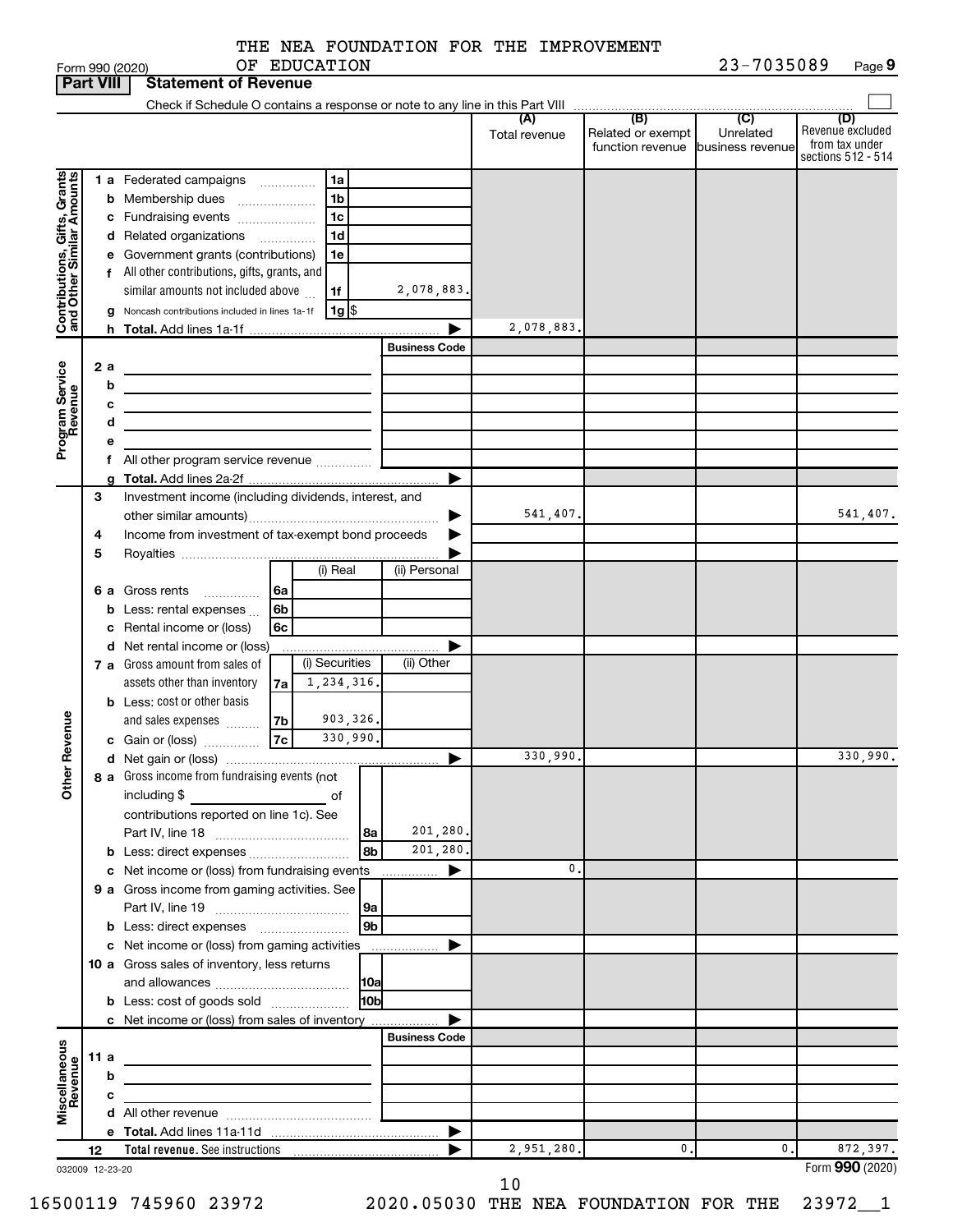# THE NEA FOUNDATION FOR THE IMPROVEMENT OF EDUCATION 23-7035089

**10**

|              | Form 990 (2020)<br>OF EDUCATION<br><b>Part IX   Statement of Functional Expenses</b>                                                                                                                       |                       |                                    |                                           | 23-1035089<br>Page 10          |
|--------------|------------------------------------------------------------------------------------------------------------------------------------------------------------------------------------------------------------|-----------------------|------------------------------------|-------------------------------------------|--------------------------------|
|              | Section 501(c)(3) and 501(c)(4) organizations must complete all columns. All other organizations must complete column (A).                                                                                 |                       |                                    |                                           |                                |
|              | Check if Schedule O contains a response or note to any line in this Part IX                                                                                                                                |                       |                                    |                                           | $\mathbf{X}$                   |
|              | Do not include amounts reported on lines 6b,<br>7b, 8b, 9b, and 10b of Part VIII.                                                                                                                          | (A)<br>Total expenses | (B)<br>Program service<br>expenses | (C)<br>Management and<br>general expenses | (D)<br>Fundraising<br>expenses |
| $\mathbf{1}$ | Grants and other assistance to domestic organizations                                                                                                                                                      |                       |                                    |                                           |                                |
|              | and domestic governments. See Part IV, line 21<br>$\cdots$                                                                                                                                                 | 1,352,923.            | 1,352,923.                         |                                           |                                |
| $\mathbf{2}$ | Grants and other assistance to domestic                                                                                                                                                                    |                       |                                    |                                           |                                |
|              | individuals. See Part IV, line 22                                                                                                                                                                          | 509,248.              | 509,248.                           |                                           |                                |
| 3            | Grants and other assistance to foreign                                                                                                                                                                     |                       |                                    |                                           |                                |
|              | organizations, foreign governments, and foreign                                                                                                                                                            |                       |                                    |                                           |                                |
|              | individuals. See Part IV, lines 15 and 16                                                                                                                                                                  |                       |                                    |                                           |                                |
| 4            | Benefits paid to or for members                                                                                                                                                                            |                       |                                    |                                           |                                |
| 5            | Compensation of current officers, directors,                                                                                                                                                               |                       |                                    |                                           |                                |
|              | trustees, and key employees                                                                                                                                                                                | 670,595.              | 316,943.                           | 207,372.                                  | 146,280.                       |
| 6            | Compensation not included above to disqualified                                                                                                                                                            |                       |                                    |                                           |                                |
|              | persons (as defined under section 4958(f)(1)) and                                                                                                                                                          |                       |                                    |                                           |                                |
|              | persons described in section 4958(c)(3)(B)                                                                                                                                                                 | 860, 671.             | 603,898.                           | 122, 225.                                 | 134,548.                       |
| 7            | Other salaries and wages<br>Pension plan accruals and contributions (include                                                                                                                               |                       |                                    |                                           |                                |
| 8            | section 401(k) and 403(b) employer contributions)                                                                                                                                                          | 63,247.               | 47,052.                            | 6,676.                                    | 9,519.                         |
| 9            |                                                                                                                                                                                                            | 119,241.              | 71,690.                            | 31, 138.                                  | 16,413.                        |
| 10           |                                                                                                                                                                                                            | 114,496.              | 69,829.                            | 24,062.                                   | 20,605.                        |
| 11           | Fees for services (nonemployees):                                                                                                                                                                          |                       |                                    |                                           |                                |
|              |                                                                                                                                                                                                            |                       |                                    |                                           |                                |
|              |                                                                                                                                                                                                            | 22,040.               | 16,278.                            | 4,310.                                    | 1,452.                         |
|              |                                                                                                                                                                                                            | 27, 185.              |                                    | 27, 185.                                  |                                |
|              |                                                                                                                                                                                                            |                       |                                    |                                           |                                |
|              | e Professional fundraising services. See Part IV, line 17                                                                                                                                                  |                       |                                    |                                           |                                |
| f            | Investment management fees                                                                                                                                                                                 | 168,485.              |                                    | 168,485.                                  |                                |
|              | g Other. (If line 11g amount exceeds 10% of line 25,                                                                                                                                                       |                       |                                    |                                           |                                |
|              | column (A) amount, list line 11g expenses on Sch O.)                                                                                                                                                       | 561,709.              | 412,162.                           | 111,856.                                  | 37,691.                        |
| 12           |                                                                                                                                                                                                            | 21,038.               | 9,927.                             | 7,741.                                    | 3,370.                         |
| 13           |                                                                                                                                                                                                            | 54,951.               | 25,929.                            | 20, 220.                                  | 8,802.                         |
| 14           |                                                                                                                                                                                                            |                       |                                    |                                           |                                |
| 15           |                                                                                                                                                                                                            |                       |                                    |                                           |                                |
| 16<br>17     | Occupancy                                                                                                                                                                                                  | 18,281.               | 3,952.                             | 14,273.                                   | 56.                            |
| 18           | Travel<br>Payments of travel or entertainment expenses                                                                                                                                                     |                       |                                    |                                           |                                |
|              | for any federal, state, or local public officials                                                                                                                                                          |                       |                                    |                                           |                                |
| 19           | Conferences, conventions, and meetings                                                                                                                                                                     | 33,940.               | 16,015.                            | 12,489.                                   | 5,436.                         |
| 20           | Interest                                                                                                                                                                                                   | 578.                  |                                    | 578.                                      |                                |
| 21           |                                                                                                                                                                                                            |                       |                                    |                                           |                                |
| 22           | Depreciation, depletion, and amortization                                                                                                                                                                  | 6,541.                | 4,325.                             |                                           | 2,216.                         |
| 23           | Insurance                                                                                                                                                                                                  | 24,836.               | 11,719.                            | 9,139.                                    | 3,978.                         |
| 24           | Other expenses. Itemize expenses not covered<br>above (List miscellaneous expenses on line 24e. If<br>line 24e amount exceeds 10% of line 25, column (A)<br>amount, list line 24e expenses on Schedule O.) |                       |                                    |                                           |                                |
|              | EQUIP. RENTAL & MAINT.                                                                                                                                                                                     | 39,509.               | 30, 109.                           |                                           | 9,400.                         |
|              | DUES & MEMBERSHIPS                                                                                                                                                                                         | 20,442.               | 9,646.                             | 7,522.                                    | 3,274.                         |
|              | <b>GIVEAWAYS</b>                                                                                                                                                                                           | 18,366.               | 9,940.                             | 8,322.                                    | 104.                           |
|              | LICENSE &<br>REG.<br>FEES                                                                                                                                                                                  | 12,954.               | 6,112.<br>3,378.                   | 4,767.                                    | 2,075.                         |
|              | e All other expenses                                                                                                                                                                                       | 7,159.<br>4,728,435.  | 3,531,075.                         | 2,634.<br>790,994.                        | 1,147.<br>406, 366.            |
| 25           | Total functional expenses. Add lines 1 through 24e                                                                                                                                                         |                       |                                    |                                           |                                |
| 26           | Joint costs. Complete this line only if the organization<br>reported in column (B) joint costs from a combined                                                                                             |                       |                                    |                                           |                                |
|              | educational campaign and fundraising solicitation.                                                                                                                                                         |                       |                                    |                                           |                                |
|              | Check here $\blacktriangleright$<br>if following SOP 98-2 (ASC 958-720)                                                                                                                                    |                       |                                    |                                           |                                |

032010 12-23-20

Form (2020) **990**

11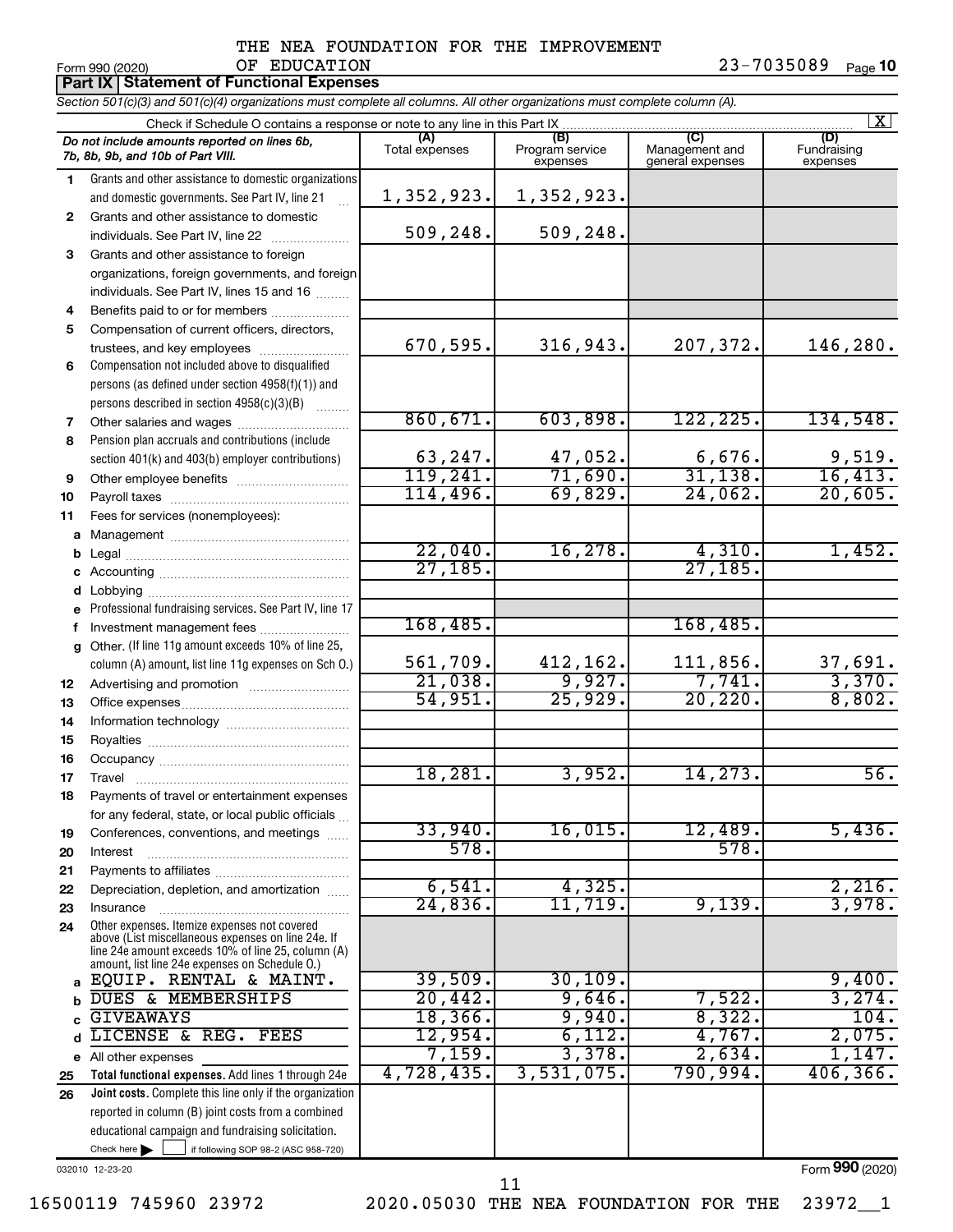# THE NEA FOUNDATION FOR THE IMPROVEMENT OF EDUCATION

|                             |    | <b>Part X   Balance Sheet</b>                                                                          |                 |         |                          |                         |                    |
|-----------------------------|----|--------------------------------------------------------------------------------------------------------|-----------------|---------|--------------------------|-------------------------|--------------------|
|                             |    |                                                                                                        |                 |         |                          |                         |                    |
|                             |    |                                                                                                        |                 |         | (A)<br>Beginning of year |                         | (B)<br>End of year |
|                             | 1  |                                                                                                        |                 |         | 988,701.                 | $\mathbf{1}$            | 995,976.           |
|                             | 2  |                                                                                                        |                 |         | 1,141,863.               | $\mathbf{2}$            | 728, 228.          |
|                             | з  |                                                                                                        |                 |         | 969, 258.                | $\mathbf{3}$            | 488,525.           |
|                             | 4  |                                                                                                        |                 |         | 13,386.                  | $\overline{\mathbf{4}}$ | 13,333.            |
|                             | 5  | Loans and other receivables from any current or former officer, director,                              |                 |         |                          |                         |                    |
|                             |    | trustee, key employee, creator or founder, substantial contributor, or 35%                             |                 |         |                          |                         |                    |
|                             |    |                                                                                                        |                 |         |                          | 5                       |                    |
|                             | 6  | Loans and other receivables from other disqualified persons (as defined                                |                 |         |                          |                         |                    |
|                             |    | under section $4958(f)(1)$ , and persons described in section $4958(c)(3)(B)$                          |                 | $\sim$  |                          | 6                       |                    |
|                             | 7  |                                                                                                        |                 |         |                          | $\overline{7}$          |                    |
| Assets                      | 8  |                                                                                                        |                 |         |                          | 8                       |                    |
|                             | 9  | Prepaid expenses and deferred charges                                                                  |                 |         | 49,563.                  | 9                       | 98, 112.           |
|                             |    | 10a Land, buildings, and equipment: cost or other                                                      |                 |         |                          |                         |                    |
|                             |    | basis. Complete Part VI of Schedule D  10a                                                             |                 | 97,354. |                          |                         |                    |
|                             | b  | Less: accumulated depreciation                                                                         | 10 <sub>b</sub> | 85,089. | 18,806.                  | 10 <sub>c</sub>         | 12,265.            |
|                             | 11 |                                                                                                        |                 |         | 40, 156, 614.            | 11                      | 47, 472, 833.      |
|                             | 12 |                                                                                                        | 3,836,444.      | 12      | 4,639,185.               |                         |                    |
|                             | 13 |                                                                                                        |                 | 13      |                          |                         |                    |
|                             | 14 |                                                                                                        |                 |         |                          | 14                      |                    |
|                             | 15 |                                                                                                        |                 |         |                          | 15                      |                    |
|                             | 16 |                                                                                                        |                 |         | 47, 174, 635.            | 16                      | 54,448,457.        |
|                             | 17 |                                                                                                        |                 |         | 136,630.                 | 17                      | 152,995.           |
|                             | 18 |                                                                                                        | 331,520.        | 18      | 1, 285, 222.             |                         |                    |
|                             | 19 |                                                                                                        |                 |         |                          | 19                      |                    |
|                             | 20 |                                                                                                        |                 |         |                          | 20                      |                    |
|                             | 21 | Escrow or custodial account liability. Complete Part IV of Schedule D                                  |                 |         | 189,504.                 | 21                      | 201,490.           |
|                             | 22 | Loans and other payables to any current or former officer, director,                                   |                 |         |                          |                         |                    |
|                             |    | trustee, key employee, creator or founder, substantial contributor, or 35%                             |                 |         |                          |                         |                    |
| Liabilities                 |    |                                                                                                        |                 |         |                          | 22                      |                    |
|                             | 23 | Secured mortgages and notes payable to unrelated third parties                                         |                 |         |                          | 23                      |                    |
|                             | 24 | Unsecured notes and loans payable to unrelated third parties                                           |                 |         |                          | 24                      |                    |
|                             | 25 | Other liabilities (including federal income tax, payables to related third                             |                 |         |                          |                         |                    |
|                             |    | parties, and other liabilities not included on lines 17-24). Complete Part X                           |                 |         | 13,067.                  |                         | 59,565.            |
|                             |    | of Schedule D                                                                                          |                 |         | 670, 721.                | 25                      | 1,699,272.         |
|                             | 26 | Total liabilities. Add lines 17 through 25                                                             |                 |         |                          | 26                      |                    |
|                             |    | Organizations that follow FASB ASC 958, check here $\blacktriangleright \lfloor \underline{X} \rfloor$ |                 |         |                          |                         |                    |
|                             | 27 | and complete lines 27, 28, 32, and 33.                                                                 |                 |         | 45,656,901.              | 27                      | 52, 255, 358.      |
|                             | 28 |                                                                                                        |                 |         | 847,013.                 | 28                      | 493,827.           |
|                             |    | Organizations that do not follow FASB ASC 958, check here $\blacktriangleright$                        |                 |         |                          |                         |                    |
|                             |    | and complete lines 29 through 33.                                                                      |                 |         |                          |                         |                    |
|                             | 29 |                                                                                                        |                 |         |                          | 29                      |                    |
|                             | 30 | Paid-in or capital surplus, or land, building, or equipment fund                                       |                 |         |                          | 30                      |                    |
|                             | 31 | Retained earnings, endowment, accumulated income, or other funds                                       |                 |         |                          | 31                      |                    |
| Net Assets or Fund Balances | 32 |                                                                                                        |                 |         | 46,503,914.              | 32                      | 52, 749, 185.      |
|                             | 33 |                                                                                                        |                 |         | 47, 174, 635.            | 33                      | 54,448,457.        |
|                             |    |                                                                                                        |                 |         |                          |                         |                    |

Form (2020) **990**

032011 12-23-20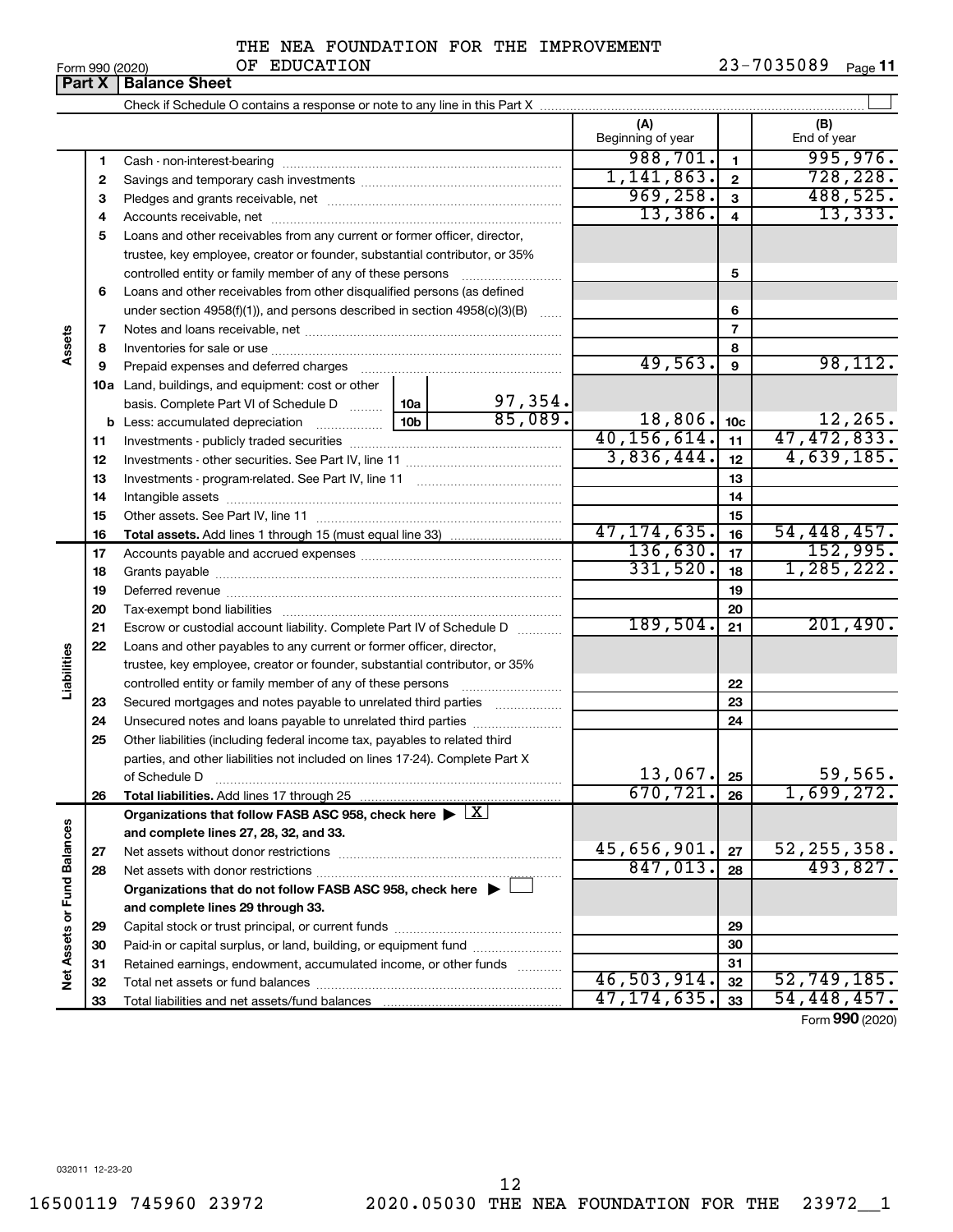|    | THE NEA FOUNDATION FOR THE IMPROVEMENT                                                                                                                                                                                        |                |            |                 |            |                  |  |  |  |
|----|-------------------------------------------------------------------------------------------------------------------------------------------------------------------------------------------------------------------------------|----------------|------------|-----------------|------------|------------------|--|--|--|
|    | OF EDUCATION<br>Form 990 (2020)                                                                                                                                                                                               |                | 23-7035089 |                 |            | Page 12          |  |  |  |
|    | Part XI   Reconciliation of Net Assets                                                                                                                                                                                        |                |            |                 |            |                  |  |  |  |
|    |                                                                                                                                                                                                                               |                |            |                 |            |                  |  |  |  |
|    |                                                                                                                                                                                                                               |                |            |                 |            |                  |  |  |  |
| 1  |                                                                                                                                                                                                                               | $\blacksquare$ |            | 2,951,280.      |            |                  |  |  |  |
| 2  |                                                                                                                                                                                                                               | $\mathbf{2}$   |            | 4,728,435.      |            |                  |  |  |  |
| З  | Revenue less expenses. Subtract line 2 from line 1                                                                                                                                                                            | 3              |            | $-1, 777, 155.$ |            |                  |  |  |  |
| 4  | 46,503,914.<br>$\overline{\mathbf{4}}$                                                                                                                                                                                        |                |            |                 |            |                  |  |  |  |
| 5  | Net unrealized gains (losses) on investments [11] matter in the content of the state of the state of the state of the state of the state of the state of the state of the state of the state of the state of the state of the | 5              |            | 8,022,426.      |            |                  |  |  |  |
| 6  |                                                                                                                                                                                                                               | 6              |            |                 |            |                  |  |  |  |
| 7  | Investment expenses www.communication.com/www.communication.com/www.communication.com/www.com                                                                                                                                 | $\overline{7}$ |            |                 |            |                  |  |  |  |
| 8  | Prior period adjustments www.communication.communication.com/news/communication.com/news/communication.com/news/                                                                                                              | 8              |            |                 |            |                  |  |  |  |
| 9  | Other changes in net assets or fund balances (explain on Schedule O)                                                                                                                                                          | 9              |            |                 |            | $\overline{0}$ . |  |  |  |
| 10 | Net assets or fund balances at end of year. Combine lines 3 through 9 (must equal Part X, line 32,                                                                                                                            |                |            |                 |            |                  |  |  |  |
|    |                                                                                                                                                                                                                               | 10             |            | 52,749,185.     |            |                  |  |  |  |
|    | Part XII Financial Statements and Reporting                                                                                                                                                                                   |                |            |                 |            |                  |  |  |  |
|    |                                                                                                                                                                                                                               |                |            |                 |            |                  |  |  |  |
|    |                                                                                                                                                                                                                               |                |            |                 | <b>Yes</b> | <b>No</b>        |  |  |  |
| 1  | $\mathbf{X}$ Accrual<br>Accounting method used to prepare the Form 990: $\Box$ Cash<br>Other                                                                                                                                  |                |            |                 |            |                  |  |  |  |
|    | If the organization changed its method of accounting from a prior year or checked "Other," explain in Schedule O.                                                                                                             |                |            |                 |            |                  |  |  |  |
|    |                                                                                                                                                                                                                               |                |            | 2a              |            | x                |  |  |  |
|    | If "Yes," check a box below to indicate whether the financial statements for the year were compiled or reviewed on a                                                                                                          |                |            |                 |            |                  |  |  |  |
|    | separate basis, consolidated basis, or both:                                                                                                                                                                                  |                |            |                 |            |                  |  |  |  |
|    | Separate basis<br><b>Consolidated basis</b><br><b>Let also be Both consolidated and separate basis</b>                                                                                                                        |                |            |                 |            |                  |  |  |  |
|    |                                                                                                                                                                                                                               |                |            | 2 <sub>b</sub>  | x          |                  |  |  |  |
|    | If "Yes," check a box below to indicate whether the financial statements for the year were audited on a separate basis,                                                                                                       |                |            |                 |            |                  |  |  |  |
|    | consolidated basis, or both:                                                                                                                                                                                                  |                |            |                 |            |                  |  |  |  |
|    | $\boxed{\textbf{X}}$ Separate basis<br>Consolidated basis<br>Both consolidated and separate basis                                                                                                                             |                |            |                 |            |                  |  |  |  |
|    | c If "Yes" to line 2a or 2b, does the organization have a committee that assumes responsibility for oversight of the audit,                                                                                                   |                |            |                 |            |                  |  |  |  |
|    |                                                                                                                                                                                                                               |                |            | 2c              | X          |                  |  |  |  |
|    | If the organization changed either its oversight process or selection process during the tax year, explain on Schedule O.                                                                                                     |                |            |                 |            |                  |  |  |  |
|    | 3a As a result of a federal award, was the organization required to undergo an audit or audits as set forth in the Single Audit                                                                                               |                |            |                 |            |                  |  |  |  |
|    |                                                                                                                                                                                                                               |                |            | 3a              |            | х                |  |  |  |
|    | b If "Yes," did the organization undergo the required audit or audits? If the organization did not undergo the required audit                                                                                                 |                |            |                 |            |                  |  |  |  |
|    |                                                                                                                                                                                                                               |                |            | 3 <sub>b</sub>  |            |                  |  |  |  |

Form (2020) **990**

032012 12-23-20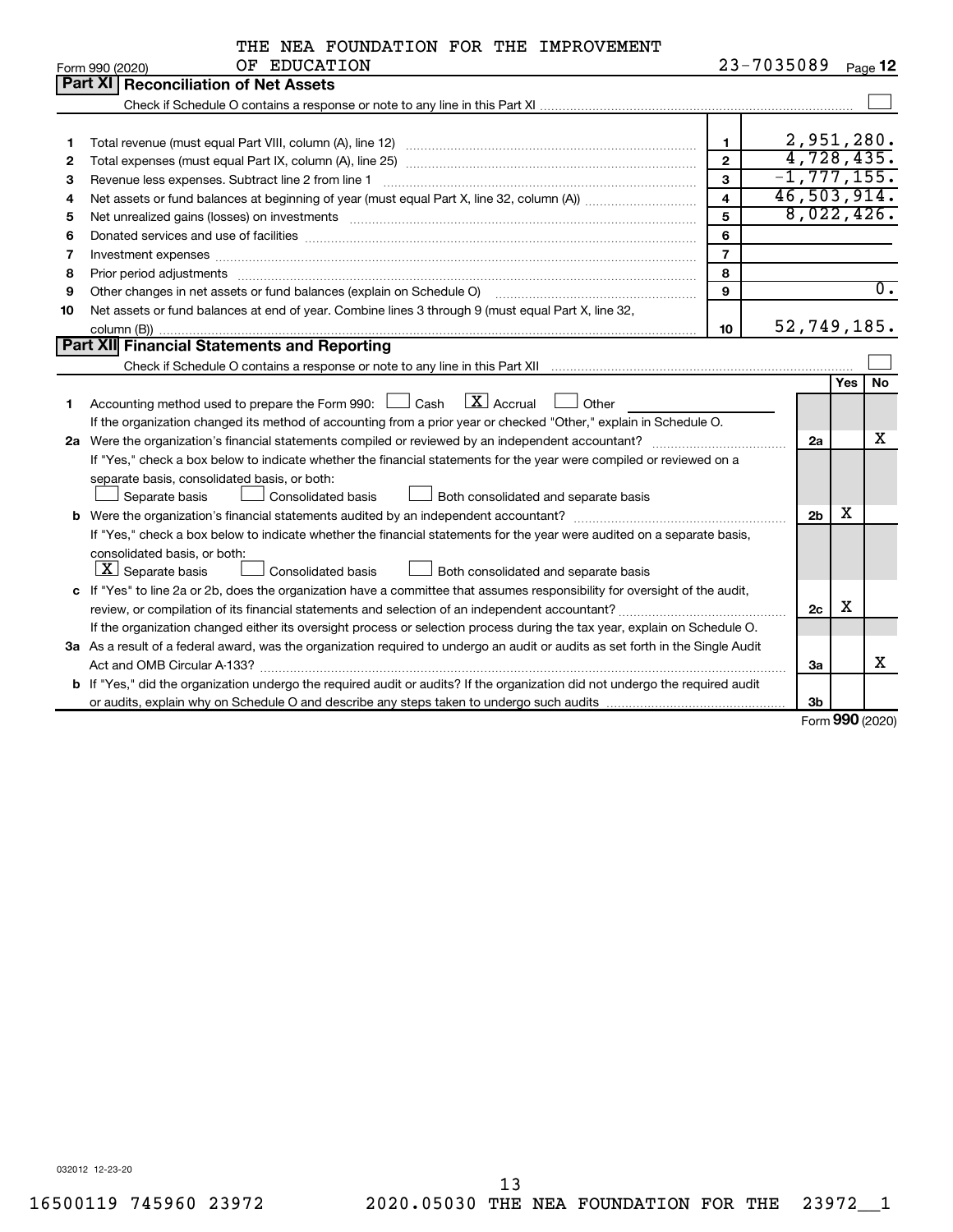| <b>SCHEDULE A</b>                                      |                                                                        |                                                                                                                                              |     |                                                                |                                                      | OMB No. 1545-0047                                   |
|--------------------------------------------------------|------------------------------------------------------------------------|----------------------------------------------------------------------------------------------------------------------------------------------|-----|----------------------------------------------------------------|------------------------------------------------------|-----------------------------------------------------|
| (Form 990 or 990-EZ)                                   |                                                                        | <b>Public Charity Status and Public Support</b><br>Complete if the organization is a section 501(c)(3) organization or a section             |     |                                                                |                                                      |                                                     |
|                                                        |                                                                        | 4947(a)(1) nonexempt charitable trust.                                                                                                       |     |                                                                |                                                      |                                                     |
| Department of the Treasury<br>Internal Revenue Service |                                                                        | Attach to Form 990 or Form 990-EZ.                                                                                                           |     |                                                                |                                                      | <b>Open to Public</b>                               |
|                                                        |                                                                        | Go to www.irs.gov/Form990 for instructions and the latest information.                                                                       |     |                                                                |                                                      | <b>Inspection</b>                                   |
| Name of the organization                               | OF EDUCATION                                                           | THE NEA FOUNDATION FOR THE IMPROVEMENT                                                                                                       |     |                                                                |                                                      | <b>Employer identification number</b><br>23-7035089 |
| Part I                                                 |                                                                        | Reason for Public Charity Status. (All organizations must complete this part.) See instructions.                                             |     |                                                                |                                                      |                                                     |
|                                                        |                                                                        | The organization is not a private foundation because it is: (For lines 1 through 12, check only one box.)                                    |     |                                                                |                                                      |                                                     |
| 1                                                      |                                                                        | A church, convention of churches, or association of churches described in section 170(b)(1)(A)(i).                                           |     |                                                                |                                                      |                                                     |
| 2                                                      |                                                                        | A school described in section 170(b)(1)(A)(ii). (Attach Schedule E (Form 990 or 990-EZ).)                                                    |     |                                                                |                                                      |                                                     |
| 3                                                      |                                                                        | A hospital or a cooperative hospital service organization described in section 170(b)(1)(A)(iii).                                            |     |                                                                |                                                      |                                                     |
| 4                                                      |                                                                        | A medical research organization operated in conjunction with a hospital described in section 170(b)(1)(A)(iii). Enter the hospital's name,   |     |                                                                |                                                      |                                                     |
| city, and state:                                       |                                                                        |                                                                                                                                              |     |                                                                |                                                      |                                                     |
| 5                                                      |                                                                        | An organization operated for the benefit of a college or university owned or operated by a governmental unit described in                    |     |                                                                |                                                      |                                                     |
|                                                        | section 170(b)(1)(A)(iv). (Complete Part II.)                          |                                                                                                                                              |     |                                                                |                                                      |                                                     |
| 6                                                      |                                                                        | A federal, state, or local government or governmental unit described in section $170(b)(1)(A)(v)$ .                                          |     |                                                                |                                                      |                                                     |
| $\mathbf{X}$<br>$\overline{7}$                         |                                                                        | An organization that normally receives a substantial part of its support from a governmental unit or from the general public described in    |     |                                                                |                                                      |                                                     |
|                                                        | section 170(b)(1)(A)(vi). (Complete Part II.)                          |                                                                                                                                              |     |                                                                |                                                      |                                                     |
| 8                                                      |                                                                        | A community trust described in section 170(b)(1)(A)(vi). (Complete Part II.)                                                                 |     |                                                                |                                                      |                                                     |
| 9                                                      |                                                                        | An agricultural research organization described in section 170(b)(1)(A)(ix) operated in conjunction with a land-grant college                |     |                                                                |                                                      |                                                     |
|                                                        |                                                                        | or university or a non-land-grant college of agriculture (see instructions). Enter the name, city, and state of the college or               |     |                                                                |                                                      |                                                     |
| university:<br>10                                      |                                                                        | An organization that normally receives (1) more than 33 1/3% of its support from contributions, membership fees, and gross receipts from     |     |                                                                |                                                      |                                                     |
|                                                        |                                                                        | activities related to its exempt functions, subject to certain exceptions; and (2) no more than 33 1/3% of its support from gross investment |     |                                                                |                                                      |                                                     |
|                                                        |                                                                        | income and unrelated business taxable income (less section 511 tax) from businesses acquired by the organization after June 30, 1975.        |     |                                                                |                                                      |                                                     |
|                                                        | See section 509(a)(2). (Complete Part III.)                            |                                                                                                                                              |     |                                                                |                                                      |                                                     |
| 11                                                     |                                                                        | An organization organized and operated exclusively to test for public safety. See section 509(a)(4).                                         |     |                                                                |                                                      |                                                     |
| 12                                                     |                                                                        | An organization organized and operated exclusively for the benefit of, to perform the functions of, or to carry out the purposes of one or   |     |                                                                |                                                      |                                                     |
|                                                        |                                                                        | more publicly supported organizations described in section 509(a)(1) or section 509(a)(2). See section 509(a)(3). Check the box in           |     |                                                                |                                                      |                                                     |
|                                                        |                                                                        | lines 12a through 12d that describes the type of supporting organization and complete lines 12e, 12f, and 12g.                               |     |                                                                |                                                      |                                                     |
| a                                                      |                                                                        | Type I. A supporting organization operated, supervised, or controlled by its supported organization(s), typically by giving                  |     |                                                                |                                                      |                                                     |
|                                                        |                                                                        | the supported organization(s) the power to regularly appoint or elect a majority of the directors or trustees of the supporting              |     |                                                                |                                                      |                                                     |
|                                                        | organization. You must complete Part IV, Sections A and B.             |                                                                                                                                              |     |                                                                |                                                      |                                                     |
| b                                                      |                                                                        | Type II. A supporting organization supervised or controlled in connection with its supported organization(s), by having                      |     |                                                                |                                                      |                                                     |
|                                                        |                                                                        | control or management of the supporting organization vested in the same persons that control or manage the supported                         |     |                                                                |                                                      |                                                     |
|                                                        | organization(s). You must complete Part IV, Sections A and C.          | Type III functionally integrated. A supporting organization operated in connection with, and functionally integrated with,                   |     |                                                                |                                                      |                                                     |
| с                                                      |                                                                        | its supported organization(s) (see instructions). You must complete Part IV, Sections A, D, and E.                                           |     |                                                                |                                                      |                                                     |
| d                                                      |                                                                        | Type III non-functionally integrated. A supporting organization operated in connection with its supported organization(s)                    |     |                                                                |                                                      |                                                     |
|                                                        |                                                                        | that is not functionally integrated. The organization generally must satisfy a distribution requirement and an attentiveness                 |     |                                                                |                                                      |                                                     |
|                                                        |                                                                        | requirement (see instructions). You must complete Part IV, Sections A and D, and Part V.                                                     |     |                                                                |                                                      |                                                     |
| е                                                      |                                                                        | Check this box if the organization received a written determination from the IRS that it is a Type I, Type II, Type III                      |     |                                                                |                                                      |                                                     |
|                                                        |                                                                        | functionally integrated, or Type III non-functionally integrated supporting organization.                                                    |     |                                                                |                                                      |                                                     |
|                                                        |                                                                        |                                                                                                                                              |     |                                                                |                                                      |                                                     |
| g                                                      | Provide the following information about the supported organization(s). |                                                                                                                                              |     |                                                                |                                                      |                                                     |
| (i) Name of supported<br>organization                  | (ii) EIN                                                               | (iii) Type of organization<br>(described on lines 1-10                                                                                       |     | (iv) Is the organization listed<br>in your governing document? | (v) Amount of monetary<br>support (see instructions) | (vi) Amount of other<br>support (see instructions)  |
|                                                        |                                                                        | above (see instructions))                                                                                                                    | Yes | No                                                             |                                                      |                                                     |
|                                                        |                                                                        |                                                                                                                                              |     |                                                                |                                                      |                                                     |
|                                                        |                                                                        |                                                                                                                                              |     |                                                                |                                                      |                                                     |
|                                                        |                                                                        |                                                                                                                                              |     |                                                                |                                                      |                                                     |
|                                                        |                                                                        |                                                                                                                                              |     |                                                                |                                                      |                                                     |
|                                                        |                                                                        |                                                                                                                                              |     |                                                                |                                                      |                                                     |
|                                                        |                                                                        |                                                                                                                                              |     |                                                                |                                                      |                                                     |
|                                                        |                                                                        |                                                                                                                                              |     |                                                                |                                                      |                                                     |
|                                                        |                                                                        |                                                                                                                                              |     |                                                                |                                                      |                                                     |
|                                                        |                                                                        |                                                                                                                                              |     |                                                                |                                                      |                                                     |
| Total                                                  |                                                                        |                                                                                                                                              |     |                                                                |                                                      |                                                     |
|                                                        |                                                                        | UA For Panorwork Poduction Act Notice, soo the Instructions for Form 000 or 000-F7, 000001 01:05:01 Schodule A (Form 000 or 000-F7) 2020     |     |                                                                |                                                      |                                                     |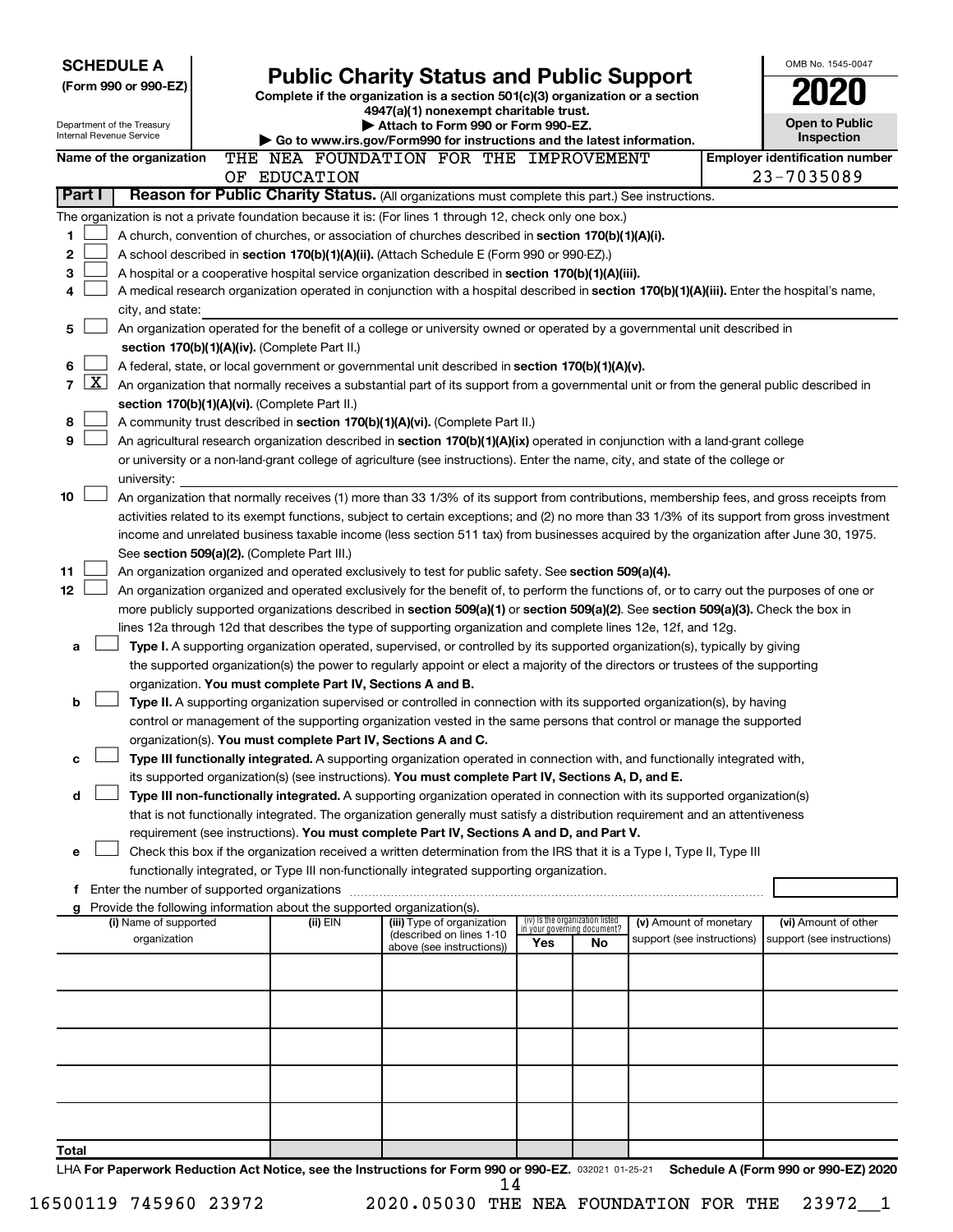# Schedule A (Form 990 or 990-EZ) 2020  $OF$   $EDUCATION$   $23-7035089$   $Page$

23-7035089 Page 2

(Complete only if you checked the box on line 5, 7, or 8 of Part I or if the organization failed to qualify under Part III. If the organization fails to qualify under the tests listed below, please complete Part III.) **Part II Support Schedule for Organizations Described in Sections 170(b)(1)(A)(iv) and 170(b)(1)(A)(vi)**

|    | <b>Section A. Public Support</b>                                                                                                                                                                                                                 |            |              |            |                     |                                      |                                          |  |  |  |
|----|--------------------------------------------------------------------------------------------------------------------------------------------------------------------------------------------------------------------------------------------------|------------|--------------|------------|---------------------|--------------------------------------|------------------------------------------|--|--|--|
|    | Calendar year (or fiscal year beginning in)                                                                                                                                                                                                      | (a) 2016   | (b) 2017     | $(c)$ 2018 | $(d)$ 2019          | (e) 2020                             | (f) Total                                |  |  |  |
|    | 1 Gifts, grants, contributions, and                                                                                                                                                                                                              |            |              |            |                     |                                      |                                          |  |  |  |
|    | membership fees received. (Do not                                                                                                                                                                                                                |            |              |            |                     |                                      |                                          |  |  |  |
|    | include any "unusual grants.")                                                                                                                                                                                                                   | 3,909,387. | 3, 135, 421. | 2,827,428. | 2,655,770.          | 2,078,883.                           | 14,606,889.                              |  |  |  |
|    | 2 Tax revenues levied for the organ-                                                                                                                                                                                                             |            |              |            |                     |                                      |                                          |  |  |  |
|    | ization's benefit and either paid to                                                                                                                                                                                                             |            |              |            |                     |                                      |                                          |  |  |  |
|    | or expended on its behalf                                                                                                                                                                                                                        |            |              |            |                     |                                      |                                          |  |  |  |
|    | 3 The value of services or facilities                                                                                                                                                                                                            |            |              |            |                     |                                      |                                          |  |  |  |
|    | furnished by a governmental unit to                                                                                                                                                                                                              |            |              |            |                     |                                      |                                          |  |  |  |
|    | the organization without charge                                                                                                                                                                                                                  |            |              |            |                     |                                      |                                          |  |  |  |
|    | 4 Total. Add lines 1 through 3                                                                                                                                                                                                                   | 3,909,387. | 3, 135, 421. | 2,827,428. | 2,655,770.          | 2,078,883.                           | 14,606,889.                              |  |  |  |
| 5. | The portion of total contributions                                                                                                                                                                                                               |            |              |            |                     |                                      |                                          |  |  |  |
|    | by each person (other than a                                                                                                                                                                                                                     |            |              |            |                     |                                      |                                          |  |  |  |
|    | governmental unit or publicly                                                                                                                                                                                                                    |            |              |            |                     |                                      |                                          |  |  |  |
|    | supported organization) included                                                                                                                                                                                                                 |            |              |            |                     |                                      |                                          |  |  |  |
|    | on line 1 that exceeds 2% of the                                                                                                                                                                                                                 |            |              |            |                     |                                      |                                          |  |  |  |
|    | amount shown on line 11,                                                                                                                                                                                                                         |            |              |            |                     |                                      |                                          |  |  |  |
|    | column (f)                                                                                                                                                                                                                                       |            |              |            |                     |                                      | 482,415.                                 |  |  |  |
|    | 6 Public support. Subtract line 5 from line 4.                                                                                                                                                                                                   |            |              |            |                     |                                      | 14, 124, 474.                            |  |  |  |
|    | <b>Section B. Total Support</b>                                                                                                                                                                                                                  |            |              |            |                     |                                      |                                          |  |  |  |
|    | Calendar year (or fiscal year beginning in)                                                                                                                                                                                                      | (a) 2016   | (b) 2017     | $(c)$ 2018 | $(d)$ 2019          | (e) 2020                             | (f) Total                                |  |  |  |
|    | <b>7</b> Amounts from line 4                                                                                                                                                                                                                     | 3,909,387. | 3, 135, 421. | 2,827,428. | 2,655,770           | 2,078,883.                           | 14,606,889.                              |  |  |  |
|    | 8 Gross income from interest,                                                                                                                                                                                                                    |            |              |            |                     |                                      |                                          |  |  |  |
|    | dividends, payments received on                                                                                                                                                                                                                  |            |              |            |                     |                                      |                                          |  |  |  |
|    | securities loans, rents, royalties,                                                                                                                                                                                                              |            |              |            |                     |                                      |                                          |  |  |  |
|    | and income from similar sources                                                                                                                                                                                                                  | 469,568.   | 650, 166.    |            | $708,682.$ 866,090. | 541,407.                             | 3, 235, 913.                             |  |  |  |
| 9  | Net income from unrelated business                                                                                                                                                                                                               |            |              |            |                     |                                      |                                          |  |  |  |
|    | activities, whether or not the                                                                                                                                                                                                                   |            |              |            |                     |                                      |                                          |  |  |  |
|    | business is regularly carried on                                                                                                                                                                                                                 |            |              |            |                     |                                      |                                          |  |  |  |
|    | 10 Other income. Do not include gain                                                                                                                                                                                                             |            |              |            |                     |                                      |                                          |  |  |  |
|    | or loss from the sale of capital                                                                                                                                                                                                                 |            |              |            |                     |                                      |                                          |  |  |  |
|    | assets (Explain in Part VI.)                                                                                                                                                                                                                     |            |              |            |                     |                                      |                                          |  |  |  |
|    | 11 Total support. Add lines 7 through 10                                                                                                                                                                                                         |            |              |            |                     |                                      | 17,842,802.                              |  |  |  |
|    | 12 Gross receipts from related activities, etc. (see instructions)                                                                                                                                                                               |            |              |            |                     | 12                                   |                                          |  |  |  |
|    | 13 First 5 years. If the Form 990 is for the organization's first, second, third, fourth, or fifth tax year as a section 501(c)(3)                                                                                                               |            |              |            |                     |                                      |                                          |  |  |  |
|    | organization, check this box and stop here                                                                                                                                                                                                       |            |              |            |                     |                                      |                                          |  |  |  |
|    | Section C. Computation of Public Support Percentage                                                                                                                                                                                              |            |              |            |                     |                                      |                                          |  |  |  |
|    |                                                                                                                                                                                                                                                  |            |              |            |                     | 14                                   | 79.16<br>%                               |  |  |  |
|    |                                                                                                                                                                                                                                                  |            |              |            |                     | 15                                   | 71.15<br>%                               |  |  |  |
|    | 16a 33 1/3% support test - 2020. If the organization did not check the box on line 13, and line 14 is 33 1/3% or more, check this box and                                                                                                        |            |              |            |                     |                                      |                                          |  |  |  |
|    |                                                                                                                                                                                                                                                  |            |              |            |                     |                                      | $\blacktriangleright$ $\boxed{\text{X}}$ |  |  |  |
|    | b 33 1/3% support test - 2019. If the organization did not check a box on line 13 or 16a, and line 15 is 33 1/3% or more, check this box                                                                                                         |            |              |            |                     |                                      |                                          |  |  |  |
|    |                                                                                                                                                                                                                                                  |            |              |            |                     |                                      |                                          |  |  |  |
|    | 17a 10% -facts-and-circumstances test - 2020. If the organization did not check a box on line 13, 16a, or 16b, and line 14 is 10% or more,                                                                                                       |            |              |            |                     |                                      |                                          |  |  |  |
|    |                                                                                                                                                                                                                                                  |            |              |            |                     |                                      |                                          |  |  |  |
|    | and if the organization meets the facts-and-circumstances test, check this box and stop here. Explain in Part VI how the organization<br>meets the facts-and-circumstances test. The organization qualifies as a publicly supported organization |            |              |            |                     |                                      |                                          |  |  |  |
|    | <b>b 10%</b> -facts-and-circumstances test - 2019. If the organization did not check a box on line 13, 16a, 16b, or 17a, and line 15 is 10% or                                                                                                   |            |              |            |                     |                                      |                                          |  |  |  |
|    | more, and if the organization meets the facts-and-circumstances test, check this box and <b>stop here.</b> Explain in Part VI how the                                                                                                            |            |              |            |                     |                                      |                                          |  |  |  |
|    | organization meets the facts-and-circumstances test. The organization qualifies as a publicly supported organization                                                                                                                             |            |              |            |                     |                                      |                                          |  |  |  |
| 18 | Private foundation. If the organization did not check a box on line 13, 16a, 16b, 17a, or 17b, check this box and see instructions                                                                                                               |            |              |            |                     |                                      |                                          |  |  |  |
|    |                                                                                                                                                                                                                                                  |            |              |            |                     | Schedule A (Form 990 or 990-F7) 2020 |                                          |  |  |  |

**Schedule A (Form 990 or 990-EZ) 2020**

032022 01-25-21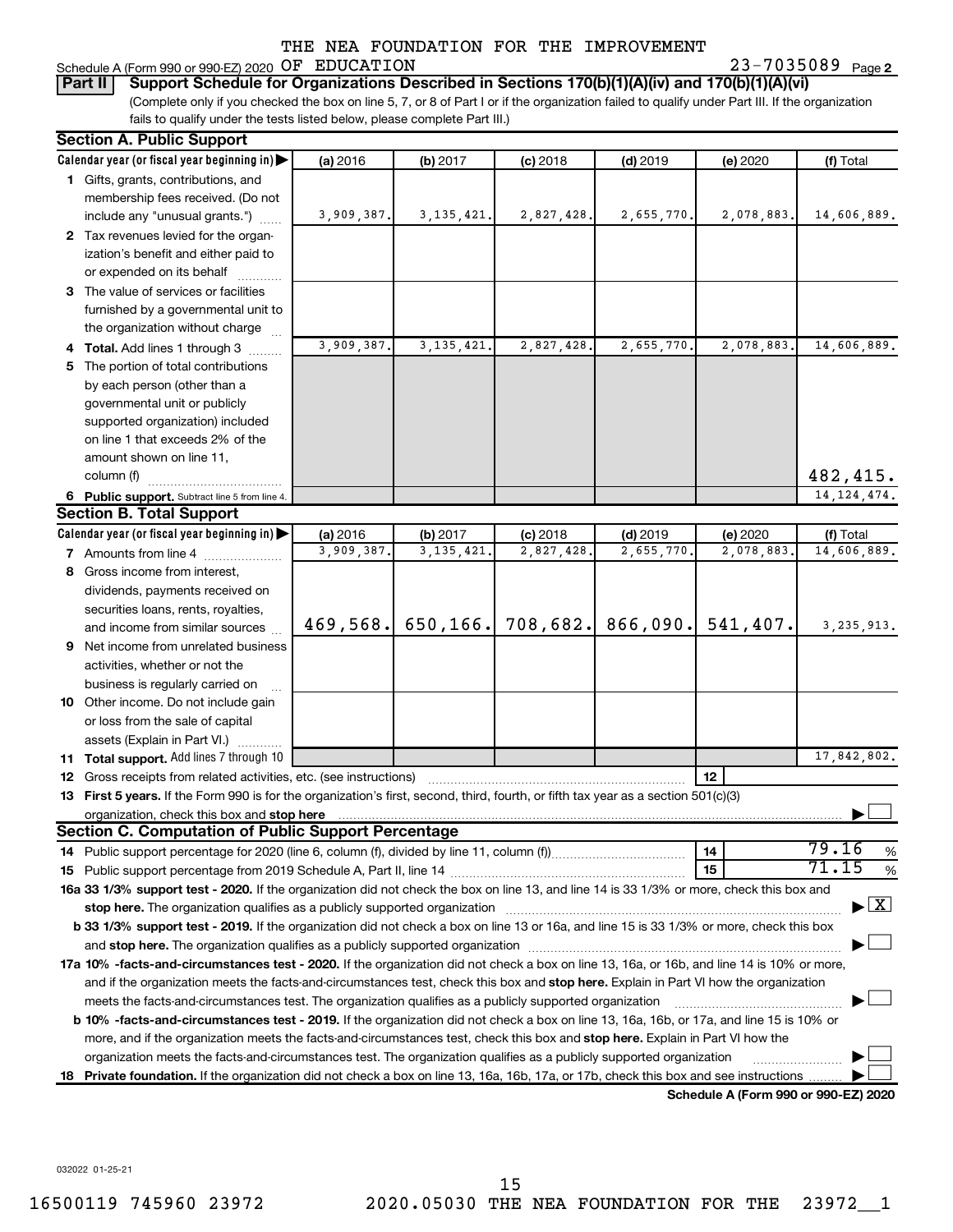## Schedule A (Form 990 or 990-EZ) 2020  $OF$   $EDUCATION$   $23-7035089$   $Page$

23-7035089 Page 3

#### **Part III Support Schedule for Organizations Described in Section 509(a)(2)**

(Complete only if you checked the box on line 10 of Part I or if the organization failed to qualify under Part II. If the organization fails to qualify under the tests listed below, please complete Part II.)

| <b>Section A. Public Support</b>                                                                                                                                                                                               |          |          |            |            |          |                                      |
|--------------------------------------------------------------------------------------------------------------------------------------------------------------------------------------------------------------------------------|----------|----------|------------|------------|----------|--------------------------------------|
| Calendar year (or fiscal year beginning in)                                                                                                                                                                                    | (a) 2016 | (b) 2017 | $(c)$ 2018 | $(d)$ 2019 | (e) 2020 | (f) Total                            |
| 1 Gifts, grants, contributions, and                                                                                                                                                                                            |          |          |            |            |          |                                      |
| membership fees received. (Do not                                                                                                                                                                                              |          |          |            |            |          |                                      |
| include any "unusual grants.")                                                                                                                                                                                                 |          |          |            |            |          |                                      |
| 2 Gross receipts from admissions,<br>merchandise sold or services per-<br>formed, or facilities furnished in<br>any activity that is related to the<br>organization's tax-exempt purpose                                       |          |          |            |            |          |                                      |
| 3 Gross receipts from activities that                                                                                                                                                                                          |          |          |            |            |          |                                      |
| are not an unrelated trade or bus-                                                                                                                                                                                             |          |          |            |            |          |                                      |
| iness under section 513                                                                                                                                                                                                        |          |          |            |            |          |                                      |
| 4 Tax revenues levied for the organ-                                                                                                                                                                                           |          |          |            |            |          |                                      |
| ization's benefit and either paid to<br>or expended on its behalf                                                                                                                                                              |          |          |            |            |          |                                      |
| 5 The value of services or facilities                                                                                                                                                                                          |          |          |            |            |          |                                      |
| furnished by a governmental unit to                                                                                                                                                                                            |          |          |            |            |          |                                      |
| the organization without charge                                                                                                                                                                                                |          |          |            |            |          |                                      |
| 6 Total. Add lines 1 through 5                                                                                                                                                                                                 |          |          |            |            |          |                                      |
| 7a Amounts included on lines 1, 2, and                                                                                                                                                                                         |          |          |            |            |          |                                      |
| 3 received from disqualified persons                                                                                                                                                                                           |          |          |            |            |          |                                      |
| <b>b</b> Amounts included on lines 2 and 3 received<br>from other than disqualified persons that<br>exceed the greater of \$5,000 or 1% of the<br>amount on line 13 for the year                                               |          |          |            |            |          |                                      |
| c Add lines 7a and 7b                                                                                                                                                                                                          |          |          |            |            |          |                                      |
| 8 Public support. (Subtract line 7c from line 6.)                                                                                                                                                                              |          |          |            |            |          |                                      |
| <b>Section B. Total Support</b>                                                                                                                                                                                                |          |          |            |            |          |                                      |
| Calendar year (or fiscal year beginning in)                                                                                                                                                                                    | (a) 2016 | (b) 2017 | $(c)$ 2018 | $(d)$ 2019 | (e) 2020 | (f) Total                            |
| <b>9</b> Amounts from line 6                                                                                                                                                                                                   |          |          |            |            |          |                                      |
| <b>10a</b> Gross income from interest,<br>dividends, payments received on<br>securities loans, rents, royalties,<br>and income from similar sources                                                                            |          |          |            |            |          |                                      |
| <b>b</b> Unrelated business taxable income<br>(less section 511 taxes) from businesses<br>acquired after June 30, 1975                                                                                                         |          |          |            |            |          |                                      |
| c Add lines 10a and 10b<br>11 Net income from unrelated business<br>activities not included in line 10b.<br>whether or not the business is<br>regularly carried on<br><b>12</b> Other income. Do not include gain              |          |          |            |            |          |                                      |
| or loss from the sale of capital<br>assets (Explain in Part VI.)                                                                                                                                                               |          |          |            |            |          |                                      |
| <b>13</b> Total support. (Add lines 9, 10c, 11, and 12.)                                                                                                                                                                       |          |          |            |            |          |                                      |
| 14 First 5 years. If the Form 990 is for the organization's first, second, third, fourth, or fifth tax year as a section 501(c)(3) organization,                                                                               |          |          |            |            |          |                                      |
| check this box and stop here manufactured and stop here and stop here are manufactured and stop here and stop here and stop here and stop here and stop here and stop here and stop here are all the stop of the stop of the s |          |          |            |            |          |                                      |
| <b>Section C. Computation of Public Support Percentage</b>                                                                                                                                                                     |          |          |            |            |          |                                      |
|                                                                                                                                                                                                                                |          |          |            |            | 15       | ℅                                    |
| 16 Public support percentage from 2019 Schedule A, Part III, line 15                                                                                                                                                           |          |          |            |            | 16       | %                                    |
| Section D. Computation of Investment Income Percentage                                                                                                                                                                         |          |          |            |            |          |                                      |
|                                                                                                                                                                                                                                |          |          |            |            | 17       | %                                    |
| 18 Investment income percentage from 2019 Schedule A, Part III, line 17                                                                                                                                                        |          |          |            |            | 18       | %                                    |
| 19a 33 1/3% support tests - 2020. If the organization did not check the box on line 14, and line 15 is more than 33 1/3%, and line 17 is not                                                                                   |          |          |            |            |          |                                      |
| more than 33 1/3%, check this box and stop here. The organization qualifies as a publicly supported organization                                                                                                               |          |          |            |            |          |                                      |
| b 33 1/3% support tests - 2019. If the organization did not check a box on line 14 or line 19a, and line 16 is more than 33 1/3%, and                                                                                          |          |          |            |            |          |                                      |
| line 18 is not more than 33 1/3%, check this box and stop here. The organization qualifies as a publicly supported organization                                                                                                |          |          |            |            |          |                                      |
|                                                                                                                                                                                                                                |          |          |            |            |          |                                      |
| 032023 01-25-21                                                                                                                                                                                                                |          |          | 16         |            |          | Schedule A (Form 990 or 990-EZ) 2020 |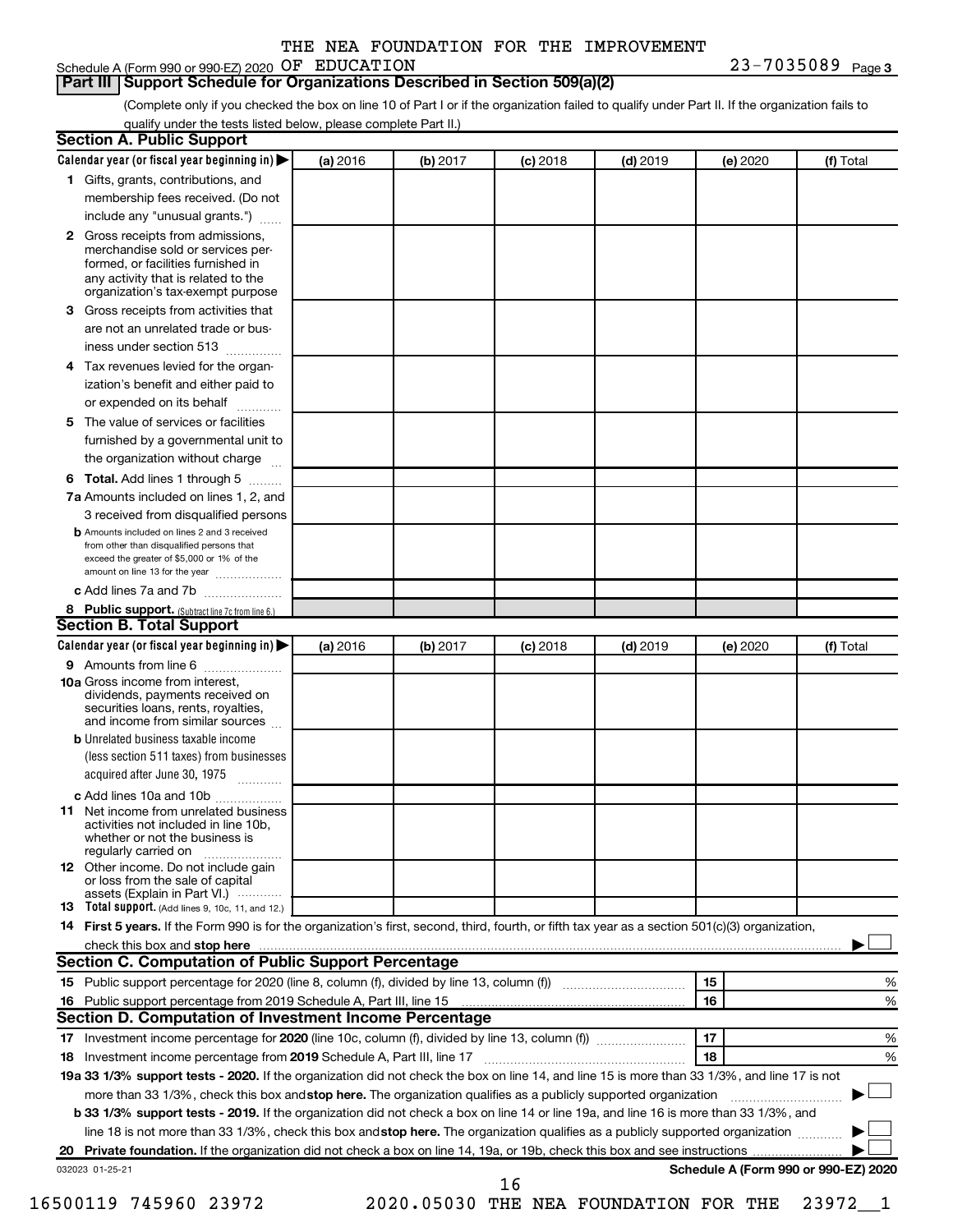# **Part IV Supporting Organizations**

(Complete only if you checked a box in line 12 on Part I. If you checked box 12a, Part I, complete Sections A and B. If you checked box 12b, Part I, complete Sections A and C. If you checked box 12c, Part I, complete Sections A, D, and E. If you checked box 12d, Part I, complete Sections A and D, and complete Part V.)

# **Section A. All Supporting Organizations**

- **1** Are all of the organization's supported organizations listed by name in the organization's governing documents? If "No," describe in Part VI how the supported organizations are designated. If designated by *class or purpose, describe the designation. If historic and continuing relationship, explain.*
- **2** Did the organization have any supported organization that does not have an IRS determination of status under section 509(a)(1) or (2)? If "Yes," explain in Part **VI** how the organization determined that the supported *organization was described in section 509(a)(1) or (2).*
- **3a** Did the organization have a supported organization described in section 501(c)(4), (5), or (6)? If "Yes," answer *lines 3b and 3c below.*
- **b** Did the organization confirm that each supported organization qualified under section 501(c)(4), (5), or (6) and satisfied the public support tests under section 509(a)(2)? If "Yes," describe in Part VI when and how the *organization made the determination.*
- **c** Did the organization ensure that all support to such organizations was used exclusively for section 170(c)(2)(B) purposes? If "Yes," explain in Part VI what controls the organization put in place to ensure such use.
- **4 a** *If* Was any supported organization not organized in the United States ("foreign supported organization")? *"Yes," and if you checked box 12a or 12b in Part I, answer lines 4b and 4c below.*
- **b** Did the organization have ultimate control and discretion in deciding whether to make grants to the foreign supported organization? If "Yes," describe in Part VI how the organization had such control and discretion *despite being controlled or supervised by or in connection with its supported organizations.*
- **c** Did the organization support any foreign supported organization that does not have an IRS determination under sections 501(c)(3) and 509(a)(1) or (2)? If "Yes," explain in Part VI what controls the organization used *to ensure that all support to the foreign supported organization was used exclusively for section 170(c)(2)(B) purposes.*
- **5a** Did the organization add, substitute, or remove any supported organizations during the tax year? If "Yes," answer lines 5b and 5c below (if applicable). Also, provide detail in **Part VI,** including (i) the names and EIN *numbers of the supported organizations added, substituted, or removed; (ii) the reasons for each such action; (iii) the authority under the organization's organizing document authorizing such action; and (iv) how the action was accomplished (such as by amendment to the organizing document).*
- **b Type I or Type II only.** Was any added or substituted supported organization part of a class already designated in the organization's organizing document?
- **c Substitutions only.**  Was the substitution the result of an event beyond the organization's control?
- **6** Did the organization provide support (whether in the form of grants or the provision of services or facilities) to **Part VI.** support or benefit one or more of the filing organization's supported organizations? If "Yes," provide detail in anyone other than (i) its supported organizations, (ii) individuals that are part of the charitable class benefited by one or more of its supported organizations, or (iii) other supporting organizations that also
- **7** Did the organization provide a grant, loan, compensation, or other similar payment to a substantial contributor regard to a substantial contributor? If "Yes," complete Part I of Schedule L (Form 990 or 990-EZ). (as defined in section 4958(c)(3)(C)), a family member of a substantial contributor, or a 35% controlled entity with
- **8** Did the organization make a loan to a disqualified person (as defined in section 4958) not described in line 7? *If "Yes," complete Part I of Schedule L (Form 990 or 990-EZ).*
- **9 a** Was the organization controlled directly or indirectly at any time during the tax year by one or more in section 509(a)(1) or (2))? If "Yes," provide detail in **Part VI.** disqualified persons, as defined in section 4946 (other than foundation managers and organizations described
- **b** Did one or more disqualified persons (as defined in line 9a) hold a controlling interest in any entity in which the supporting organization had an interest? If "Yes," provide detail in Part VI.
- **c** Did a disqualified person (as defined in line 9a) have an ownership interest in, or derive any personal benefit from, assets in which the supporting organization also had an interest? If "Yes," provide detail in Part VI.
- **10 a** Was the organization subject to the excess business holdings rules of section 4943 because of section supporting organizations)? If "Yes," answer line 10b below. 4943(f) (regarding certain Type II supporting organizations, and all Type III non-functionally integrated
	- **b** Did the organization have any excess business holdings in the tax year? (Use Schedule C, Form 4720, to *determine whether the organization had excess business holdings.)*

032024 01-25-21

**Schedule A (Form 990 or 990-EZ) 2020**

**1**

**2**

**3a**

**3b**

**3c**

**4a**

**4b**

**4c**

**5a**

**5b 5c**

**6**

**7**

**8**

**9a**

**9b**

**9c**

**10a**

**10b**

**Yes No**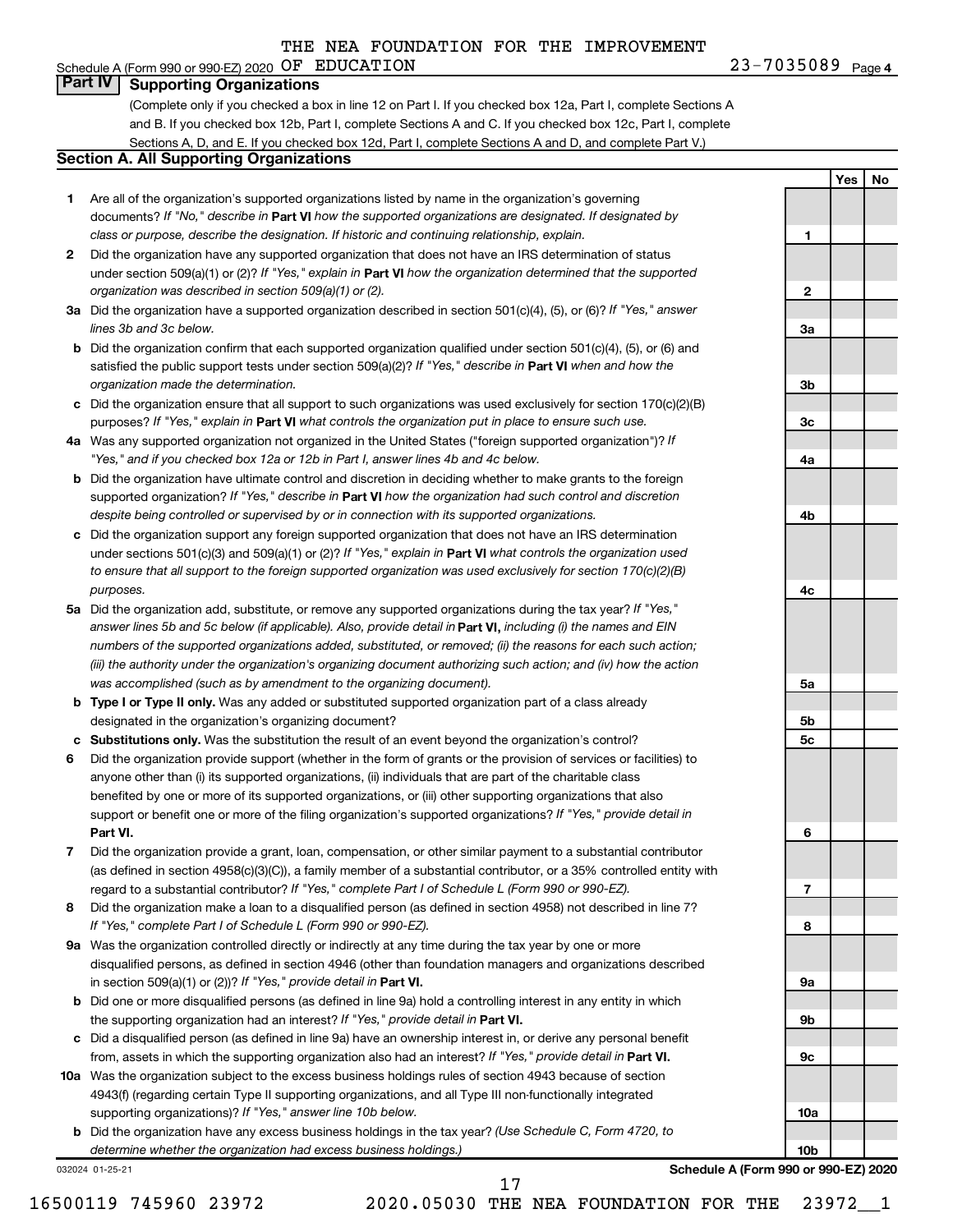**11** Has the organization accepted a gift or contribution from any of the following persons? **a** A person who directly or indirectly controls, either alone or together with persons described in lines 11b and **b** A family member of a person described in line 11a above? **c** *If "Yes" to line 11a, 11b, or 11c, provide* A 35% controlled entity of a person described in line 11a or 11b above? **Part VI. 11c** detail in Part VI. 11c below, the governing body of a supported organization? **Part IV Supporting Organizations** *(continued)* **Section B. Type I Supporting Organizations**

**1** Did the governing body, members of the governing body, officers acting in their official capacity, or membership of one or directors, or trustees at all times during the tax year? If "No," describe in Part VI how the supported organization(s) *effectively operated, supervised, or controlled the organization's activities. If the organization had more than one supported organization, describe how the powers to appoint and/or remove officers, directors, or trustees were allocated among the supported organizations and what conditions or restrictions, if any, applied to such powers during the tax year.* more supported organizations have the power to regularly appoint or elect at least a majority of the organization's officers,

**2** Did the organization operate for the benefit of any supported organization other than the supported **Part VI**  *how providing such benefit carried out the purposes of the supported organization(s) that operated,* organization(s) that operated, supervised, or controlled the supporting organization? If "Yes," explain in *supervised, or controlled the supporting organization.*

|                                                                                                                      |  | No |
|----------------------------------------------------------------------------------------------------------------------|--|----|
| Were a majority of the organization's directors or trustees during the tax year also a majority of the directors     |  |    |
| or trustees of each of the organization's supported organization(s)? If "No," describe in <b>Part VI</b> how control |  |    |
| or management of the supporting organization was vested in the same persons that controlled or managed               |  |    |
| the supported organization(s).                                                                                       |  |    |

|   | <u>security of the capperting organizations</u>                                                                        |  |
|---|------------------------------------------------------------------------------------------------------------------------|--|
|   |                                                                                                                        |  |
|   | Did the organization provide to each of its supported organizations, by the last day of the fifth month of the         |  |
|   | organization's tax year, (i) a written notice describing the type and amount of support provided during the prior tax  |  |
|   | year, (ii) a copy of the Form 990 that was most recently filed as of the date of notification, and (iii) copies of the |  |
|   | organization's governing documents in effect on the date of notification, to the extent not previously provided?       |  |
| 2 | Were any of the organization's officers, directors, or trustees either (i) appointed or elected by the supported       |  |
|   |                                                                                                                        |  |

|   | organization(s) or (ii) serving on the governing body of a supported organization? If "No," explain in Part VI how |   |  |
|---|--------------------------------------------------------------------------------------------------------------------|---|--|
|   | the organization maintained a close and continuous working relationship with the supported organization(s).        |   |  |
| з | By reason of the relationship described in line 2, above, did the organization's supported organizations have a    |   |  |
|   | significant voice in the organization's investment policies and in directing the use of the organization's         |   |  |
|   | income or assets at all times during the tax year? If "Yes," describe in Part VI the role the organization's       |   |  |
|   | supported organizations played in this regard.                                                                     | 3 |  |

#### **Section E. Type III Functionally Integrated Supporting Organizations**

- **1** Check the box next to the method that the organization used to satisfy the Integral Part Test during the yealsee instructions).
- **a The organization satisfied the Activities Test. Complete line 2 below.**
- **b** The organization is the parent of each of its supported organizations. Complete line 3 below.  $\Box$
- **c** The organization supported a governmental entity. Describe in Part VI how you supported a governmental entity (see instructions).  $\Box$
- **2 Answer lines 2a and 2b below. Yes No** Activities Test.

**Section C. Type II Supporting Organizations**

**Section D. All Type III Supporting Organizations**

- **a** Did substantially all of the organization's activities during the tax year directly further the exempt purposes of the supported organization(s) to which the organization was responsive? If "Yes," then in Part VI identify **those supported organizations and explain**  *how these activities directly furthered their exempt purposes, how the organization was responsive to those supported organizations, and how the organization determined that these activities constituted substantially all of its activities.*
- **b** Did the activities described in line 2a, above, constitute activities that, but for the organization's involvement, **Part VI**  *the reasons for the organization's position that its supported organization(s) would have engaged in* one or more of the organization's supported organization(s) would have been engaged in? If "Yes," explain in *these activities but for the organization's involvement.*
- 3 Parent of Supported Organizations. Answer lines 3a and 3b below.
- **a** Did the organization have the power to regularly appoint or elect a majority of the officers, directors, or trustees of each of the supported organizations? If "Yes" or "No" provide details in Part VI.
- **b** Did the organization exercise a substantial degree of direction over the policies, programs, and activities of each of its supported organizations? If "Yes," describe in Part VI the role played by the organization in this regard.

032025 01-25-21

**Schedule A (Form 990 or 990-EZ) 2020**

**2a**

**2b**

**3a**

**3b**

16500119 745960 23972 2020.05030 THE NEA FOUNDATION FOR THE 23972\_\_1 18

# **Yes No 11a 11b**

**1**

**2**

**Yes No**

**Yes No**

|                                                   |  |  | THE NEA FOUNDATION FOR THE IMPROVEMENT |                       |  |
|---------------------------------------------------|--|--|----------------------------------------|-----------------------|--|
| Schedule A (Form 990 or 990-EZ) 2020 OF EDUCATION |  |  |                                        | $23 - 7035089$ Page 5 |  |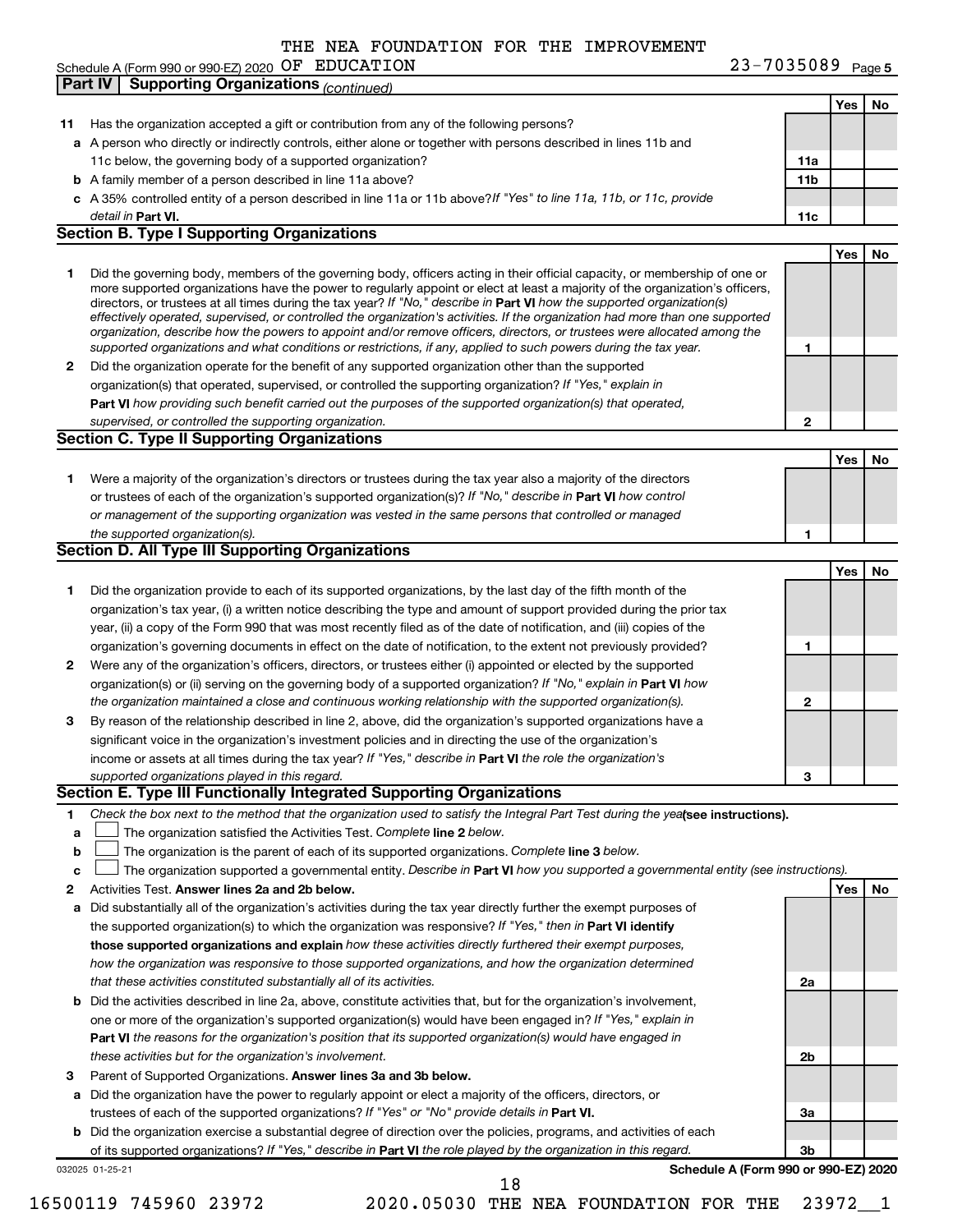|  |  |  |  | $23 - 7035089$ Page 6 |
|--|--|--|--|-----------------------|
|--|--|--|--|-----------------------|

1 **Letter See instructions.** Check here if the organization satisfied the Integral Part Test as a qualifying trust on Nov. 20, 1970 (*explain in* Part **VI**). See instructions. **Section A - Adjusted Net Income 1 2 3 4 5 6 7 8 1 2 3 4 5 6 7 Adjusted Net Income** (subtract lines 5, 6, and 7 from line 4) **8 8 Section B - Minimum Asset Amount 1 2 3 4 5 6 7 8 a** Average monthly value of securities **b** Average monthly cash balances **c** Fair market value of other non-exempt-use assets **d Total**  (add lines 1a, 1b, and 1c) **e Discount** claimed for blockage or other factors **1a 1b 1c 1d 2 3 4 5 6 7 8** (explain in detail in Part VI): **Minimum Asset Amount**  (add line 7 to line 6) **Section C - Distributable Amount 1 2 3 4 5 6 1 2 3 4 5 6** Distributable Amount. Subtract line 5 from line 4, unless subject to Schedule A (Form 990 or 990-EZ) 2020  $OF$   $EDUCATION$   $23-7035089$   $Page$ All other Type III non-functionally integrated supporting organizations must complete Sections A through E. (B) Current Year (A) Prior Year Net short-term capital gain Recoveries of prior-year distributions Other gross income (see instructions) Add lines 1 through 3. Depreciation and depletion Portion of operating expenses paid or incurred for production or collection of gross income or for management, conservation, or maintenance of property held for production of income (see instructions) Other expenses (see instructions) (B) Current Year  $(A)$  Prior Year  $\left\{\n\begin{array}{ccc}\n\end{array}\n\right\}$  (optional) Aggregate fair market value of all non-exempt-use assets (see instructions for short tax year or assets held for part of year): Acquisition indebtedness applicable to non-exempt-use assets Subtract line 2 from line 1d. Cash deemed held for exempt use. Enter 0.015 of line 3 (for greater amount, see instructions). Net value of non-exempt-use assets (subtract line 4 from line 3) Multiply line 5 by 0.035. Recoveries of prior-year distributions Current Year Adjusted net income for prior year (from Section A, line 8, column A) Enter 0.85 of line 1. Minimum asset amount for prior year (from Section B, line 8, column A) Enter greater of line 2 or line 3. Income tax imposed in prior year emergency temporary reduction (see instructions). **Part V Type III Non-Functionally Integrated 509(a)(3) Supporting Organizations** 

**7** Check here if the current year is the organization's first as a non-functionally integrated Type III supporting organization (see † instructions).

**Schedule A (Form 990 or 990-EZ) 2020**

032026 01-25-21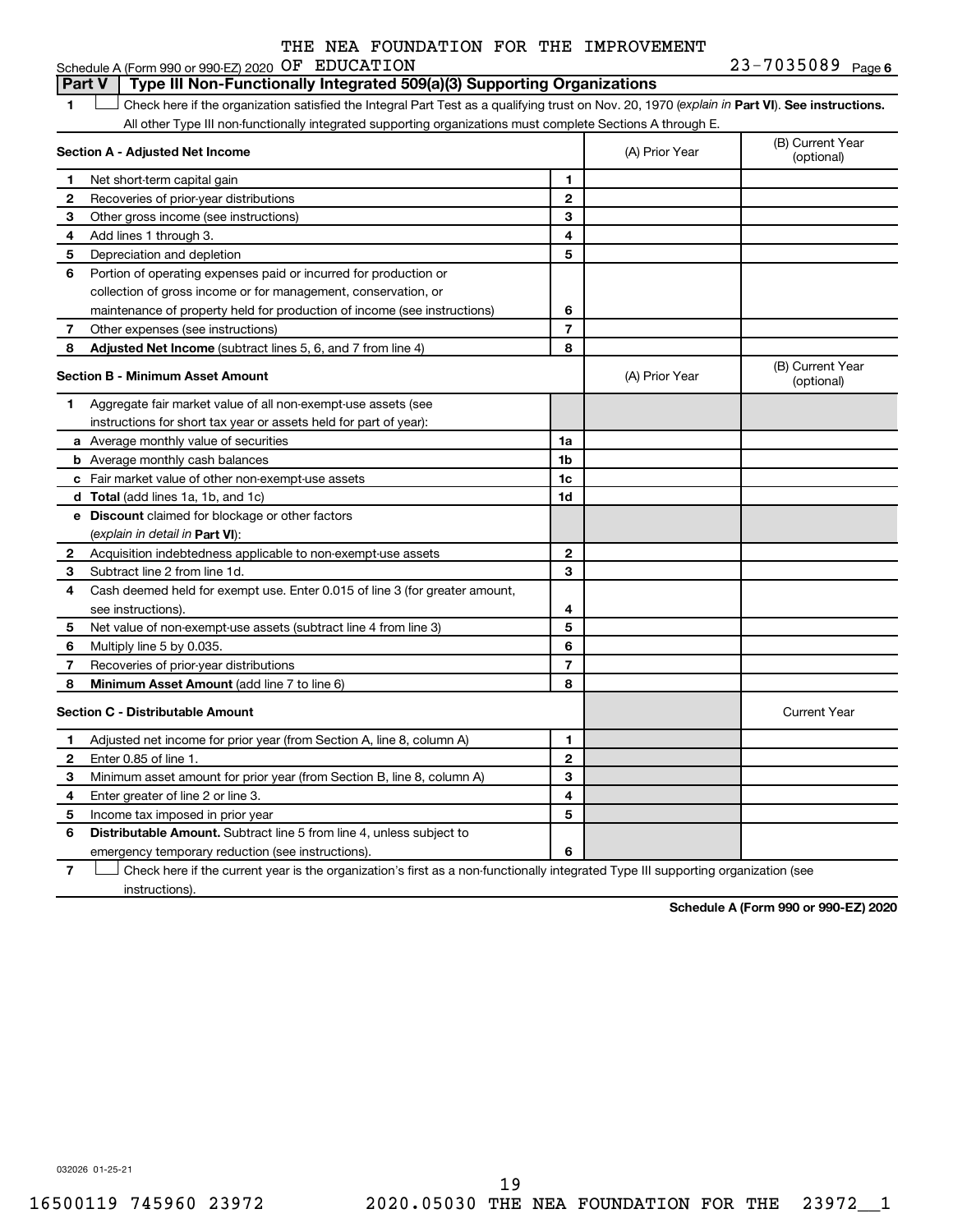|               | Schedule A (Form 990 or 990-EZ) 2020 OF EDUCATION                                          |                                                                                       |                                               |    | $23 - 7035089$ Page 7                            |  |  |  |  |
|---------------|--------------------------------------------------------------------------------------------|---------------------------------------------------------------------------------------|-----------------------------------------------|----|--------------------------------------------------|--|--|--|--|
| <b>Part V</b> | Type III Non-Functionally Integrated 509(a)(3) Supporting Organizations (continued)        |                                                                                       |                                               |    |                                                  |  |  |  |  |
|               | <b>Section D - Distributions</b>                                                           |                                                                                       |                                               |    | <b>Current Year</b>                              |  |  |  |  |
| 1             | Amounts paid to supported organizations to accomplish exempt purposes                      |                                                                                       |                                               | 1  |                                                  |  |  |  |  |
| 2             | Amounts paid to perform activity that directly furthers exempt purposes of supported       |                                                                                       |                                               |    |                                                  |  |  |  |  |
|               | organizations, in excess of income from activity                                           |                                                                                       | 2                                             |    |                                                  |  |  |  |  |
| 3             |                                                                                            | Administrative expenses paid to accomplish exempt purposes of supported organizations |                                               |    |                                                  |  |  |  |  |
| 4             | Amounts paid to acquire exempt-use assets                                                  |                                                                                       |                                               | 4  |                                                  |  |  |  |  |
| 5             | Qualified set-aside amounts (prior IRS approval required - provide details in Part VI)     |                                                                                       |                                               | 5  |                                                  |  |  |  |  |
| 6             | Other distributions (describe in Part VI). See instructions.                               |                                                                                       |                                               | 6  |                                                  |  |  |  |  |
| 7             | Total annual distributions. Add lines 1 through 6.                                         |                                                                                       |                                               | 7  |                                                  |  |  |  |  |
| 8             | Distributions to attentive supported organizations to which the organization is responsive |                                                                                       |                                               |    |                                                  |  |  |  |  |
|               | (provide details in Part VI). See instructions.                                            |                                                                                       |                                               | 8  |                                                  |  |  |  |  |
| 9             | Distributable amount for 2020 from Section C, line 6                                       |                                                                                       |                                               | 9  |                                                  |  |  |  |  |
| 10            | Line 8 amount divided by line 9 amount                                                     |                                                                                       |                                               | 10 |                                                  |  |  |  |  |
|               | <b>Section E - Distribution Allocations (see instructions)</b>                             | (i)<br><b>Excess Distributions</b>                                                    | (ii)<br><b>Underdistributions</b><br>Pre-2020 |    | (iii)<br><b>Distributable</b><br>Amount for 2020 |  |  |  |  |
| 1             | Distributable amount for 2020 from Section C, line 6                                       |                                                                                       |                                               |    |                                                  |  |  |  |  |
| 2             | Underdistributions, if any, for years prior to 2020 (reason-                               |                                                                                       |                                               |    |                                                  |  |  |  |  |
|               | able cause required - explain in Part VI). See instructions.                               |                                                                                       |                                               |    |                                                  |  |  |  |  |
| 3             | Excess distributions carryover, if any, to 2020                                            |                                                                                       |                                               |    |                                                  |  |  |  |  |
|               | a From 2015                                                                                |                                                                                       |                                               |    |                                                  |  |  |  |  |
|               | <b>b</b> From 2016                                                                         |                                                                                       |                                               |    |                                                  |  |  |  |  |
|               | c From 2017                                                                                |                                                                                       |                                               |    |                                                  |  |  |  |  |
|               | <b>d</b> From 2018                                                                         |                                                                                       |                                               |    |                                                  |  |  |  |  |
|               | e From 2019                                                                                |                                                                                       |                                               |    |                                                  |  |  |  |  |
|               | f Total of lines 3a through 3e                                                             |                                                                                       |                                               |    |                                                  |  |  |  |  |
|               | g Applied to underdistributions of prior years                                             |                                                                                       |                                               |    |                                                  |  |  |  |  |
|               | h Applied to 2020 distributable amount                                                     |                                                                                       |                                               |    |                                                  |  |  |  |  |
| Ť.            | Carryover from 2015 not applied (see instructions)                                         |                                                                                       |                                               |    |                                                  |  |  |  |  |
|               | Remainder. Subtract lines 3g, 3h, and 3i from line 3f.                                     |                                                                                       |                                               |    |                                                  |  |  |  |  |
| 4             | Distributions for 2020 from Section D,                                                     |                                                                                       |                                               |    |                                                  |  |  |  |  |
|               | $line 7$ :                                                                                 |                                                                                       |                                               |    |                                                  |  |  |  |  |
|               | a Applied to underdistributions of prior years                                             |                                                                                       |                                               |    |                                                  |  |  |  |  |
|               | <b>b</b> Applied to 2020 distributable amount                                              |                                                                                       |                                               |    |                                                  |  |  |  |  |
|               | c Remainder. Subtract lines 4a and 4b from line 4.                                         |                                                                                       |                                               |    |                                                  |  |  |  |  |
|               | 5 Remaining underdistributions for years prior to 2020, if                                 |                                                                                       |                                               |    |                                                  |  |  |  |  |
|               | any. Subtract lines 3g and 4a from line 2. For result greater                              |                                                                                       |                                               |    |                                                  |  |  |  |  |
|               | than zero, explain in Part VI. See instructions.                                           |                                                                                       |                                               |    |                                                  |  |  |  |  |
| 6             | Remaining underdistributions for 2020. Subtract lines 3h                                   |                                                                                       |                                               |    |                                                  |  |  |  |  |
|               | and 4b from line 1. For result greater than zero, explain in                               |                                                                                       |                                               |    |                                                  |  |  |  |  |
|               | <b>Part VI.</b> See instructions.                                                          |                                                                                       |                                               |    |                                                  |  |  |  |  |
| 7             | Excess distributions carryover to 2021. Add lines 3j                                       |                                                                                       |                                               |    |                                                  |  |  |  |  |
|               | and 4c.                                                                                    |                                                                                       |                                               |    |                                                  |  |  |  |  |
| 8             | Breakdown of line 7:                                                                       |                                                                                       |                                               |    |                                                  |  |  |  |  |
|               | a Excess from 2016                                                                         |                                                                                       |                                               |    |                                                  |  |  |  |  |
|               | <b>b</b> Excess from 2017                                                                  |                                                                                       |                                               |    |                                                  |  |  |  |  |
|               | c Excess from 2018                                                                         |                                                                                       |                                               |    |                                                  |  |  |  |  |
|               | d Excess from 2019                                                                         |                                                                                       |                                               |    |                                                  |  |  |  |  |
|               | e Excess from 2020                                                                         |                                                                                       |                                               |    |                                                  |  |  |  |  |
|               |                                                                                            |                                                                                       |                                               |    |                                                  |  |  |  |  |

**Schedule A (Form 990 or 990-EZ) 2020**

032027 01-25-21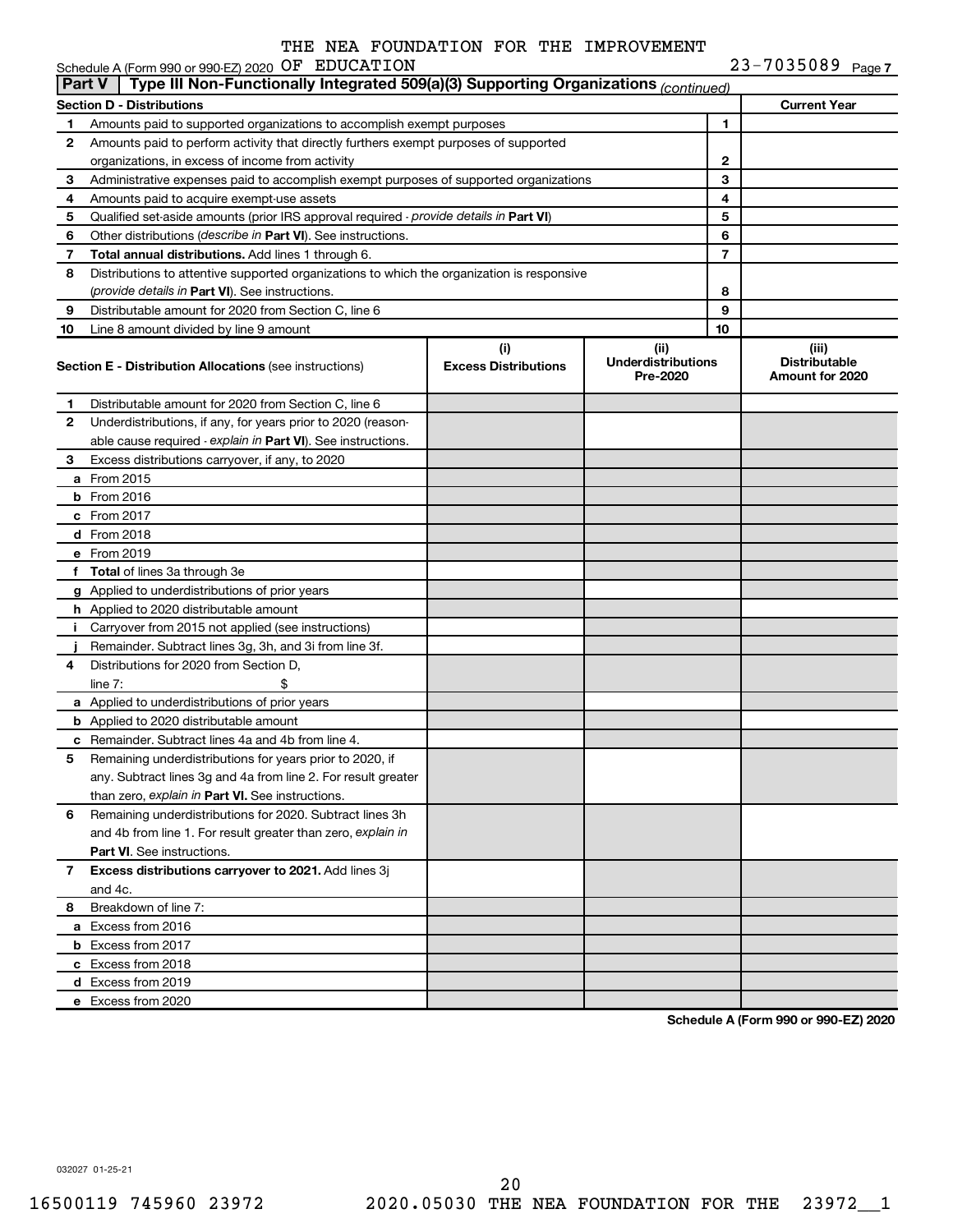|                 | Schedule A (Form 990 or 990 EZ) 2020 OF EDUCATION                                                                                                                                                                                                                                                                                                                                                                                                                                                                                                                                           |  |  |    |  | THE NEA FOUNDATION FOR THE IMPROVEMENT |  | 23-7035089 Page 8                    |  |
|-----------------|---------------------------------------------------------------------------------------------------------------------------------------------------------------------------------------------------------------------------------------------------------------------------------------------------------------------------------------------------------------------------------------------------------------------------------------------------------------------------------------------------------------------------------------------------------------------------------------------|--|--|----|--|----------------------------------------|--|--------------------------------------|--|
| <b>Part VI</b>  | Supplemental Information. Provide the explanations required by Part II, line 10; Part II, line 17a or 17b; Part III, line 12;<br>Part IV, Section A, lines 1, 2, 3b, 3c, 4b, 4c, 5a, 6, 9a, 9b, 9c, 11a, 11b, and 11c; Part IV, Section B, lines 1 and 2; Part IV, Section C,<br>line 1; Part IV, Section D, lines 2 and 3; Part IV, Section E, lines 1c, 2a, 2b, 3a, and 3b; Part V, line 1; Part V, Section B, line 1e; Part V,<br>Section D, lines 5, 6, and 8; and Part V, Section E, lines 2, 5, and 6. Also complete this part for any additional information.<br>(See instructions.) |  |  |    |  |                                        |  |                                      |  |
|                 |                                                                                                                                                                                                                                                                                                                                                                                                                                                                                                                                                                                             |  |  |    |  |                                        |  |                                      |  |
|                 |                                                                                                                                                                                                                                                                                                                                                                                                                                                                                                                                                                                             |  |  |    |  |                                        |  |                                      |  |
|                 |                                                                                                                                                                                                                                                                                                                                                                                                                                                                                                                                                                                             |  |  |    |  |                                        |  |                                      |  |
|                 |                                                                                                                                                                                                                                                                                                                                                                                                                                                                                                                                                                                             |  |  |    |  |                                        |  |                                      |  |
|                 |                                                                                                                                                                                                                                                                                                                                                                                                                                                                                                                                                                                             |  |  |    |  |                                        |  |                                      |  |
|                 |                                                                                                                                                                                                                                                                                                                                                                                                                                                                                                                                                                                             |  |  |    |  |                                        |  |                                      |  |
|                 |                                                                                                                                                                                                                                                                                                                                                                                                                                                                                                                                                                                             |  |  |    |  |                                        |  |                                      |  |
|                 |                                                                                                                                                                                                                                                                                                                                                                                                                                                                                                                                                                                             |  |  |    |  |                                        |  |                                      |  |
|                 |                                                                                                                                                                                                                                                                                                                                                                                                                                                                                                                                                                                             |  |  |    |  |                                        |  |                                      |  |
|                 |                                                                                                                                                                                                                                                                                                                                                                                                                                                                                                                                                                                             |  |  |    |  |                                        |  |                                      |  |
|                 |                                                                                                                                                                                                                                                                                                                                                                                                                                                                                                                                                                                             |  |  |    |  |                                        |  |                                      |  |
|                 |                                                                                                                                                                                                                                                                                                                                                                                                                                                                                                                                                                                             |  |  |    |  |                                        |  |                                      |  |
|                 |                                                                                                                                                                                                                                                                                                                                                                                                                                                                                                                                                                                             |  |  |    |  |                                        |  |                                      |  |
|                 |                                                                                                                                                                                                                                                                                                                                                                                                                                                                                                                                                                                             |  |  |    |  |                                        |  |                                      |  |
|                 |                                                                                                                                                                                                                                                                                                                                                                                                                                                                                                                                                                                             |  |  |    |  |                                        |  |                                      |  |
|                 |                                                                                                                                                                                                                                                                                                                                                                                                                                                                                                                                                                                             |  |  |    |  |                                        |  |                                      |  |
|                 |                                                                                                                                                                                                                                                                                                                                                                                                                                                                                                                                                                                             |  |  |    |  |                                        |  |                                      |  |
|                 |                                                                                                                                                                                                                                                                                                                                                                                                                                                                                                                                                                                             |  |  |    |  |                                        |  |                                      |  |
|                 |                                                                                                                                                                                                                                                                                                                                                                                                                                                                                                                                                                                             |  |  |    |  |                                        |  |                                      |  |
|                 |                                                                                                                                                                                                                                                                                                                                                                                                                                                                                                                                                                                             |  |  |    |  |                                        |  |                                      |  |
|                 |                                                                                                                                                                                                                                                                                                                                                                                                                                                                                                                                                                                             |  |  |    |  |                                        |  |                                      |  |
|                 |                                                                                                                                                                                                                                                                                                                                                                                                                                                                                                                                                                                             |  |  |    |  |                                        |  |                                      |  |
|                 |                                                                                                                                                                                                                                                                                                                                                                                                                                                                                                                                                                                             |  |  |    |  |                                        |  |                                      |  |
|                 |                                                                                                                                                                                                                                                                                                                                                                                                                                                                                                                                                                                             |  |  |    |  |                                        |  |                                      |  |
|                 |                                                                                                                                                                                                                                                                                                                                                                                                                                                                                                                                                                                             |  |  |    |  |                                        |  |                                      |  |
|                 |                                                                                                                                                                                                                                                                                                                                                                                                                                                                                                                                                                                             |  |  |    |  |                                        |  |                                      |  |
| 032028 01-25-21 |                                                                                                                                                                                                                                                                                                                                                                                                                                                                                                                                                                                             |  |  | 21 |  |                                        |  | Schedule A (Form 990 or 990-EZ) 2020 |  |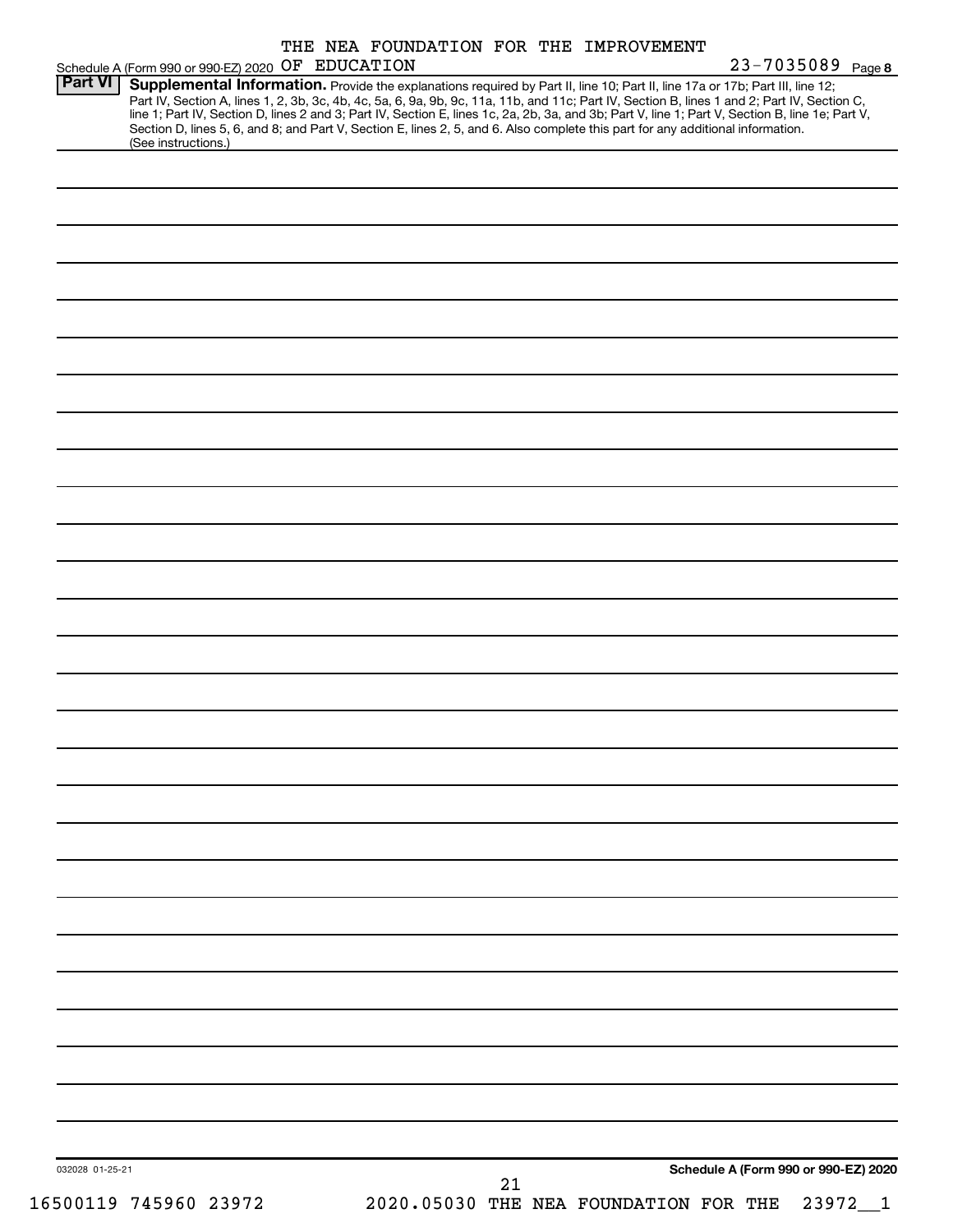Department of the Treasury Internal Revenue Service **(Form 990, 990-EZ,**

Name of the organization

\*\* PUBLIC DISCLOSURE COPY \*\*

# **Schedule B Schedule of Contributors**

**or 990-PF) | Attach to Form 990, Form 990-EZ, or Form 990-PF. | Go to www.irs.gov/Form990 for the latest information.** OMB No. 1545-0047

**2020**

**Employer identification number**

OF EDUCATION 23-7035089

| Organization type (check one): |
|--------------------------------|
|                                |

| Filers of:         | Section:                                                                    |
|--------------------|-----------------------------------------------------------------------------|
| Form 990 or 990-EZ | $\lfloor x \rfloor$ 501(c)( 3) (enter number) organization                  |
|                    | $4947(a)(1)$ nonexempt charitable trust not treated as a private foundation |
|                    | 527 political organization                                                  |
| Form 990-PF        | 501(c)(3) exempt private foundation                                         |
|                    | 4947(a)(1) nonexempt charitable trust treated as a private foundation       |
|                    | 501(c)(3) taxable private foundation                                        |

THE NEA FOUNDATION FOR THE IMPROVEMENT

Check if your organization is covered by the General Rule or a Special Rule.

**Note:**  Only a section 501(c)(7), (8), or (10) organization can check boxes for both the General Rule and a Special Rule. See instructions.

#### **General Rule**

 $\Box$ 

 $\Box$ 

For an organization filing Form 990, 990-EZ, or 990-PF that received, during the year, contributions totaling \$5,000 or more (in money or property) from any one contributor. Complete Parts I and II. See instructions for determining a contributor's total contributions.

#### **Special Rules**

any one contributor, during the year, total contributions of the greater of (1) \$5,000; or (2) 2% of the amount on (i) Form 990, Part VIII, line 1h;  $\boxed{\text{X}}$  For an organization described in section 501(c)(3) filing Form 990 or 990-EZ that met the 33 1/3% support test of the regulations under sections 509(a)(1) and 170(b)(1)(A)(vi), that checked Schedule A (Form 990 or 990-EZ), Part II, line 13, 16a, or 16b, and that received from or (ii) Form 990-EZ, line 1. Complete Parts I and II.

For an organization described in section 501(c)(7), (8), or (10) filing Form 990 or 990-EZ that received from any one contributor, during the year, total contributions of more than \$1,000 exclusively for religious, charitable, scientific, literary, or educational purposes, or for the prevention of cruelty to children or animals. Complete Parts I (entering "N/A" in column (b) instead of the contributor name and address), II, and III.  $\Box$ 

purpose. Don't complete any of the parts unless the General Rule applies to this organization because it received nonexclusively year, contributions exclusively for religious, charitable, etc., purposes, but no such contributions totaled more than \$1,000. If this box is checked, enter here the total contributions that were received during the year for an exclusively religious, charitable, etc., For an organization described in section 501(c)(7), (8), or (10) filing Form 990 or 990-EZ that received from any one contributor, during the religious, charitable, etc., contributions totaling \$5,000 or more during the year  $\ldots$  $\ldots$  $\ldots$  $\ldots$  $\ldots$  $\ldots$ 

**Caution:**  An organization that isn't covered by the General Rule and/or the Special Rules doesn't file Schedule B (Form 990, 990-EZ, or 990-PF),  **must** but it answer "No" on Part IV, line 2, of its Form 990; or check the box on line H of its Form 990-EZ or on its Form 990-PF, Part I, line 2, to certify that it doesn't meet the filing requirements of Schedule B (Form 990, 990-EZ, or 990-PF).

**For Paperwork Reduction Act Notice, see the instructions for Form 990, 990-EZ, or 990-PF. Schedule B (Form 990, 990-EZ, or 990-PF) (2020)** LHA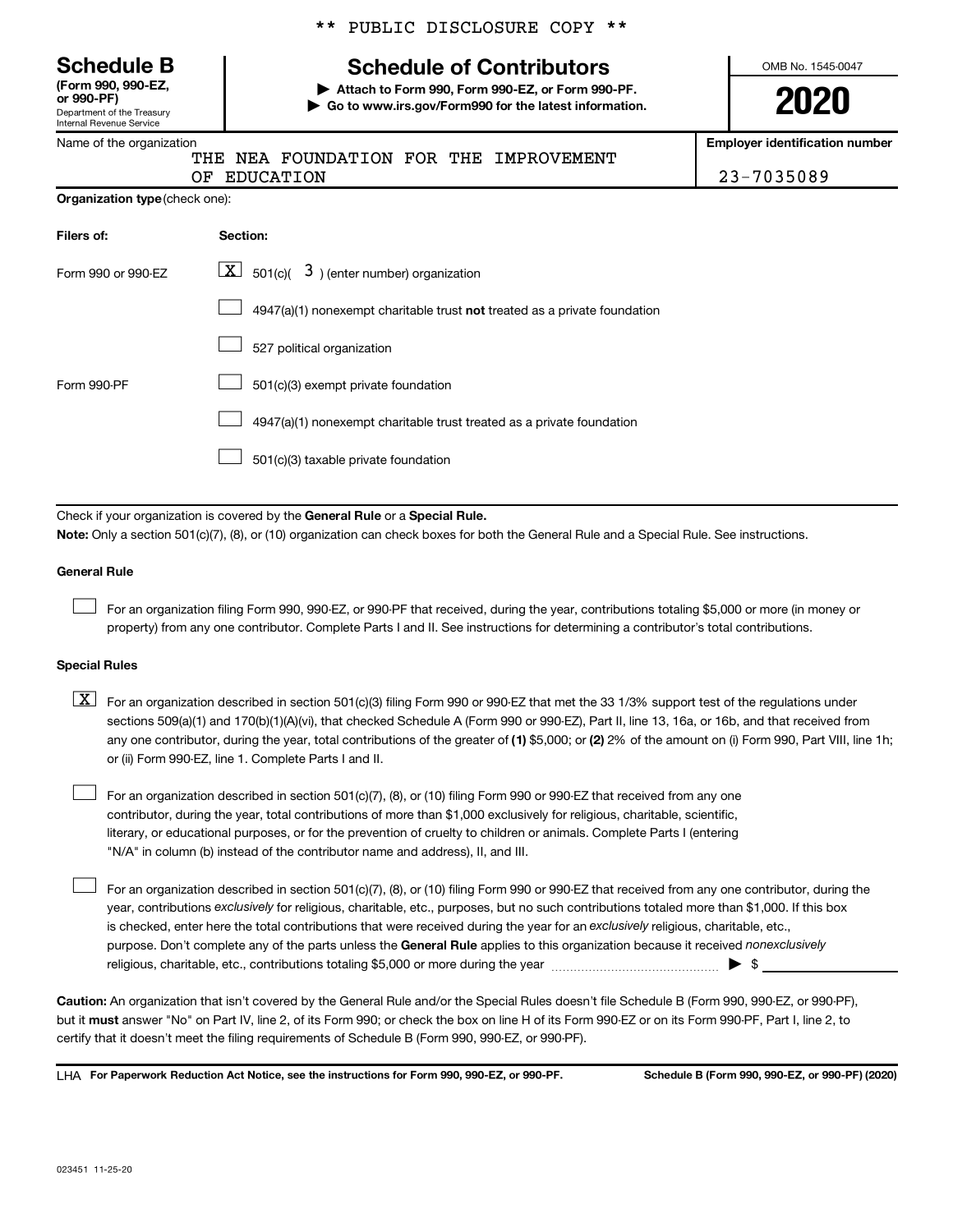#### Schedule B (Form 990, 990-EZ, or 990-PF) (2020)

Name of organization

THE NEA FOUNDATION FOR THE IMPROVEMENT OF EDUCATION 23-7035089

**Employer identification number**

| Part I               | <b>Contributors</b> (see instructions). Use duplicate copies of Part I if additional space is needed. |                                   |                                                                                                                                          |
|----------------------|-------------------------------------------------------------------------------------------------------|-----------------------------------|------------------------------------------------------------------------------------------------------------------------------------------|
| (a)<br>No.           | (b)<br>Name, address, and ZIP + 4                                                                     | (c)<br><b>Total contributions</b> | (d)<br>Type of contribution                                                                                                              |
| 1                    |                                                                                                       | 100,000.<br>\$                    | $\mathbf{X}$<br>Person<br>Payroll<br>Noncash<br>(Complete Part II for<br>noncash contributions.)                                         |
| (a)<br>No.           | (b)<br>Name, address, and ZIP + 4                                                                     | (c)<br><b>Total contributions</b> | (d)<br>Type of contribution                                                                                                              |
| 2                    |                                                                                                       | 90,605.<br>\$                     | $\overline{\mathbf{X}}$<br>Person<br>Payroll<br>Noncash<br>(Complete Part II for<br>noncash contributions.)                              |
| (a)<br>No.           | (b)<br>Name, address, and ZIP + 4                                                                     | (c)<br><b>Total contributions</b> | (d)<br>Type of contribution                                                                                                              |
| 3                    |                                                                                                       | 60,000.<br>\$                     | $\overline{\mathbf{X}}$<br>Person<br>Payroll<br>Noncash<br>(Complete Part II for<br>noncash contributions.)                              |
| (a)<br>No.           | (b)<br>Name, address, and ZIP + 4                                                                     | (c)<br><b>Total contributions</b> | (d)<br>Type of contribution                                                                                                              |
| 4                    |                                                                                                       | 55,000.<br>\$                     | $\overline{\mathbf{X}}$<br>Person<br>Payroll<br>Noncash<br>(Complete Part II for<br>noncash contributions.)                              |
| (a)<br>No.           | (b)<br>Name, address, and ZIP + 4                                                                     | (c)<br><b>Total contributions</b> | (d)<br>Type of contribution                                                                                                              |
|                      |                                                                                                       |                                   |                                                                                                                                          |
| 5                    |                                                                                                       | 50,000.<br>\$                     | $\overline{\text{X}}$<br>Person<br>Payroll<br>Noncash<br>(Complete Part II for<br>noncash contributions.)                                |
| (a)<br>No.           | (b)<br>Name, address, and ZIP + 4                                                                     | (c)<br><b>Total contributions</b> | (d)<br>Type of contribution                                                                                                              |
| 6<br>023452 11-25-20 | 23                                                                                                    | 50,000.<br>\$                     | х<br>Person<br>Payroll<br>Noncash<br>(Complete Part II for<br>noncash contributions.)<br>Schedule B (Form 990, 990-EZ, or 990-PF) (2020) |

**2**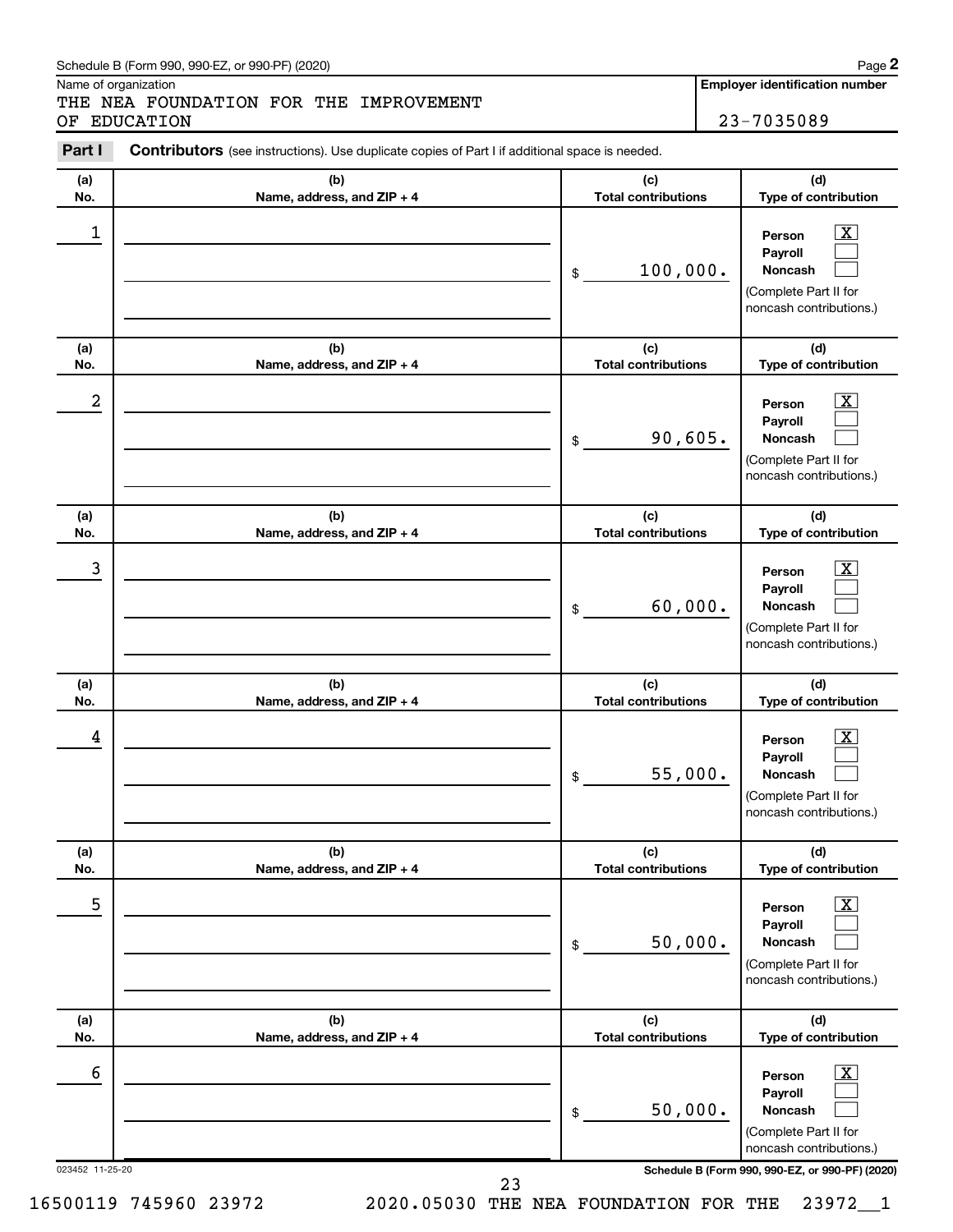| Part II                      | Noncash Property (see instructions). Use duplicate copies of Part II if additional space is needed. |                                                 |                      |
|------------------------------|-----------------------------------------------------------------------------------------------------|-------------------------------------------------|----------------------|
| (a)<br>No.<br>from<br>Part I | (b)<br>Description of noncash property given                                                        | (c)<br>FMV (or estimate)<br>(See instructions.) | (d)<br>Date received |
|                              |                                                                                                     | \$                                              |                      |
| (a)<br>No.<br>from<br>Part I | (b)<br>Description of noncash property given                                                        | (c)<br>FMV (or estimate)<br>(See instructions.) | (d)<br>Date received |
|                              |                                                                                                     | \$                                              |                      |
| (a)<br>No.<br>from<br>Part I | (b)<br>Description of noncash property given                                                        | (c)<br>FMV (or estimate)<br>(See instructions.) | (d)<br>Date received |
|                              |                                                                                                     | \$                                              |                      |
| (a)<br>No.<br>from<br>Part I | (b)<br>Description of noncash property given                                                        | (c)<br>FMV (or estimate)<br>(See instructions.) | (d)<br>Date received |
|                              |                                                                                                     | \$                                              |                      |
| (a)<br>No.<br>from<br>Part I | (b)<br>Description of noncash property given                                                        | (c)<br>FMV (or estimate)<br>(See instructions.) | (d)<br>Date received |
|                              |                                                                                                     | \$                                              |                      |
| (a)<br>No.<br>from<br>Part I | (b)<br>Description of noncash property given                                                        | (c)<br>FMV (or estimate)<br>(See instructions.) | (d)<br>Date received |
|                              |                                                                                                     | \$                                              |                      |

Name of organization

THE NEA FOUNDATION FOR THE IMPROVEMENT

**Employer identification number**

**3**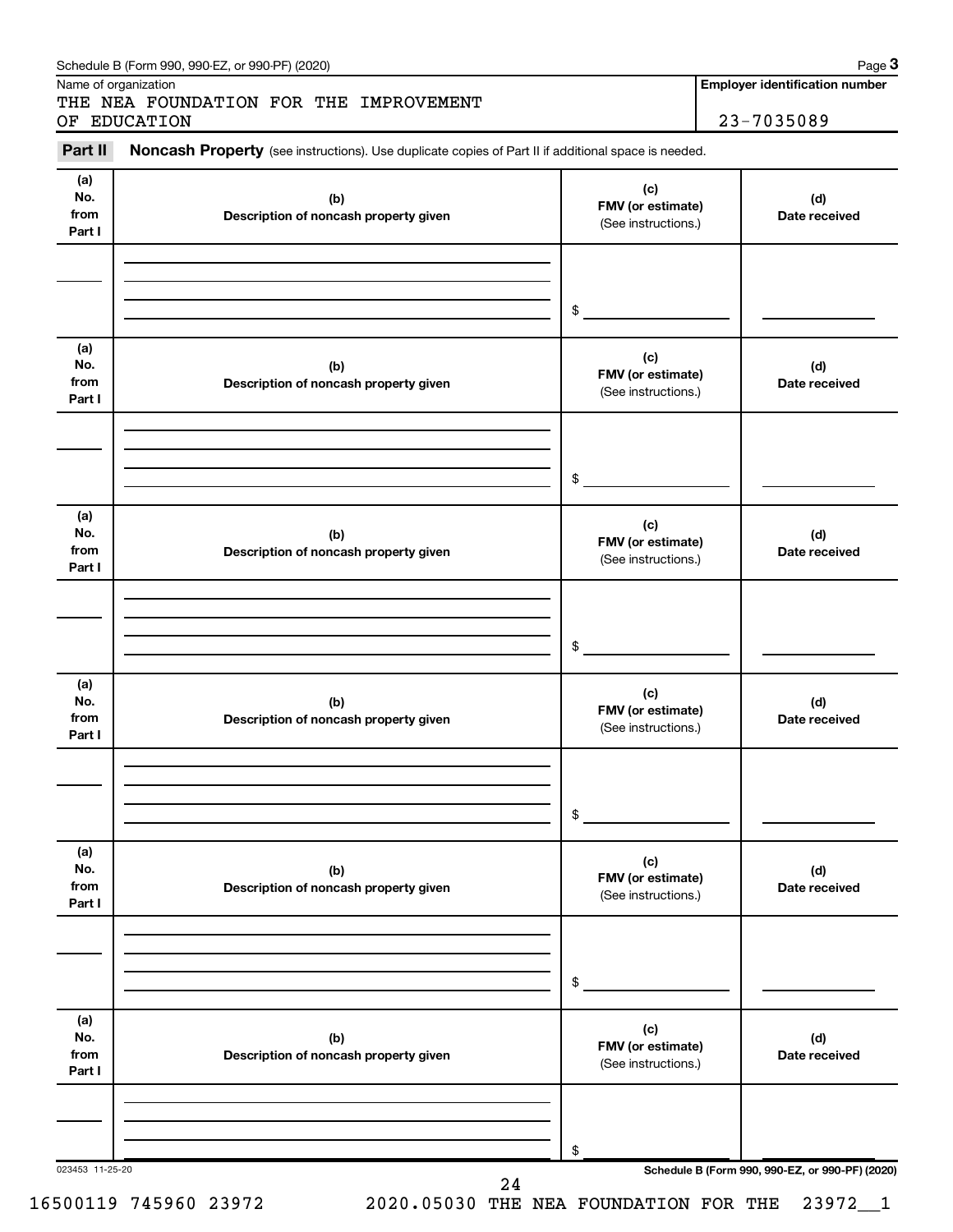|                           | Schedule B (Form 990, 990-EZ, or 990-PF) (2020)                                                                                                                                                                                                                              |                      | Page 4                                          |
|---------------------------|------------------------------------------------------------------------------------------------------------------------------------------------------------------------------------------------------------------------------------------------------------------------------|----------------------|-------------------------------------------------|
|                           | Name of organization                                                                                                                                                                                                                                                         |                      | <b>Employer identification number</b>           |
|                           | THE NEA FOUNDATION FOR THE IMPROVEMENT                                                                                                                                                                                                                                       |                      |                                                 |
|                           | OF EDUCATION                                                                                                                                                                                                                                                                 |                      | 23-7035089                                      |
| Part III                  | Exclusively religious, charitable, etc., contributions to organizations described in section 501(c)(7), (8), or (10) that total more than \$1,000 for the year<br>from any one contributor. Complete columns (a) through (e) and the following line entry. For organizations |                      |                                                 |
|                           | completing Part III, enter the total of exclusively religious, charitable, etc., contributions of \$1,000 or less for the year. (Enter this info. once.)                                                                                                                     |                      |                                                 |
| (a) No.                   | Use duplicate copies of Part III if additional space is needed.                                                                                                                                                                                                              |                      |                                                 |
| from<br>Part I            | (b) Purpose of gift                                                                                                                                                                                                                                                          | (c) Use of gift      | (d) Description of how gift is held             |
|                           |                                                                                                                                                                                                                                                                              |                      |                                                 |
|                           |                                                                                                                                                                                                                                                                              |                      |                                                 |
|                           |                                                                                                                                                                                                                                                                              |                      |                                                 |
|                           |                                                                                                                                                                                                                                                                              |                      |                                                 |
|                           |                                                                                                                                                                                                                                                                              | (e) Transfer of gift |                                                 |
|                           |                                                                                                                                                                                                                                                                              |                      |                                                 |
|                           | Transferee's name, address, and ZIP + 4                                                                                                                                                                                                                                      |                      | Relationship of transferor to transferee        |
|                           |                                                                                                                                                                                                                                                                              |                      |                                                 |
|                           |                                                                                                                                                                                                                                                                              |                      |                                                 |
|                           |                                                                                                                                                                                                                                                                              |                      |                                                 |
| (a) No.<br>from           |                                                                                                                                                                                                                                                                              |                      |                                                 |
| Part I                    | (b) Purpose of gift                                                                                                                                                                                                                                                          | (c) Use of gift      | (d) Description of how gift is held             |
|                           |                                                                                                                                                                                                                                                                              |                      |                                                 |
|                           |                                                                                                                                                                                                                                                                              |                      |                                                 |
|                           |                                                                                                                                                                                                                                                                              |                      |                                                 |
|                           |                                                                                                                                                                                                                                                                              | (e) Transfer of gift |                                                 |
|                           |                                                                                                                                                                                                                                                                              |                      |                                                 |
|                           | Transferee's name, address, and ZIP + 4                                                                                                                                                                                                                                      |                      | Relationship of transferor to transferee        |
|                           |                                                                                                                                                                                                                                                                              |                      |                                                 |
|                           |                                                                                                                                                                                                                                                                              |                      |                                                 |
|                           |                                                                                                                                                                                                                                                                              |                      |                                                 |
| (a) No.                   |                                                                                                                                                                                                                                                                              |                      |                                                 |
| from<br>Part I            | (b) Purpose of gift                                                                                                                                                                                                                                                          | (c) Use of gift      | (d) Description of how gift is held             |
|                           |                                                                                                                                                                                                                                                                              |                      |                                                 |
|                           |                                                                                                                                                                                                                                                                              |                      |                                                 |
|                           |                                                                                                                                                                                                                                                                              |                      |                                                 |
|                           |                                                                                                                                                                                                                                                                              |                      |                                                 |
|                           |                                                                                                                                                                                                                                                                              | (e) Transfer of gift |                                                 |
|                           | Transferee's name, address, and ZIP + 4                                                                                                                                                                                                                                      |                      | Relationship of transferor to transferee        |
|                           |                                                                                                                                                                                                                                                                              |                      |                                                 |
|                           |                                                                                                                                                                                                                                                                              |                      |                                                 |
|                           |                                                                                                                                                                                                                                                                              |                      |                                                 |
|                           |                                                                                                                                                                                                                                                                              |                      |                                                 |
| (a) No.<br>from<br>Part I | (b) Purpose of gift                                                                                                                                                                                                                                                          | (c) Use of gift      | (d) Description of how gift is held             |
|                           |                                                                                                                                                                                                                                                                              |                      |                                                 |
|                           |                                                                                                                                                                                                                                                                              |                      |                                                 |
|                           |                                                                                                                                                                                                                                                                              |                      |                                                 |
|                           |                                                                                                                                                                                                                                                                              |                      |                                                 |
|                           |                                                                                                                                                                                                                                                                              | (e) Transfer of gift |                                                 |
|                           |                                                                                                                                                                                                                                                                              |                      |                                                 |
|                           | Transferee's name, address, and ZIP + 4                                                                                                                                                                                                                                      |                      | Relationship of transferor to transferee        |
|                           |                                                                                                                                                                                                                                                                              |                      |                                                 |
|                           |                                                                                                                                                                                                                                                                              |                      |                                                 |
|                           |                                                                                                                                                                                                                                                                              |                      |                                                 |
| 023454 11-25-20           |                                                                                                                                                                                                                                                                              | 25                   | Schedule B (Form 990, 990-EZ, or 990-PF) (2020) |
|                           |                                                                                                                                                                                                                                                                              |                      |                                                 |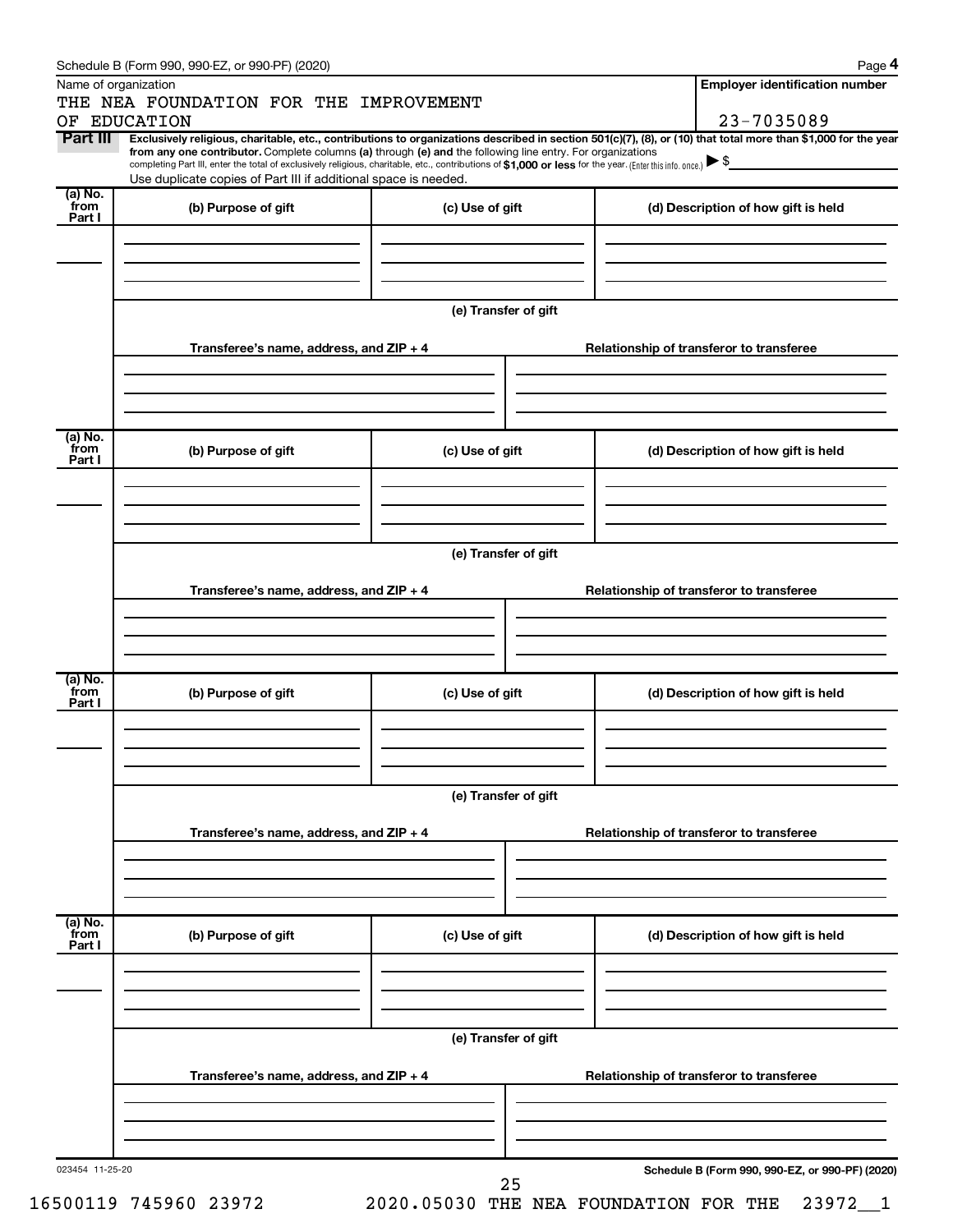|         | <b>SCHEDULE D</b>                                             |                                                                                                                                                                     | <b>Supplemental Financial Statements</b>                                                                                                                                                                                       |      | OMB No. 1545-0047                     |
|---------|---------------------------------------------------------------|---------------------------------------------------------------------------------------------------------------------------------------------------------------------|--------------------------------------------------------------------------------------------------------------------------------------------------------------------------------------------------------------------------------|------|---------------------------------------|
|         | (Form 990)                                                    |                                                                                                                                                                     | Complete if the organization answered "Yes" on Form 990,                                                                                                                                                                       |      |                                       |
|         |                                                               |                                                                                                                                                                     | Part IV, line 6, 7, 8, 9, 10, 11a, 11b, 11c, 11d, 11e, 11f, 12a, or 12b.<br>Attach to Form 990.                                                                                                                                |      | Open to Public                        |
|         | Department of the Treasury<br><b>Internal Revenue Service</b> |                                                                                                                                                                     | Go to www.irs.gov/Form990 for instructions and the latest information.                                                                                                                                                         |      | Inspection                            |
|         | Name of the organization                                      |                                                                                                                                                                     | THE NEA FOUNDATION FOR THE IMPROVEMENT                                                                                                                                                                                         |      | <b>Employer identification number</b> |
|         |                                                               | OF EDUCATION                                                                                                                                                        |                                                                                                                                                                                                                                |      | 23-7035089                            |
|         | Part I                                                        |                                                                                                                                                                     | Organizations Maintaining Donor Advised Funds or Other Similar Funds or Accounts. Complete if the                                                                                                                              |      |                                       |
|         |                                                               | organization answered "Yes" on Form 990, Part IV, line 6.                                                                                                           | (a) Donor advised funds                                                                                                                                                                                                        |      | (b) Funds and other accounts          |
| 1       |                                                               |                                                                                                                                                                     |                                                                                                                                                                                                                                |      |                                       |
| 2       |                                                               | Aggregate value of contributions to (during year)                                                                                                                   |                                                                                                                                                                                                                                |      |                                       |
| 3       |                                                               | Aggregate value of grants from (during year)                                                                                                                        |                                                                                                                                                                                                                                |      |                                       |
| 4       |                                                               |                                                                                                                                                                     |                                                                                                                                                                                                                                |      |                                       |
| 5       |                                                               |                                                                                                                                                                     | Did the organization inform all donors and donor advisors in writing that the assets held in donor advised funds                                                                                                               |      |                                       |
|         |                                                               |                                                                                                                                                                     |                                                                                                                                                                                                                                |      | <b>No</b><br>Yes                      |
| 6       |                                                               |                                                                                                                                                                     | Did the organization inform all grantees, donors, and donor advisors in writing that grant funds can be used only                                                                                                              |      |                                       |
|         |                                                               |                                                                                                                                                                     | for charitable purposes and not for the benefit of the donor or donor advisor, or for any other purpose conferring                                                                                                             |      |                                       |
| Part II | impermissible private benefit?                                |                                                                                                                                                                     |                                                                                                                                                                                                                                |      | Yes<br>No                             |
|         |                                                               |                                                                                                                                                                     | Conservation Easements. Complete if the organization answered "Yes" on Form 990, Part IV, line 7.                                                                                                                              |      |                                       |
| 1       |                                                               | Purpose(s) of conservation easements held by the organization (check all that apply).<br>Preservation of land for public use (for example, recreation or education) | Preservation of a historically important land area                                                                                                                                                                             |      |                                       |
|         |                                                               | Protection of natural habitat                                                                                                                                       | Preservation of a certified historic structure                                                                                                                                                                                 |      |                                       |
|         |                                                               | Preservation of open space                                                                                                                                          |                                                                                                                                                                                                                                |      |                                       |
| 2       |                                                               |                                                                                                                                                                     | Complete lines 2a through 2d if the organization held a qualified conservation contribution in the form of a conservation easement on the last                                                                                 |      |                                       |
|         | day of the tax year.                                          |                                                                                                                                                                     |                                                                                                                                                                                                                                |      | Held at the End of the Tax Year       |
| а       |                                                               |                                                                                                                                                                     |                                                                                                                                                                                                                                | 2a   |                                       |
| b       |                                                               |                                                                                                                                                                     |                                                                                                                                                                                                                                | 2b   |                                       |
| с       |                                                               |                                                                                                                                                                     |                                                                                                                                                                                                                                | 2c   |                                       |
| d       |                                                               |                                                                                                                                                                     | Number of conservation easements included in (c) acquired after 7/25/06, and not on a historic structure                                                                                                                       |      |                                       |
|         |                                                               |                                                                                                                                                                     | listed in the National Register [11] [12] The Mational Register [11] [12] The Mational Register [11] [12] Mational Register [11] [12] Mation Mation Mation Mation Mation Mation Mation Mation Mation Mation Mation Mation Mati | 2d   |                                       |
| 3       |                                                               |                                                                                                                                                                     | Number of conservation easements modified, transferred, released, extinguished, or terminated by the organization during the tax                                                                                               |      |                                       |
| 4       | $year \blacktriangleright$                                    | Number of states where property subject to conservation easement is located $\blacktriangleright$                                                                   |                                                                                                                                                                                                                                |      |                                       |
| 5       |                                                               | Does the organization have a written policy regarding the periodic monitoring, inspection, handling of                                                              |                                                                                                                                                                                                                                |      |                                       |
|         |                                                               |                                                                                                                                                                     |                                                                                                                                                                                                                                |      | <b>No</b><br>Yes                      |
| 6       |                                                               |                                                                                                                                                                     | Staff and volunteer hours devoted to monitoring, inspecting, handling of violations, and enforcing conservation easements during the year                                                                                      |      |                                       |
|         |                                                               |                                                                                                                                                                     |                                                                                                                                                                                                                                |      |                                       |
| 7       |                                                               |                                                                                                                                                                     | Amount of expenses incurred in monitoring, inspecting, handling of violations, and enforcing conservation easements during the year                                                                                            |      |                                       |
|         | $\blacktriangleright$ \$                                      |                                                                                                                                                                     |                                                                                                                                                                                                                                |      |                                       |
| 8       |                                                               |                                                                                                                                                                     | Does each conservation easement reported on line 2(d) above satisfy the requirements of section 170(h)(4)(B)(i)                                                                                                                |      |                                       |
|         |                                                               |                                                                                                                                                                     |                                                                                                                                                                                                                                |      | Yes<br><b>No</b>                      |
| 9       |                                                               |                                                                                                                                                                     | In Part XIII, describe how the organization reports conservation easements in its revenue and expense statement and                                                                                                            |      |                                       |
|         |                                                               | organization's accounting for conservation easements.                                                                                                               | balance sheet, and include, if applicable, the text of the footnote to the organization's financial statements that describes the                                                                                              |      |                                       |
|         | Part III                                                      |                                                                                                                                                                     | Organizations Maintaining Collections of Art, Historical Treasures, or Other Similar Assets.                                                                                                                                   |      |                                       |
|         |                                                               | Complete if the organization answered "Yes" on Form 990, Part IV, line 8.                                                                                           |                                                                                                                                                                                                                                |      |                                       |
|         |                                                               |                                                                                                                                                                     | 1a If the organization elected, as permitted under FASB ASC 958, not to report in its revenue statement and balance sheet works                                                                                                |      |                                       |
|         |                                                               |                                                                                                                                                                     | of art, historical treasures, or other similar assets held for public exhibition, education, or research in furtherance of public                                                                                              |      |                                       |
|         |                                                               |                                                                                                                                                                     | service, provide in Part XIII the text of the footnote to its financial statements that describes these items.                                                                                                                 |      |                                       |
| b       |                                                               |                                                                                                                                                                     | If the organization elected, as permitted under FASB ASC 958, to report in its revenue statement and balance sheet works of                                                                                                    |      |                                       |
|         |                                                               |                                                                                                                                                                     | art, historical treasures, or other similar assets held for public exhibition, education, or research in furtherance of public service,                                                                                        |      |                                       |
|         |                                                               | provide the following amounts relating to these items:                                                                                                              |                                                                                                                                                                                                                                |      |                                       |
|         |                                                               |                                                                                                                                                                     |                                                                                                                                                                                                                                | - \$ | $\frac{1}{2}$                         |
| 2       |                                                               | (ii) Assets included in Form 990, Part X                                                                                                                            | If the organization received or held works of art, historical treasures, or other similar assets for financial gain, provide                                                                                                   |      |                                       |
|         |                                                               | the following amounts required to be reported under FASB ASC 958 relating to these items:                                                                           |                                                                                                                                                                                                                                |      |                                       |
| а       |                                                               |                                                                                                                                                                     |                                                                                                                                                                                                                                | - \$ |                                       |
|         |                                                               |                                                                                                                                                                     | b Assets included in Form 990, Part X [[CONDITED INTERNATION IN ASSETS INCLUDED IN A SSET STATE IN A SET STATES                                                                                                                | \$   |                                       |
|         |                                                               | LHA For Paperwork Reduction Act Notice, see the Instructions for Form 990.                                                                                          |                                                                                                                                                                                                                                |      | Schedule D (Form 990) 2020            |
|         | 032051 12-01-20                                               |                                                                                                                                                                     |                                                                                                                                                                                                                                |      |                                       |
|         |                                                               |                                                                                                                                                                     | 26                                                                                                                                                                                                                             |      |                                       |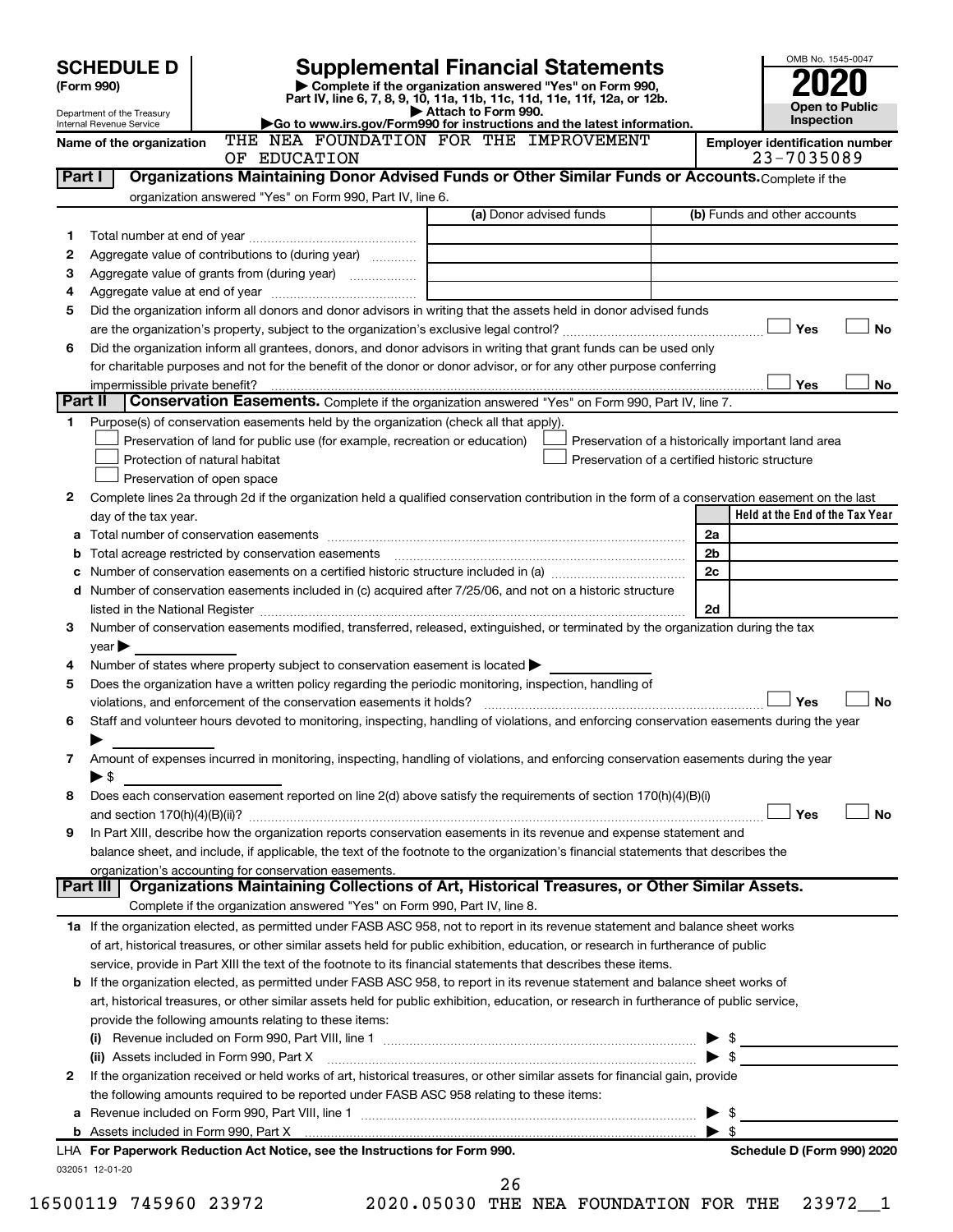|               |                                                                                                                                                                                                                                | THE NEA FOUNDATION FOR THE IMPROVEMENT |   |                |                                                                                                                                                                                                                               |                 |                                                   |                         |
|---------------|--------------------------------------------------------------------------------------------------------------------------------------------------------------------------------------------------------------------------------|----------------------------------------|---|----------------|-------------------------------------------------------------------------------------------------------------------------------------------------------------------------------------------------------------------------------|-----------------|---------------------------------------------------|-------------------------|
|               | OF EDUCATION<br>Schedule D (Form 990) 2020                                                                                                                                                                                     |                                        |   |                |                                                                                                                                                                                                                               |                 | 23-7035089 Page 2                                 |                         |
|               | Part III   Organizations Maintaining Collections of Art, Historical Treasures, or Other Similar Assets (continued)                                                                                                             |                                        |   |                |                                                                                                                                                                                                                               |                 |                                                   |                         |
| З             | Using the organization's acquisition, accession, and other records, check any of the following that make significant use of its                                                                                                |                                        |   |                |                                                                                                                                                                                                                               |                 |                                                   |                         |
|               | collection items (check all that apply):                                                                                                                                                                                       |                                        |   |                |                                                                                                                                                                                                                               |                 |                                                   |                         |
| a             | Public exhibition                                                                                                                                                                                                              | d                                      |   |                | Loan or exchange program                                                                                                                                                                                                      |                 |                                                   |                         |
| b             | Scholarly research                                                                                                                                                                                                             | e                                      |   |                | Other and the contract of the contract of the contract of the contract of the contract of the contract of the contract of the contract of the contract of the contract of the contract of the contract of the contract of the |                 |                                                   |                         |
| c             | Preservation for future generations                                                                                                                                                                                            |                                        |   |                |                                                                                                                                                                                                                               |                 |                                                   |                         |
| 4             | Provide a description of the organization's collections and explain how they further the organization's exempt purpose in Part XIII.                                                                                           |                                        |   |                |                                                                                                                                                                                                                               |                 |                                                   |                         |
| 5             | During the year, did the organization solicit or receive donations of art, historical treasures, or other similar assets                                                                                                       |                                        |   |                |                                                                                                                                                                                                                               |                 |                                                   |                         |
|               |                                                                                                                                                                                                                                |                                        |   |                |                                                                                                                                                                                                                               |                 | Yes                                               | No                      |
|               | <b>Part IV</b><br><b>Escrow and Custodial Arrangements.</b> Complete if the organization answered "Yes" on Form 990, Part IV, line 9, or                                                                                       |                                        |   |                |                                                                                                                                                                                                                               |                 |                                                   |                         |
|               | reported an amount on Form 990, Part X, line 21.                                                                                                                                                                               |                                        |   |                |                                                                                                                                                                                                                               |                 |                                                   |                         |
|               | 1a Is the organization an agent, trustee, custodian or other intermediary for contributions or other assets not included                                                                                                       |                                        |   |                |                                                                                                                                                                                                                               |                 | Yes                                               | $\overline{X}$ No       |
|               | <b>b</b> If "Yes," explain the arrangement in Part XIII and complete the following table:                                                                                                                                      |                                        |   |                |                                                                                                                                                                                                                               |                 |                                                   |                         |
|               |                                                                                                                                                                                                                                |                                        |   |                |                                                                                                                                                                                                                               |                 | Amount                                            |                         |
|               |                                                                                                                                                                                                                                |                                        |   |                |                                                                                                                                                                                                                               | 1c              |                                                   |                         |
|               | Beginning balance measurements and contain a series of the contract of the contract of the contract of the contract of the contract of the contract of the contract of the contract of the contract of the contract of the con |                                        |   |                |                                                                                                                                                                                                                               | 1d              |                                                   |                         |
|               |                                                                                                                                                                                                                                |                                        |   |                |                                                                                                                                                                                                                               | 1e              |                                                   |                         |
|               | Distributions during the year manufactured and an account of the year manufactured and the year manufactured and the year manufactured and the year manufactured and the year manufactured and the year manufactured and the y |                                        |   |                |                                                                                                                                                                                                                               | 1f              |                                                   |                         |
|               | 2a Did the organization include an amount on Form 990, Part X, line 21, for escrow or custodial account liability?                                                                                                             |                                        |   |                |                                                                                                                                                                                                                               |                 | $\boxed{\text{X}}$ Yes                            | No                      |
|               | <b>b</b> If "Yes," explain the arrangement in Part XIII. Check here if the explanation has been provided on Part XIII                                                                                                          |                                        |   |                |                                                                                                                                                                                                                               |                 |                                                   | $\overline{\mathbf{x}}$ |
| <b>Part V</b> | Endowment Funds. Complete if the organization answered "Yes" on Form 990, Part IV, line 10.                                                                                                                                    |                                        |   |                |                                                                                                                                                                                                                               |                 |                                                   |                         |
|               |                                                                                                                                                                                                                                | (a) Current year                       |   | (b) Prior year | (c) Two years back                                                                                                                                                                                                            |                 | $(d)$ Three years back $\mid$ (e) Four years back |                         |
| ٦а            | Beginning of year balance                                                                                                                                                                                                      |                                        |   |                |                                                                                                                                                                                                                               |                 |                                                   |                         |
|               |                                                                                                                                                                                                                                |                                        |   |                |                                                                                                                                                                                                                               |                 |                                                   |                         |
|               | Net investment earnings, gains, and losses                                                                                                                                                                                     |                                        |   |                |                                                                                                                                                                                                                               |                 |                                                   |                         |
|               |                                                                                                                                                                                                                                |                                        |   |                |                                                                                                                                                                                                                               |                 |                                                   |                         |
|               | e Other expenditures for facilities                                                                                                                                                                                            |                                        |   |                |                                                                                                                                                                                                                               |                 |                                                   |                         |
|               | and programs                                                                                                                                                                                                                   |                                        |   |                |                                                                                                                                                                                                                               |                 |                                                   |                         |
|               |                                                                                                                                                                                                                                |                                        |   |                |                                                                                                                                                                                                                               |                 |                                                   |                         |
|               | End of year balance                                                                                                                                                                                                            |                                        |   |                |                                                                                                                                                                                                                               |                 |                                                   |                         |
| 2             | Provide the estimated percentage of the current year end balance (line 1g, column (a)) held as:                                                                                                                                |                                        |   |                |                                                                                                                                                                                                                               |                 |                                                   |                         |
|               | Board designated or quasi-endowment                                                                                                                                                                                            |                                        | ℅ |                |                                                                                                                                                                                                                               |                 |                                                   |                         |
|               | <b>b</b> Permanent endowment $\blacktriangleright$                                                                                                                                                                             | %                                      |   |                |                                                                                                                                                                                                                               |                 |                                                   |                         |
| с             | Term endowment $\blacktriangleright$                                                                                                                                                                                           |                                        |   |                |                                                                                                                                                                                                                               |                 |                                                   |                         |
|               | The percentages on lines 2a, 2b, and 2c should equal 100%.                                                                                                                                                                     |                                        |   |                |                                                                                                                                                                                                                               |                 |                                                   |                         |
|               | 3a Are there endowment funds not in the possession of the organization that are held and administered for the organization                                                                                                     |                                        |   |                |                                                                                                                                                                                                                               |                 |                                                   |                         |
|               | by:                                                                                                                                                                                                                            |                                        |   |                |                                                                                                                                                                                                                               |                 |                                                   | Yes<br>No               |
|               | (i)                                                                                                                                                                                                                            |                                        |   |                |                                                                                                                                                                                                                               |                 | 3a(i)                                             |                         |
|               |                                                                                                                                                                                                                                |                                        |   |                |                                                                                                                                                                                                                               |                 |                                                   |                         |
|               |                                                                                                                                                                                                                                |                                        |   |                |                                                                                                                                                                                                                               |                 | 3a(ii)<br>3b                                      |                         |
|               | Describe in Part XIII the intended uses of the organization's endowment funds.                                                                                                                                                 |                                        |   |                |                                                                                                                                                                                                                               |                 |                                                   |                         |
|               | <b>Part VI</b><br>Land, Buildings, and Equipment.                                                                                                                                                                              |                                        |   |                |                                                                                                                                                                                                                               |                 |                                                   |                         |
|               | Complete if the organization answered "Yes" on Form 990, Part IV, line 11a. See Form 990, Part X, line 10.                                                                                                                     |                                        |   |                |                                                                                                                                                                                                                               |                 |                                                   |                         |
|               | Description of property                                                                                                                                                                                                        | (a) Cost or other                      |   |                | (b) Cost or other                                                                                                                                                                                                             | (c) Accumulated | (d) Book value                                    |                         |
|               |                                                                                                                                                                                                                                | basis (investment)                     |   |                | basis (other)                                                                                                                                                                                                                 | depreciation    |                                                   |                         |
|               |                                                                                                                                                                                                                                |                                        |   |                |                                                                                                                                                                                                                               |                 |                                                   |                         |
|               |                                                                                                                                                                                                                                |                                        |   |                |                                                                                                                                                                                                                               |                 |                                                   |                         |
|               |                                                                                                                                                                                                                                |                                        |   |                |                                                                                                                                                                                                                               |                 |                                                   |                         |
| b             |                                                                                                                                                                                                                                |                                        |   |                |                                                                                                                                                                                                                               |                 |                                                   |                         |
| d             | Leasehold improvements                                                                                                                                                                                                         |                                        |   |                | 55,663.                                                                                                                                                                                                                       | 43,549.         |                                                   | 12,114.                 |

**Total.**  *(Column (d) must equal Form 990, Part X, column (B), line 10c.)* Add lines 1a through 1e. |

**Schedule D (Form 990) 2020**

12,265.

032052 12-01-20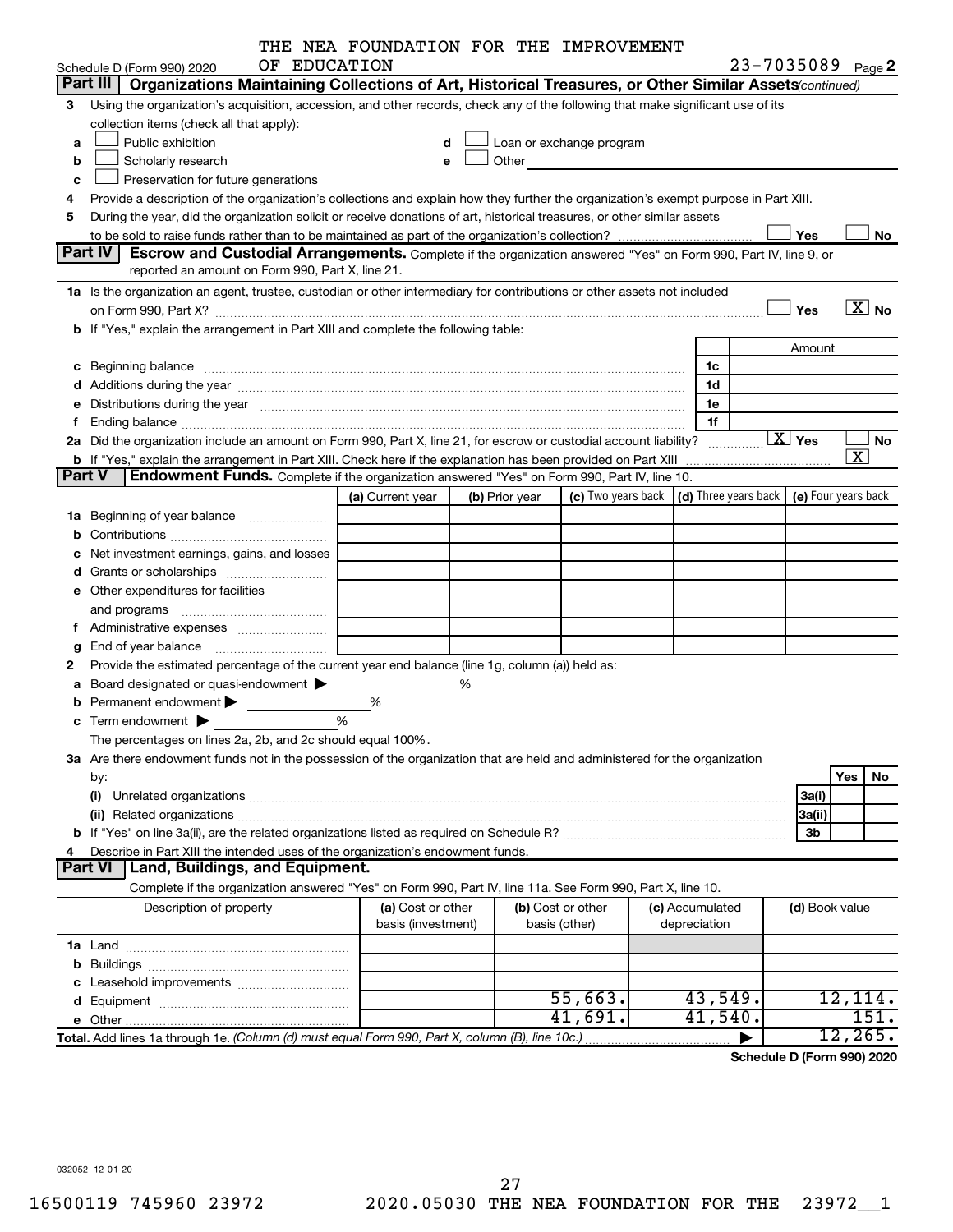|  |               |  | THE NEA FOUNDATION FOR THE IMPROVEMENT |
|--|---------------|--|----------------------------------------|
|  | -- ---------- |  |                                        |

| OF EDUCATION<br>Schedule D (Form 990) 2020                                                                                                           |                 | 23-7035089<br>Page 3                                      |
|------------------------------------------------------------------------------------------------------------------------------------------------------|-----------------|-----------------------------------------------------------|
| <b>Investments - Other Securities.</b><br><b>Part VIII</b>                                                                                           |                 |                                                           |
| Complete if the organization answered "Yes" on Form 990, Part IV, line 11b. See Form 990, Part X, line 12.                                           |                 |                                                           |
| (a) Description of security or category (including name of security)                                                                                 | (b) Book value  | (c) Method of valuation: Cost or end-of-year market value |
| (1) Financial derivatives                                                                                                                            |                 |                                                           |
|                                                                                                                                                      |                 |                                                           |
| (3) Other                                                                                                                                            |                 |                                                           |
| (A) MASTER LIMITED                                                                                                                                   |                 |                                                           |
| <b>PARTNERSHIP FUNDS</b><br>(B)                                                                                                                      | 1,967,368.      | END-OF-YEAR MARKET VALUE                                  |
| PRIME PROPERTY FUND<br>(C)                                                                                                                           | 2,671,817.      | END-OF-YEAR MARKET VALUE                                  |
| (D)                                                                                                                                                  |                 |                                                           |
| (E)                                                                                                                                                  |                 |                                                           |
| (F)                                                                                                                                                  |                 |                                                           |
| (G)                                                                                                                                                  |                 |                                                           |
|                                                                                                                                                      |                 |                                                           |
| (H)                                                                                                                                                  | 4,639,185.      |                                                           |
| Total. (Col. (b) must equal Form 990, Part X, col. (B) line 12.) $\blacktriangleright$<br>Part VIII Investments - Program Related.                   |                 |                                                           |
|                                                                                                                                                      |                 |                                                           |
| Complete if the organization answered "Yes" on Form 990, Part IV, line 11c. See Form 990, Part X, line 13.<br>(a) Description of investment          |                 |                                                           |
|                                                                                                                                                      | (b) Book value  | (c) Method of valuation: Cost or end-of-year market value |
| (1)                                                                                                                                                  |                 |                                                           |
| (2)                                                                                                                                                  |                 |                                                           |
| (3)                                                                                                                                                  |                 |                                                           |
| (4)                                                                                                                                                  |                 |                                                           |
| (5)                                                                                                                                                  |                 |                                                           |
| (6)                                                                                                                                                  |                 |                                                           |
| (7)                                                                                                                                                  |                 |                                                           |
| (8)                                                                                                                                                  |                 |                                                           |
| (9)                                                                                                                                                  |                 |                                                           |
| Total. (Col. (b) must equal Form 990, Part X, col. (B) line 13.)                                                                                     |                 |                                                           |
| Part IX<br><b>Other Assets.</b>                                                                                                                      |                 |                                                           |
| Complete if the organization answered "Yes" on Form 990, Part IV, line 11d. See Form 990, Part X, line 15.                                           |                 |                                                           |
|                                                                                                                                                      | (a) Description | (b) Book value                                            |
| (1)                                                                                                                                                  |                 |                                                           |
| (2)                                                                                                                                                  |                 |                                                           |
| (3)                                                                                                                                                  |                 |                                                           |
| (4)                                                                                                                                                  |                 |                                                           |
| (5)                                                                                                                                                  |                 |                                                           |
| (6)                                                                                                                                                  |                 |                                                           |
| (7)                                                                                                                                                  |                 |                                                           |
| (8)                                                                                                                                                  |                 |                                                           |
| (9)                                                                                                                                                  |                 |                                                           |
| Total. (Column (b) must equal Form 990, Part X, col. (B) line 15.)                                                                                   |                 |                                                           |
| <b>Other Liabilities.</b><br>Part X                                                                                                                  |                 |                                                           |
| Complete if the organization answered "Yes" on Form 990, Part IV, line 11e or 11f. See Form 990, Part X, line 25.                                    |                 |                                                           |
| (a) Description of liability<br>1.                                                                                                                   |                 | (b) Book value                                            |
| Federal income taxes<br>(1)                                                                                                                          |                 |                                                           |
| CAPITAL LEASE OBLIGATIONS<br>(2)                                                                                                                     |                 | 9,565.                                                    |
| DUE TO NEA GIL                                                                                                                                       |                 | 50,000.                                                   |
| (3)                                                                                                                                                  |                 |                                                           |
| (4)                                                                                                                                                  |                 |                                                           |
| (5)                                                                                                                                                  |                 |                                                           |
| (6)                                                                                                                                                  |                 |                                                           |
| (7)                                                                                                                                                  |                 |                                                           |
| (8)                                                                                                                                                  |                 |                                                           |
| (9)                                                                                                                                                  |                 |                                                           |
|                                                                                                                                                      |                 | 59,565.                                                   |
| 2. Liability for uncertain tax positions. In Part XIII, provide the text of the footnote to the organization's financial statements that reports the |                 |                                                           |

organization's liability for uncertain tax positions under FASB ASC 740. Check here if the text of the footnote has been provided in Part XIII ...  $\fbox{\bf X}$ 

**Schedule D (Form 990) 2020**

032053 12-01-20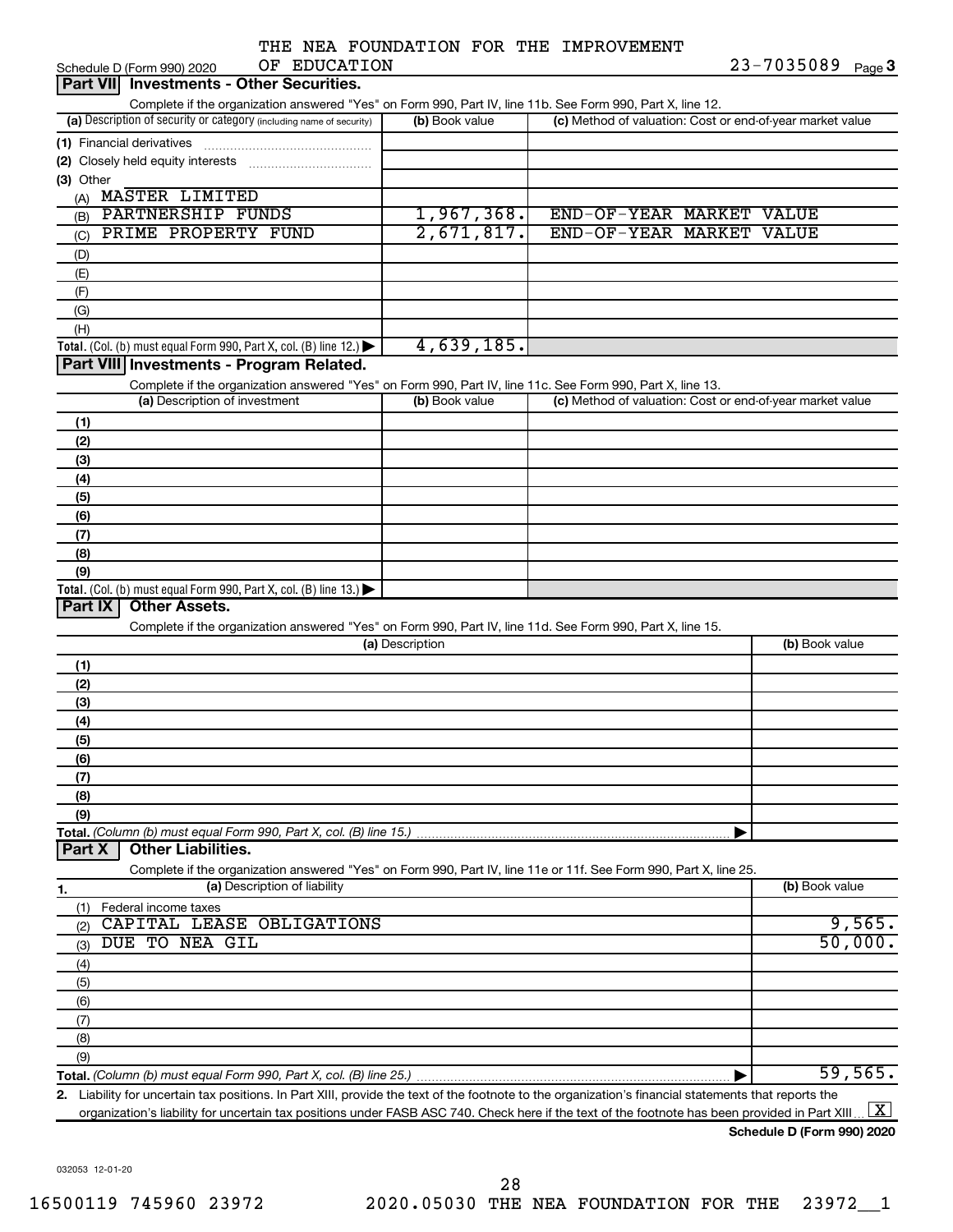|              |  | THE NEA FOUNDATION FOR THE IMPROVEMENT |
|--------------|--|----------------------------------------|
| OF EDUCATION |  |                                        |

 $23 - 7035089$  Page 4

|   | OF EDUCATION<br>Schedule D (Form 990) 2020                                                                                                                                                                                          |                |            |                | 23-7035089 Page 4 |
|---|-------------------------------------------------------------------------------------------------------------------------------------------------------------------------------------------------------------------------------------|----------------|------------|----------------|-------------------|
|   | Reconciliation of Revenue per Audited Financial Statements With Revenue per Return.<br><b>Part XI</b>                                                                                                                               |                |            |                |                   |
|   | Complete if the organization answered "Yes" on Form 990, Part IV, line 12a.                                                                                                                                                         |                |            |                |                   |
| 1 | Total revenue, gains, and other support per audited financial statements                                                                                                                                                            |                |            | $\blacksquare$ | 11, 251, 301.     |
| 2 | Amounts included on line 1 but not on Form 990, Part VIII, line 12:                                                                                                                                                                 |                |            |                |                   |
| a | Net unrealized gains (losses) on investments                                                                                                                                                                                        | 2a             | 8,022,426. |                |                   |
| b |                                                                                                                                                                                                                                     | 2 <sub>b</sub> | 244,800.   |                |                   |
| с |                                                                                                                                                                                                                                     | 2 <sub>c</sub> |            |                |                   |
| d | Other (Describe in Part XIII.) [1001] [2010] [2010] [2010] [3010] [3010] [3010] [3010] [3010] [3010] [3010] [3010] [3010] [3010] [3010] [3010] [3010] [3010] [3010] [3010] [3010] [3010] [3010] [3010] [3010] [3010] [3010] [3      | 2d             | 201, 280.  |                |                   |
| е | Add lines 2a through 2d                                                                                                                                                                                                             |                |            | 2e             | 8,468,506.        |
| з |                                                                                                                                                                                                                                     |                |            | 3              | 2,782,795.        |
| 4 | Amounts included on Form 990, Part VIII, line 12, but not on line 1:                                                                                                                                                                |                |            |                |                   |
| a |                                                                                                                                                                                                                                     | 4a             | 168,485.   |                |                   |
| b |                                                                                                                                                                                                                                     | 4 <sub>b</sub> |            |                |                   |
|   | Add lines 4a and 4b                                                                                                                                                                                                                 |                |            | 4c             | 168,485.          |
| 5 | Total revenue. Add lines 3 and 4c. (This must equal Form 990, Part I, line 12.)                                                                                                                                                     |                |            | 5              | 2,951,280.        |
|   | Part XII   Reconciliation of Expenses per Audited Financial Statements With Expenses per Return.                                                                                                                                    |                |            |                |                   |
|   | Complete if the organization answered "Yes" on Form 990, Part IV, line 12a.                                                                                                                                                         |                |            |                |                   |
| 1 |                                                                                                                                                                                                                                     |                |            | 1              | 5,006,030.        |
| 2 | Amounts included on line 1 but not on Form 990, Part IX, line 25:                                                                                                                                                                   |                |            |                |                   |
| a |                                                                                                                                                                                                                                     | 2a             | 244,800.   |                |                   |
| b |                                                                                                                                                                                                                                     | 2 <sub>b</sub> |            |                |                   |
| c |                                                                                                                                                                                                                                     | 2 <sub>c</sub> |            |                |                   |
| d |                                                                                                                                                                                                                                     | 2d             | 201, 280.  |                |                   |
| е | Add lines 2a through 2d <b>[10]</b> University of the contract of the state of the state of the state of the state of the state of the state of the state of the state of the state of the state of the state of the state of the s |                |            | 2e             | 446,080.          |
| 3 |                                                                                                                                                                                                                                     |                |            | 3              | 4,559,950.        |
| 4 | Amounts included on Form 990, Part IX, line 25, but not on line 1:                                                                                                                                                                  |                |            |                |                   |
| a |                                                                                                                                                                                                                                     | 4a             | 168,485.   |                |                   |
| b | Other (Describe in Part XIII.) [100] [100] [100] [100] [100] [100] [100] [100] [100] [100] [100] [100] [100] [                                                                                                                      | 4h             |            |                |                   |
|   | c Add lines 4a and 4b                                                                                                                                                                                                               |                |            | 4с             | 168,485.          |
| 5 |                                                                                                                                                                                                                                     |                |            |                | 4,728,435.        |
|   | <b>Part XIII Supplemental Information.</b>                                                                                                                                                                                          |                |            |                |                   |
|   | Provide the descriptions required for Part II, lines 3, 5, and 9; Part III, lines 1a and 4; Part IV, lines 1b and 2b; Part V, line 4; Part X, line 2; Part XI,                                                                      |                |            |                |                   |
|   | lines 2d and 4b; and Part XII, lines 2d and 4b. Also complete this part to provide any additional information.                                                                                                                      |                |            |                |                   |

PART IV, LINE 2B:

| THE FOUNDATION ACTS AS FISCAL SPONSOR FOR TWO SCHOLARSHIP FUNDS OF THE     |
|----------------------------------------------------------------------------|
| NATIONAL EDUCATION ASSOCIATION (NEA), AND THE KENTUCKY EDUCATION           |
| ASSOCIATION, STATE AFFILIATE. AS CUSTODIAN, THE FOUNDATION INVESTS AND     |
| MANAGES THE SCHOLARSHIP PROGRAM WITH RESPECTIVE SUPPORT FROM NEA AND ITS   |
| AFFILIATE. ALL TRANSACTIONS RELATED TO THESE FUNDS ARE RECORDED AS         |
| TEMPORARILY RESTRICTED ACTIVITY IN THE FOUNDATION'S ACCOUNTING RECORDS.    |
|                                                                            |
| PART X, LINE 2:                                                            |
| FOR THE YEAR ENDED AUGUST 31, 2021, THE FOUNDATION HAS DOCUMENTED ITS      |
| CONSIDERATION OF FASB ASC 740-10, INCOME TAXES, THAT PROVIDES GUIDANCE FOR |
| REPORTING UNCERTAINTY IN INCOME TAXES AND HAS DETERMINED THAT NO MATERIAL  |
| Schedule D (Form 990) 2020<br>032054 12-01-20<br>$\sim$ $\sim$             |

16500119 745960 23972 2020.05030 THE NEA FOUNDATION FOR THE 23972\_\_1

29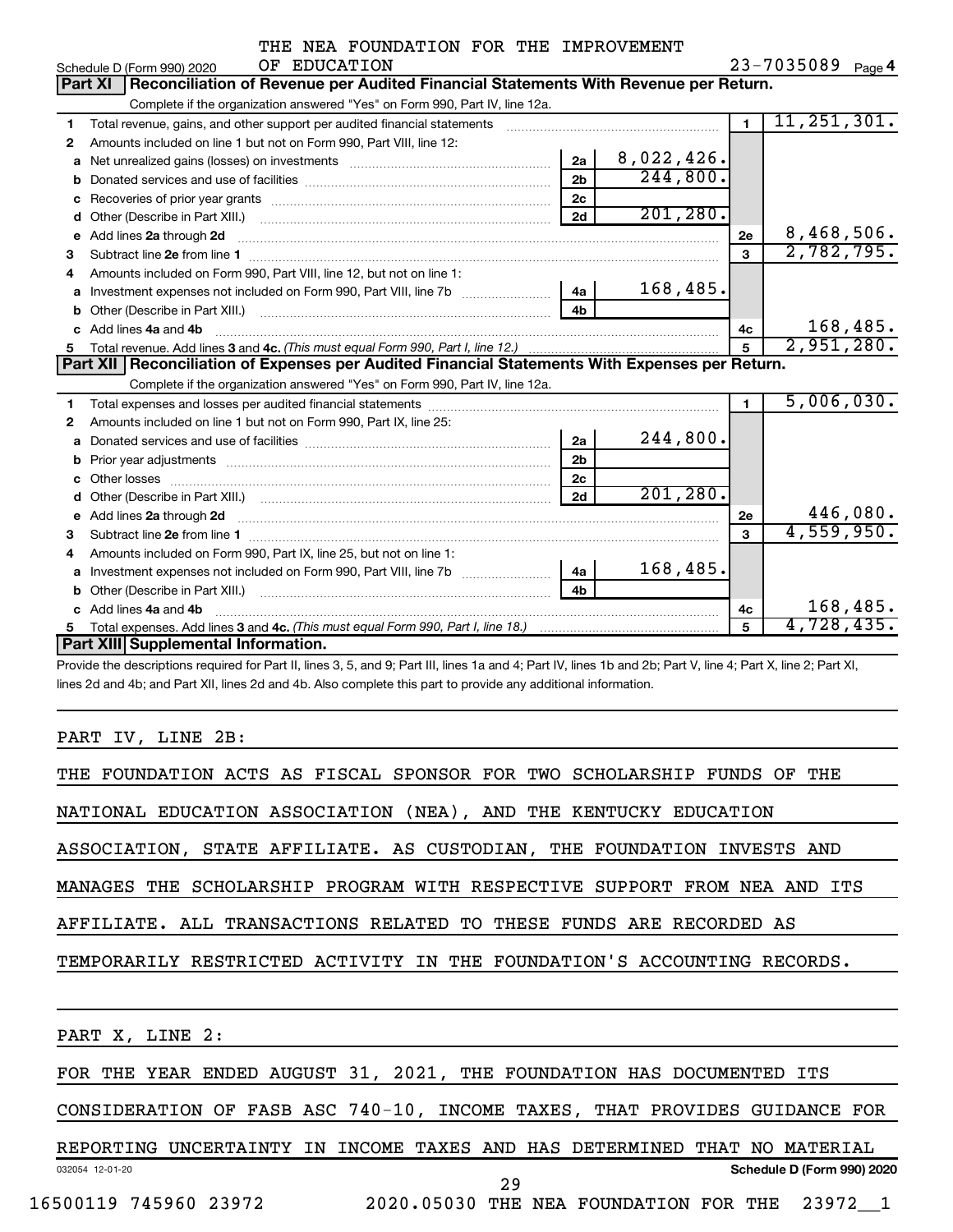| THE NEA FOUNDATION FOR THE IMPROVEMENT<br>23-7035089 Page 5<br>OF EDUCATION<br>Schedule D (Form 990) 2020 |  |
|-----------------------------------------------------------------------------------------------------------|--|
| <b>Part XIII Supplemental Information (continued)</b>                                                     |  |
| UNCERTAIN TAX POSITIONS QUALIFY FOR EITHER RECOGNITION OR DISCLOSURE IN                                   |  |
| THE FINANCIAL STATEMENTS.                                                                                 |  |
|                                                                                                           |  |
| PART XI, LINE 2D - OTHER ADJUSTMENTS:                                                                     |  |
| 201, 280.<br>SPECIAL EVENT EXPENSES REPORTED AS EXPENSES ON THE                                           |  |
| FINANCIAL STATEMENTS AND NETTED AGAINST REVENUE ON                                                        |  |
| FORM 990, PART VIII, LINE 8B.                                                                             |  |
|                                                                                                           |  |
| PART XII, LINE 2D - OTHER ADJUSTMENTS:                                                                    |  |
| 201, 280.<br>SPECIAL EVENT EXPENSES REPORTED AS EXPENSES ON THE                                           |  |
| FINANCIAL STATEMENTS AND NETTED AGAINST REVENUE ON                                                        |  |
| FORM 990, PART VIII, LINE 8B.                                                                             |  |
|                                                                                                           |  |
|                                                                                                           |  |
|                                                                                                           |  |
|                                                                                                           |  |
|                                                                                                           |  |
|                                                                                                           |  |
|                                                                                                           |  |
|                                                                                                           |  |
|                                                                                                           |  |
|                                                                                                           |  |
|                                                                                                           |  |
|                                                                                                           |  |
|                                                                                                           |  |
|                                                                                                           |  |

**Schedule D (Form 990) 2020**

032055 12-01-20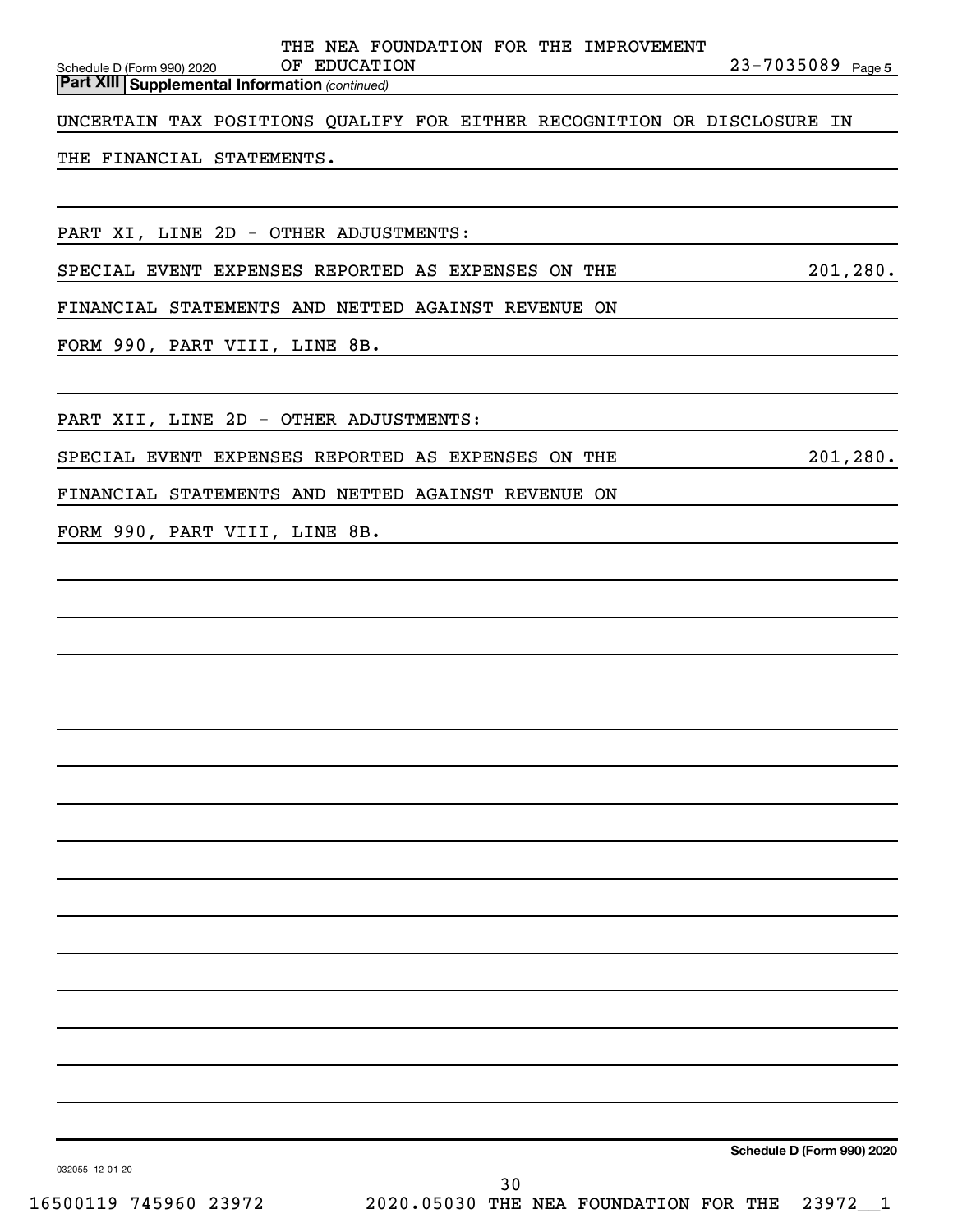| <b>SCHEDULE G</b>                                                                                                                                                          |                                                                                                                                                                     | <b>Supplemental Information Regarding Fundraising or Gaming Activities</b>                                                                                                                                                                                                                                                                                                                                                                                                                                                                         |                               |                                           |                                                                            |  |                                                                            | OMB No. 1545-0047                                       |  |  |
|----------------------------------------------------------------------------------------------------------------------------------------------------------------------------|---------------------------------------------------------------------------------------------------------------------------------------------------------------------|----------------------------------------------------------------------------------------------------------------------------------------------------------------------------------------------------------------------------------------------------------------------------------------------------------------------------------------------------------------------------------------------------------------------------------------------------------------------------------------------------------------------------------------------------|-------------------------------|-------------------------------------------|----------------------------------------------------------------------------|--|----------------------------------------------------------------------------|---------------------------------------------------------|--|--|
| (Form 990 or 990-EZ)                                                                                                                                                       | Complete if the organization answered "Yes" on Form 990, Part IV, line 17, 18, or 19, or if the<br>organization entered more than \$15,000 on Form 990-EZ, line 6a. |                                                                                                                                                                                                                                                                                                                                                                                                                                                                                                                                                    |                               |                                           |                                                                            |  |                                                                            |                                                         |  |  |
| Department of the Treasury                                                                                                                                                 | Attach to Form 990 or Form 990-EZ.<br><b>Open to Public</b>                                                                                                         |                                                                                                                                                                                                                                                                                                                                                                                                                                                                                                                                                    |                               |                                           |                                                                            |  |                                                                            |                                                         |  |  |
| Internal Revenue Service                                                                                                                                                   | Inspection<br>Go to www.irs.gov/Form990 for instructions and the latest information.<br>THE NEA FOUNDATION FOR THE IMPROVEMENT                                      |                                                                                                                                                                                                                                                                                                                                                                                                                                                                                                                                                    |                               |                                           |                                                                            |  |                                                                            |                                                         |  |  |
| Name of the organization                                                                                                                                                   | OF EDUCATION                                                                                                                                                        |                                                                                                                                                                                                                                                                                                                                                                                                                                                                                                                                                    |                               |                                           |                                                                            |  | 23-7035089                                                                 | <b>Employer identification number</b>                   |  |  |
| Part I<br>Fundraising Activities. Complete if the organization answered "Yes" on Form 990, Part IV, line 17. Form 990-EZ filers are not<br>required to complete this part. |                                                                                                                                                                     |                                                                                                                                                                                                                                                                                                                                                                                                                                                                                                                                                    |                               |                                           |                                                                            |  |                                                                            |                                                         |  |  |
| Mail solicitations<br>a<br>b<br>Phone solicitations<br>c<br>In-person solicitations<br>d<br>compensated at least \$5,000 by the organization.                              | Internet and email solicitations                                                                                                                                    | 1 Indicate whether the organization raised funds through any of the following activities. Check all that apply.<br>e<br>f<br>Special fundraising events<br>g<br>2 a Did the organization have a written or oral agreement with any individual (including officers, directors, trustees, or<br>key employees listed in Form 990, Part VII) or entity in connection with professional fundraising services?<br>b If "Yes," list the 10 highest paid individuals or entities (fundraisers) pursuant to agreements under which the fundraiser is to be |                               |                                           | Solicitation of non-government grants<br>Solicitation of government grants |  | Yes                                                                        | <b>No</b>                                               |  |  |
| (i) Name and address of individual<br>or entity (fundraiser)                                                                                                               |                                                                                                                                                                     | (ii) Activity                                                                                                                                                                                                                                                                                                                                                                                                                                                                                                                                      | have custody<br>or control of | (iii) Did<br>fundraiser<br>contributions? | (iv) Gross receipts<br>from activity                                       |  | (v) Amount paid<br>to (or retained by)<br>fundraiser<br>listed in col. (i) | (vi) Amount paid<br>to (or retained by)<br>organization |  |  |
|                                                                                                                                                                            |                                                                                                                                                                     |                                                                                                                                                                                                                                                                                                                                                                                                                                                                                                                                                    | Yes                           | No                                        |                                                                            |  |                                                                            |                                                         |  |  |
|                                                                                                                                                                            |                                                                                                                                                                     |                                                                                                                                                                                                                                                                                                                                                                                                                                                                                                                                                    |                               |                                           |                                                                            |  |                                                                            |                                                         |  |  |
|                                                                                                                                                                            |                                                                                                                                                                     |                                                                                                                                                                                                                                                                                                                                                                                                                                                                                                                                                    |                               |                                           |                                                                            |  |                                                                            |                                                         |  |  |
|                                                                                                                                                                            |                                                                                                                                                                     |                                                                                                                                                                                                                                                                                                                                                                                                                                                                                                                                                    |                               |                                           |                                                                            |  |                                                                            |                                                         |  |  |
|                                                                                                                                                                            |                                                                                                                                                                     |                                                                                                                                                                                                                                                                                                                                                                                                                                                                                                                                                    |                               |                                           |                                                                            |  |                                                                            |                                                         |  |  |
|                                                                                                                                                                            |                                                                                                                                                                     |                                                                                                                                                                                                                                                                                                                                                                                                                                                                                                                                                    |                               |                                           |                                                                            |  |                                                                            |                                                         |  |  |
|                                                                                                                                                                            |                                                                                                                                                                     |                                                                                                                                                                                                                                                                                                                                                                                                                                                                                                                                                    |                               |                                           |                                                                            |  |                                                                            |                                                         |  |  |
|                                                                                                                                                                            |                                                                                                                                                                     |                                                                                                                                                                                                                                                                                                                                                                                                                                                                                                                                                    |                               |                                           |                                                                            |  |                                                                            |                                                         |  |  |
|                                                                                                                                                                            |                                                                                                                                                                     |                                                                                                                                                                                                                                                                                                                                                                                                                                                                                                                                                    |                               |                                           |                                                                            |  |                                                                            |                                                         |  |  |
|                                                                                                                                                                            |                                                                                                                                                                     |                                                                                                                                                                                                                                                                                                                                                                                                                                                                                                                                                    |                               |                                           |                                                                            |  |                                                                            |                                                         |  |  |
| Total                                                                                                                                                                      |                                                                                                                                                                     |                                                                                                                                                                                                                                                                                                                                                                                                                                                                                                                                                    |                               |                                           |                                                                            |  |                                                                            |                                                         |  |  |
| or licensing.                                                                                                                                                              |                                                                                                                                                                     | 3 List all states in which the organization is registered or licensed to solicit contributions or has been notified it is exempt from registration                                                                                                                                                                                                                                                                                                                                                                                                 |                               |                                           |                                                                            |  |                                                                            |                                                         |  |  |
|                                                                                                                                                                            |                                                                                                                                                                     |                                                                                                                                                                                                                                                                                                                                                                                                                                                                                                                                                    |                               |                                           |                                                                            |  |                                                                            |                                                         |  |  |
|                                                                                                                                                                            |                                                                                                                                                                     |                                                                                                                                                                                                                                                                                                                                                                                                                                                                                                                                                    |                               |                                           |                                                                            |  |                                                                            |                                                         |  |  |
|                                                                                                                                                                            |                                                                                                                                                                     |                                                                                                                                                                                                                                                                                                                                                                                                                                                                                                                                                    |                               |                                           |                                                                            |  |                                                                            |                                                         |  |  |
|                                                                                                                                                                            |                                                                                                                                                                     |                                                                                                                                                                                                                                                                                                                                                                                                                                                                                                                                                    |                               |                                           |                                                                            |  |                                                                            |                                                         |  |  |
|                                                                                                                                                                            |                                                                                                                                                                     |                                                                                                                                                                                                                                                                                                                                                                                                                                                                                                                                                    |                               |                                           |                                                                            |  |                                                                            |                                                         |  |  |
|                                                                                                                                                                            |                                                                                                                                                                     |                                                                                                                                                                                                                                                                                                                                                                                                                                                                                                                                                    |                               |                                           |                                                                            |  |                                                                            |                                                         |  |  |
|                                                                                                                                                                            |                                                                                                                                                                     |                                                                                                                                                                                                                                                                                                                                                                                                                                                                                                                                                    |                               |                                           |                                                                            |  |                                                                            |                                                         |  |  |
|                                                                                                                                                                            |                                                                                                                                                                     |                                                                                                                                                                                                                                                                                                                                                                                                                                                                                                                                                    |                               |                                           |                                                                            |  |                                                                            |                                                         |  |  |

**For Paperwork Reduction Act Notice, see the Instructions for Form 990 or 990-EZ. Schedule G (Form 990 or 990-EZ) 2020** LHA

032081 11-25-20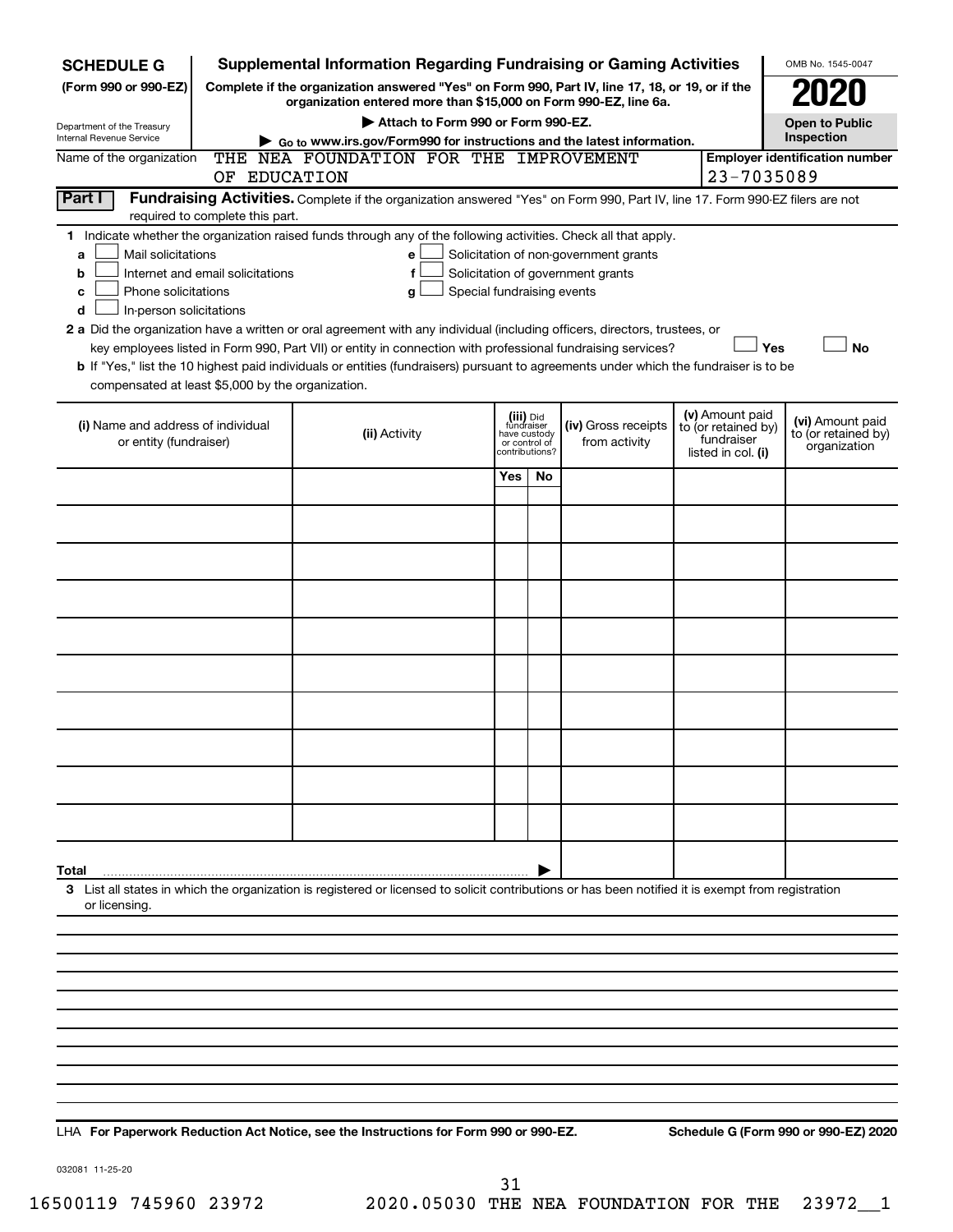Schedule G (Form 990 or 990-EZ) 2020  $OF$   $EDUCATION$   $23-7035089$   $Page$ 

23-7035089 Page 2 Part II | Fundraising Events. Complete if the organization answered "Yes" on Form 990, Part IV, line 18, or reported more than \$15,000 of fundraising event contributions and gross income on Form 990-EZ, lines 1 and 6b. List events with gross receipts greater than \$5,000.

|                        |    | 01 Turidiaishiy event contributions and gross income on Form 990-EZ, illies T and OD. Elst events with gross receipts greater than \$0,000.                                                                                               |                        |                         |                                 |                                           |
|------------------------|----|-------------------------------------------------------------------------------------------------------------------------------------------------------------------------------------------------------------------------------------------|------------------------|-------------------------|---------------------------------|-------------------------------------------|
|                        |    |                                                                                                                                                                                                                                           | (a) Event $#1$<br>GALA | $(b)$ Event #2          | (c) Other events<br><b>NONE</b> | (d) Total events<br>(add col. (a) through |
|                        |    |                                                                                                                                                                                                                                           | (event type)           | (event type)            | (total number)                  | col. (c)                                  |
| Revenue                | 1. |                                                                                                                                                                                                                                           | 201,280.               |                         |                                 | 201, 280.                                 |
|                        |    |                                                                                                                                                                                                                                           | $\mathbf 0$ .          |                         |                                 |                                           |
|                        | 3  | Gross income (line 1 minus line 2)                                                                                                                                                                                                        | 201,280.               |                         |                                 | 201, 280.                                 |
|                        |    |                                                                                                                                                                                                                                           |                        |                         |                                 |                                           |
|                        |    |                                                                                                                                                                                                                                           |                        |                         |                                 |                                           |
|                        | 5  |                                                                                                                                                                                                                                           |                        |                         |                                 |                                           |
| Direct Expenses        | 6  |                                                                                                                                                                                                                                           |                        |                         |                                 |                                           |
|                        |    |                                                                                                                                                                                                                                           | 10,172.                |                         |                                 | 10,172.                                   |
|                        | 8  |                                                                                                                                                                                                                                           | 36,078.                |                         |                                 | 36,078.                                   |
|                        | 9  |                                                                                                                                                                                                                                           | 155,030.               |                         |                                 | 155,030.                                  |
|                        | 10 | Direct expense summary. Add lines 4 through 9 in column (d)                                                                                                                                                                               |                        |                         |                                 | 201, 280.                                 |
| <b>Part III</b>        |    | 11 Net income summary. Subtract line 10 from line 3, column (d)<br>Gaming. Complete if the organization answered "Yes" on Form 990, Part IV, line 19, or reported more than                                                               |                        |                         |                                 | $\overline{0}$ .                          |
|                        |    | \$15,000 on Form 990-EZ, line 6a.                                                                                                                                                                                                         |                        |                         |                                 |                                           |
|                        |    |                                                                                                                                                                                                                                           | (a) Bingo              | (b) Pull tabs/instant   | (c) Other gaming                | (d) Total gaming (add                     |
| Revenue                |    |                                                                                                                                                                                                                                           |                        | bingo/progressive bingo |                                 | col. (a) through col. (c))                |
|                        |    |                                                                                                                                                                                                                                           |                        |                         |                                 |                                           |
|                        | 1. |                                                                                                                                                                                                                                           |                        |                         |                                 |                                           |
|                        |    |                                                                                                                                                                                                                                           |                        |                         |                                 |                                           |
|                        | 3  |                                                                                                                                                                                                                                           |                        |                         |                                 |                                           |
| <b>Direct Expenses</b> | 4  |                                                                                                                                                                                                                                           |                        |                         |                                 |                                           |
|                        |    |                                                                                                                                                                                                                                           |                        |                         |                                 |                                           |
|                        |    |                                                                                                                                                                                                                                           | Yes<br>%               | Yes<br>%                | Yes<br>%                        |                                           |
|                        | 6  | Volunteer labor                                                                                                                                                                                                                           | No                     | No                      | No                              |                                           |
|                        | 7  | Direct expense summary. Add lines 2 through 5 in column (d)                                                                                                                                                                               |                        |                         |                                 |                                           |
|                        | 8  |                                                                                                                                                                                                                                           |                        |                         |                                 |                                           |
|                        |    |                                                                                                                                                                                                                                           |                        |                         |                                 |                                           |
| 9                      |    | Enter the state(s) in which the organization conducts gaming activities:                                                                                                                                                                  |                        |                         |                                 |                                           |
|                        |    |                                                                                                                                                                                                                                           |                        |                         |                                 | Yes<br>No                                 |
|                        |    | <b>b</b> If "No," explain:                                                                                                                                                                                                                |                        |                         |                                 |                                           |
|                        |    |                                                                                                                                                                                                                                           |                        |                         |                                 |                                           |
|                        |    | 10a Were any of the organization's gaming licenses revoked, suspended, or terminated during the tax year?                                                                                                                                 |                        |                         |                                 | Yes<br>No                                 |
|                        |    | <b>b</b> If "Yes," explain: <u>contract and a set of the set of the set of the set of the set of the set of the set of the set of the set of the set of the set of the set of the set of the set of the set of the set of the set of </u> |                        |                         |                                 |                                           |
|                        |    |                                                                                                                                                                                                                                           |                        |                         |                                 |                                           |
|                        |    |                                                                                                                                                                                                                                           |                        |                         |                                 |                                           |
|                        |    | 032082 11-25-20                                                                                                                                                                                                                           |                        |                         |                                 | Schedule G (Form 990 or 990-EZ) 2020      |
|                        |    |                                                                                                                                                                                                                                           |                        |                         |                                 |                                           |

32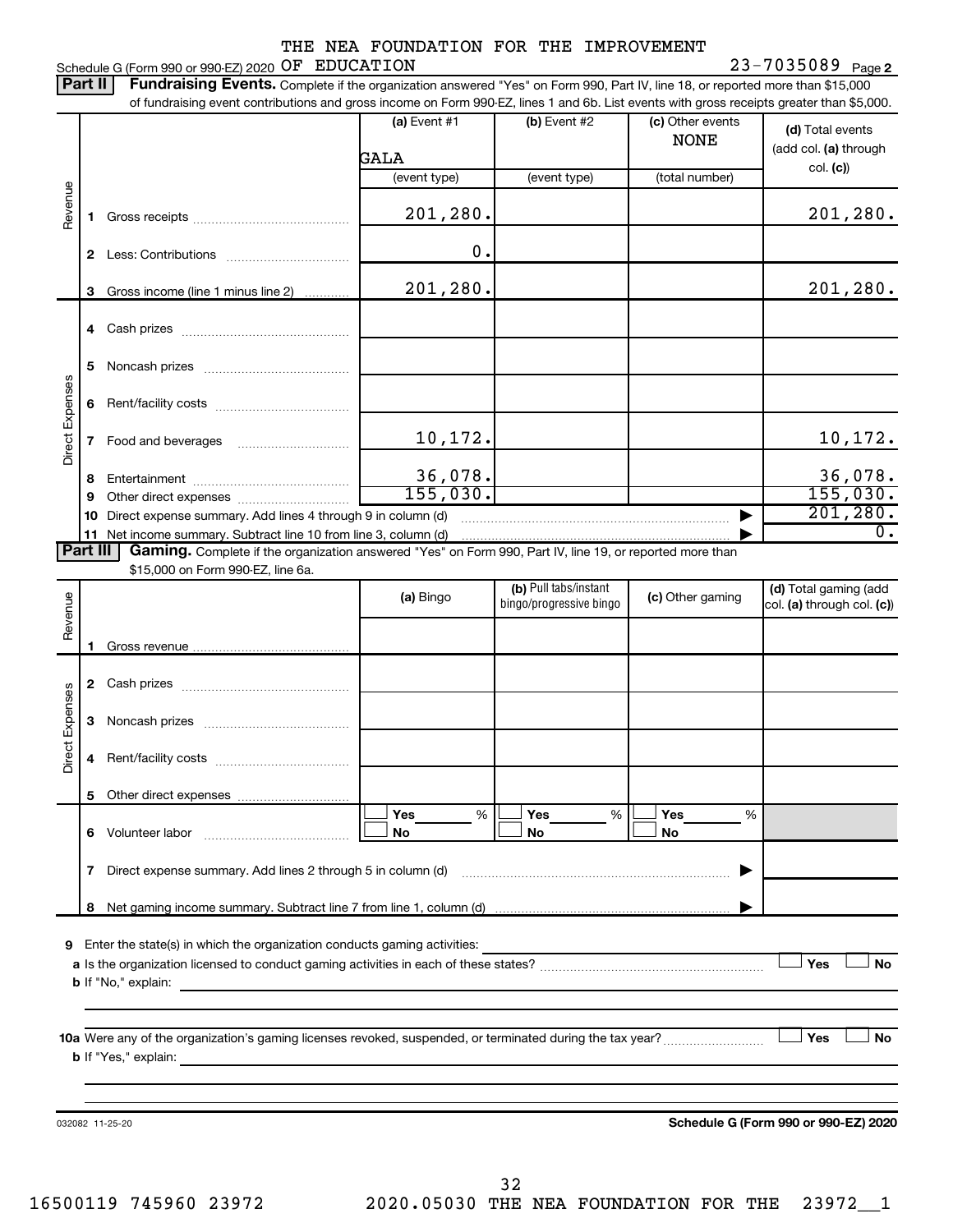| THE NEA FOUNDATION FOR THE IMPROVEMENT                                                                                                                                                                                                                             |                   |           |
|--------------------------------------------------------------------------------------------------------------------------------------------------------------------------------------------------------------------------------------------------------------------|-------------------|-----------|
| Schedule G (Form 990 or 990-EZ) 2020 OF EDUCATION                                                                                                                                                                                                                  | 23-7035089 Page 3 |           |
|                                                                                                                                                                                                                                                                    | Yes               | <b>No</b> |
| 12 Is the organization a grantor, beneficiary or trustee of a trust, or a member of a partnership or other entity formed                                                                                                                                           | Yes               | <b>No</b> |
| <b>13</b> Indicate the percentage of gaming activity conducted in:                                                                                                                                                                                                 |                   |           |
| a The organization's facility www.communication.communications are produced as the organization's facility www.communications and a strategy of the strategy of the strategy of the strategy of the strategy of the strategy o                                     | 13a               | %         |
| <b>b</b> An outside facility <i>www.communicality www.communicality.communicality www.communicality www.communicality.communicality www.communicality.com</i>                                                                                                      | 13 <sub>b</sub>   | $\%$      |
| 14 Enter the name and address of the person who prepares the organization's gaming/special events books and records:                                                                                                                                               |                   |           |
| Name $\blacktriangleright$<br><u> 1989 - Johann Stein, marwolaethau a bhann an t-Amhainn an t-Amhainn an t-Amhainn an t-Amhainn an t-Amhainn an</u>                                                                                                                |                   |           |
|                                                                                                                                                                                                                                                                    |                   |           |
|                                                                                                                                                                                                                                                                    | Yes               | <b>No</b> |
|                                                                                                                                                                                                                                                                    |                   |           |
| of gaming revenue retained by the third party $\triangleright$ \$                                                                                                                                                                                                  |                   |           |
| c If "Yes," enter name and address of the third party:                                                                                                                                                                                                             |                   |           |
| <u>and the state of the state of the state of the state of the state of the state of the state of the state of the state of the state of the state of the state of the state of the state of the state of the state of the state</u><br>Name $\blacktriangleright$ |                   |           |
|                                                                                                                                                                                                                                                                    |                   |           |
| <b>16</b> Gaming manager information:                                                                                                                                                                                                                              |                   |           |
| Name $\blacktriangleright$<br><u> 1990 - John Stein, marking ar yn y brening yn y brening yn y brening yn y brening yn y brening yn y brening y</u>                                                                                                                |                   |           |
| Gaming manager compensation > \$                                                                                                                                                                                                                                   |                   |           |
|                                                                                                                                                                                                                                                                    |                   |           |
|                                                                                                                                                                                                                                                                    |                   |           |
|                                                                                                                                                                                                                                                                    |                   |           |
| Director/officer<br>Employee<br>Independent contractor                                                                                                                                                                                                             |                   |           |
| <b>17</b> Mandatory distributions:                                                                                                                                                                                                                                 |                   |           |
| a Is the organization required under state law to make charitable distributions from the gaming proceeds to                                                                                                                                                        |                   |           |
| retain the state gaming license?                                                                                                                                                                                                                                   | Yes               | <b>No</b> |
| <b>b</b> Enter the amount of distributions required under state law to be distributed to other exempt organizations or spent in the                                                                                                                                |                   |           |
| organization's own exempt activities during the tax year $\triangleright$ \$                                                                                                                                                                                       |                   |           |
| Supplemental Information. Provide the explanations required by Part I, line 2b, columns (iii) and (v); and Part III, lines 9, 9b, 10b,<br> Part IV<br>15b, 15c, 16, and 17b, as applicable. Also provide any additional information. See instructions.             |                   |           |
|                                                                                                                                                                                                                                                                    |                   |           |
|                                                                                                                                                                                                                                                                    |                   |           |
|                                                                                                                                                                                                                                                                    |                   |           |
|                                                                                                                                                                                                                                                                    |                   |           |
|                                                                                                                                                                                                                                                                    |                   |           |
|                                                                                                                                                                                                                                                                    |                   |           |
|                                                                                                                                                                                                                                                                    |                   |           |
|                                                                                                                                                                                                                                                                    |                   |           |
|                                                                                                                                                                                                                                                                    |                   |           |
|                                                                                                                                                                                                                                                                    |                   |           |
|                                                                                                                                                                                                                                                                    |                   |           |
|                                                                                                                                                                                                                                                                    |                   |           |
|                                                                                                                                                                                                                                                                    |                   |           |
|                                                                                                                                                                                                                                                                    |                   |           |
| Schedule G (Form 990 or 990-EZ) 2020<br>032083 11-25-20<br>33                                                                                                                                                                                                      |                   |           |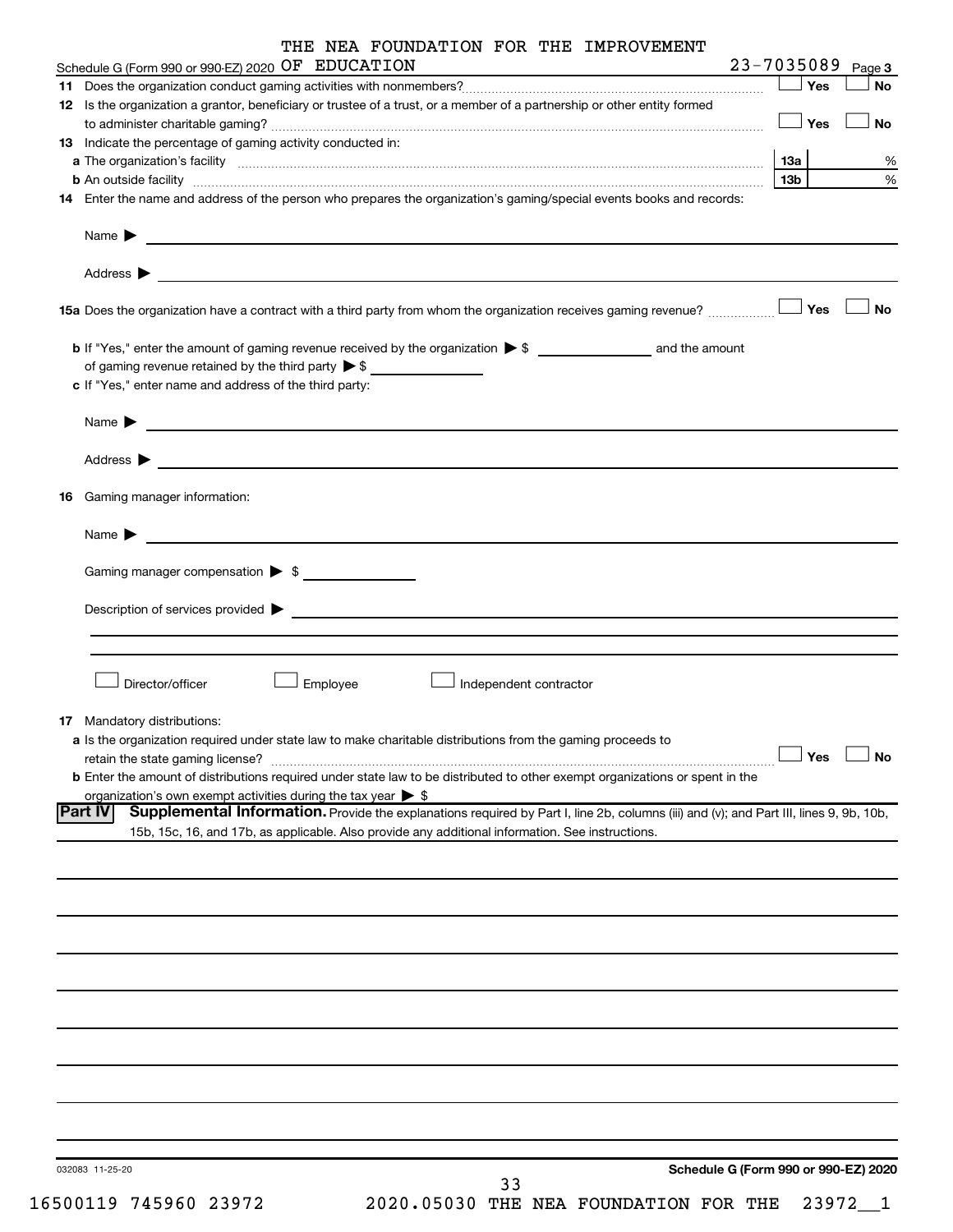| OF EDUCATION<br>Schedule G (Form 990 or 990-EZ) OF EDUCATI<br><b>Part IV   Supplemental Information</b> (continued) |  | 23-7035089 Page 4 |                                 |
|---------------------------------------------------------------------------------------------------------------------|--|-------------------|---------------------------------|
|                                                                                                                     |  |                   |                                 |
|                                                                                                                     |  |                   |                                 |
|                                                                                                                     |  |                   |                                 |
|                                                                                                                     |  |                   |                                 |
|                                                                                                                     |  |                   |                                 |
|                                                                                                                     |  |                   |                                 |
|                                                                                                                     |  |                   |                                 |
|                                                                                                                     |  |                   |                                 |
|                                                                                                                     |  |                   |                                 |
|                                                                                                                     |  |                   |                                 |
|                                                                                                                     |  |                   |                                 |
|                                                                                                                     |  |                   |                                 |
|                                                                                                                     |  |                   |                                 |
|                                                                                                                     |  |                   |                                 |
|                                                                                                                     |  |                   |                                 |
|                                                                                                                     |  |                   |                                 |
|                                                                                                                     |  |                   |                                 |
|                                                                                                                     |  |                   |                                 |
|                                                                                                                     |  |                   |                                 |
|                                                                                                                     |  |                   |                                 |
|                                                                                                                     |  |                   |                                 |
|                                                                                                                     |  |                   |                                 |
|                                                                                                                     |  |                   |                                 |
|                                                                                                                     |  |                   |                                 |
|                                                                                                                     |  |                   |                                 |
|                                                                                                                     |  |                   |                                 |
|                                                                                                                     |  |                   |                                 |
|                                                                                                                     |  |                   |                                 |
|                                                                                                                     |  |                   |                                 |
|                                                                                                                     |  |                   |                                 |
|                                                                                                                     |  |                   |                                 |
|                                                                                                                     |  |                   |                                 |
|                                                                                                                     |  |                   |                                 |
|                                                                                                                     |  |                   |                                 |
|                                                                                                                     |  |                   |                                 |
|                                                                                                                     |  |                   |                                 |
|                                                                                                                     |  |                   |                                 |
|                                                                                                                     |  |                   |                                 |
|                                                                                                                     |  |                   |                                 |
|                                                                                                                     |  |                   |                                 |
|                                                                                                                     |  |                   |                                 |
|                                                                                                                     |  |                   |                                 |
|                                                                                                                     |  |                   |                                 |
|                                                                                                                     |  |                   |                                 |
|                                                                                                                     |  |                   |                                 |
|                                                                                                                     |  |                   |                                 |
|                                                                                                                     |  |                   | Schedule G (Form 990 or 990-EZ) |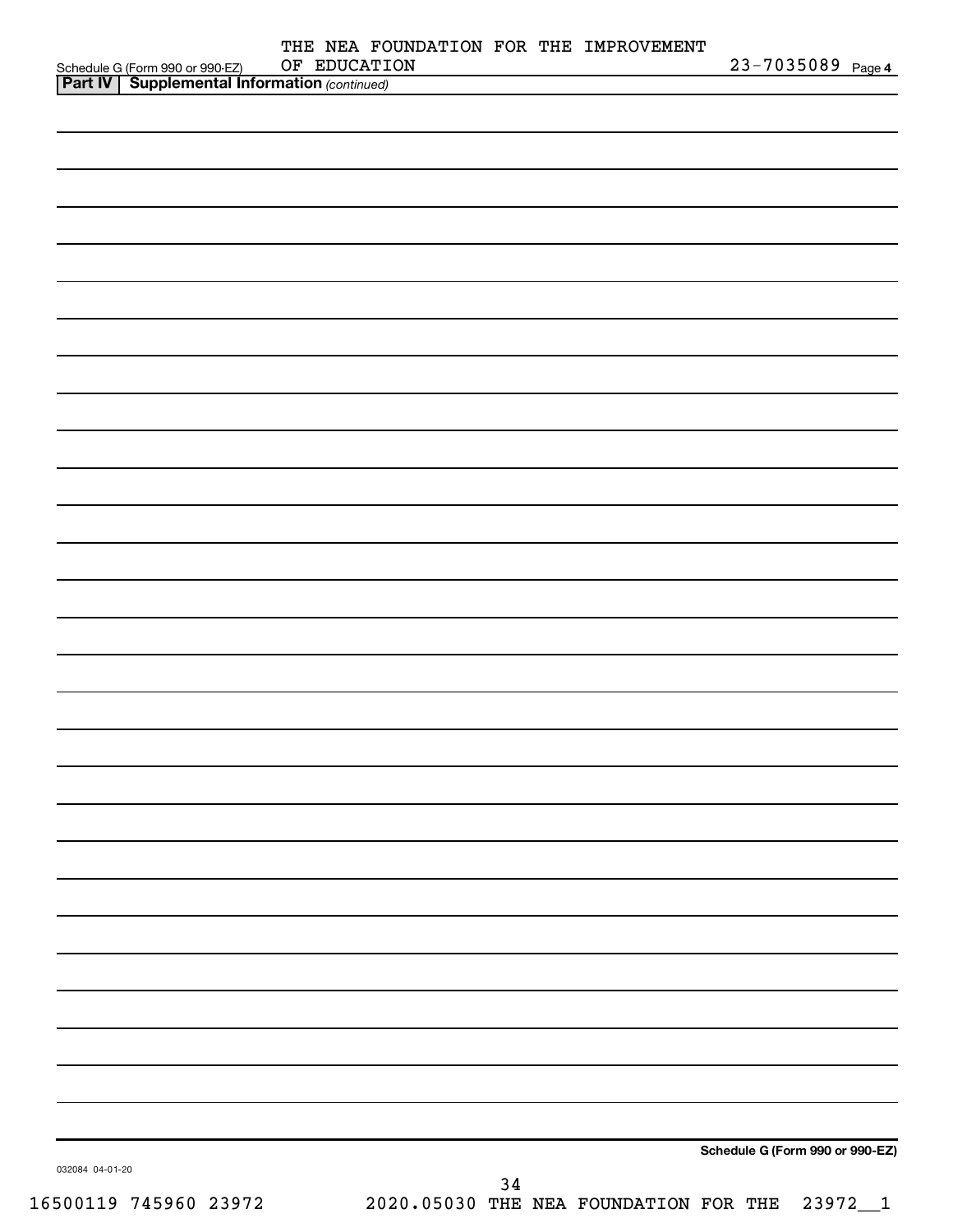| <b>SCHEDULE I</b><br>(Form 990)<br>Department of the Treasury                                                                                                                                                                                                                                                 | <b>Grants and Other Assistance to Organizations,</b><br>Governments, and Individuals in the United States<br>Complete if the organization answered "Yes" on Form 990, Part IV, line 21 or 22.<br>Attach to Form 990. |                                    |                                                       |                                         |                                                                |                                          |                                           |  |  |  |  |
|---------------------------------------------------------------------------------------------------------------------------------------------------------------------------------------------------------------------------------------------------------------------------------------------------------------|----------------------------------------------------------------------------------------------------------------------------------------------------------------------------------------------------------------------|------------------------------------|-------------------------------------------------------|-----------------------------------------|----------------------------------------------------------------|------------------------------------------|-------------------------------------------|--|--|--|--|
| Internal Revenue Service                                                                                                                                                                                                                                                                                      |                                                                                                                                                                                                                      |                                    | Go to www.irs.gov/Form990 for the latest information. |                                         |                                                                |                                          | <b>Open to Public</b><br>Inspection       |  |  |  |  |
| THE NEA FOUNDATION FOR THE IMPROVEMENT<br><b>Employer identification number</b><br>Name of the organization<br>23-7035089<br>OF EDUCATION                                                                                                                                                                     |                                                                                                                                                                                                                      |                                    |                                                       |                                         |                                                                |                                          |                                           |  |  |  |  |
| Part I<br><b>General Information on Grants and Assistance</b>                                                                                                                                                                                                                                                 |                                                                                                                                                                                                                      |                                    |                                                       |                                         |                                                                |                                          |                                           |  |  |  |  |
| Does the organization maintain records to substantiate the amount of the grants or assistance, the grantees' eligibility for the grants or assistance, and the selection<br>$\mathbf 1$<br>Describe in Part IV the organization's procedures for monitoring the use of grant funds in the United States.<br>2 |                                                                                                                                                                                                                      |                                    |                                                       |                                         |                                                                |                                          | $\boxed{\text{X}}$ Yes<br>l No            |  |  |  |  |
| Part II<br>Grants and Other Assistance to Domestic Organizations and Domestic Governments. Complete if the organization answered "Yes" on Form 990, Part IV, line 21, for any                                                                                                                                 |                                                                                                                                                                                                                      |                                    |                                                       |                                         |                                                                |                                          |                                           |  |  |  |  |
| recipient that received more than \$5,000. Part II can be duplicated if additional space is needed.                                                                                                                                                                                                           |                                                                                                                                                                                                                      |                                    |                                                       |                                         |                                                                |                                          |                                           |  |  |  |  |
| 1 (a) Name and address of organization<br>or government                                                                                                                                                                                                                                                       | $(b)$ EIN                                                                                                                                                                                                            | (c) IRC section<br>(if applicable) | (d) Amount of<br>cash grant                           | (e) Amount of<br>non-cash<br>assistance | (f) Method of<br>valuation (book,<br>FMV, appraisal,<br>other) | (g) Description of<br>noncash assistance | (h) Purpose of grant<br>or assistance     |  |  |  |  |
| GREEN BAY AREA PUBLIC SCHOOL<br>DISTRICT - 200 SOUTH BROADWAY -<br>GREEN BAY, WI 54303                                                                                                                                                                                                                        | 39-6002329                                                                                                                                                                                                           | <b>GOVERNMENT</b>                  | 75,874.                                               | $\mathbf{0}$                            |                                                                |                                          | STEM FISCAL SPONSORSHIP                   |  |  |  |  |
| ARKANSAS EDUCATION ASSOCIATION<br>1500 WEST 4TH STREET<br>LITTLE ROCK, AR 72201                                                                                                                                                                                                                               | $71 - 0004515$                                                                                                                                                                                                       | 501(C)(6)                          | 25,000                                                | $\mathbf{0}$                            |                                                                |                                          | COMMUNITY SCHOOLS                         |  |  |  |  |
| COMMUNITY FOUNDATION FOR<br>MISSISSIPPI - 119 SOUTH PRESIDENT<br>DR. - JACKSON, MS 39201                                                                                                                                                                                                                      | 71-0004515                                                                                                                                                                                                           | 501(C)(3)                          | 120,500                                               | $\mathbf{0}$                            |                                                                |                                          | COMMUNITY SCHOOLS                         |  |  |  |  |
| NATIONAL NETWORK OF STATE TEACHERS<br>OF THE YEAR - 614 S. 4TH ST. #335<br>- PHILADELPHIA, PA 19147                                                                                                                                                                                                           | 64-0845750                                                                                                                                                                                                           | 501(C)(3)                          | 248,000                                               | $\mathbf{0}$                            |                                                                |                                          | TEACH FOR EQUITY AND<br>CAPACITY BUILDING |  |  |  |  |
| FORWARD ARKANSAS<br>1400 W. MARKUM, SUITE 302<br>LITTLE ROCK, AR 72201                                                                                                                                                                                                                                        | $48-1035353$ $501(C)(3)$                                                                                                                                                                                             |                                    | 241,500.                                              | $\mathbf{0}$ .                          |                                                                |                                          | COMMUNITY SCHOOLS                         |  |  |  |  |
| ISTITUTE FOR EDUCATIONAL<br>LEADERSHIP - 4301 CONNECTICUT AVE<br>NW - WASHINGTON, DC 20008<br>Enter total number of section 501(c)(3) and government organizations listed in the line 1 table<br>$\mathbf{2}$                                                                                                 | $81-3130391$ $501(C)(3)$                                                                                                                                                                                             |                                    | 125,000.                                              | $\mathbf{0}$ .                          |                                                                |                                          | COMMUNITY SCHOOLS<br>11.                  |  |  |  |  |
| 3 Enter total number of other organizations listed in the line 1 table                                                                                                                                                                                                                                        |                                                                                                                                                                                                                      |                                    |                                                       |                                         |                                                                |                                          | $\overline{2}$ .                          |  |  |  |  |

**For Paperwork Reduction Act Notice, see the Instructions for Form 990. Schedule I (Form 990) 2020** LHA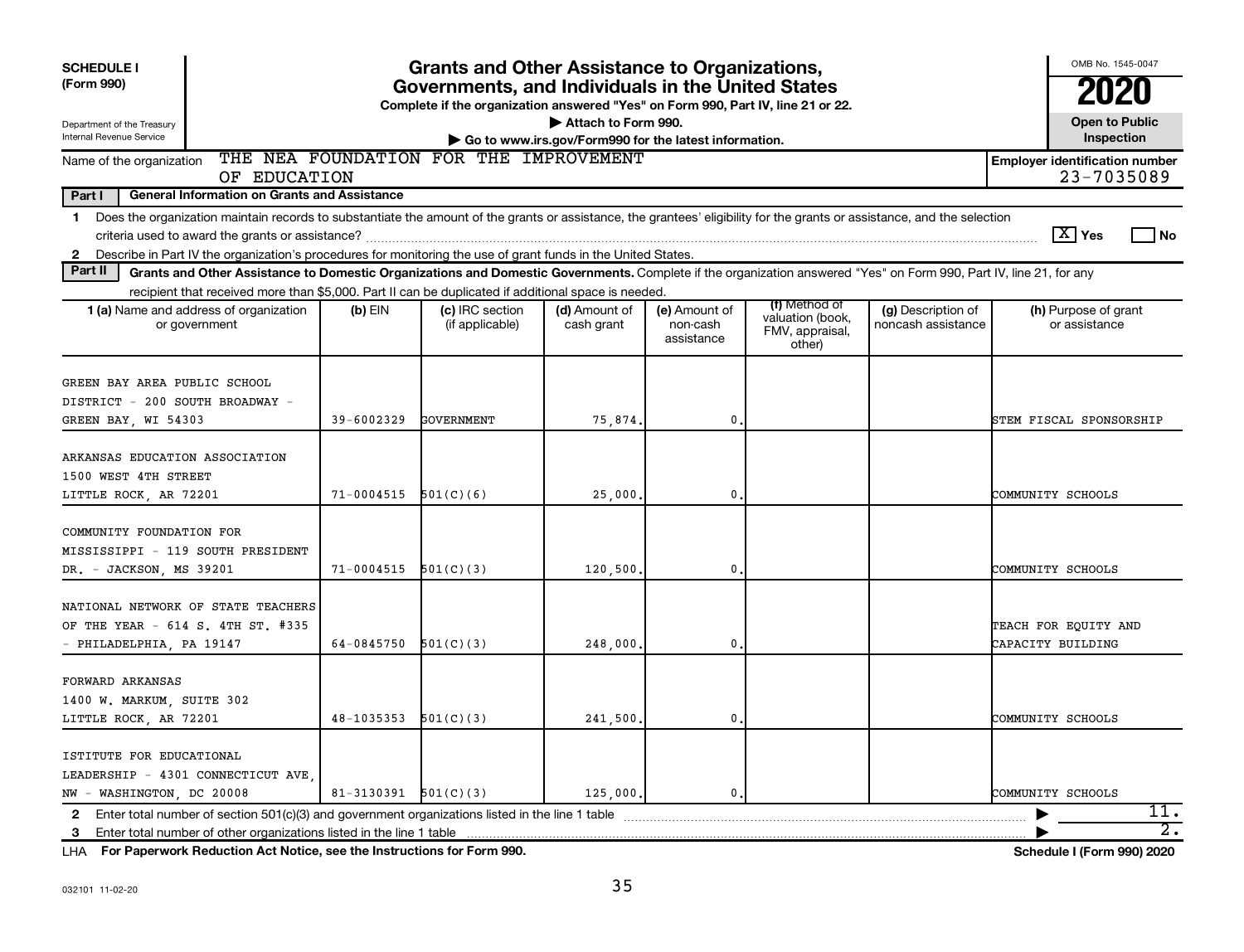Schedule I (Form 990) OF EDUCATION 23-7035089 <sub>Page 1</sub>

| (a) Name and address of<br>organization or government                   | $(b)$ EIN                | (c) IRC section<br>if applicable | (d) Amount of<br>cash grant | (e) Amount of<br>non-cash<br>assistance | (f) Method of<br>valuation<br>(book, FMV,<br>appraisal, other) | (g) Description of<br>non-cash assistance | (h) Purpose of grant<br>or assistance          |
|-------------------------------------------------------------------------|--------------------------|----------------------------------|-----------------------------|-----------------------------------------|----------------------------------------------------------------|-------------------------------------------|------------------------------------------------|
| KENWOOD OAKLAND COMMUNITY                                               |                          |                                  |                             |                                         |                                                                |                                           |                                                |
| ORGANIZATION - 4242 S. COTTAGE                                          |                          |                                  |                             |                                         |                                                                |                                           | JOURNEY 4 JUSTICE -                            |
| GROVE AVE. - CHICAGO, IL 60653                                          | 52-1198450               | 501(C)(3)                        | 100,000                     | $\mathbf 0$                             |                                                                |                                           | COMMUNITY SCHOOLS                              |
| LOUISIANA ASSOCIATION OF EDUCATORS<br>8322 ONE CALAIS AVE.              |                          |                                  |                             |                                         |                                                                |                                           |                                                |
| BATON ROUGE, LA 70809                                                   | 36-2598637               | 501(C)(5)                        | 108,000                     | $\mathbf 0$                             |                                                                |                                           | COMMUNITY SCHOOLS                              |
| NATIONAL CENTER FOR YOUTH LAW<br>1212 BROADWAY ST.<br>OAKLAND, CA 94612 | 72-0824390               | 501(C)(3)                        | 100,000.                    | $\mathbf{0}$                            |                                                                |                                           | <b>EDUCATION EQUITY</b>                        |
|                                                                         |                          |                                  |                             |                                         |                                                                |                                           |                                                |
| NATIONAL PUBLIC EDUCATION SUPPORT<br>FUND - 1900 L ST. NW - WASHINGTON, |                          |                                  |                             |                                         |                                                                |                                           |                                                |
| DC 20036                                                                | $94-2506933$ $501(C)(3)$ |                                  | 40,000                      | $\mathbf 0$                             |                                                                |                                           | EDUCATION NETWORK SUPPORT                      |
| NEW VENTURE FUND<br>1201 CONNECTICUT AVE. NW                            |                          |                                  |                             |                                         |                                                                |                                           | COMMUNITY FOR JUST<br>SCHOOLS FUND - EDUCATION |
| WASHINGTON, DC 20036                                                    | $26-3015634$ $501(C)(3)$ |                                  | 50,000                      | $\mathbf 0$                             |                                                                |                                           | EQUITY                                         |
| ONE VOICE<br>1072 JR. LYNCH ST.                                         |                          |                                  |                             |                                         |                                                                |                                           |                                                |
| JACKSON, MS 39203                                                       | 20-5806345               | 501(C)(3)                        | 124,200.                    | $\mathbf 0$                             |                                                                |                                           | COMMUNITY SCHOOLS                              |
| STUYVESANT HIGH SCHOOL<br>345 CHAMBERS ST.                              |                          |                                  |                             |                                         |                                                                |                                           |                                                |
| NEW YORK, NY 10282                                                      | $02 - 0787550$           | <b>GOVERNMENT</b>                | 7,000                       | $\mathbf{0}$                            |                                                                |                                           | GRANTS TO EDUCATORS                            |
| VARIOUS RETURNED & CANCELED GRANTS                                      |                          |                                  |                             |                                         |                                                                |                                           |                                                |
| 1201 16TH STREET, NW #416                                               |                          |                                  |                             |                                         |                                                                |                                           | RETURNED & CANCELED                            |
| WASHINGTON, DC 20036                                                    |                          | N/A                              | $-19,006$ .                 | $\mathbf{0}$                            |                                                                |                                           | GRANTS                                         |
|                                                                         |                          |                                  |                             |                                         |                                                                |                                           |                                                |
|                                                                         |                          |                                  |                             |                                         |                                                                |                                           |                                                |
|                                                                         |                          |                                  |                             |                                         |                                                                |                                           |                                                |

**Schedule I (Form 990)**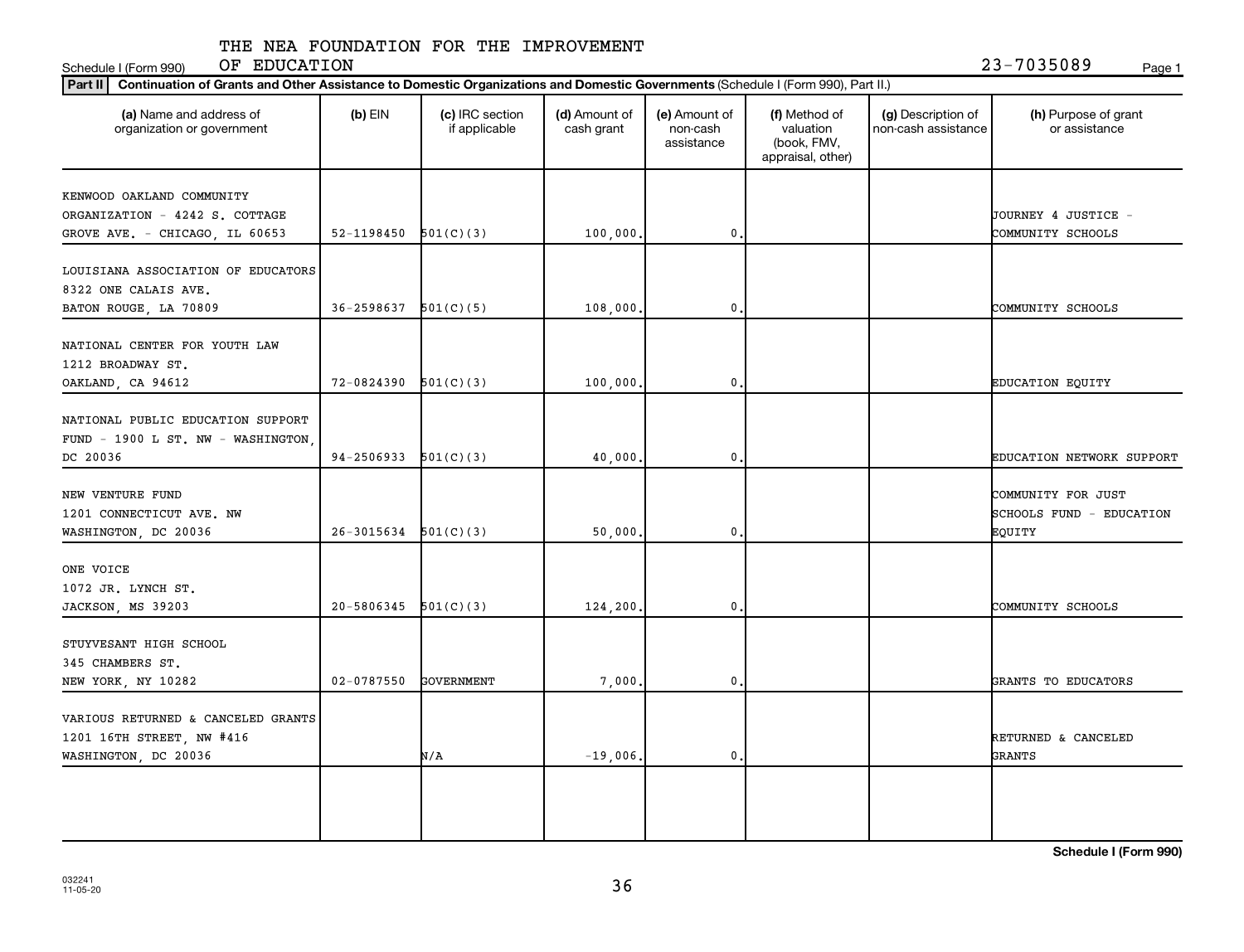Schedule I (Form 990) 2020 OF EDUCATION 2 3 – 7 0 3 5 0 8 9 OF EDUCATION

**2**

Part III | Grants and Other Assistance to Domestic Individuals. Complete if the organization answered "Yes" on Form 990, Part IV, line 22. Part III can be duplicated if additional space is needed.

| (a) Type of grant or assistance | (b) Number of<br>recipients | (c) Amount of<br>cash grant | (d) Amount of non-<br>cash assistance | (e) Method of valuation<br>(book, FMV, appraisal, other) | (f) Description of noncash assistance |
|---------------------------------|-----------------------------|-----------------------------|---------------------------------------|----------------------------------------------------------|---------------------------------------|
|                                 |                             |                             |                                       |                                                          |                                       |
| AWARDS FOR TEACHING EXCELLENCE  |                             | 85,000.                     | 0.                                    |                                                          |                                       |
|                                 |                             |                             |                                       |                                                          |                                       |
| GRANTS TO EDUCATORS             | 143                         | 424,248.                    | $\mathbf{0}$ .                        |                                                          |                                       |
|                                 |                             |                             |                                       |                                                          |                                       |
|                                 |                             |                             |                                       |                                                          |                                       |
|                                 |                             |                             |                                       |                                                          |                                       |
|                                 |                             |                             |                                       |                                                          |                                       |
|                                 |                             |                             |                                       |                                                          |                                       |
|                                 |                             |                             |                                       |                                                          |                                       |

Part IV | Supplemental Information. Provide the information required in Part I, line 2; Part III, column (b); and any other additional information.

PART I, LINE 2:

GRANTS TO EDUCATORS - GRANTS TO SUPPORT NEW IDEA AND PRACTICES TO

STRENGTHEN TEACHING AND LEARNING. THE TWO CATEGORIES OF GRANTS ARE:

1) STUDENT ACHIEVEMENT - \$2,000 OR \$5,000 GRANTS FOR PREK-16 EDUCATORS TO

PROMOTE CLASSROOM INNOVATION AND TO ENGAGE STUDENTS IN CRITICAL THINKING TO

DEEPEN THEIR KNOWLEDGE OF STANDARDS-BASED MATTER.

2) LEARNING & LEADERSHIP - \$2,000 OR \$5,000 GRANTS FOR ALL PREK-16

EDUCATORS TO PROMOTE PROFESSIONAL DEVELOPMENT TO IMPROVE THEIR TEACHING

SKILLS AND TO SHARE WITH COLLEAGUES.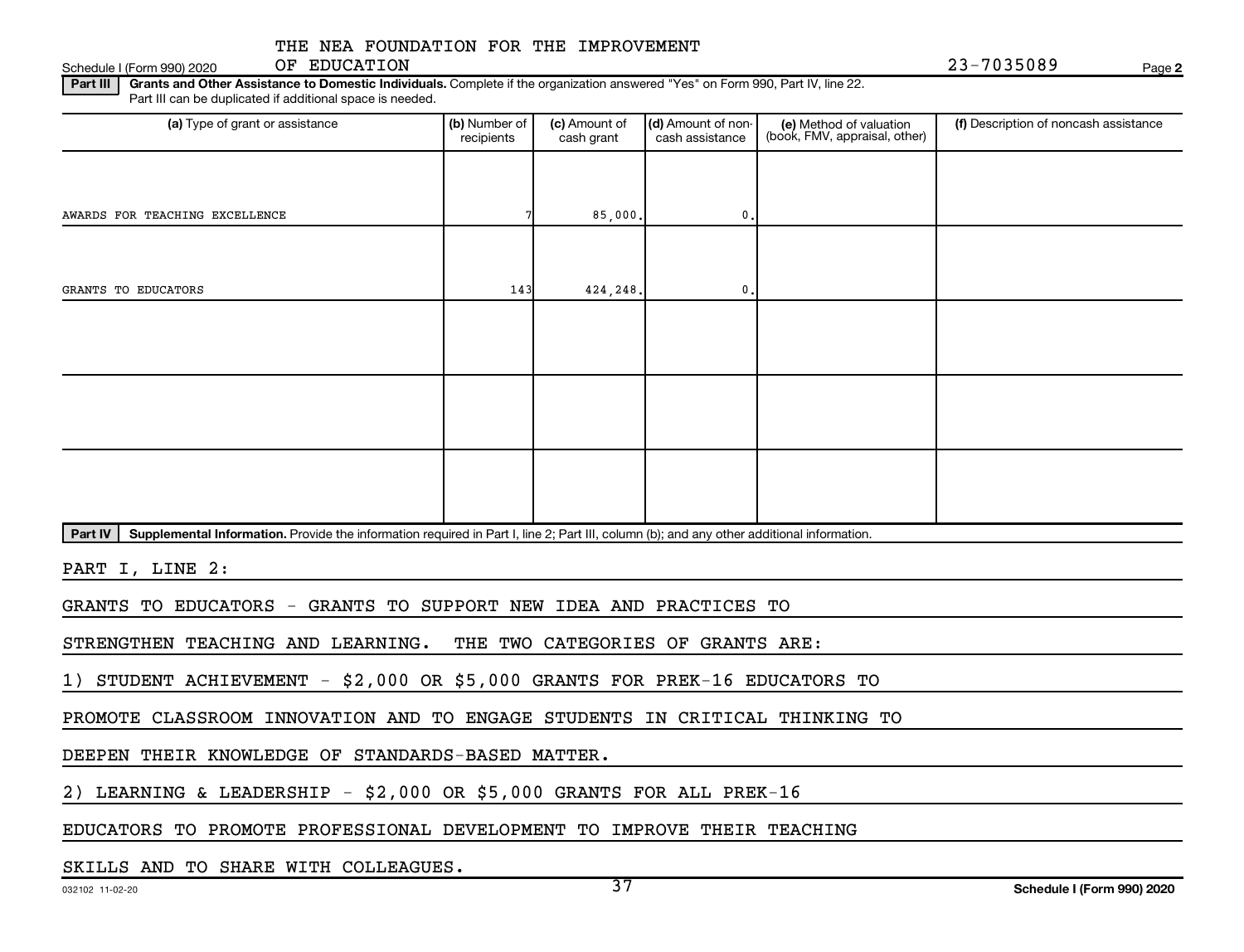| Schedule I (Form 990) | THE NEA FOUNDATION FOR THE IMPROVEMENT<br>OF EDUCATION<br><b>Part IV   Supplemental Information</b> | 23-7035089 Page 2     |
|-----------------------|-----------------------------------------------------------------------------------------------------|-----------------------|
|                       | AWARDS FOR TEACHING EXCELLENCE - RECOGNIZES, REWARDS AND PROMOTES                                   |                       |
|                       | EXCELLENCE IN TEACHING AND LEARNING.                                                                |                       |
|                       |                                                                                                     |                       |
|                       |                                                                                                     |                       |
|                       |                                                                                                     |                       |
|                       |                                                                                                     |                       |
|                       |                                                                                                     |                       |
|                       |                                                                                                     |                       |
|                       |                                                                                                     |                       |
|                       |                                                                                                     |                       |
|                       |                                                                                                     |                       |
|                       |                                                                                                     |                       |
|                       |                                                                                                     |                       |
|                       |                                                                                                     |                       |
|                       |                                                                                                     |                       |
|                       |                                                                                                     |                       |
|                       |                                                                                                     |                       |
|                       |                                                                                                     |                       |
|                       |                                                                                                     |                       |
|                       |                                                                                                     |                       |
|                       |                                                                                                     |                       |
|                       |                                                                                                     |                       |
|                       |                                                                                                     |                       |
|                       |                                                                                                     |                       |
|                       |                                                                                                     |                       |
|                       |                                                                                                     |                       |
|                       |                                                                                                     |                       |
|                       |                                                                                                     |                       |
| 032291<br>04-01-20    |                                                                                                     | Schedule I (Form 990) |
|                       | 38                                                                                                  |                       |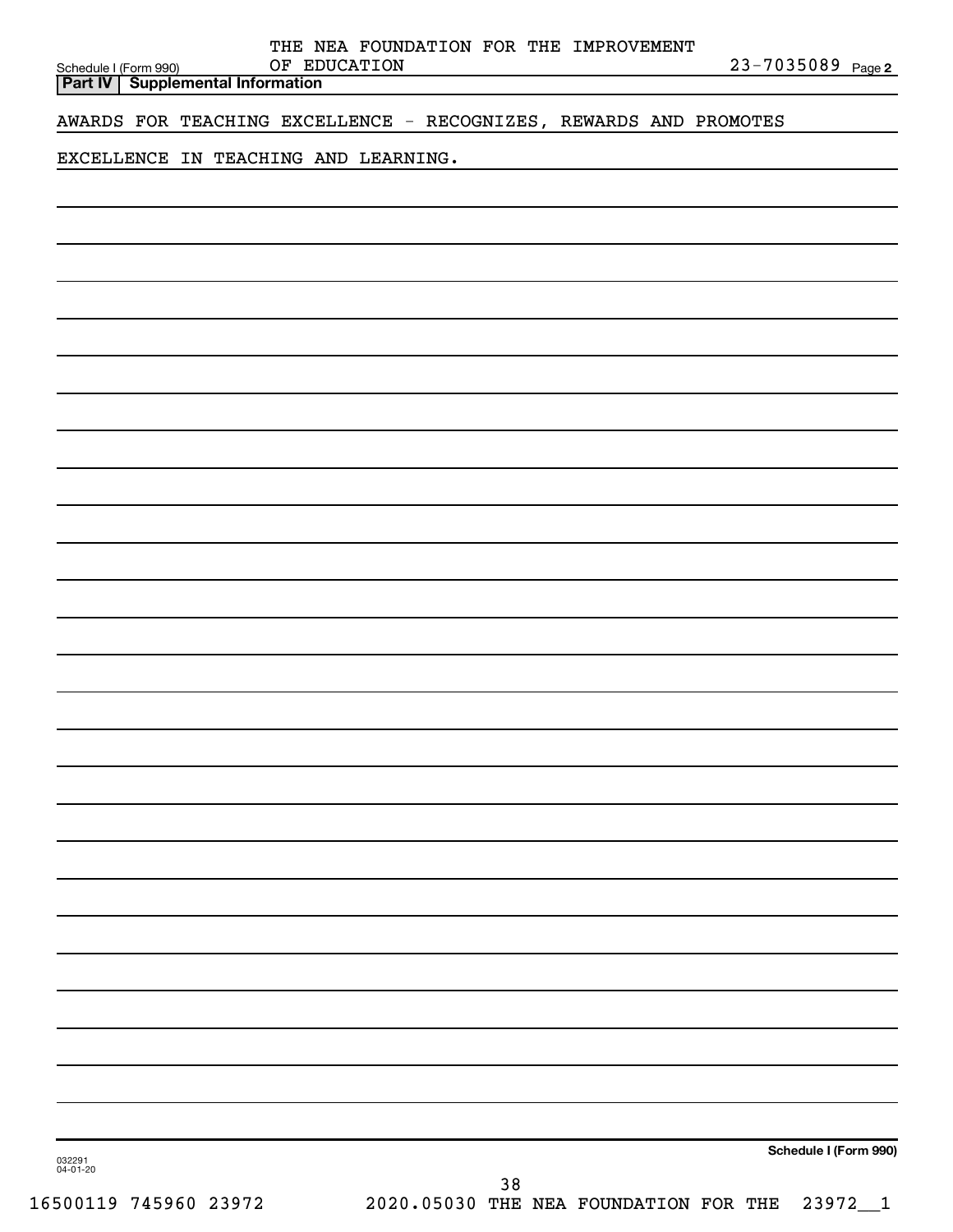| <b>Compensation Information</b><br>(Form 990)<br>For certain Officers, Directors, Trustees, Key Employees, and Highest<br>2020<br><b>Compensated Employees</b><br>Complete if the organization answered "Yes" on Form 990, Part IV, line 23.<br><b>Open to Public</b><br>Attach to Form 990.<br>Department of the Treasury<br>Inspection<br>Go to www.irs.gov/Form990 for instructions and the latest information.<br>Internal Revenue Service<br>THE NEA FOUNDATION FOR THE IMPROVEMENT<br><b>Employer identification number</b><br>Name of the organization |                         |
|---------------------------------------------------------------------------------------------------------------------------------------------------------------------------------------------------------------------------------------------------------------------------------------------------------------------------------------------------------------------------------------------------------------------------------------------------------------------------------------------------------------------------------------------------------------|-------------------------|
|                                                                                                                                                                                                                                                                                                                                                                                                                                                                                                                                                               |                         |
|                                                                                                                                                                                                                                                                                                                                                                                                                                                                                                                                                               |                         |
|                                                                                                                                                                                                                                                                                                                                                                                                                                                                                                                                                               |                         |
|                                                                                                                                                                                                                                                                                                                                                                                                                                                                                                                                                               |                         |
|                                                                                                                                                                                                                                                                                                                                                                                                                                                                                                                                                               |                         |
| 23-7035089<br>OF EDUCATION                                                                                                                                                                                                                                                                                                                                                                                                                                                                                                                                    |                         |
| Part I<br><b>Questions Regarding Compensation</b>                                                                                                                                                                                                                                                                                                                                                                                                                                                                                                             |                         |
| <b>Yes</b>                                                                                                                                                                                                                                                                                                                                                                                                                                                                                                                                                    | No                      |
| Check the appropriate box(es) if the organization provided any of the following to or for a person listed on Form 990,<br>1a                                                                                                                                                                                                                                                                                                                                                                                                                                  |                         |
| Part VII, Section A, line 1a. Complete Part III to provide any relevant information regarding these items.                                                                                                                                                                                                                                                                                                                                                                                                                                                    |                         |
| First-class or charter travel<br>Housing allowance or residence for personal use                                                                                                                                                                                                                                                                                                                                                                                                                                                                              |                         |
| Travel for companions<br>Payments for business use of personal residence                                                                                                                                                                                                                                                                                                                                                                                                                                                                                      |                         |
| Health or social club dues or initiation fees<br>Tax indemnification and gross-up payments                                                                                                                                                                                                                                                                                                                                                                                                                                                                    |                         |
| Discretionary spending account<br>Personal services (such as maid, chauffeur, chef)                                                                                                                                                                                                                                                                                                                                                                                                                                                                           |                         |
|                                                                                                                                                                                                                                                                                                                                                                                                                                                                                                                                                               |                         |
| <b>b</b> If any of the boxes on line 1a are checked, did the organization follow a written policy regarding payment or                                                                                                                                                                                                                                                                                                                                                                                                                                        |                         |
| 1b                                                                                                                                                                                                                                                                                                                                                                                                                                                                                                                                                            |                         |
| Did the organization require substantiation prior to reimbursing or allowing expenses incurred by all directors,<br>2                                                                                                                                                                                                                                                                                                                                                                                                                                         |                         |
| $\mathbf{2}$                                                                                                                                                                                                                                                                                                                                                                                                                                                                                                                                                  |                         |
|                                                                                                                                                                                                                                                                                                                                                                                                                                                                                                                                                               |                         |
| з<br>Indicate which, if any, of the following the organization used to establish the compensation of the organization's                                                                                                                                                                                                                                                                                                                                                                                                                                       |                         |
| CEO/Executive Director. Check all that apply. Do not check any boxes for methods used by a related organization to                                                                                                                                                                                                                                                                                                                                                                                                                                            |                         |
| establish compensation of the CEO/Executive Director, but explain in Part III.                                                                                                                                                                                                                                                                                                                                                                                                                                                                                |                         |
| Compensation committee<br>Written employment contract                                                                                                                                                                                                                                                                                                                                                                                                                                                                                                         |                         |
| Independent compensation consultant<br>Compensation survey or study                                                                                                                                                                                                                                                                                                                                                                                                                                                                                           |                         |
| $\lfloor \underline{X} \rfloor$ Form 990 of other organizations<br>$ \mathbf{X} $ Approval by the board or compensation committee                                                                                                                                                                                                                                                                                                                                                                                                                             |                         |
|                                                                                                                                                                                                                                                                                                                                                                                                                                                                                                                                                               |                         |
| During the year, did any person listed on Form 990, Part VII, Section A, line 1a, with respect to the filing<br>4                                                                                                                                                                                                                                                                                                                                                                                                                                             |                         |
| organization or a related organization:                                                                                                                                                                                                                                                                                                                                                                                                                                                                                                                       |                         |
| Receive a severance payment or change-of-control payment?<br>4a<br>а                                                                                                                                                                                                                                                                                                                                                                                                                                                                                          | х                       |
| 4b<br>b                                                                                                                                                                                                                                                                                                                                                                                                                                                                                                                                                       | $\overline{\textbf{x}}$ |
| 4c<br>c                                                                                                                                                                                                                                                                                                                                                                                                                                                                                                                                                       | X                       |
| If "Yes" to any of lines 4a-c, list the persons and provide the applicable amounts for each item in Part III.                                                                                                                                                                                                                                                                                                                                                                                                                                                 |                         |
|                                                                                                                                                                                                                                                                                                                                                                                                                                                                                                                                                               |                         |
| Only section 501(c)(3), 501(c)(4), and 501(c)(29) organizations must complete lines 5-9.                                                                                                                                                                                                                                                                                                                                                                                                                                                                      |                         |
| For persons listed on Form 990, Part VII, Section A, line 1a, did the organization pay or accrue any compensation                                                                                                                                                                                                                                                                                                                                                                                                                                             |                         |
| contingent on the revenues of:                                                                                                                                                                                                                                                                                                                                                                                                                                                                                                                                | х                       |
| 5a                                                                                                                                                                                                                                                                                                                                                                                                                                                                                                                                                            | X                       |
| 5b                                                                                                                                                                                                                                                                                                                                                                                                                                                                                                                                                            |                         |
| If "Yes" on line 5a or 5b, describe in Part III.                                                                                                                                                                                                                                                                                                                                                                                                                                                                                                              |                         |
| 6 For persons listed on Form 990, Part VII, Section A, line 1a, did the organization pay or accrue any compensation                                                                                                                                                                                                                                                                                                                                                                                                                                           |                         |
| contingent on the net earnings of:                                                                                                                                                                                                                                                                                                                                                                                                                                                                                                                            | х                       |
| 6a                                                                                                                                                                                                                                                                                                                                                                                                                                                                                                                                                            | X                       |
| 6b<br>If "Yes" on line 6a or 6b, describe in Part III.                                                                                                                                                                                                                                                                                                                                                                                                                                                                                                        |                         |
| 7 For persons listed on Form 990, Part VII, Section A, line 1a, did the organization provide any nonfixed payments                                                                                                                                                                                                                                                                                                                                                                                                                                            |                         |
|                                                                                                                                                                                                                                                                                                                                                                                                                                                                                                                                                               | x                       |
| 7<br>Were any amounts reported on Form 990, Part VII, paid or accrued pursuant to a contract that was subject to the                                                                                                                                                                                                                                                                                                                                                                                                                                          |                         |
| 8<br>8                                                                                                                                                                                                                                                                                                                                                                                                                                                                                                                                                        | x                       |
| If "Yes" on line 8, did the organization also follow the rebuttable presumption procedure described in<br>9                                                                                                                                                                                                                                                                                                                                                                                                                                                   |                         |
| 9                                                                                                                                                                                                                                                                                                                                                                                                                                                                                                                                                             |                         |
| LHA For Paperwork Reduction Act Notice, see the Instructions for Form 990.<br>Schedule J (Form 990) 2020                                                                                                                                                                                                                                                                                                                                                                                                                                                      |                         |

032111 12-07-20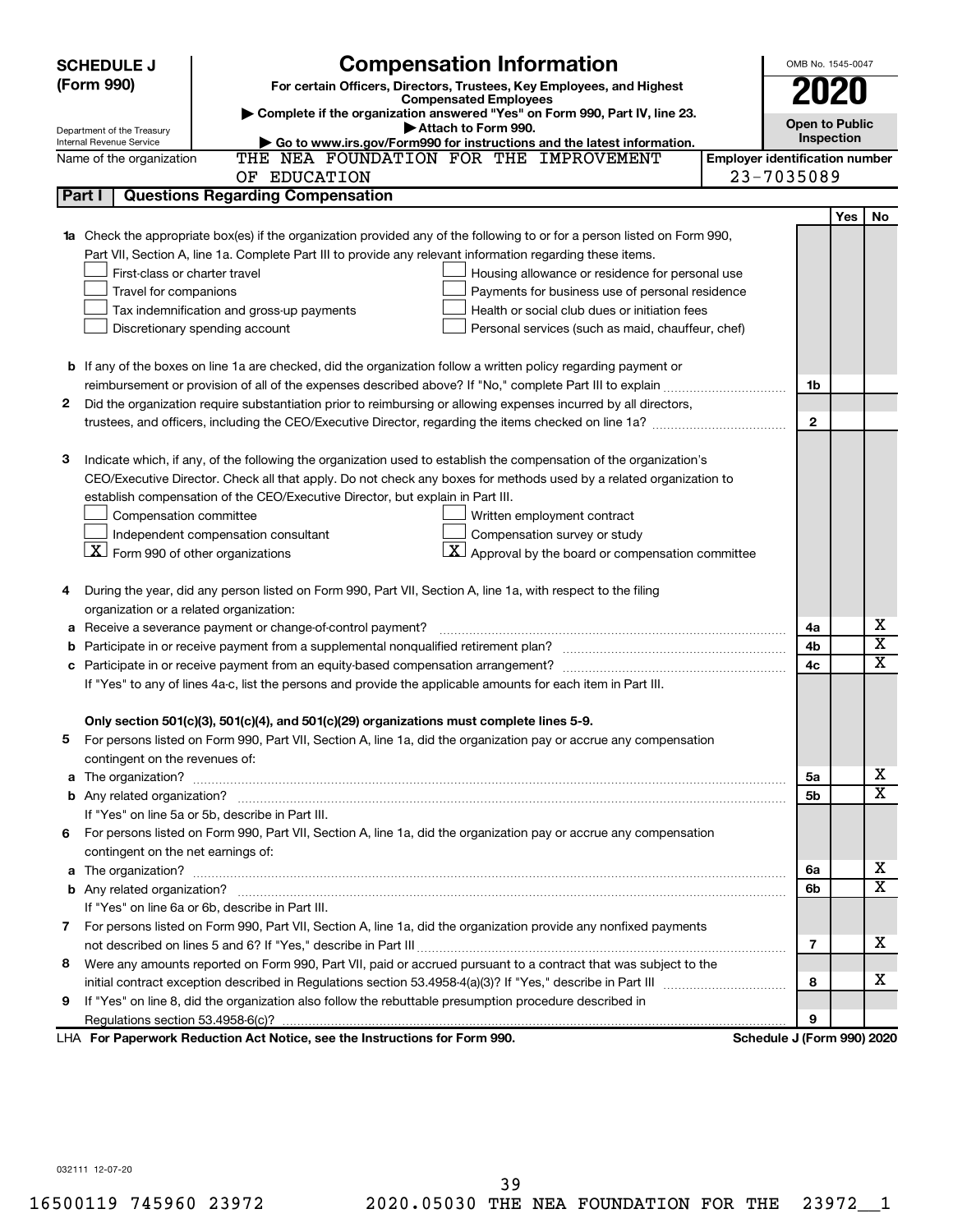**2**

Part II | Officers, Directors, Trustees, Key Employees, and Highest Compensated Employees. Use duplicate copies if additional space is needed.

For each individual whose compensation must be reported on Schedule J, report compensation from the organization on row (i) and from related organizations, described in the instructions, on row (ii). Do not list any individuals that aren't listed on Form 990, Part VII.

Note: The sum of columns (B)(i)-(iii) for each listed individual must equal the total amount of Form 990, Part VII, Section A, line 1a, applicable column (D) and (E) amounts for that individual.

| (A) Name and Title    |            |                          | (B) Breakdown of W-2 and/or 1099-MISC compensation |                                           | (C) Retirement and             | (D) Nontaxable              | (E) Total of columns | (F) Compensation                                           |
|-----------------------|------------|--------------------------|----------------------------------------------------|-------------------------------------------|--------------------------------|-----------------------------|----------------------|------------------------------------------------------------|
|                       |            | (i) Base<br>compensation | (ii) Bonus &<br>incentive<br>compensation          | (iii) Other<br>reportable<br>compensation | other deferred<br>compensation | benefits                    | $(B)(i)$ - $(D)$     | in column (B)<br>reported as deferred<br>on prior Form 990 |
| SARA SNEED<br>(1)     | (i)        | 244,055.                 | $\overline{0}$ .                                   | $\overline{0}$ .                          | 23,500.                        | 16, 170                     | 283, 725.            | $\overline{0}$ .                                           |
| PRESIDENT & CEO       | (ii)       | $\overline{0}$ .         | $\overline{0}$ .                                   | $\overline{0}$ .                          | $\overline{0}$ .               | $\overline{0}$ .            | $\overline{0}$ .     | $\overline{0}$ .                                           |
| MARGARET PORTA<br>(2) | (i)        | 165, 212.                | $\overline{0}$ .                                   | $\overline{0}$ .                          | 15,905.                        | 25,025.                     | 206, 142.            | $\overline{0}$ .                                           |
| COO                   | (ii)       | $\overline{0}$ .         | $\overline{0}$ .                                   | $\overline{0}$ .                          | σ.                             | $\overline{\mathfrak{o}}$ . | $\overline{0}$ .     | $\overline{0}$ .                                           |
| ERIC JAMES<br>(3)     | (i)        | 163,842.                 | $\overline{\mathfrak{o}}$ .                        | $\overline{0}$ .                          | 15,602.                        | 1,128.                      | 180,572.             | $\overline{0}$ .                                           |
| $_{\mbox{\tiny CFO}}$ | (ii)       | $\overline{0}$ .         | $\overline{\mathfrak{o}}$ .                        | $\overline{0}$ .                          | $\overline{0}$ .               | $\overline{\mathfrak{o}}$ . | $\overline{0}$ .     | $\overline{0}$ .                                           |
|                       | $(\sf{i})$ |                          |                                                    |                                           |                                |                             |                      |                                                            |
|                       | (ii)       |                          |                                                    |                                           |                                |                             |                      |                                                            |
|                       | (i)        |                          |                                                    |                                           |                                |                             |                      |                                                            |
|                       | (ii)       |                          |                                                    |                                           |                                |                             |                      |                                                            |
|                       | (i)        |                          |                                                    |                                           |                                |                             |                      |                                                            |
|                       | (ii)       |                          |                                                    |                                           |                                |                             |                      |                                                            |
|                       | (i)        |                          |                                                    |                                           |                                |                             |                      |                                                            |
|                       | (ii)       |                          |                                                    |                                           |                                |                             |                      |                                                            |
|                       | (i)        |                          |                                                    |                                           |                                |                             |                      |                                                            |
|                       | (ii)       |                          |                                                    |                                           |                                |                             |                      |                                                            |
|                       | (i)        |                          |                                                    |                                           |                                |                             |                      |                                                            |
|                       | (ii)       |                          |                                                    |                                           |                                |                             |                      |                                                            |
|                       | (i)        |                          |                                                    |                                           |                                |                             |                      |                                                            |
|                       | (ii)       |                          |                                                    |                                           |                                |                             |                      |                                                            |
|                       | (i)        |                          |                                                    |                                           |                                |                             |                      |                                                            |
|                       | (ii)       |                          |                                                    |                                           |                                |                             |                      |                                                            |
|                       | (i)        |                          |                                                    |                                           |                                |                             |                      |                                                            |
|                       | (ii)       |                          |                                                    |                                           |                                |                             |                      |                                                            |
|                       | (i)        |                          |                                                    |                                           |                                |                             |                      |                                                            |
|                       | (ii)       |                          |                                                    |                                           |                                |                             |                      |                                                            |
|                       | (i)        |                          |                                                    |                                           |                                |                             |                      |                                                            |
|                       | (ii)       |                          |                                                    |                                           |                                |                             |                      |                                                            |
|                       | (i)        |                          |                                                    |                                           |                                |                             |                      |                                                            |
|                       | (ii)       |                          |                                                    |                                           |                                |                             |                      |                                                            |
|                       | (i)        |                          |                                                    |                                           |                                |                             |                      |                                                            |
|                       | (ii)       |                          |                                                    |                                           |                                |                             |                      |                                                            |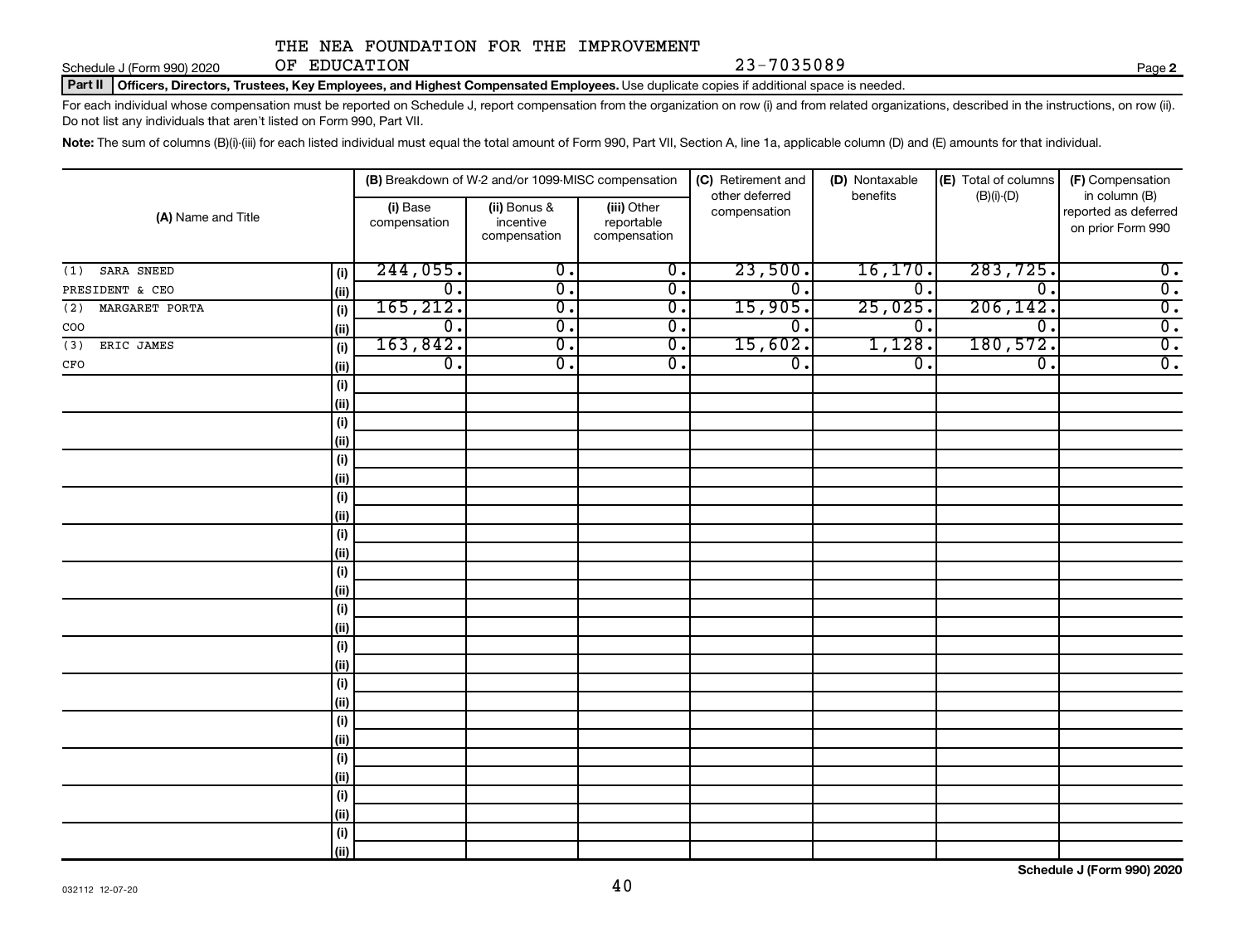## **Part III Supplemental Information**

Provide the information, explanation, or descriptions required for Part I, lines 1a, 1b, 3, 4a, 4b, 4c, 5a, 5b, 6a, 6b, 7, and 8, and for Part II. Also complete this part for any additional information.

**Schedule J (Form 990) 2020**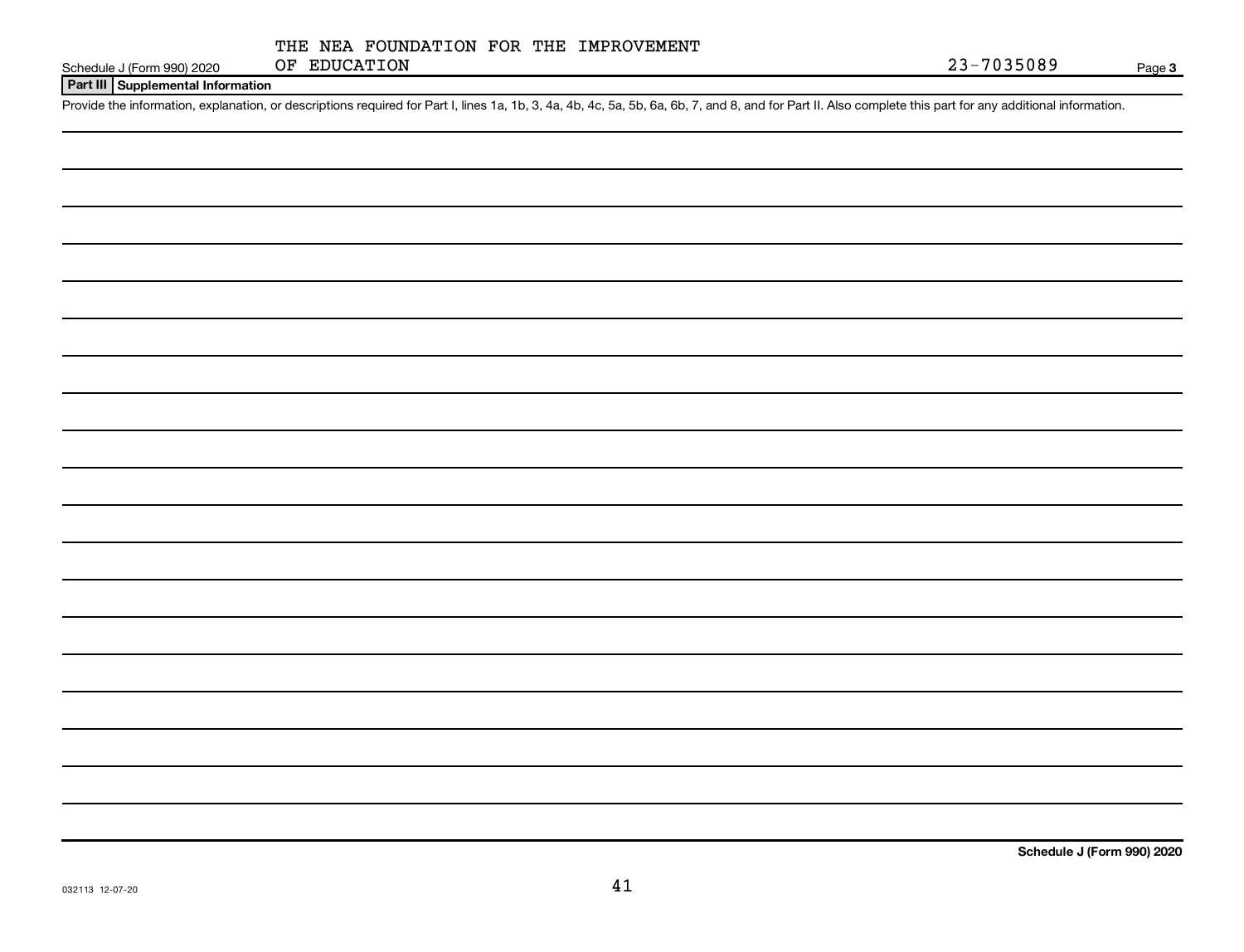| <b>SCHEDULE O</b><br>(Form 990 or 990-EZ)<br>Department of the Treasury | Supplemental Information to Form 990 or 990-EZ<br>Complete to provide information for responses to specific questions on<br>Form 990 or 990-EZ or to provide any additional information.<br>Attach to Form 990 or 990-EZ. | OMB No. 1545-0047<br><b>Open to Public</b>                        |
|-------------------------------------------------------------------------|---------------------------------------------------------------------------------------------------------------------------------------------------------------------------------------------------------------------------|-------------------------------------------------------------------|
| Internal Revenue Service<br>Name of the organization                    | Go to www.irs.gov/Form990 for the latest information.<br>THE NEA FOUNDATION FOR THE IMPROVEMENT<br>OF EDUCATION                                                                                                           | Inspection<br><b>Employer identification number</b><br>23-7035089 |
|                                                                         | FORM 990, PART III, LINE 4D, OTHER PROGRAM SERVICES:                                                                                                                                                                      |                                                                   |
| PROGRAM ADMINISTRATION                                                  |                                                                                                                                                                                                                           |                                                                   |
| EXPENSES \$ 1,814,033.                                                  | INCLUDING GRANTS OF \$ 466,100.                                                                                                                                                                                           | REVENUE \$<br>0.                                                  |
| <b>BREAKFAST</b>                                                        | IN THE CLASSROOM                                                                                                                                                                                                          |                                                                   |
| EXPENSES \$ 68,186.                                                     | INCLUDING GRANTS OF<br>$\ddot{\text{S}}$ 0.<br><b>REVENUE</b><br>\$                                                                                                                                                       | 0.                                                                |
| PARTNERSHIPS                                                            |                                                                                                                                                                                                                           |                                                                   |
| EXPENSES \$ 195,000.                                                    | INCLUDING GRANTS OF \$ 195,000.                                                                                                                                                                                           | REVENUE \$<br>0.                                                  |
| EXPENSES \$ 39,838.                                                     | GLOBAL LEARNING FELLOWSHIP<br>INCLUDING GRANTS OF<br>\$0.<br><b>REVENUE</b><br>\$                                                                                                                                         | $\overline{\phantom{a}}$ 0 .                                      |
|                                                                         |                                                                                                                                                                                                                           |                                                                   |
| <b>STEM</b>                                                             |                                                                                                                                                                                                                           |                                                                   |
| EXPENSES $$74,854.$                                                     | INCLUDING GRANTS OF \$74,854.                                                                                                                                                                                             | REVENUE \$<br>0.                                                  |
|                                                                         | FORM 990, PART VI, SECTION B, LINE 11B:                                                                                                                                                                                   |                                                                   |
|                                                                         | THE FEDERAL FORM 990 IS PREPARED BY THE FOUNDATION'S ACCOUNTING FIRM BASED                                                                                                                                                |                                                                   |
|                                                                         | ON INFORMATION PROVIDED BY THE FOUNDATION. THE FOUNDATION'S REVIEW PROCESS                                                                                                                                                |                                                                   |
|                                                                         | FOR THE DRAFT FORM 990 IS AS FOLLOWS:                                                                                                                                                                                     |                                                                   |
|                                                                         | THE FOUNDATION'S CFO REVIEWS THE DRAFT FORM 990 FOR COMPLETENESS AND                                                                                                                                                      |                                                                   |
|                                                                         | ACCURACY. THE DRAFT FORM 990 IS REVISED AS NECESSARY AFTER THE CFO'S                                                                                                                                                      |                                                                   |
| REVIEW.                                                                 |                                                                                                                                                                                                                           |                                                                   |
|                                                                         | THE REVISED DRAFT FORM 990 IS THEN SUBMITTED TO THE PRESIDENT & CEO FOR HER                                                                                                                                               |                                                                   |

032211 11-20-20 **For Paperwork Reduction Act Notice, see the Instructions for Form 990 or 990-EZ. Schedule O (Form 990 or 990-EZ) 2020** LHA 42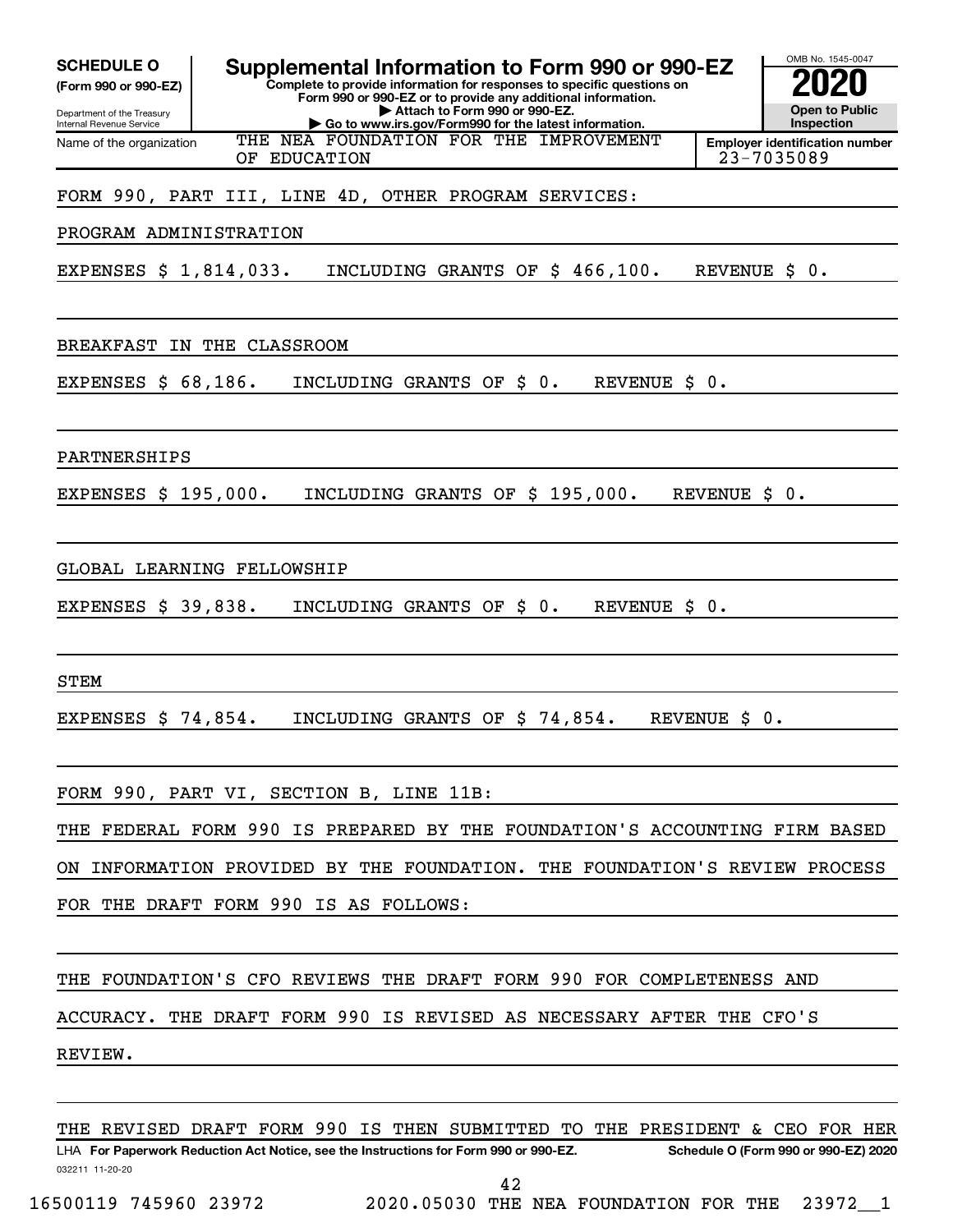| Schedule O (Form 990 or 990-EZ) 2020                                     |     |                  |  |  |                                        |  |                                                     | Page 2 |
|--------------------------------------------------------------------------|-----|------------------|--|--|----------------------------------------|--|-----------------------------------------------------|--------|
| Name of the organization                                                 | OF. | <b>EDUCATION</b> |  |  | THE NEA FOUNDATION FOR THE IMPROVEMENT |  | <b>Employer identification number</b><br>23-7035089 |        |
| REVIEW. THE DRAFT FORM 990 IS REVISED AS NECESSARY AFTER THE PRESIDENT & |     |                  |  |  |                                        |  |                                                     |        |

CEO'S REVIEW.

THE COMPLETED DRAFT FORM 990 IS THEN DISTRIBUTED TO THE ENTIRE BOARD OF

DIRECTORS FOR THEIR REVIEW.

ANY COMMENTS FROM THE BOARD OF DIRECTORS ARE CONSIDERED AND THE DRAFT FORM 990 IS MODIFIED AS NECESSARY.

THE FEDERAL FORM 990 IS FINALIZED BY THE PRESIDENT & CEO APPROVING THE FEDERAL FORM 990 WHICH IS THEN FILED WITH THE INTERNAL REVENUE SERVICE.

FORM 990, PART VI, SECTION B, LINE 12C:

THE FOUNDATION'S BOARD OF DIRECTORS AND THE FOUNDATION STAFF COMPLETE AND SIGN CONFLICT OF INTEREST FORMS ANNUALLY NEAR THE BEGINNING OF THE FISCAL YEAR. THE PRESIDENT & CEO REVIEWS THE STAFF MEMBERS' COMPLETED FORMS FOR POTENTIAL CONFLICTS AND SIGNS EACH FORM. THE CHAIR REVIEWS AND SIGNS THE PRESIDENT & CEO'S CONFLICT OF INTEREST FORM ANNUALLY. THE CHAIR OF THE BOARD OF DIRECTORS REVIEWS THE BOARD MEMBERS' COMPLETED FORMS FOR POTENTIAL CONFLICTS AND SIGNS OFF ON EACH FORM. IF THERE IS A CONFLICT OF INTEREST, THE STAFF OR BOARD MEMBERS DO NOT PARTICIPATE IN ANY DECISIONS RELATED TO THE CONFLICT THROUGHOUT THE YEAR. NEW BOARD MEMBERS AND STAFF MEMBERS WHO JOIN THE FOUNDATION DURING THE YEAR COMPLETE THE CONFLICT OF INTEREST FORM WHEN THEY JOIN THE FOUNDATION. THESE FORMS ARE REVIEWED AND SIGNED OFF ON BY APPROPRIATE INDIVIDUALS THROUGHOUT THE YEAR.

|                       |  |  |  | FORM 990, PART VI, SECTION B, LINE 15A: |  |    |                                               |  |                                      |  |
|-----------------------|--|--|--|-----------------------------------------|--|----|-----------------------------------------------|--|--------------------------------------|--|
|                       |  |  |  | LED BY THE CHAIR OF THE BOARD,          |  |    | THE EXECUTIVE COMMITTEE OF THE BOARD OF       |  |                                      |  |
| 032212 11-20-20       |  |  |  |                                         |  |    |                                               |  | Schedule O (Form 990 or 990-EZ) 2020 |  |
| 16500119 745960 23972 |  |  |  |                                         |  | 43 | 2020.05030 THE NEA FOUNDATION FOR THE 23972 1 |  |                                      |  |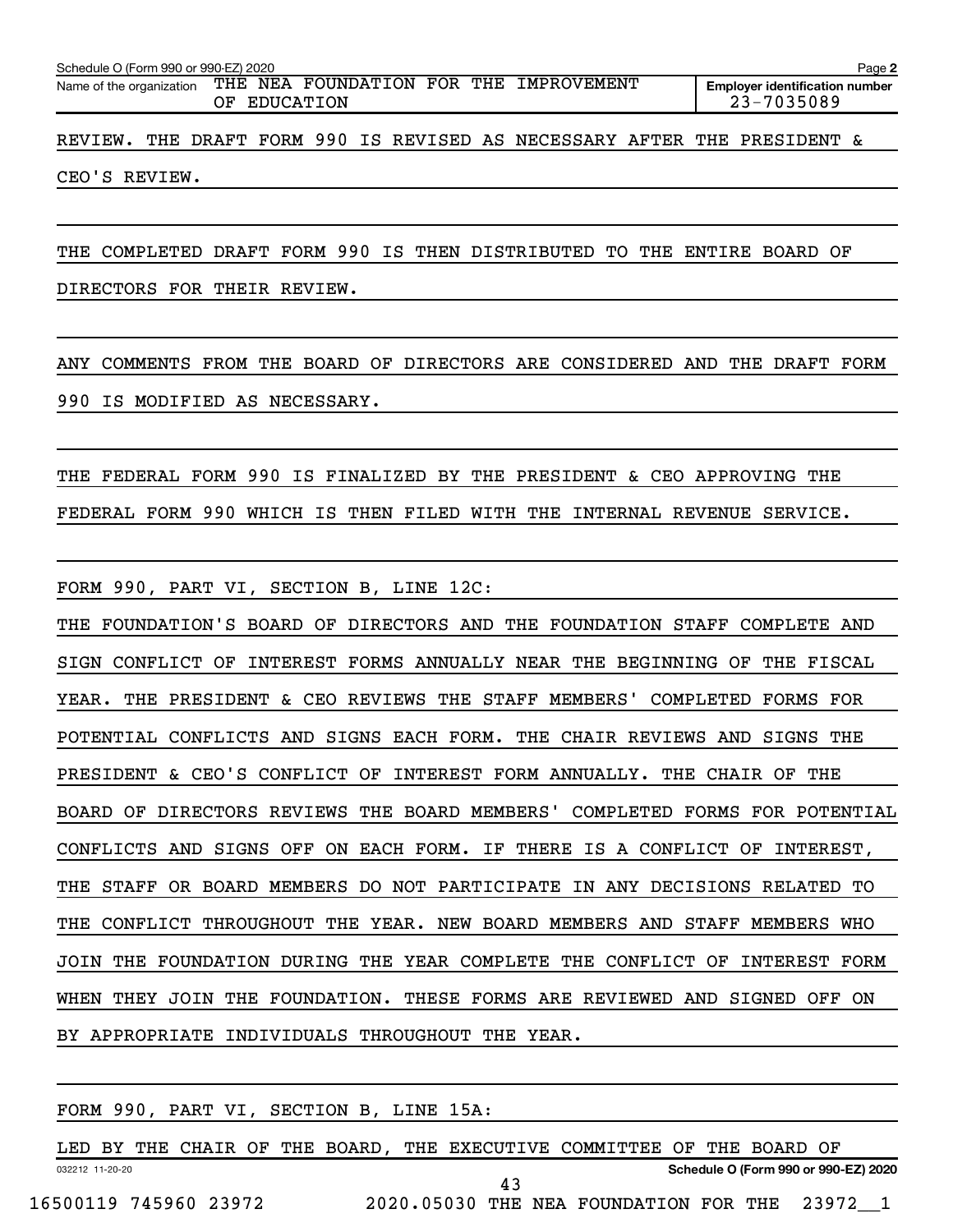| Schedule O (Form 990 or 990-EZ) 2020 |              |                                                                             | Page 2                                              |
|--------------------------------------|--------------|-----------------------------------------------------------------------------|-----------------------------------------------------|
|                                      | OF EDUCATION | Name of the organization THE NEA FOUNDATION FOR THE IMPROVEMENT             | <b>Employer identification number</b><br>23-7035089 |
|                                      |              | DIRECTORS IS RESPONSIBLE FOR THE PERFORMANCE REVIEW AND ANY COMPENSATION    |                                                     |
|                                      |              | ADJUSTMENTS OF THE FOUNDATION'S PRESIDENT & CEO. THE COMMITTEE UTILIZES THE |                                                     |

FOLLOWING STEPS IN THE REVIEW PROCESS:

THE CHAIR, IN CONSULTATION WITH THE PRESIDENT & CEO, SETS GOALS AND REVIEWS THE PROGRESS TOWARDS SAID GOAL.

REGULARLY, ALL MEMBERS OF THE BOARD OF DIRECTORS COMPLETE THE BOARD SOURCE "CHIEF EXECUTIVE ASSESSMENT" TO EVALUATE THE PRESIDENT & CEO'S PERFORMANCE. THE RESULTS OF THE ASSESSMENT ARE COMPILED, SUMMARIZED AND REVIEWED BY THE EXECUTIVE COMMITTEE. THE EXECUTIVE COMMITTEE USES THE SURVEY DATA AND SALARY COMPENSATION STUDIES TO REVIEW THE PRESIDENT & CEO'S COMPENSATION PACKAGE AND MAKE A RECOMMENDATION TO THE FOUNDATION'S BOARD OF DIRECTORS. THE ENTIRE BOARD OF DIRECTORS VOTES ON THE PRESIDENT & CEO'S COMPENSATION PACKAGE.

THE BOARD CHAIR THEN COMMUNICATES ANY ADJUSTMENTS TO THE PRESIDENT & CEO'S COMPENSATION PACKAGE TO THE CFO.

THE FOUNDATION UPDATED THE EXECUTIVE COMPENSATION STUDY IN JANUARY 2019 TO ENSURE THAT THE COMPENSATION PACKAGES CONTINUE TO BE REASONABLE COMPARED TO OTHER NOT-FOR-PROFIT ORGANIZATIONS. IN 2019, THE FOUNDATION NEGOTIATED A NEW CONTRACT WITH THE FOUNDATION'S NEW PRESIDENT & CEO. COMPENSATION WAS MOST RECENTLY REVIEWED IN NOVEMBER 2021.

032212 11-20-20 **Schedule O (Form 990 or 990-EZ) 2020** FORM 990, PART VI, LINE 17, LIST OF STATES RECEIVING COPY OF FORM 990: AL,AR,CA,FL,GA,HI,IL,KS,KY,MD,MA,MI,MN,MS,NH,NJ,NM,NY,NC,OR,PA,RI,SC,TN,UT VA,WV,WI 44